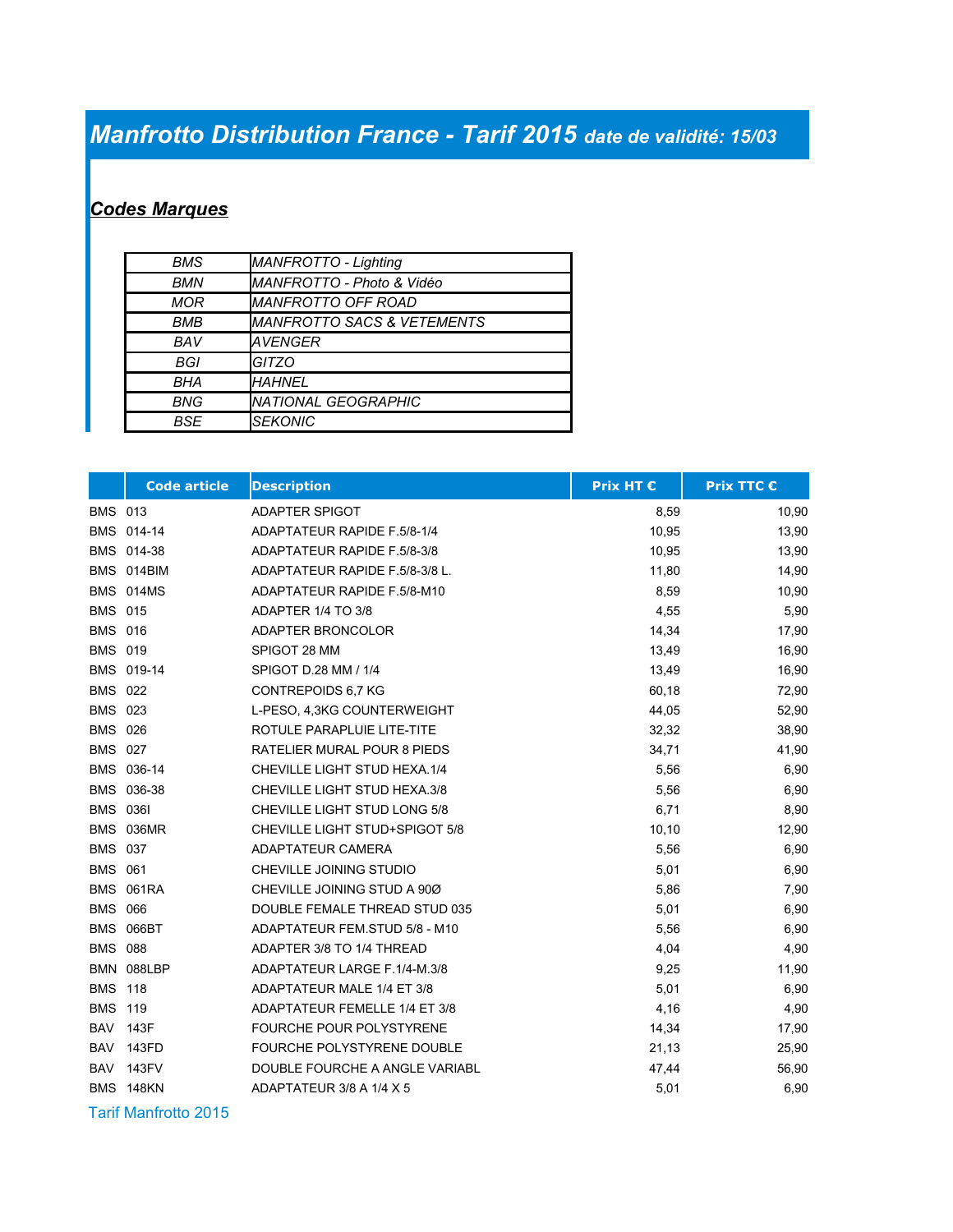|                | <b>Code article</b> | <b>Description</b>                   | <b>Prix HT €</b> | Prix TTC € |
|----------------|---------------------|--------------------------------------|------------------|------------|
| <b>BMS 149</b> |                     | ADAPTATEUR STUD D.3/8-VIS 1/4F       | 5,01             | 6,90       |
| <b>BMS</b>     | 151                 | ADAPTATEUR STUD 5/8-VIS 3/8F.        | 6,71             | 8,90       |
| <b>BMS</b>     | 152                 | ADAPTATEUR F.D.17,5 MM A 5/8         | 14,34            | 17,90      |
| <b>BMS 153</b> |                     | ADAPTATEUR F.5/8-M.5/8 LONG          | 11,80            | 14,90      |
| <b>BMS 155</b> |                     | ROTULE TILT TOP AVEC BARRETTE        | 44,89            | 53,90      |
| <b>BMS</b>     | 155BKL              | ROTULE TILT TOP SANS BARRETTE        | 36,41            | 43,90      |
| <b>BMS</b>     | 158                 | <b>ADAPTATEUR FEMELLE DOUBLE 5/8</b> | 14,34            | 17,90      |
| <b>BMS</b>     | 159                 | ADAPTATEUR F.5/8-M.5/8-L=57MM        | 10, 10           | 12,90      |
| <b>BMS</b>     | 163-10              | SPIGOT 1-1/8+M 10+PLATEAU 120        | 25,38            | 30,90      |
| <b>BMS</b>     | 163-12              | SPIGOT 1-1/8"+12MA THRD+DIAM 1       | 26,23            | 31,90      |
|                | BMS 163-38          | SPIGOT 1-1/8"+3/8 THRD+DIAM 12       | 25,38            | 30,90      |
| <b>BMS 169</b> |                     | BRAS SUPPORT 5 FIXATIONS D.28        | 200,22           | 240,90     |
| <b>BMS</b>     | 172                 | MINI CONTREPOIDS 1,3 KG              | 19,43            | 23,90      |
| <b>BMS</b>     | 174                 | ADAPT.HEXA.M10/35 MM (XTM.001)       | 9,25             | 11,90      |
| <b>BMS</b>     | 179                 | TOURELLE F.5/8-DISC.8O MM            | 21,13            | 25,90      |
| <b>BMS</b>     | 182                 | ADAPTATEUR F.3/8-M.5/8-VIS 3/8       | 8,40             | 10,90      |
| <b>BMS</b>     | 184                 | ADAPTER 3/8"W F - 3/8"W M DIAM       | 9,25             | 11,90      |
| <b>BMS</b>     | 185                 | ADAPTATEUR SPIGOT 5/8M-D.17 MM       | 12,65            | 15,90      |
| <b>BMS</b>     | 186                 | ADAPT VIS 3/8 FEM -5/8 MALE          | 7,55             | 9,90       |
| <b>BMS 187</b> |                     | ADAPT VIS M10 FEM - 5/8 MALE         | 7,55             | 9,90       |
| <b>BMS</b>     | 188                 | ADAPTATEUR D.3/8 FEM-D.5/8 M.        | 5,01             | 6,90       |
| <b>BMS</b>     | 189                 | ADAPTATEUR 16,2MM F.- 25 MM M.       | 9,25             | 11,90      |
| <b>BMS</b>     | 191                 | ADAPTATEUR M.5/8 - VIS M. 3/8        | 6,71             | 8,90       |
| <b>BMS</b>     | 192                 | ADAPTATEUR D.5/8 M.- D.3/8 M.        | 6,71             | 8,90       |
| <b>BMS</b>     | 193                 | ADAPTATEUR F.5/8-M.3/8+VIS 3/8       | 9,25             | 11,90      |
| <b>BMS 194</b> |                     | ADAPTATEUR F.5/8-M.3/8+VIS 1/4       | 13,49            | 16,90      |
| <b>BMS 195</b> |                     | ADAPTATEUR M.5/8 - VIS 1/4           | 5,86             | 7,90       |
| <b>BMS 264</b> |                     | ADAPTATEUR M.5/8-M10 L=35 MM         | 10, 10           | 12,90      |
|                | BMS 371B-2540       | CABLE GRIP NOIR 2,5X40 CM (10)       | 27,93            | 33,90      |
|                | BMS 371B-4040       | CABLE GRIP NOIR 4,0X40 CM (10)       | 33,02            | 39,90      |
|                | BMS 371B-4090       | CABLE GRIP NOIR 4,0X90 CM (5)        | 24,53            | 29,90      |
|                | BMS 371BL-2525      | CABLE GRIP BLEU 2,5X25 CM (10)       | 24,53            | 29,90      |
|                | BMS 371BL-2540      | CABLE GRIP BLEU 2,5X40 CM (10)       | 27,93            | 33,90      |
|                | BMS 371BL-4040      | CABLE GRIP BLEU 4,0X40 CM (10)       | 33,02            | 39,90      |
|                | BMS 371R-2515       | CABLE GRIP ROUGE 2,5X15 CM (10)      | 22,84            | 27,90      |
|                | BMS 371R-2525       | CABLE GRIP ROUGE 2,5X25 CM (10)      | 24,53            | 29,90      |
|                | BMS 371R-2540       | CABLE GRIP ROUGE 2,5X40 CM (10)      | 27,93            | 33,90      |
|                | BMS 371R-4040       | CABLE GRIP ROUGE 4,0X40 CM (10)      | 33,02            | 39,90      |
|                | BMS 371R-4060       | RED CABLE GRIP 4,0X60 CM 10PCS       | 38,96            | 46,90      |
|                | BMS 371R-4090       | CABLE GRIP ROUGE 4,0X90 CM (5)       | 24,53            | 29,90      |
|                | BMS 371W-4060       | WHITE CABLE GRIP 4,0X60CM 10PC       | 38,96            | 46,90      |
|                | BMS 371W-4090       | CABLE GRIP BLANC 4,0X90 CM (5)       | 24,53            | 29,90      |
|                | BMS 371Y-2515       | YELL. CABLE GRIP 2,5X15CM 10PC       | 22,84            | 27,90      |
|                | BMS 371Y-2525       | CABLE GRIP JAUNE 2,5X25 CM (10)      | 24,53            | 29,90      |
|                | BMS 371Y-2540       | CABLE GRIP JAUNE 2,5X40 CM (10)      | 27,93            | 33,90      |
|                | BMS 371Y-4040       | YELL. CABLE GRIP 4,0X40CM 10PC       | 33,02            | 39,90      |
|                | BMS 371Y-4060       | YELL. CABLE GRIP 4,0X60CM 10PC       | 38,96            | 46,90      |
|                | BMS 620-10          | SPIGOT 28 MM + M10                   | 16,89            | 20,90      |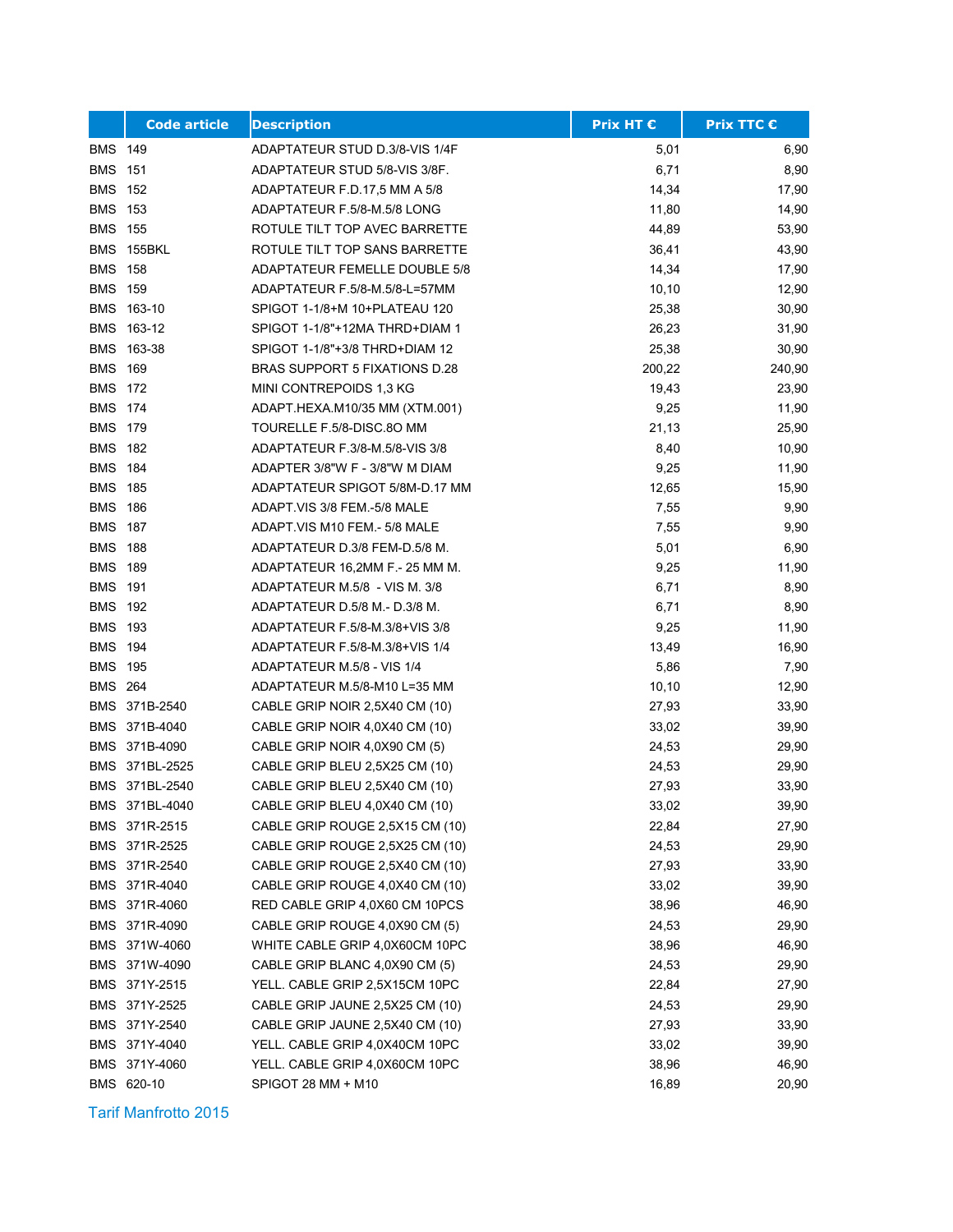|            | <b>Code article</b> | <b>Description</b>            | <b>Prix HT €</b> | Prix TTC € |
|------------|---------------------|-------------------------------|------------------|------------|
|            | BMS 620-12          | SPIGOT 28 MM + M12            | 19,43            | 23,90      |
| BAV        | A0003               | <b>BABY BACKLITE STAND</b>    | 137,41           | 164,90     |
| BAV        | A0010               | <b>BABY STAND 10</b>          | 169,66           | 203,90     |
| BAV        | A0017               | <b>BABY STAND 17</b>          | 183,24           | 219,90     |
| <b>BAV</b> | A0025B              | <b>BABY ALU STAND 25</b>      | 185,79           | 222,90     |
| BAV        | A0030B              | <b>BABY ALU STAND 30</b>      | 199,36           | 239,90     |
| <b>BAV</b> | A0030CS             | <b>BABY STEEL STAND 30</b>    | 212,10           | 254,90     |
| <b>BAV</b> | A0035B              | <b>BABY ALU STAND 35</b>      | 212,10           | 254,90     |
| <b>BAV</b> | A0035CS             | BABY STEEL STAND 35           | 252,00           | 302,90     |
| BAV        | A0040B              | BABY ALU STAND 40             | 225,68           | 270,90     |
| BAV        | A0040CS             | <b>BABY STEEL STAND 40</b>    | 258,78           | 310,90     |
| BAV        | A0045B              | <b>BABY ALU STAND 45</b>      | 238,41           | 286,90     |
| <b>BAV</b> | A0045CS             | <b>BABY STEEL STAND 45</b>    | 263,02           | 315,90     |
| BAV        | A1010CS             | COMBO STEEL STAND 10          | 228,23           | 273,90     |
| <b>BAV</b> | A1020B              | COMBO ALU STAND 20            | 296,12           | 355,90     |
| BAV        | A1020CS             | COMBO STEEL STAND 20          | 308,86           | 370,90     |
| <b>BAV</b> | A1035B              | <b>COMBO ALU STAND 35</b>     | 334,32           | 401,90     |
| BAV        | A1035CS             | COMBO STEEL STAND 35          | 334,32           | 401,90     |
| BAV        | A1045B              | COMBO ALU STAND 45            | 353,84           | 424,90     |
| BAV        | A1045CS             | COMBO STEEL STAND 45          | 375,90           | 451,90     |
| BAV        | A2007               | <b>C-STAND MINI BASE</b>      | 89,88            | 107,90     |
| BAV        | A2007CB             | C-STAND MINI BASE             | 102,62           | 123,90     |
| <b>BAV</b> | A2009               | <b>C-STAND BASE</b>           | 92,43            | 110,90     |
| BAV        | A2009CB             | <b>C-STAND BASE</b>           | 100,07           | 120,90     |
| BAV        | A2014               | C-STAND COLUMN 14             | 99,22            | 119,90     |
| BAV        | A2014CB             | C-STAND COLUMN 14             | 102,62           | 123,90     |
| BAV        | A2016D              | C-STAND 16 DETACHABLE         | 173,05           | 207,90     |
| BAV        | A2016DCB            | C-STAND 16 DETACHABLE         | 190,03           | 228,90     |
|            | <b>BAV A2018F</b>   | C-STAND 18                    | 153,54           | 184,90     |
| BAV        | A2018FCB            | C-STAND 18                    | 163,72           | 196,90     |
| BAV        | A2018L              | C-STAND 18 SLIDING LEG        | 159,48           | 191,90     |
| <b>BAV</b> | <b>A2018LCB</b>     | C-STAND 18 SLIDING LEG        | 170,51           | 204,90     |
| BAV        | A2020               | C-STAND COLUMN 20             | 100,07           | 120,90     |
| BAV        | A2020CB             | C-STAND COLUMN 20             | 107,71           | 129,90     |
|            | BAV A2022D          | C-STAND 22 DETACHABLE         | 177,31           | 212,90     |
|            | BAV A2022DCB        | C-STAND 22 DETACHABLE         | 191,73           | 230,90     |
|            | BAV A2025F          | C-STAND 25                    | 156,09           | 187,90     |
| BAV        | A2025FCB            | C-STAND 25                    | 167,11           | 200,90     |
| BAV        | A2025L              | C-STAND 25 SLIDING LEG        | 165,42           | 198,90     |
| BAV        | A2025LCB            | C-STAND 25 SLIDING LEG        | 177,31           | 212,90     |
|            | BAV A2029           | C-STAND COLUMN 29             | 107,71           | 129,90     |
| BAV        | A2029CB             | C-STAND COLUMN 29             | 111,10           | 133,90     |
| BAV        | A2030D              | C-STAND 30 DETACHABLE         | 182,40           | 218,90     |
| BAV        | A2030DCB            | C-STAND 30 DETACHABLE         | 196,82           | 236,90     |
| BAV        | A2030DCBKIT         | C-STAND KIT 30 DETACHABLE BLK | 265,57           | 318,90     |
| BAV        | A2030DKIT           | C-STAND KIT 30 DETACHABLE     | 248,59           | 298,90     |
| BAV        | A2033F              | C-STAND 33                    | 158,63           | 190,90     |
|            | BAV A2033FCB        | C-STAND 33                    | 176,46           | 211,90     |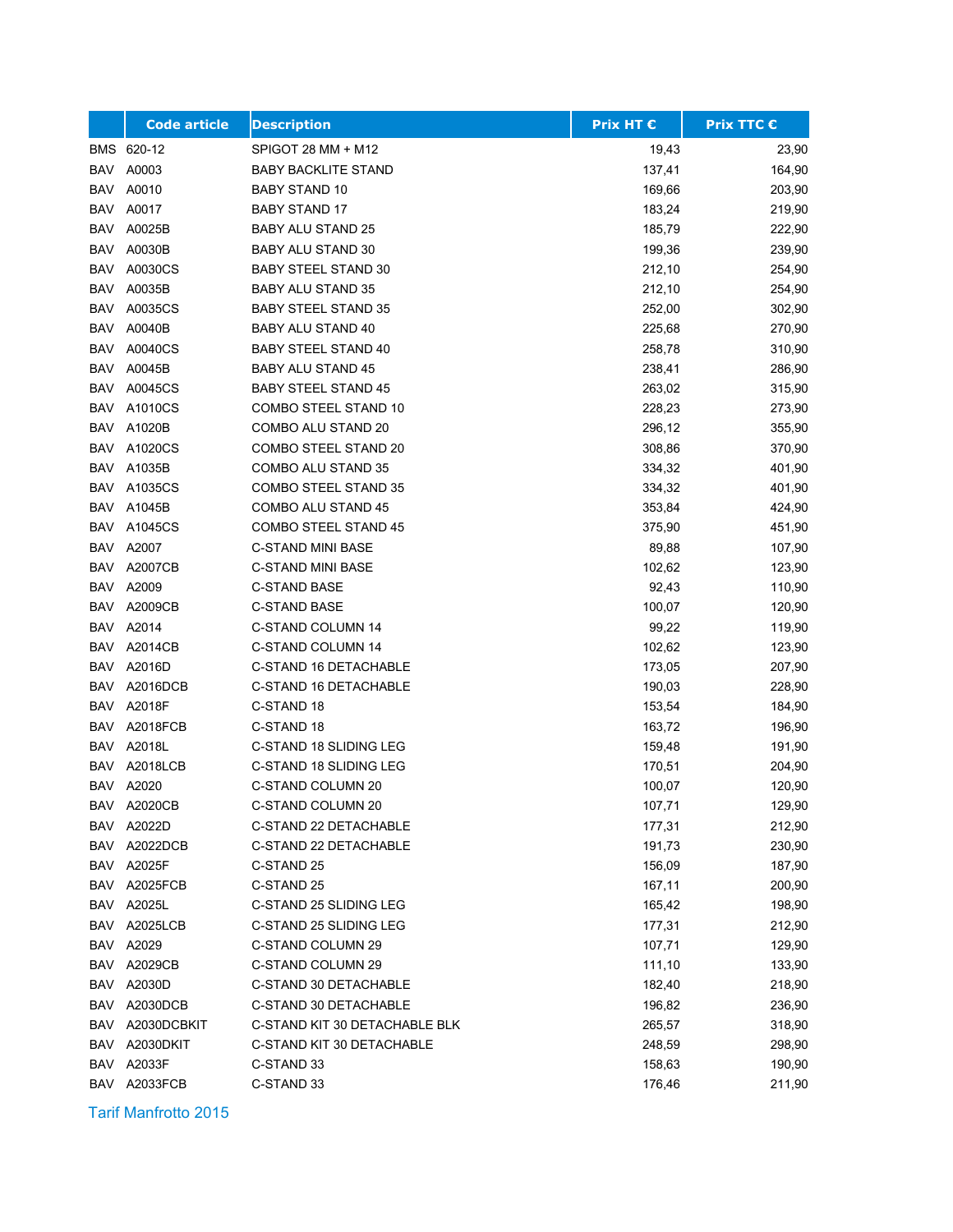|            | <b>Code article</b> | <b>Description</b>                          | <b>Prix HT €</b> | Prix TTC € |
|------------|---------------------|---------------------------------------------|------------------|------------|
| BAV        | A2033FCBKIT         | C-STAND KIT 33 BLK                          | 246,05           | 295,90     |
| BAV        | A2033FKIT           | C-STAND KIT 33                              | 224,84           | 269,90     |
| BAV        | A2033L              | C-STAND 33 SLIDING LEG                      | 166,27           | 199,90     |
| BAV        | A2033LCB            | C-STAND 33 SLIDING LEG                      | 178,15           | 213,90     |
| BAV        | A2033LKIT           | C-STAND KIT 33 SLIDING LEG                  | 232,47           | 278,90     |
| BAV        | A3042CS             | <b>OVERHEAD 42</b>                          | 324,98           | 389,90     |
| BAV        | A3043CS             | OVERHEAD 43 W/BRAKED WHEELS                 | 429,38           | 515,90     |
| <b>BAV</b> | A3056CS             | <b>OVERHEAD STEEL 56</b>                    | 385,24           | 462,90     |
| BAV        | A3058CS             | OVERHEAD 58 W/BRAKED WHEELS                 | 465,02           | 558,90     |
| BAV        | A3059CS             | OVERHEAD 59                                 | 359,78           | 431,90     |
| BAV        | A3065CS             | <b>OVERHEAD STEEL 65</b>                    | 470,11           | 564,90     |
| BAV        | A320BASE            | WIDE BASE FOR HI OVERHD STAND               | 171,36           | 205,90     |
| BAV        | A320PTM             | WIDE BASE HIGH STAND POLE ONLY              | 154,39           | 185,90     |
|            | BAV A320WH          | WIDE BASE HIGH STAND NO HEAD                | 314,80           | 377,90     |
| BAV        | A402                | <b>H.D.BABY AVENGER VERSION</b>             | 167,11           | 200,90     |
| BAV        | A4039CS             | <b>BOOM STEEL STAND 39</b>                  | 319,89           | 383,90     |
| BAV        | A4041B              | <b>BOOM ALU STAND 41</b>                    | 304,62           | 365,90     |
| BAV        | A4050CS             | <b>BOOM STEEL STAND 50</b>                  | 372,51           | 447,90     |
|            | <b>BAV A5012</b>    | <b>ROLLER 12 FOLDING BASE</b>               | 233,32           | 279,90     |
|            | <b>BAV A5017</b>    | ROLLER 17 FOLDING BASE                      | 224,84           | 269,90     |
| BAV        | A5029               | ROLLER 29 LOW BASE                          | 277,46           | 332,90     |
|            | BAV A5033           | ROLLER 33 FOLDING BASE                      | 243,50           | 292,90     |
| BAV        | A5034               | ROLLER 34 FOLDING BASE                      | 339,41           | 407,90     |
| BAV        | A5036CS             | ROLLER 36 LOW BASE                          | 397,97           | 477,90     |
| BAV        | A5042CS             | ROLLER 42 LOW BASE                          | 431,08           | 517,90     |
|            | BAV A5043           | ROLLER 43 LOW BASE                          | 304,62           | 365,90     |
| BAV        | A9000N              | WHEEL SET W/BRAKES                          | 142,50           | 171,90     |
| BAV        | A9000N              | <b>WHEEL SET W/BRAKES</b>                   | 142,50           | 171,90     |
|            | BAV A9000N          | <b>WHEEL SET W/BRAKES</b>                   | 142,50           | 171,90     |
| BAV        | A9000NB             | WHEEL SET W/BRAKES BLACK                    | 142,50           | 171,90     |
| BAV        | <b>B150</b>         | STRATO STAND 5 SECTIONS+ROUES               | 3.430,52         | 4.116,90   |
| <b>BAV</b> | <b>B150P</b>        | STRATO SAFE STAND 5 SEC.+PNEU               | 3.859,13         | 4.630,90   |
| <b>BAV</b> | <b>B6026CS</b>      | WIND UP 26                                  | 666,18           | 799,90     |
| BAV        | B6029X              | SUPER WIND UP 29 LOW BASE                   | 1.396,09         | 1.675,90   |
| BAV        | <b>B6030CS</b>      | WIND UP 30 LOW BASE                         | 778,21           | 933,90     |
| <b>BAV</b> | B6039CS             | WIND UP 39                                  | 858,00           | 1.029,90   |
| BAV        | B6040X              | SUPER WIND UP 40                            | 1.436,84         | 1.724,90   |
| BAV        | B7018               | STRATO SAFE 18                              | 1.623,55         | 1.948,90   |
| BAV        | B7034               | LONG JOHN SILVER JR                         | 4.826,70         | 5.792,90   |
| <b>BAV</b> | <b>B7034FF</b>      | LONG JOHN SILVER JR FF                      | 4.999,00         | 5.998,90   |
| BAV        | <b>B7043CS</b>      | STRATO SAFE 43                              | 2.973,05         | 3.567,90   |
| BAV        | <b>B7047CS</b>      | STRATO SAFE 47                              | 3.028,22         | 3.633,90   |
| BAV        | B7057               | LONG JOHN SILVER 5 SECTIONS                 | 5.397,89         | 6.477,90   |
| BAV        | <b>B7057FF</b>      | LONG JOHN SILVER 5 SECTIONS ROUES SPECIALES | 5.540,49         | 6.648,90   |
| BAV        | B70XXFFW            | FOAM FILL WHEELS STRATO                     | 313,10           | 375,90     |
| BAV        | B9000               | JEU DE ROUES PLEINES STRATO                 | 294,43           | 353,90     |
| BAV        | B9000J              | KIT PIEDI LIV. PER STRATO SAFE              | 190,03           | 228,90     |
|            | BAV B9000P          | JEU DE ROUES PNEUMATIQUES STRATOSAFE 12 pos | 511,71           | 614,90     |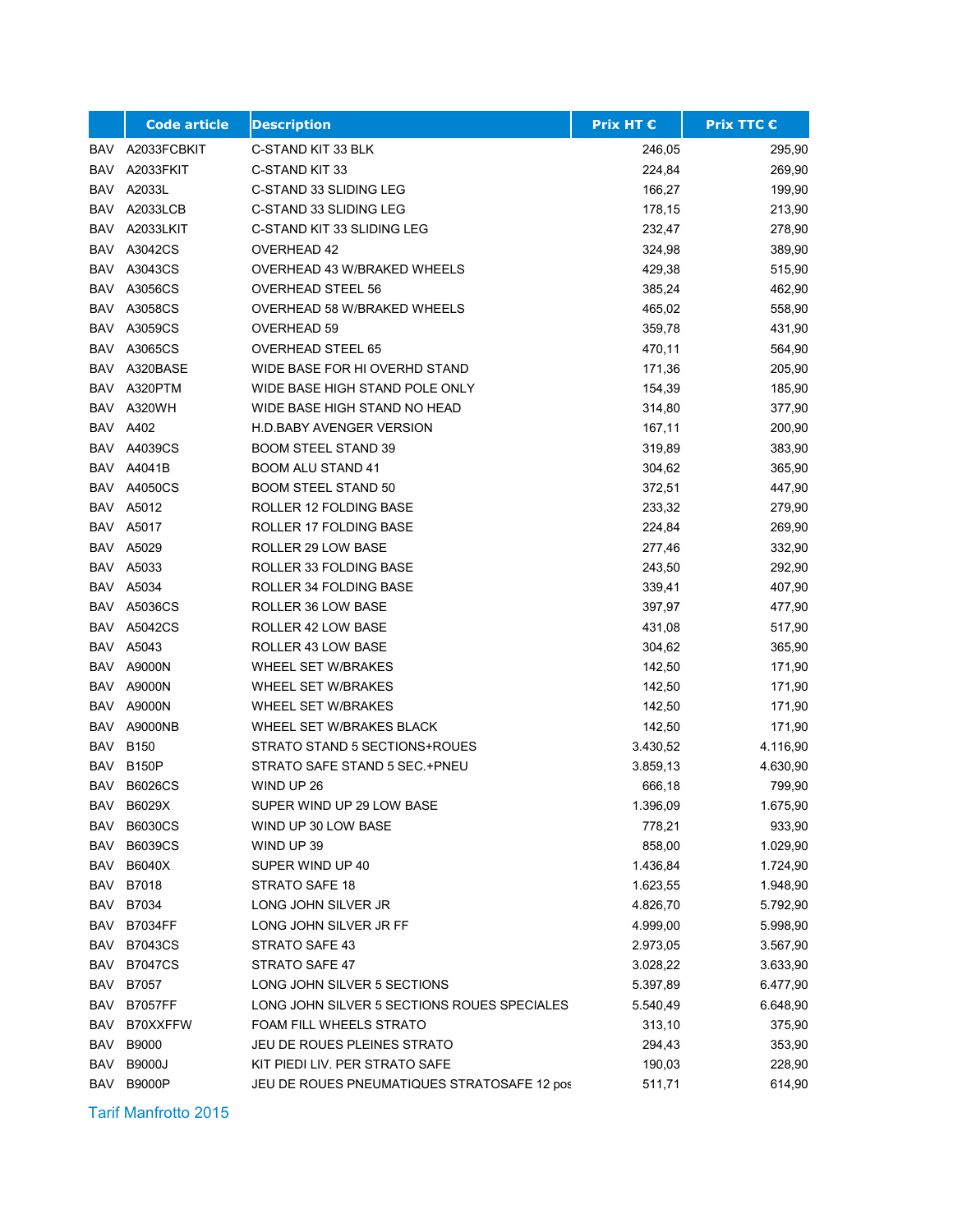|            | <b>Code article</b> | <b>Description</b>                             | <b>Prix HT €</b> | <b>Prix TTC €</b> |
|------------|---------------------|------------------------------------------------|------------------|-------------------|
| <b>BAV</b> | <b>B9000P</b>       | JEU DE ROUES PNEUMATIQUES STRATOSAFE 12 pos    | 511,71           | 614,90            |
| <b>BAV</b> | <b>B9000PS</b>      | JEU DE ROUES PNEUMATIC STRATOSAFE 9 posiitons  | 1.144,02         | 1.372,90          |
| BAV        | <b>B9000T</b>       | <b>WHEEL PLATE SET</b>                         | 158,63           | 190,90            |
| <b>BAV</b> | <b>B9005R</b>       | <b>MANIVELLE A CLIQUET</b>                     | 145,05           | 174,90            |
|            | <b>BAV C100</b>     | <b>CLAMP JUNIOR D.28 MM FEMELLE</b>            | 71,21            | 85,90             |
| BAV        | C1000               | ADAPTATEUR PLAFOND                             | 10,10            | 12,90             |
|            | <b>BAV C1005</b>    | ADAPTATEUR PLAFOND+CABLE SUPPO                 | 16,04            | 19,90             |
| BAV        | C1010               | ADAPTATEUR PLAFOND LONG P/DEDO                 | 27,93            | 33,90             |
| BAV        | C110                | CABLE DE SECURITE AVEC GOUPILL                 | 6,71             | 8,90              |
| BAV        | C1100               | PLATINE SPARROW + SPIGOT 16 MM                 | 24,53            | 29,90             |
|            | <b>BAV C150</b>     | SUPER CLAMP " C "                              | 116,19           | 139,90            |
|            | <b>BAV C151</b>     | CLAMP "C" AVEC VIS M12                         | 96,67            | 116,90            |
|            | <b>BAV C155</b>     | CABLE DE SECURITE 1 M.                         | 21,13            | 25,90             |
|            | <b>BAV C1550</b>    | SUPER CLAMP HEAVY DUTY                         | 49,15            | 58,90             |
|            | BAV C155-01         | CABLE DE SECURITE L70cm D3.5mm                 | 19,43            | 23,90             |
| BAV        | C155-02             | CABLE DE SECURITE L70cm D5mm                   | 21,98            | 26,90             |
| BAV        | C155-03             | CABLE DE SECURITE L 1m D6mm                    | 25,38            | 30,90             |
| BAV        | C <sub>1575</sub>   | AVENGER SUPER CLAMP                            | 35,56            | 42,90             |
| BAV        | C1575B              | SUPER CLAMP NOIR "AVENGER"                     | 33,87            | 40,90             |
|            | <b>BAV C210</b>     | CLAMP BABY + SPIGOT 16 MM                      | 64,42            | 77,90             |
|            | BAV C210D           | BABY PIPE CLAMP W/O TOMMY BAR                  | 54,24            | 65,90             |
|            | <b>BMS C300</b>     | <b>CLAMP GRID 28 MM FEMELLE</b>                | 66,11            | 79,90             |
| BAV        | C330                | <b>BRAS FIXE BABY</b>                          | 83,09            | 99,90             |
| BAV        | C330                | <b>BRAS FIXE BABY</b>                          | 83,09            | 99,90             |
| BAV        | C335                | <b>BRAS FIXE JUNIOR</b>                        | 103,46           | 124,90            |
|            | <b>BAV C335</b>     | <b>BRAS FIXE JUNIOR</b>                        | 103,46           | 124,90            |
|            | BAV C337            | <b>CLAMP RAPIDE 28 mm FEMELLE</b>              | 116,19           | 139,90            |
|            | <b>BAV C338</b>     | QUICK ACTION BABY CLAMP 5/8pin                 | 75,46            | 90,90             |
|            | <b>BAV C339</b>     | <b>GRAB CLAMP</b>                              | 117,89           | 141,90            |
|            | BAV C339BB          | GRAB CLAMP + FEMELLE 16 MM                     | 131,47           | 157,90            |
| BAV        | C339JS              | GRAB CLAMP + SPIGOT 28 MM                      | 131,47           | 157,90            |
| <b>BAV</b> | C339LE              | <b>GRAB CLAMP + ANNEAU</b>                     | 127,23           | 152,90            |
| <b>BAV</b> | C339SP              | <b>GRAB CLAMP + POULIE</b>                     | 174,76           | 209,90            |
| BAV        | C339UH              | GRAB CLAMP+TETE UNIVERSELLE                    | 172,21           | 206,90            |
|            | <b>BAV C345</b>     | <b>BARREL CLAMP</b>                            | 68,66            | 82,90             |
|            | BAV C345BK          | <b>BLACK BARREL CLAMP T-KNOB</b>               | 66,96            | 80,90             |
|            | BAV C345K           | <b>BARREL CLAMP T-KNOB</b>                     | 66,96            | 80,90             |
|            | <b>BAV C356</b>     | <b>HOOK CLAMP ETROIT</b>                       | 44,05            | 52,90             |
|            | <b>BAV C4460</b>    | MP EYE COUPLER 42-52 mm P/TUBE DE 42 À 52mm    | 21,13            | 25,90             |
|            | <b>BAV C4461</b>    | MP EYE COUPLER + SPIGOT 28 mm P/TUBE DE 42 A 5 | 27,93            | 33,90             |
|            | <b>BAV C4462</b>    | MP EYE COUPLER + SPIGOT 16 mm P/TUBE 42 { 52mm | 26,23            | 31,90             |
|            | BAV C4463           | MP EYE COUPLER + ANNEAU P/TUBE 42 { 52mm       | 36,41            | 43,90             |
|            | BAV C4464           | MP EYE COUPLER + VIS M12/ECROU P/TUBE 42 { 52m | 22,84            | 27,90             |
|            | <b>BAV C4465</b>    | MP EYE COUPLER + FEMELLE 28 mm P/TUBE 42 { 52m | 44,05            | 52,90             |
|            | BAV C4469           | MP EYE COUPLER + FEMELLE 16 mm P/TUBE 42 { 52m | 29,62            | 35,90             |
|            | BAV C4470           | MP EYE COUPLER ROTATIF+INCLIN. P/TUBE 42 { 52m | 71,21            | 85,90             |
|            | <b>BAV C4482</b>    | MP EYE COUPLER ROTATIF 90Ø P/TUBE DE 42 { 52mr | 44,05            | 52,90             |
|            | <b>BAV C4485</b>    | BARRETTE TRUSS MP ORIE.150-250                 | 100,92           | 121,90            |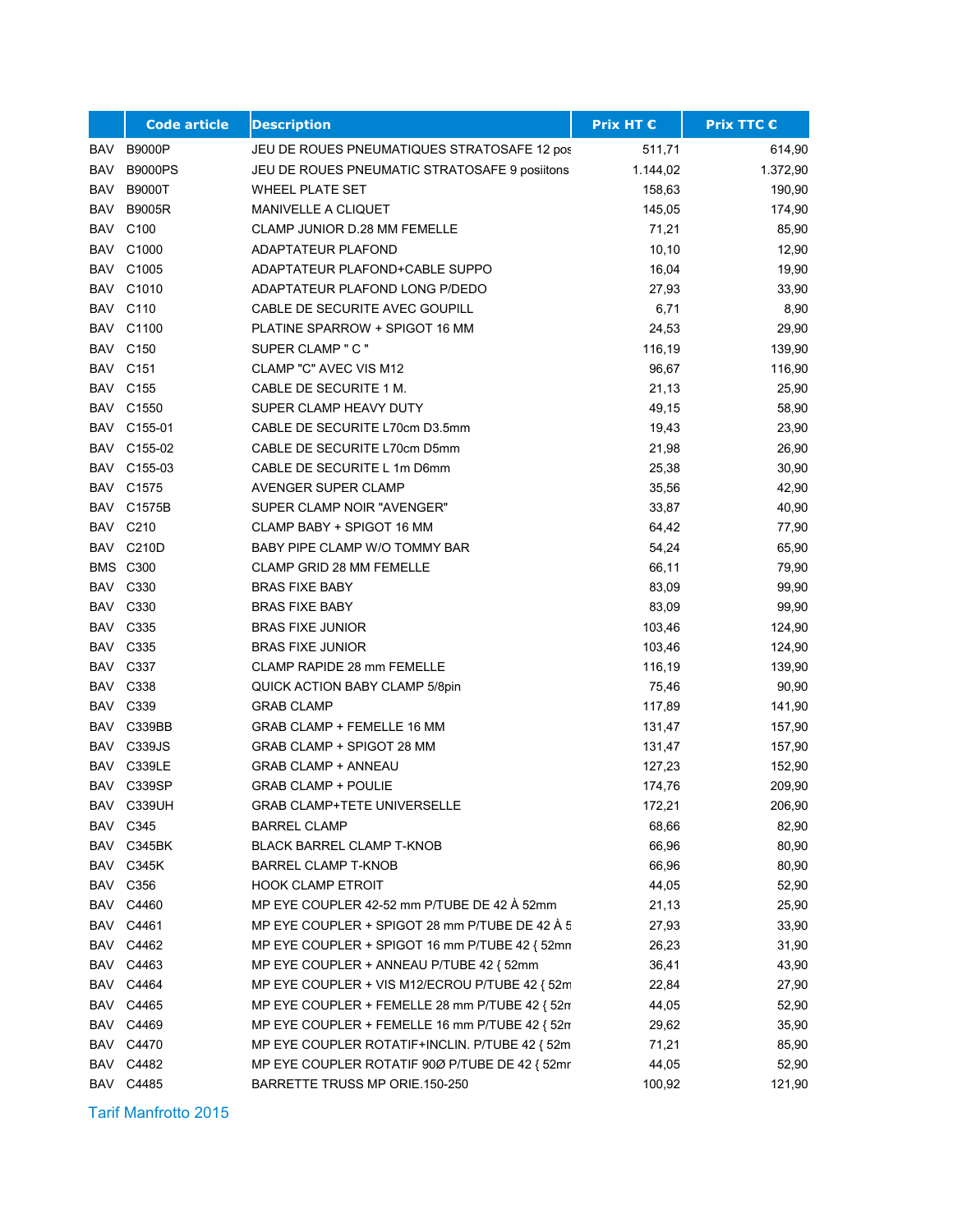|            | <b>Code article</b> | <b>Description</b>                              | Prix HT € | <b>Prix TTC €</b> |
|------------|---------------------|-------------------------------------------------|-----------|-------------------|
|            | BAV C4486           | BARRETTE TRUSS MP ORIE.200-400 P/TUBE DE 42 {5  | 105,16    | 126,90            |
| BAV        | C4560               | MP EYE COUPLER ETROIT 42-52 mm                  | 20,28     | 24,90             |
|            | BAV C4564           | MP EYE COUPLER ETROIT+VIS M12                   | 21,13     | 25,90             |
|            | <b>BAV C460</b>     | LP EYE COUPLER 48-52 mm P/TUBE DE 48 { 52mm     | 22,84     | 27,90             |
|            | <b>BAV C461</b>     | LP EYE COUPLER + SPIGOT 28mm P/TUBE DE 48 { 52r | 27,93     | 33,90             |
|            | <b>BAV C462</b>     | LP EYE COUPLER + SPIGOT 16 mm P/TUBE DE 48 { 52 | 26,23     | 31,90             |
|            | <b>BAV C463</b>     | LP EYE COUPLER + ANNEAU P/TUBE DE 48 { 52mm     | 26,23     | 31,90             |
|            | <b>BAV C464</b>     | LP EYE COUPLER + VIS M12/ECROU P/TUBE DE 48 { 5 | 23,68     | 28,90             |
|            | <b>BAV C465</b>     | LP EYE COUPLER + FEMELLE 28 mm P/TUBE DE 48 { } | 42,35     | 50,90             |
|            | <b>BAV C466</b>     | KIT DE CONNEXION P/LP COUPLER P/TUBE DE 48 { 52 | 6,71      | 8,90              |
|            | <b>BAV C480</b>     | LP EYE COUPLER PARALLELE P/TUBE DE 48 { 52mm    | 47,44     | 56,90             |
|            | <b>BAV C481</b>     | LP EYE COUPLER PERPENDICUL.90Ø P/TUBE DE 48 {   | 47,44     | 56,90             |
|            | <b>BAV C482</b>     | LP EYE COUPLER ROTATIF 3600 P/TUBE DE 48 { 52m  | 44,89     | 53,90             |
|            | <b>BAV C500</b>     | PINCE PELICAN                                   | 76,31     | 91,90             |
|            | BAV C590            | EXTENSION DE PIED CONKA BONKA                   | 188,33    | 226,90            |
|            | BAV C590            | EXTENSION DE PIED CONKA BONKA                   | 188,33    | 226,90            |
| BAV        | C590BS              | CONKA BONKA BLACK                               | 209,55    | 251,90            |
|            | <b>BAV C595</b>     | <b>BABY BONKA EXTENSION</b>                     | 188,33    | 226,90            |
|            | <b>BAV C622</b>     | RALLONGE DE PIED SMALL-TETE UN                  | 55,09     | 66,90             |
|            | BAV C622            | RALLONGE DE PIED SMALL-TETE UN                  | 55,09     | 66,90             |
|            | BAV C624            | RALLONGE DE PIED MEDIUM TETE U                  | 57,63     | 69,90             |
|            | BAV C624            | RALLONGE DE PIED MEDIUM TETE U                  | 57,63     | 69,90             |
| BAV        | C626                | RALLONGE DE PIED BIG TETE UNIV                  | 60,18     | 72,90             |
| BAV        | C626                | RALLONGE DE PIED BIG TETE UNIV                  | 60,18     | 72,90             |
|            | <b>BMS C665</b>     | AUTO-POLE- 30"-50"                              | 91,58     | 109,90            |
|            | BAV C700            | CLAMP BARRE CARREE/FEM.16 MM                    | 31,32     | 37,90             |
|            | <b>BAV C720</b>     | CLAMP BARRE CARREE/MALE 16 MM                   | 31,32     | 37,90             |
|            | <b>BAV C820</b>     | <b>COLONNE DOUBLE TELES + ETRIER</b>            | 212,95    | 255,90            |
|            | <b>BAV C820</b>     | <b>COLONNE DOUBLE TELES + ETRIER</b>            | 212,95    | 255,90            |
|            | <b>BAV C822</b>     | COLON DOUBLE LONG TELESC . + ETRI               | 244,35    | 293,90            |
|            | <b>BAV C822</b>     | COLON DOUBLE LONG TELESC.+ETRI                  | 244,35    | 293,90            |
| BAV        | C825                | COLONNE DOUBLE TELES. +TETE UNI                 | 206,16    | 247,90            |
| BAV        | C825                | COLONNE DOUBLE TELES.+TETE UNI                  | 206,16    | 247,90            |
|            | BAV C827            | COL.DOUBLE LONG.TELESC.+UNIV                    | 248,59    | 298,90            |
|            | <b>BAV C827</b>     | COL.DOUBLE LONG TELESC.+UNIV                    | 248,59    | 298,90            |
|            | <b>BAV C852</b>     | CLONNE DOUBLE TELES.                            | 204,46    | 245,90            |
|            | <b>BAV C860</b>     | PIN W/ SAFTY CABLE /C840                        | 12,65     | 15,90             |
|            | BAV C880            | TETE UNIVERSELLE POUR COL.TELE                  | 44,05     | 52,90             |
| BAV        | C885                | UNIVERSAL HEAD F/TRUSS CLAMP                    | 49,15     | 58,90             |
| BAV        | C888ST              | <b>COLONNE TRIPLE TELES.+ETRIER</b>             | 272,36    | 326,90            |
| BAV        | C888ST              | COLONNE TRIPLE TELES.+ETRIER                    | 272,36    | 326,90            |
| BAV        | <b>C888UH</b>       | <b>COLONNE TRIPLE TELES. +TETE UNI</b>          | 278,31    | 333,90            |
| BAV        | <b>C888UH</b>       | COLONNE TRIPLE TELES.+TETE UNI                  | 278,31    | 333,90            |
| BAV        | D050                | JEU DE 6 POIGNÉES CAOUTCHOUC BLEUES             | 12,65     | 14,90             |
| BAV        | D050                | JEU DE 6 POIGNÉES CAOUTCHOUC BLEUES             | 12,65     | 14,90             |
| <b>BAV</b> | D050B               | JEU DE 6 POIGNÉES CAOUTCHOUC NOIRES             | 17,74     | 20,90             |
| <b>BAV</b> | D050G               | JEU DE 6 POIGNÉES CAOUTCHOUC VERTES             | 16,89     | 19,90             |
| BAV        | D050LB              | JEU DE 6 POIGNÉES CAOUTCHOUC BLEUES CIEL        | 17,74     | 20,90             |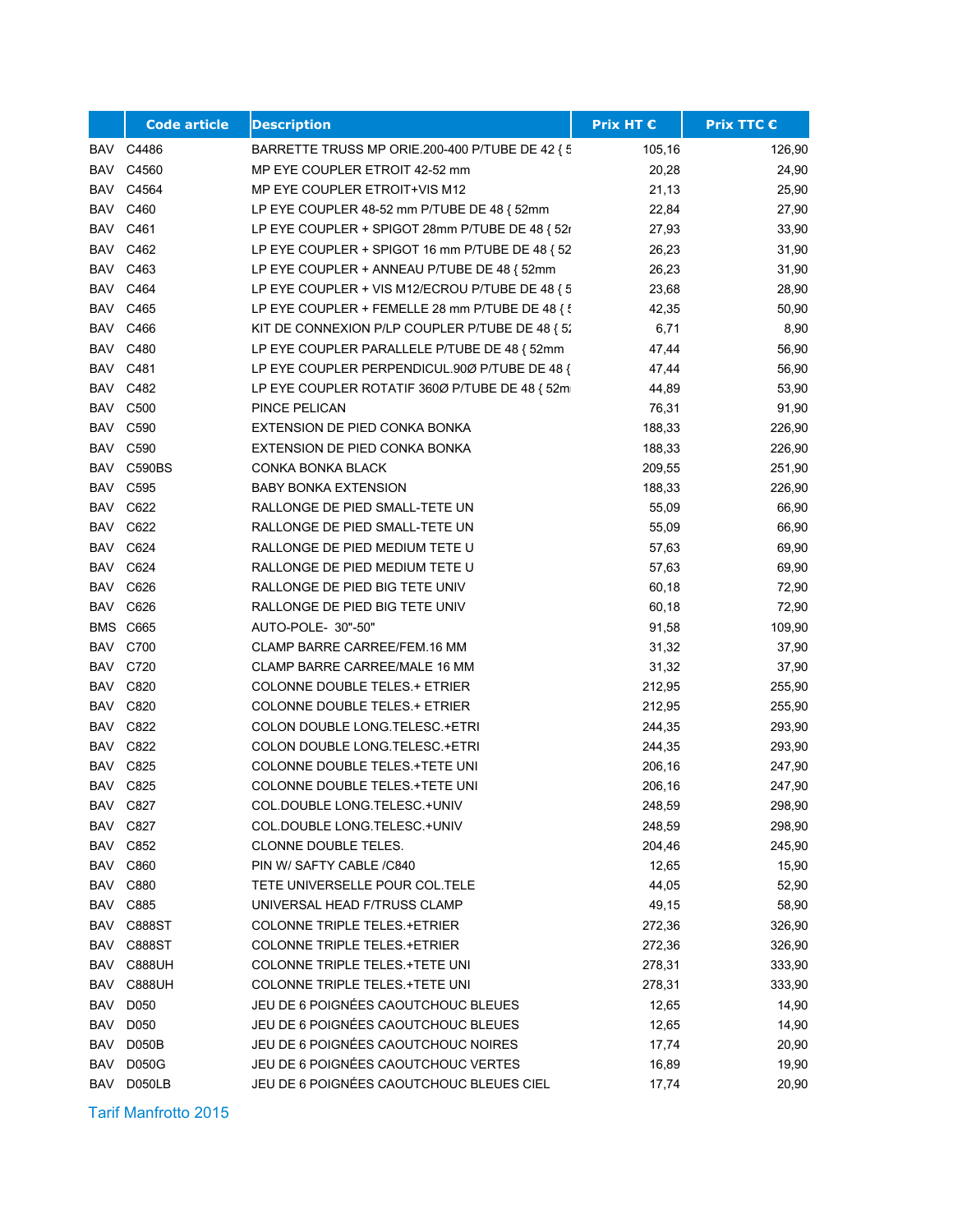|            | <b>Code article</b> | <b>Description</b>                  | <b>Prix HT €</b> | <b>Prix TTC €</b> |
|------------|---------------------|-------------------------------------|------------------|-------------------|
| BAV        | <b>D050R</b>        | JEU DE 6 POIGNÉES CAOUTCHOUC ROUGES | 17,74            | 20,90             |
| BAV        | D050Y               | JEU DE 6 POIGNÉES CAOUTCHOUC JAUNES | 17,74            | 20,90             |
| BAV        | D <sub>100</sub>    | ROTULE DOUBLE GRIP + TIGE           | 49,15            | 58,90             |
| BAV        | D <sub>100</sub>    | ROTULE DOUBLE GRIP + TIGE           | 49,15            | 58,90             |
| BAV        | D100B               | ROTULE DOUBLE GRIP NOIRE+ TIGE      | 50,00            | 59,90             |
| <b>BAV</b> | D <sub>200</sub>    | <b>ROTULE GRIP</b>                  | 32,17            | 38,90             |
| BAV        | D <sub>200</sub>    | ROTULE GRIP                         | 32,17            | 38,90             |
| <b>BAV</b> | D200B               | ROTULE GRIP NOIRE                   | 31,32            | 37,90             |
| <b>BAV</b> | D <sub>210</sub>    | ROTULE GRIP + SPIGOT HEXA.          | 36,41            | 43,90             |
| <b>BAV</b> | D <sub>210</sub>    | ROTULE GRIP + SPIGOT HEXA.          | 36,41            | 43,90             |
| <b>BAV</b> | D210B               | ROTULE GRIP NOIRE+SPIGOT HEXA.      | 38,11            | 44,90             |
| <b>BAV</b> | D <sub>220</sub>    | DOUBLE ROTULE GRIP                  | 78,85            | 94,90             |
| <b>BAV</b> | D220                | <b>DOUBLE ROTULE GRIP</b>           | 78,85            | 94,90             |
| BAV        | D220B               | <b>BABY GRIP HELPER BLACK</b>       | 78,85            | 94,90             |
| BAV        | D <sub>230</sub>    | SUPER CLAMP ROTULE GRIP             | 61,02            | 73,90             |
| BAV        | D <sub>230</sub>    | SUPER CLAMP ROTULE GRIP             | 61,02            | 73,90             |
| <b>BAV</b> | D <sub>240</sub>    | ROTULE GRIP + ROTULE BILLE          | 72,05            | 86,90             |
| BAV        | D <sub>240</sub>    | ROTULE GRIP + ROTULE BILLE          | 72,05            | 86,90             |
| BAV        | D240B               | ROTULE SIMPLE A BILLE NOIRE         | 72,05            | 86,90             |
| BAV        | D244N               | <b>BRAS A FRICTION AVENGER SEUL</b> | 105,16           | 126,90            |
| BAV        | D244N               | <b>BRAS A FRICTION AVENGER SEUL</b> | 105,16           | 126,90            |
| <b>BAV</b> | D <sub>250</sub>    | ROTULE GOBO                         | 27,08            | 32,90             |
| <b>BAV</b> | D <sub>250</sub>    | ROTULE GOBO                         | 27,08            | 32,90             |
| BAV        | <b>D250B</b>        | ROTULE GOBO NOIR                    | 28,77            | 34,90             |
| <b>BAV</b> | D <sub>260</sub>    | ROTULE ADDITIONNELLE                | 40,65            | 48,90             |
| BAV        | D <sub>260</sub>    | ROTULE ADDITIONNELLE                | 40,65            | 48,90             |
| <b>BAV</b> | D260B               | ROTULE ADDITIONNELLE NOIRE          | 40,65            | 48,90             |
| BAV        | D300                | <b>BRAS ARTICULE + PINCE</b>        | 111,10           | 133,90            |
| <b>BAV</b> | D300                | <b>BRAS ARTICULE + PINCE</b>        | 111,10           | 133,90            |
| BAV        | D301                | BRAS ARTICULE+ADAP16MM F&M          | 109,40           | 131,90            |
| <b>BAV</b> | D301                | BRAS ARTICULE+ADAP16MM F&M          | 109,40           | 131,90            |
| <b>BAV</b> | D306                | BRAS ARTICULE+ADAP.HEX. 16MM        | 124,68           | 149,90            |
| BAV        | D306                | BRAS ARTICULE+ADAP.HEX. 16MM        | 124,68           | 149,90            |
| BAV        | D310                | BRAS MINI FLEX                      | 16,04            | 19,90             |
|            | BAV D310            | <b>BRAS MINI FLEX</b>               | 16,04            | 19,90             |
| BAV        | D315                | <b>BRAS MAXI FLEX</b>               | 18,58            | 22,90             |
|            | BAV D315            | <b>BRAS MAXI FLEX</b>               | 18,58            | 22,90             |
|            | BAV D340            | KIT CAMERA FLEXIBLE                 | 66,11            | 79,90             |
| BAV        | D350                | SUPPORT VOLET + TIGE POUR D301      | 19,43            | 23,90             |
| BAV        | D380F               | MAXI FLEX ARM WITH FLAG HOLDER      | 44,05            | 52,90             |
|            | BAV D390            | KIT UNIVERSEL FLEXIBLE              | 94,97            | 113,90            |
|            | BAV D400            | ROTULE JUMBO GRIP                   | 67,81            | 81,90             |
| BAV        | D400                | ROTULE JUMBO GRIP                   | 67,81            | 81,90             |
| BAV        | D400                | ROTULE JUMBO GRIP                   | 67,81            | 81,90             |
| BAV        | D400B               | ROTULE JUMBO GRIP NOIRE             | 68,66            | 82,90             |
| BAV        | D410                | ROTULE JUMBO ADDITIONNELLE          | 44,05            | 52,90             |
| BAV        | D410B               | ROTULE JUMBO ADDITIONNELLE NOI      | 42,35            | 49,90             |
|            | BAV D420            | ROTULE JUMBO GOBO                   | 46,59            | 55,90             |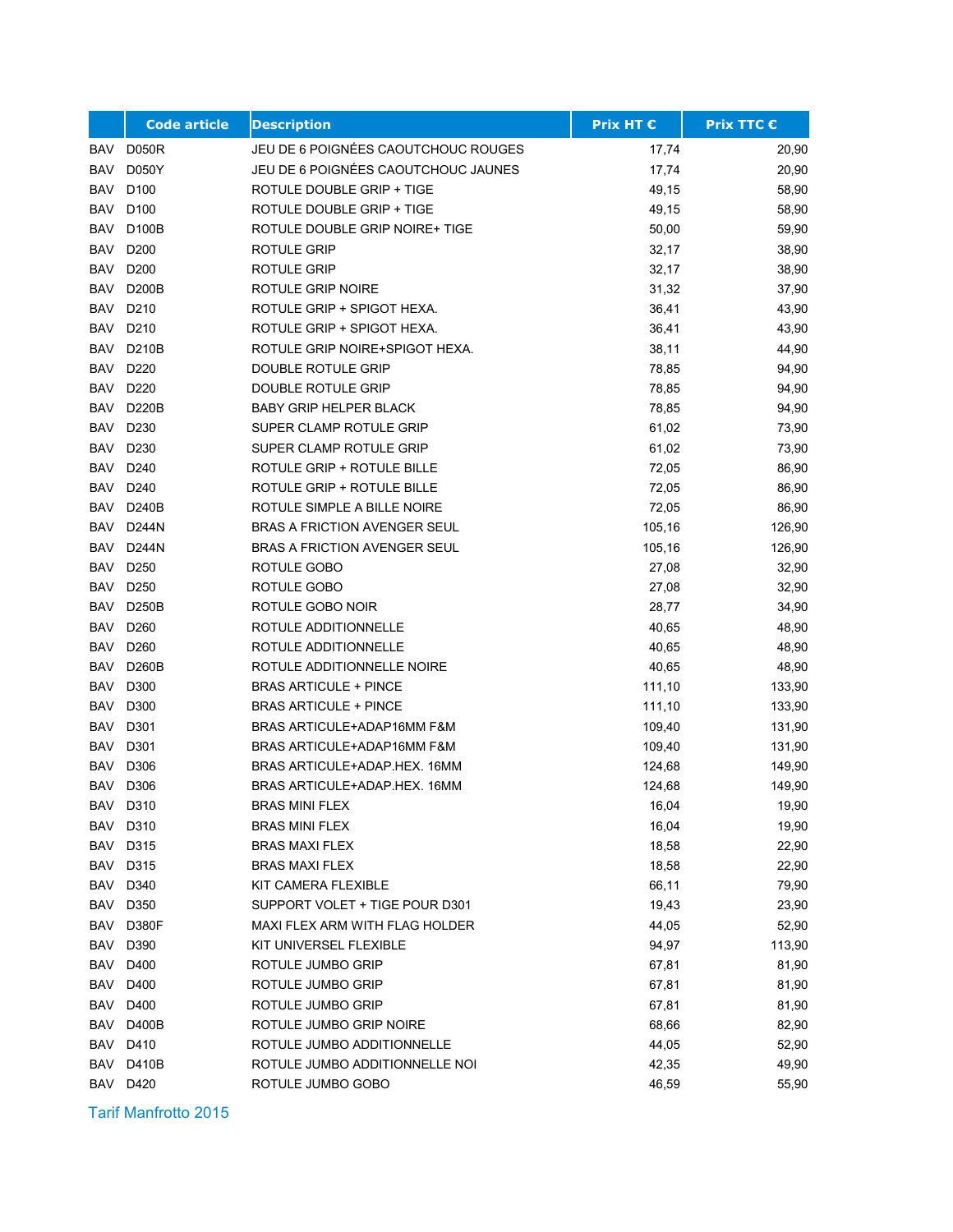|            | <b>Code article</b> | <b>Description</b>                       | <b>Prix HT €</b> | <b>Prix TTC €</b> |
|------------|---------------------|------------------------------------------|------------------|-------------------|
| BAV        | D420                | ROTULE JUMBO GOBO                        | 46,59            | 55,90             |
| BAV        | D420B               | ROTULE JUMBO GOBO NOIRE                  | 50,00            | 59,90             |
| BAV        | D430                | DOUBLE ROTULE JUMBO GRIP                 | 71,21            | 85,90             |
| BAV        | D430B               | DOUBLE ROTULE JUMBO GRIP NOIRE           | 70,36            | 84,90             |
| BAV        | D500                | <b>BRAS EXTENSION 50CM + ROTULE</b>      | 42,35            | 50,90             |
| <b>BAV</b> | D500                | <b>BRAS EXTENSION 50CM + ROTULE</b>      | 42,35            | 50,90             |
| BAV        | <b>D500B</b>        | <b>BRAS EXTENSION NOIR 50CM+ROTUL</b>    | 42,35            | 50,90             |
| BAV        | <b>D500L</b>        | 20" EXTENSION ARM (SINGLE BOX)           | 44,89            | 53,90             |
| <b>BAV</b> | D500LB              | 20" EXTENSION ARM - BLACK                | 44,89            | 53,90             |
| <b>BAV</b> | D <sub>520</sub>    | BRAS EXTENSION 100CM + ROTULE            | 43,20            | 51,90             |
| <b>BAV</b> | D520                | BRAS EXTENSION 100CM + ROTULE            | 43,20            | 51,90             |
| BAV        | <b>D520B</b>        | BRAS EXTENSION 100CM NOIR+ROTU           | 44,89            | 53,90             |
| <b>BAV</b> | <b>D520L</b>        | 40" EXTENSION ARM (SINGLE BOX)           | 47,44            | 56,90             |
| BAV        | <b>D520LB</b>       | 40" BLACK EXT ARM (SINGLE BOX)           | 47,44            | 56,90             |
| BAV        | <b>D530L</b>        | 40"EXTENSION ARM + GRIP HEAD             | 75,46            | 90,90             |
| BAV        | <b>D530LB</b>       | 40" EXTENS ARM BLCK + GRIPHEAD           | 76,31            | 91,90             |
| BAV        | D550                | <b>BRAS D'EXTENSION ARTICULE</b>         | 108,55           | 130,90            |
| BAV        | D550                | <b>BRAS D'EXTENSION ARTICULE</b>         | 108,55           | 130,90            |
| BAV        | <b>D550B</b>        | <b>BRAS D'EXTENSION ARTICULE NOIR</b>    | 97,52            | 117,90            |
| BAV        | D560                | PETIT BRAS ARTICULE                      | 71,21            | 85,90             |
| BAV        | D570                | <b>BRAS ALLONGE+ROTULE BILLES</b>        | 67,81            | 81,90             |
| <b>BAV</b> | D570                | <b>BRAS ALLONGE+ROTULE BILLES</b>        | 67,81            | 81,90             |
| <b>BAV</b> | D580                | KIT UNIVERSEL BRAS ARTICULE              | 108,55           | 130,90            |
| BAV        | D600                | <b>BRAS GIRAFE EXTENSIBLE MINI</b>       | 147,59           | 177,90            |
| <b>BAV</b> | D600                | <b>BRAS GIRAFE EXTENSIBLE MINI</b>       | 147,59           | 177,90            |
| BAV        | D600CB              | <b>BRAS GIRAFE EXTENSIBLE NOIR</b>       | 150,15           | 180,90            |
| <b>BAV</b> | D600JCB             | BOOM ARM W/SLDNG ATT. BLCK J/V           | 147,59           | 177,90            |
| BAV        | D610                | SUPPORT PERCHE MICRO                     | 24,53            | 29,90             |
| <b>BAV</b> | D610                | SUPPORT PERCHE MICRO                     | 24,53            | 29,90             |
| BAV        | D650                | <b>BRAS GIRAFE EXTENSIBLE JUNIOR</b>     | 249,44           | 299,90            |
| <b>BAV</b> | D650                | BRAS GIRAFE EXTENSIBLE JUNIOR            | 249,44           | 299,90            |
| <b>BAV</b> | D700B               | <b>BRAS SUPPORT REFLECTEUR 62/120</b>    | 56,78            | 68,90             |
| <b>BAV</b> | D705B               | BRAS SUPPORT LONG P/REFLECTEUR           | 67,81            | 81,90             |
|            | BAV D750            | SUPPORT TELESCOPIQUE POLYSTYR.           | 139,11           | 166,90            |
|            | BAV D800KIT         | KIT ROTULE (D200B+E600+D520B+C1575B+SAC) | 117,89           | 141,90            |
| BAV        | D800KIT             | KIT ROTULE (D200B+E600+D520B+C1575B+SAC) | 117,89           | 141,90            |
| BAV        | D800SET             | HOLDER SET FOR SCRIM NO BAG              | 94,12            | 112,90            |
| BAV        | E100                | ADAPTATEUR DE BARRE CARREE               | 25,38            | 30,90             |
| BAV        | E110                | TOURELLE/SERRE-JOINT+SPIGOT 16           | 47,44            | 56,90             |
| BAV        | E200                | SPIGOT ADAPTATEUR 28MM A 16MM            | 22,84            | 27,90             |
|            | <b>BAV E250</b>     | SPIGOT TRES LONG 16 MM                   | 5,86             | 7,90              |
|            | <b>BAV E255</b>     | ADAPTOR 16MM TO 17MM SOCKET              | 15,19            | 18,90             |
| BAV        | E260                | ADAPTOR 28MM MALE 25MM FEMALE            | 27,93            | 33,90             |
| BAV        | E265                | ADAPTOR 28MM MALE 17MM FEMALE            | 27,93            | 33,90             |
|            | BAV E270            | ADAPTOR 25MM MALE 17MM FEMALE            | 26,23            | 31,90             |
| BAV        | E300                | SPIGOT 16 MM + VIS FEM.1/4               | 6,71             | 8,90              |
| BAV        | E350                | SPIGOT 16 MM                             | 10, 10           | 12,90             |
|            | BAV E390            | ADAPT.16 MM FEM./28 MM MALE              | 17,74            | 21,90             |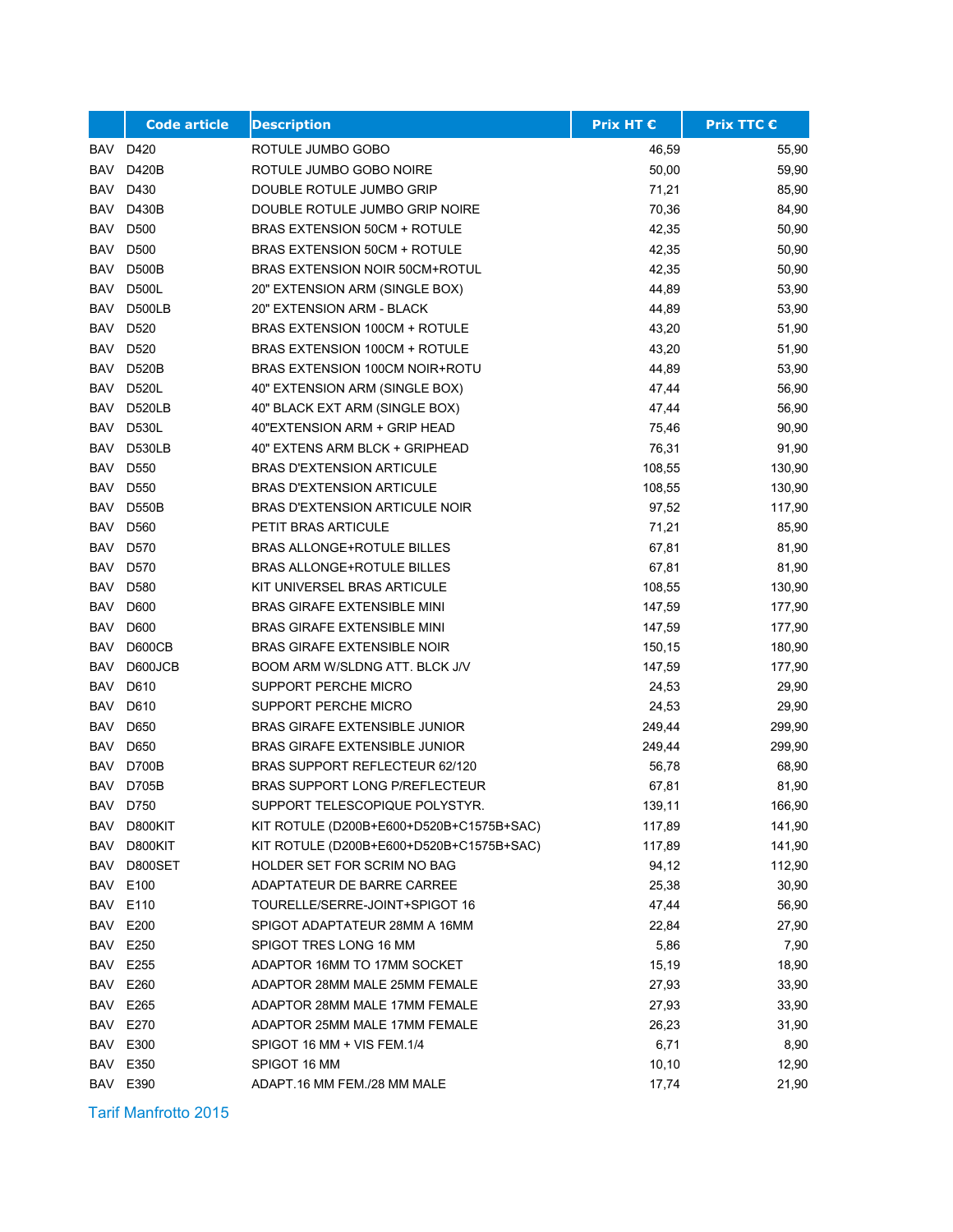|            | <b>Code article</b> | <b>Description</b>                  | <b>Prix HT €</b> | <b>Prix TTC €</b> |
|------------|---------------------|-------------------------------------|------------------|-------------------|
| BAV        | E550                | 5/8" PIN FOR C210 PIPE CLAMP        | 18,58            | 22,90             |
| BAV        | E600                | SPIGOT LONG 16MM POUR S.CLAMP       | 5,01             | 6,90              |
| <b>BAV</b> | E600                | SPIGOT LONG 16MM POUR S.CLAMP       | 5,01             | 6,90              |
| BAV        | E600C               | SPIGOT LONG ACIER16MM P/CLAMP       | 5,01             | 6,90              |
| BAV        | E600C               | SPIGOT LONG ACIER16MM P/CLAMP       | 5,01             | 6,90              |
| BAV        | E610                | SPIGOT 5/8(16mm)AVEC VIS BOIS       | 13,49            | 16,90             |
| BAV        | E620                | SPIGOT HEXAGONAL AVEC VIS BOIS      | 15,19            | 18,90             |
| <b>BAV</b> | E650                | 6" PIN WITH COLLAR                  | 12,65            | 15,90             |
| <b>BAV</b> | E700                | SPIGOT ARTICULE BABY 16 A 16        | 35,56            | 42,90             |
| BAV        | E700                | SPIGOT ARTICULE BABY 16 A 16        | 35,56            | 42,90             |
| BAV        | E710                | SPIGOT ARTICULE JUNIOR 28 A 16      | 73,76            | 88,90             |
| BAV        | E710                | SPIGOT ARTICULE JUNIOR 28 A 16      | 73,76            | 88,90             |
| BAV        | F100                | BRAS DEPORTE JUNIOR M.&F.28MM       | 65,27            | 78,90             |
| BAV        | F100                | BRAS DEPORTE JUNIOR M.&F.28MM       | 65,27            | 78,90             |
| BAV        | F1000               | VENTOUSE + ROTULE + MALE 16MM       | 70,36            | 84,90             |
| BAV        | F1000               | VENTOUSE + ROTULE + MALE 16MM       | 70,36            | 84,90             |
| BAV        | F1100               | VENTOUSE + SPIGOT FIXE 16 MM        | 49,15            | 58,90             |
| BAV        | F1100               | <b>VENTOUSE + SPIGOT FIXE 16 MM</b> | 49,15            | 58,90             |
|            | <b>BAV F1200</b>    | POTENCE POUR COLONNE F.28&M.16      | 110,25           | 132,90            |
| BAV        | F1200               | POTENCE POUR COLONNE F.28&M.16      | 110,25           | 132,90            |
| BAV        | F1500               | <b>FIXATION POLYSTYRENE + TIGE</b>  | 55,09            | 66,90             |
| BAV        | F1501               | FIXATION POLYSTYRENE + FEM.16       | 52,54            | 63,90             |
| BAV        | F1504               | FOURCHE POLYSTYRENE+SPIGOT 16       | 22,84            | 27,90             |
| BAV        | F1510               | SUPPORT POLYSTYRENE+ROTULE 28m      | 139,96           | 167,90            |
| BAV        | F1520               | SUPPORT POLY+ROTULE+SPIGOT 28       | 187,49           | 224,90            |
| BAV        | F1521               | SUPPORT POLYSTYRENE+SPIGOT 16       | 110,25           | 132,90            |
| BAV        | F200                | BRAS REGLABLE JUNIOR FEM.28MM       | 100,92           | 121,90            |
| BAV        | F200                | BRAS REGLABLE JUNIOR FEM.28MM       | 100,92           | 121,90            |
| BAV        | F300                | PLATINE MURALE FEM. 28 MM           | 24,53            | 29,90             |
| BAV        | F300                | PLATINE MURALE FEM. 28 MM           | 24,53            | 29,90             |
| <b>BAV</b> | F301                | BABY FEMALE WALL PLATE 5/8"         | 23,68            | 28,90             |
| <b>BAV</b> | F301                | <b>BABY FEMALE WALL PLATE 5/8"</b>  | 23,68            | 28,90             |
| <b>BAV</b> | F600                | BRAS DEPORTE BABY F.16/D.M.16       | 36,41            | 43,90             |
|            | <b>BAV F600</b>     | BRAS DEPORTE BABY F.16/D.M.16       | 36,41            | 43,90             |
|            | BAV F700            | BRAS REGLABLE JUNIOR MALE 16MM      | 98,36            | 118,90            |
|            | <b>BAV F700</b>     | BRAS REGLABLE JUNIOR MALE 16MM      | 98,36            | 118,90            |
|            | <b>BAV F800</b>     | PLATINE MURALE MALE 16/L=7,5CM      | 14,34            | 17,90             |
| BAV        | F800                | PLATINE MURALE MALE 16/L=7,5CM      | 14,34            | 17,90             |
| BAV        | F805                | PLATINE MURALE MALE 16/L=15 CM      | 16,89            | 20,90             |
| BAV        | F805                | PLATINE MURALE MALE 16/L=15 CM      | 16,89            | 20,90             |
|            | <b>BAV F806</b>     | BABY PLATE W/16MM FIXED BUSH.       | 25,38            | 30,90             |
|            | <b>BAV F808</b>     | PLATINE MURALE MALE 16/L=22,5       | 23,68            | 28,90             |
| BAV        | F808                | PLATINE MURALE MALE 16/L=22,5       | 23,68            | 28,90             |
| BAV        | F809                | PLATINE MURALE M.16 COUDEE 90Ø      | 26,23            | 31,90             |
| BAV        | F809                | PLATINE MURALE M.16 COUDEE 90Ø      | 26,23            | 31,90             |
| BAV        | F810                | PLATINE MURALE BABY+ROT.M.16MM      | 35,56            | 42,90             |
| BAV        | F810                | PLATINE MURALE BABY+ROT.M.16MM      | 35,56            | 42,90             |
|            | <b>BAV F815</b>     | PLATINE MURALE DOUBLE SPIGOT        | 37,26            | 44,90             |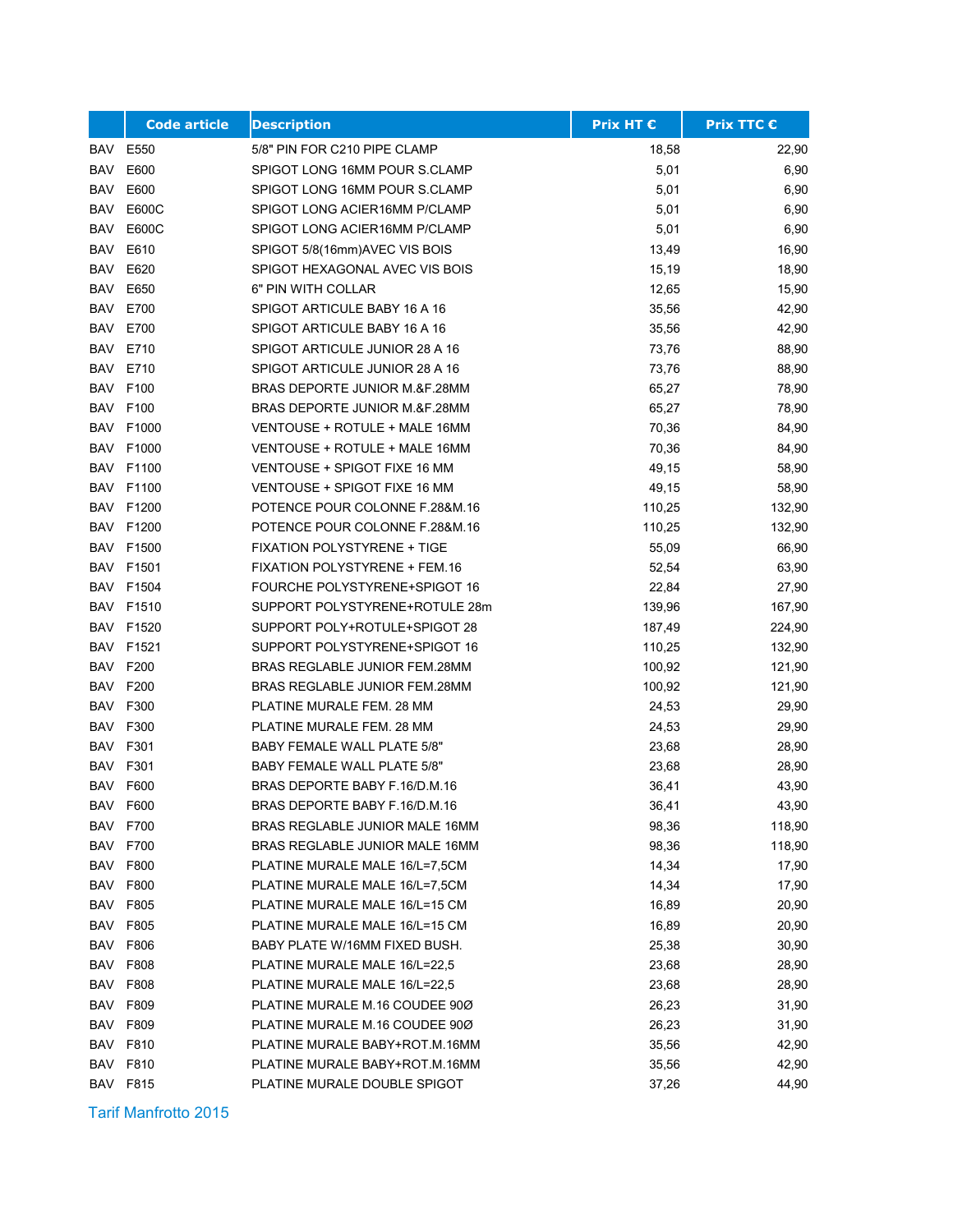|            | <b>Code article</b> | <b>Description</b>                                 | <b>Prix HT €</b> | <b>Prix TTC €</b> |
|------------|---------------------|----------------------------------------------------|------------------|-------------------|
| BAV        | F815                | PLATINE MURALE DOUBLE SPIGOT                       | 37,26            | 44,90             |
| BAV        | F820                | ROTULE MALE ADAP.HEXA./MALE 16                     | 36,41            | 43,90             |
| <b>BAV</b> | <b>F820RH</b>       | ROTULE BABY MALE+POIGNEE                           | 45,74            | 54,90             |
| BAV        | F820TH              | ROTULE BABY MALE + BOUTON                          | 55,93            | 67,90             |
| BAV        | F825                | ROTULE MALE/MALE 16 MM                             | 38,11            | 45,90             |
| BAV        | <b>F825RH</b>       | ROTULE BABY M/M A/POIGNEE SERR                     | 50,00            | 59,90             |
| BAV        | <b>F825TH</b>       | ROTULE BABY MALE/MALE BOUTON                       | 49,15            | 58,90             |
| BAV        | F830                | ROTULE MALE 28-FEM.16/MALE 16                      | 43,20            | 51,90             |
| BAV        | <b>F830RH</b>       | ROTULE BABY M.28-F.16/MALE 16                      | 55,09            | 66,90             |
| BAV        | <b>F830TH</b>       | ROTULE BABY M.28-F.16/MALE 16                      | 61,87            | 74,90             |
| BAV        | <b>F831TH</b>       | <b>BABY FEMALE SWIVEL PIN W/BALL</b>               | 72,90            | 87,90             |
| BAV        | F900                | BRAS SUPPORT 5 FIX MALE 16 MM                      | 51,69            | 62,90             |
| BAV        | F900                | BRAS SUPPORT 5 FIX MALE 16 MM                      | 51,69            | 62,90             |
|            | <b>BAV G100</b>     | SAC A SABLE 6 KG                                   | 33,87            | 40,90             |
| BAV        | G100                | SAC A SABLE 6 KG                                   | 33,87            | 40,90             |
| BAV        | G200                | SAC A SABLE 12 KG                                  | 50,00            | 59,90             |
| BAV        | G200                | SAC A SABLE 12 KG                                  | 50,00            | 59,90             |
| BAV        | H1200M              | CADRE MODULAR 12X12'(3,6X3,6M)                     | 735,77           | 882,90            |
| BAV        | <b>H1220EXT</b>     | KIT MODIF CADRE 12X12'EN 20X20                     | 709,46           | 851,90            |
| BAV        | H2000M              | CADRE MODULAR 20X20'(6 X 6 M.)                     | 1.326,49         | 1.591,90          |
| BAV        | H2006               | CADRE PLIANT 1,8 x 1,8 m                           | 619,49           | 743,90            |
| BAV        | H2008               | CADRE PLIANT 2,4 X 2,4 M                           | 650,89           | 781,90            |
| BAV        | H <sub>2012</sub>   | CADRE PLIANT 3,60 x 3,60 m                         | 743,41           | 892,90            |
| BAV        | <b>H2020BAG</b>     | SAC "L"POUR TOILE 20X20                            | 38,11            | 45,90             |
| BAV        | H2020XBAG           | SAC "XL" POUR TOILE CHROMAKEY 20X20                | 59,33            | 71,90             |
| BAV        | H2508               | CADRE PLIANT COMPACT 2,4x2,4m                      | 859,69           | 1.031,90          |
| BAV        | H <sub>2512</sub>   | CADRE PLIANT COMPACT 3,6 x 3,6                     | 895,33           | 1.074,90          |
| BAV        | <b>H400M</b>        | CADRE MODULAR 4X4'(1,2X1,2 M)                      | 360,63           | 432,90            |
| BAV        | H406EXT             | KIT MODIF CADRE 4X4' EN 6X6'                       | 195,12           | 234,90            |
| <b>BAV</b> | H408EXT             | KIT MODIF CADRE 4X4' EN 8X8'                       | 233,32           | 279,90            |
| BAV        | H440                | CADRE LEGER 4X4'(1,2X1,2M)                         | 392,88           | 471,90            |
| <b>BAV</b> | H44BAG              | SAC "S" POUR TOILE 4X4 OU 6X6                      | 17,74            | 21,90             |
| BAV        | H4BAG               | SAC POUR KIT ROTULE                                | 26,23            | 31,90             |
|            | BAV H5BAG           | SAC POUR DOTS ET FINGERS                           | 78,85            | 94,90             |
|            | BAV H600M           | CADRE MODULAR 6X6'(1,8X1,8 M)                      | 512,55           | 615,90            |
| BAV        | H660                | CADRE BUT.LEGER 6X6'(1,8X1,8M)                     | 439,56           | 527,90            |
| BAV        | H6BAG               | SAC POUR CADRE MODULAR                             | 115,34           | 138,90            |
| BAV        | <b>H800M</b>        | CADRE MODULAR 8X8'(2,4X2,4 M)                      | 583,85           | 700,90            |
| BAV        | H806EXT             | KIT MODIFICATION CADRE 20'X20' EN 12'X12' ET 8'X8' | 165,42           | 198,90            |
| BAV        | H812EXT             | KIT MODIF.CADRE 8X8' EN 12X12'                     | 249,44           | 299,90            |
| BAV        | H88BAG              | SAC POUR TOILE 8'X8' OU 12'X12'                    | 26,23            | 31,90             |
| BAV        | H9000               | KIT DE JONCTION ET ANGLES 40mm                     | 404,77           | 485,90            |
| BAV        | H9500               | KIT DE JONCTION ET ANGLES 32MM                     | 404,77           | 485,90            |
| BAV        | 1100                | MONTURE SEULE DOT 7.8 CM                           | 18,58            | 22,90             |
| BAV        | 1100B               | DOT 7,8 CM FLAG NOIR                               | 19,43            | 23,90             |
| BAV        | 1100D               | D0T 7,8 CM DOUBLE SCRIM                            | 20,28            | 24,90             |
| <b>BAV</b> | <b>I100GS</b>       | DOT 7,8 CM OR/ARGENT                               | 20,28            | 24,90             |
| BAV        | 1100K               | DOT 7,8 CM SILK SCRIM                              | 20,28            | 24,90             |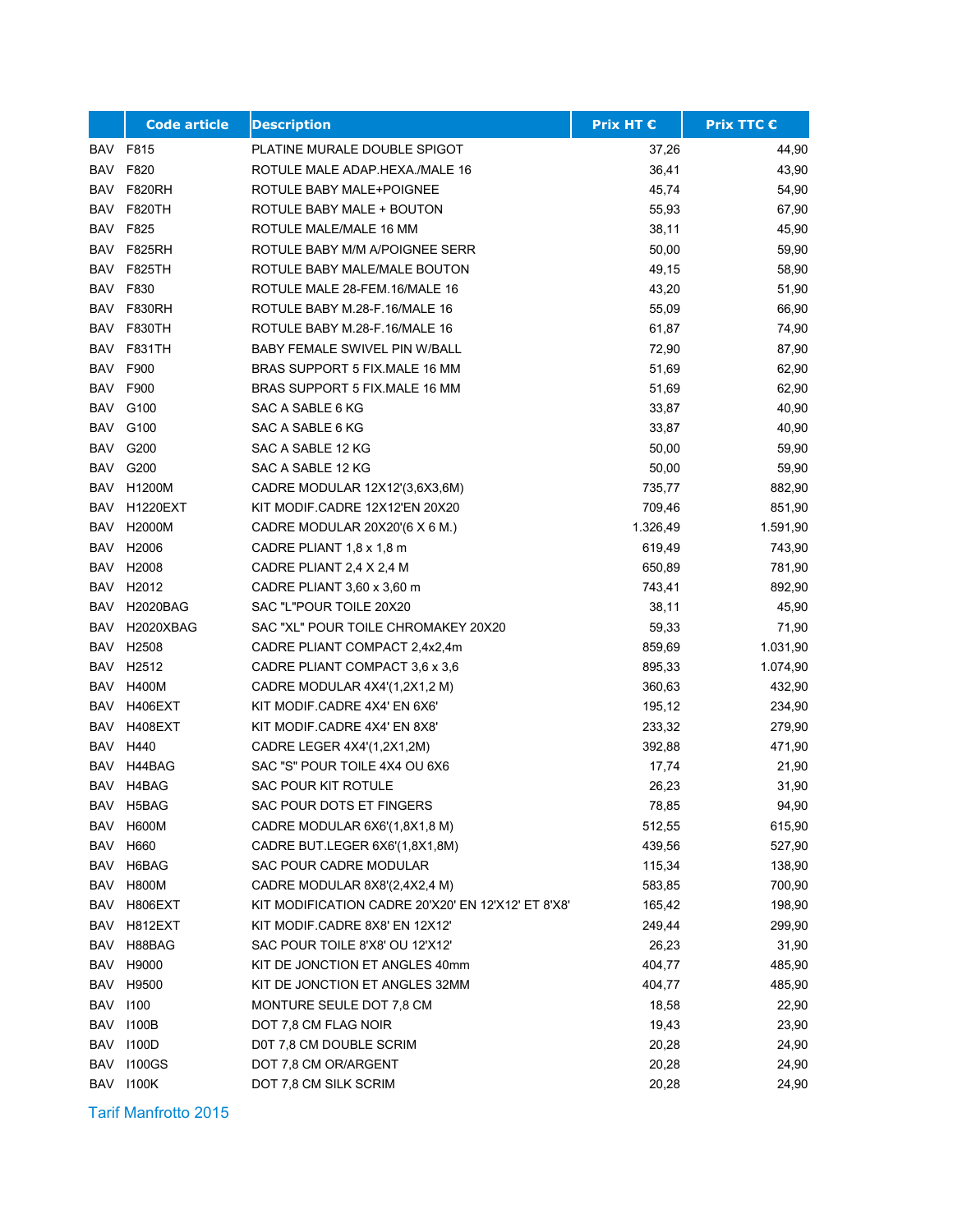|            | <b>Code article</b> | <b>Description</b>             | <b>Prix HT €</b> | <b>Prix TTC €</b> |
|------------|---------------------|--------------------------------|------------------|-------------------|
| BAV        | 1100S               | DOT 7,8 CM SINGLE SCRIM        | 20,28            | 24,90             |
| BAV        | <b>1100SW</b>       | DOT 7,8 CM SUNLITE/BLANC       | 19,43            | 23,90             |
| BAV        | 11010               | DRAPEAU NOIR "MEAT AXE"75X90CM | 63,57            | 76,90             |
| BAV        | 11010FRAME          | CADRE SEUL 75 X 90 CM          | 57,63            | 69,90             |
|            | BAV 11011           | DRAPEAU NOIR"MEAT AXE"75X120CM | 78,00            | 93,90             |
| BAV        | 11011FRAME          | CADRE SEUL 60 X 120 CM         | 47,44            | 56,90             |
| BAV        | 11020               | DRAPEAU NOIR"CUTTER"25X106CM   | 84,79            | 101,90            |
| BAV        | 11020FRAME          | CADRE SEUL 25 X 106 CM         | 44,89            | 53,90             |
| <b>BAV</b> | 11021               | DRAPEAU NOIR"CUTTER"46X120CM   | 94,97            | 113,90            |
| BAV        | 11021FRAME          | CADRE SEUL 46 X 120 CM         | 33,02            | 39,90             |
|            | BAV 11022           | DRAPEAU NOIR"CUTTER"60X182CM   | 148,44           | 178,90            |
|            | BAV 11022FRAME      | CADRE SEUL 61 X 182 CM         | 74,61            | 89,90             |
|            | BAV 11023           | DRAPEAU NOIR"CUTTER"102X102CM  | 139,96           | 167,90            |
| BAV        | 11023FRAME          | CADRE SEUL 102 X 102 CM        | 38,11            | 45,90             |
|            | BAV 11024           | DRAPEAU NOIR"CUTTER"120X120CM  | 145,89           | 175,90            |
| BAV        | 11024FRAME          | CADRE SEUL 120 X 120 CM        | 48,30            | 57,90             |
| BAV        | 11030               | DRAPEAU NOIR"FLOPPY"60X182 CM  | 203,62           | 244,90            |
| BAV        | I1030FRAME          | DRAPEAU NOIR"FLOPPY"60X182 CM  | 76,31            | 91,90             |
|            | BAV 11031           | DRAPEAU NOIR"FLOPPY"120X120CM  | 201,07           | 241,90            |
| BAV        | 11550KIT            | KIT DOTS+FINGERS+SAC           | 317,34           | 380,90            |
| BAV        | 1200                | MONTURE SEULE DOT 15 CM        | 19,43            | 23,90             |
| BAV        | <b>I2000BAG</b>     | DOT 15 CM SUNLITE/BLANC        | 17,74            | 21,90             |
| BAV        | 12007               | REFLECTEUR OVAL 50X38CM TRANSL | 40,65            | 48,90             |
| BAV        | 12008               | REFLECTEUR OVAL 50X38CM SUN/BL | 36,41            | 43,90             |
| <b>BAV</b> | 1200B               | DOT 15 CM FLAG NOIR            | 20,28            | 24,90             |
| BAV        | 1200D               | DOT 15 CM DOUBLE SCRIM         | 20,28            | 24,90             |
| BAV        | 1200K               | DOT 15 CM SILK SCRIM           | 20,28            | 24,90             |
|            | <b>BAV 1200S</b>    | DOT 15 CM SINGLE SCRIM         | 20,28            | 24,90             |
| BAV        | 1200SW              | DOT 15 CM SUNLITE/BLANC        | 20,28            | 24,90             |
|            | BAV 12031           | REFLECTEUR OVAL 50X38CM ARG/BL | 38,11            | 45,90             |
| BAV        | 12034               | REFLECTEUR OVAL 50X38CM ARG/OR | 38,11            | 45,90             |
| BAV        | 12041               | REFLECTEUR OVAL 50X38CM OR/BLA | 38,11            | 45,90             |
| <b>BAV</b> | 1300                | MONTURE SEULE DOT 25 CM        | 20,28            | 24,90             |
|            | BAV 1300B           | DOT 25 CM FLAG NOIR            | 20,28            | 24,90             |
|            | <b>BAV 1300D</b>    | DOT 25 CM DOUBLE SCRIM         | 20,28            | 24,90             |
| <b>BAV</b> | <b>I300GS</b>       | DOT 25 CM OR/ARGENT            | 20,28            | 24,90             |
| BAV        | 1300K               | DOT 25 CM SILK SCRIM           | 20,28            | 24,90             |
| BAV        | <b>1300S</b>        | DOT 25 CM SINGLE SCRIM         | 33,02            | 39,90             |
| BAV        | <b>I300SW</b>       | DOT 25 CM SUNLITE/BLANC        | 20,28            | 24,90             |
| BAV        | <b>I3800BAG</b>     | DOT 25 CM SUNLITE/BLANC        | 17,74            | 21,90             |
| BAV        | 13807               | REFLECTEUR OVAL 95X75CM TRANSL | 109,40           | 131,90            |
| BAV        | 13808               | REFLECTEUR OVAL 95X75CM SUN/BL | 108,55           | 130,90            |
| BAV        | 13831               | REFLECTEUR OVAL 95X75CM ARG/BL | 108,55           | 130,90            |
| <b>BAV</b> | 13834               | REFLECTEUR OVAL 95X75CM ARG/OR | 108,55           | 130,90            |
| BAV        | 13841               | REFLECTEUR OVAL 95X75CM OR/BLA | 108,55           | 130,90            |
| <b>BAV</b> | 1400                | MONTURE SEULE FINGER 5X30 CM   | 22,84            | 27,90             |
| <b>BAV</b> | 1400B               | FINGER 5X30 CM FLAG NOIR       | 22,84            | 27,90             |
|            | <b>BAV 1400D</b>    | FINGER 5X30 CM DOUBLE SCRIM    | 23,68            | 28,90             |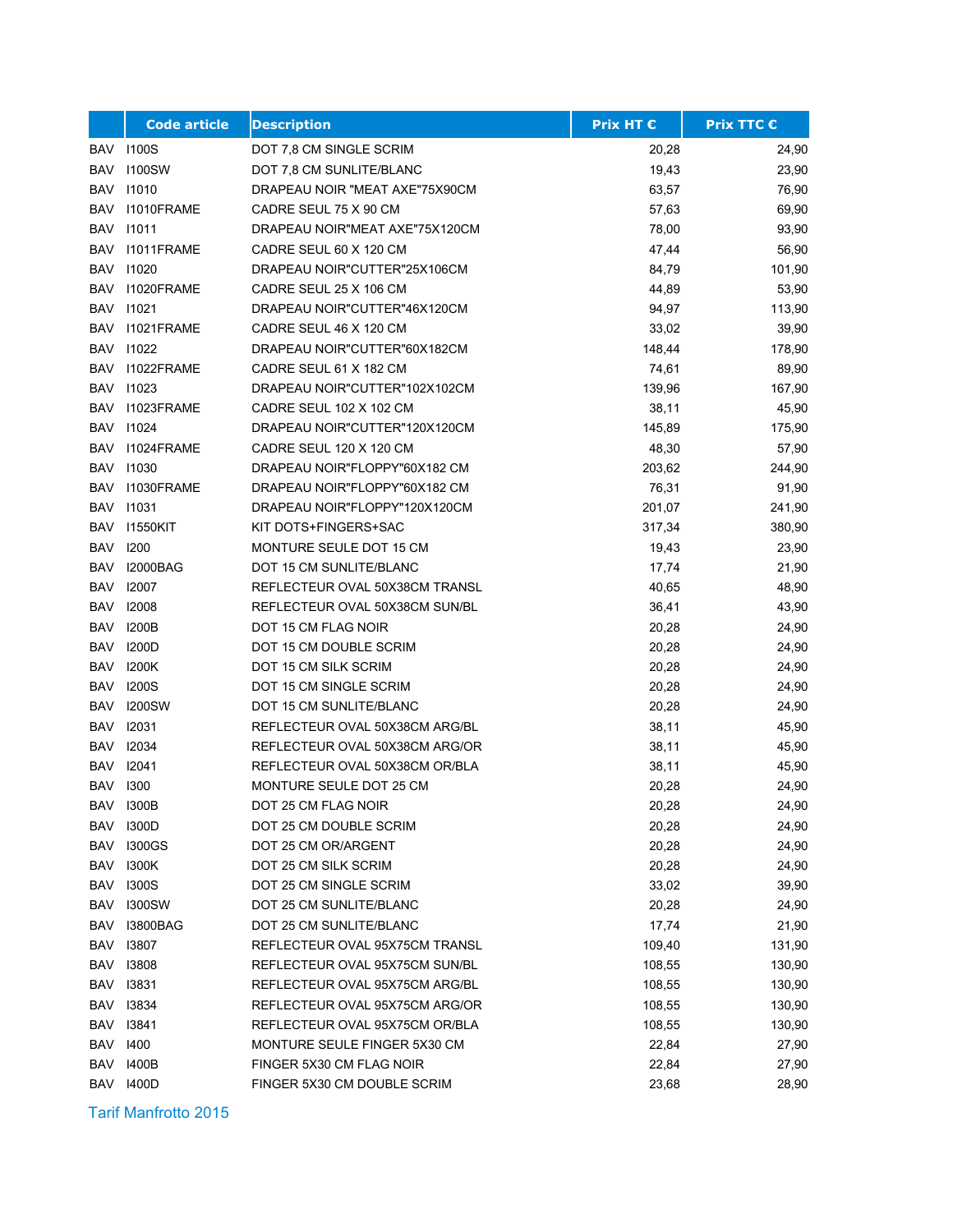|            | <b>Code article</b> | <b>Description</b>             | <b>Prix HT €</b> | <b>Prix TTC €</b> |
|------------|---------------------|--------------------------------|------------------|-------------------|
| BAV        | 1400GS              | FINGER 5X30 CM OR/ARGENT       | 22,84            | 27,90             |
| BAV        | 1400K               | FINGER 5X30 CM SILK SCRIM      | 23,68            | 28,90             |
| <b>BAV</b> | 1400S               | FINGER 5X30 CM SINGLE SCRIM    | 23,68            | 28,90             |
| <b>BAV</b> | <b>I400SW</b>       | FINGER 5X30 CM SUNLITE/BLANC   | 22,84            | 27,90             |
| <b>BAV</b> | 14800BAG            | FINGER 5X30 CM SUNLITE/BLANC   | 17,74            | 21,90             |
| BAV        | 14807               | REFLECTEUR OVAL 122X95 TRANSLU | 134,87           | 161,90            |
| BAV        | 14808               | REFLECTEUR OVAL 122X95 SUN/BLA | 137,41           | 164,90            |
| BAV        | 14831               | REFLECTEUR OVAL 122X95 ARG/BLA | 137,41           | 164,90            |
| <b>BAV</b> | 14834               | REFLECTEUR OVAL 122X95 ARG/OR  | 137,41           | 164,90            |
| BAV        | 14841               | REFLECTEUR OVAL 122X95 OR/BLAN | 137,41           | 164,90            |
| <b>BAV</b> | 1500                | MONTURE SEULE FINGER 10X36 CM  | 22,84            | 27,90             |
| BAV        | 1500B               | FINGER 10X36 CM FLAG NOIR      | 23,68            | 28,90             |
| BAV        | <b>I500D</b>        | FINGER 10X36 CM DOUBLE SCRIM   | 22,84            | 27,90             |
| BAV        | 1500K               | FINGER 10X36 CM SILK SCRIM     | 23,68            | 28,90             |
| <b>BAV</b> | <b>1500S</b>        | FINGER 10X36 CM SINGLE SCRIM   | 22,84            | 27,90             |
| <b>BAV</b> | <b>I500SW</b>       | FINGER 10X36 CM SUNLITE/BLANC  | 23,68            | 28,90             |
| <b>BAV</b> | 1600                | CADRE SEUL OUVERT 30 X 45 CM   | 27,08            | 32,90             |
| BAV        | <b>I600B</b>        | DRAPEAU NOIR 30X45 CM          | 50,84            | 61,90             |
| <b>BAV</b> | 1600CK              | ECRAN 30X45 CHINA SILK         | 71,21            | 85,90             |
| <b>BAV</b> | 1600D               | ECRAN 30X45 DOUBLE TOILE NOIRE | 59,33            | 71,90             |
| BAV        | <b>I600DW</b>       | ECRAN 30X45 DOUBLE TOILE BLANC | 66,11            | 79,90             |
| BAV        | 1600K               | ECRAN 30X45 CM DIFFUSEUR SILK  | 49,15            | 58,90             |
| BAV        | 1600K4              | ECRAN 30X45 CM DIF. SILK 1/4   | 52,54            | 63,90             |
| <b>BAV</b> | <b>I600S</b>        | ECRAN 30X45 SIMPLE TOILE NOIRE | 52,54            | 63,90             |
| BAV        | <b>I600SW</b>       | ECRAN 30X45 SIMPLE TOILE BLANC | 55,09            | 66,90             |
| BAV        | 1600T               | ECRAN 30X45 TRIPLE TOILE NOIRE | 72,90            | 87,90             |
| BAV        | <b>I600TW</b>       | ECRAN 30X45 TRIPLE TOILE BLANC | 68,66            | 82,90             |
| <b>BAV</b> | 1601                | CADRE SEUL FERME 30 X 45 CM    | 33,87            | 40,90             |
| BAV        | 1610                | CADRE PLIANT 30X46CM           | 26,23            | 31,90             |
| <b>BAV</b> | 1610B               | TOILE DRAPEAU NOIR 30X46 CM    | 25,38            | 30,90             |
| <b>BAV</b> | 1610BAG             | TOILE DRAPEAU NOIR 30X46 CM    | 38,96            | 46,90             |
| <b>BAV</b> | <b>I610D</b>        | TOILE DOUBLE SCRIM 30X46 CM    | 31,32            | 37,90             |
| <b>BAV</b> | 1610K               | TOILE DIFFUSEUR SILK 30X46 CM  | 22,84            | 27,90             |
|            | BAV 1610KIT         | KIT 2 CADRES +4 TOILES 1610BAG | 199,36           | 239,90            |
|            | <b>BAV 1610S</b>    | TOILE SIMPLE SCRIM 30X46 CM    | 23,68            | 28,90             |
| BAV        | 16207               | TOILE SIMPLE SCRIM 30X46 CM    | 135,71           | 162,90            |
|            | BAV 16208           | REFLECTEUR OVALE 185X120 SUN/B | 156,09           | 187,90            |
| BAV        | 16231               | REFLECTEUR OVAL 185X120 ARG/BL | 177,31           | 212,90            |
| BAV        | 16234               | REFLECTEUR OVAL 185X120 ARG/BL | 177,31           | 212,90            |
| BAV        | 16241               | REFLECTEUR OVAL 185X120 ARG/BL | 177,31           | 212,90            |
| BAV        | 1650                | CADRE SEUL OUVERT 45 X 60 CM   | 42,35            | 50,90             |
| BAV        | 1650B               | DRAPEAU NOIR 45X60 CM          | 56,78            | 68,90             |
| <b>BAV</b> | 1650CK              | ECRAN 45X60 CM CHINA SILK      | 76,31            | 91,90             |
| BAV        | 1650D               | ECRAN 45X60 DOUBLE TOILE NOIRE | 73,76            | 88,90             |
| BAV        | <b>I650DW</b>       | ECRAN 45X60 DOUBLE TOILE BLANC | 81,40            | 97,90             |
| <b>BAV</b> | 1650K               | ECRAN 45X60 CM DIFFUSEUR SILK  | 53,39            | 64,90             |
| <b>BAV</b> | 1650K4              | ECRAN 45X60 CM DIF.SILK 1/4    | 57,63            | 69,90             |
|            | <b>BAV 1650S</b>    | ECRAN 45X60 SIMPLE TOILE NOIRE | 61,87            | 74,90             |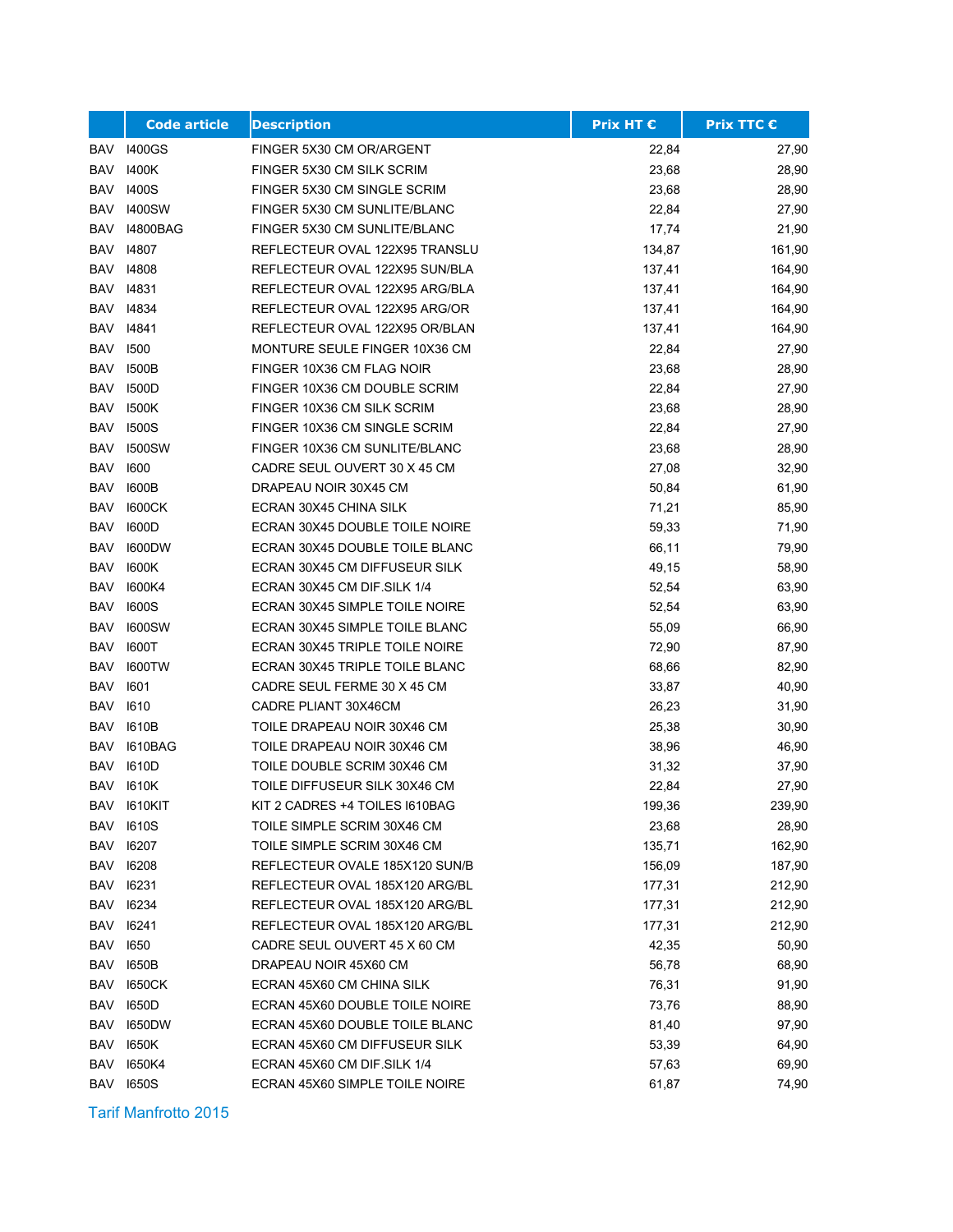|            | <b>Code article</b> | <b>Description</b>             | <b>Prix HT €</b> | Prix TTC € |
|------------|---------------------|--------------------------------|------------------|------------|
| BAV        | <b>1650SW</b>       | ECRAN 45X60 SIMPLE TOILE BLANC | 68,66            | 82,90      |
| <b>BAV</b> | <b>1650T</b>        | ECRAN 45X60 TRIPLE TOILE NOIRE | 96,67            | 116,90     |
| <b>BAV</b> | <b>I650TW</b>       | ECRAN 45X60 TRIPLE TOILE BLANC | 89,88            | 107,90     |
| BAV        | 1651                | CADRE SEUL FERME 45 X 60 CM    | 25,38            | 30,90      |
| BAV        | 1660                | CADRE PLIANT 46X61 CM          | 28,77            | 34,90      |
| BAV        | 1660B               | TOILE DRAPEAU NOIR 46X61 CM    | 39,80            | 47,90      |
| BAV        | 1660BAG             | TOILE DRAPEAU NOIR 46X61 CM    | 33,87            | 40,90      |
| <b>BAV</b> | 1660D               | TOILE DOUBLE SCRIM 46X61 CM    | 59,33            | 71,90      |
| <b>BAV</b> | 1660K               | TOILE DIFFUSEUR SILK 46X61 CM  | 33,02            | 39,90      |
| BAV        | <b>I660KIT</b>      | KIT 2 CADRES +4 TOILES I660BAG | 258,78           | 310,90     |
| <b>BAV</b> | <b>1660S</b>        | TOILE SIMPLE SCRIM 46X61 CM    | 40,65            | 48,90      |
| <b>BAV</b> | 1700                | CADRE SEUL OUVERT 60 X 75 CM   | 38,96            | 46,90      |
| <b>BAV</b> | 1700B               | DRAPEAU NOIR 60X75 CM          | 63,57            | 76,90      |
| BAV        | <b>I700CK</b>       | ECRAN 60X75CM CHINA SILK       | 93,27            | 111,90     |
| BAV        | 1700D               | ECRAN 60X75 DOUBLE TOILE NOIRE | 101,77           | 122,90     |
| <b>BAV</b> | <b>I700DW</b>       | ECRAN 60X75 DOUBLE TOILE BLANC | 111,10           | 133,90     |
| <b>BAV</b> | 1700K               | ECRAN 60X75 CM DIFFUSEUR SILK  | 63,57            | 76,90      |
| BAV        | I700K4              | ECRAN 60X75 DIFFUSEUR SILK 1/4 | 69,51            | 83,90      |
| BAV        | 1700S               | ECRAN 60X75 SIMPLE TOILE NOIRE | 72,90            | 87,90      |
| BAV        | <b>I700SW</b>       | ECRAN 60X75 SIMPLE TOILE BLANC | 78,00            | 93,90      |
| <b>BAV</b> | <b>I700T</b>        | ECRAN 60X75 TRIPLE TOILE NOIRE | 142,50           | 171,90     |
| BAV        | 1700TW              | ECRAN 60X75 TRIPLE TOILE BLANC | 126,38           | 151,90     |
| <b>BAV</b> | 1701                | CADRE SEUL FERME 60 X 75 CM    | 28,77            | 34,90      |
| BAV        | <b>I7200BAG</b>     | CADRE SEUL FERME 60 X 75 CM    | 20,28            | 24,90      |
| <b>BAV</b> | 1750                | CADRE SEUL OUVERT 60 X 90 CM   | 49,15            | 58,90      |
| BAV        | 1750B               | DRAPEAU NOIR 60X90 CM          | 72,05            | 86,90      |
| BAV        | 1750CK              | ECRAN 61X92CM CHINA SILK       | 101,77           | 122,90     |
| BAV        | 1750D               | ECRAN 60X90 DOUBLE TOILE NOIRE | 101,77           | 122,90     |
| BAV        | <b>I750DW</b>       | ECRAN 60X90 DOUBLE TOILE BLANC | 108,55           | 130,90     |
| BAV        | 1750K               | ECRAN 60X90 CM DIFFUSEUR SILK  | 59,33            | 71,90      |
| <b>BAV</b> | I750K4              | ECRAN 60X90 DIFFUSEUR SILK 1/4 | 79,70            | 95,90      |
| <b>BAV</b> | <b>1750S</b>        | ECRAN 60X90 SIMPLE TOILE NOIRE | 75,46            | 90,90      |
| <b>BAV</b> | <b>I750SW</b>       | ECRAN 60X90 SIMPLE TOILE BLANC | 83,94            | 100,90     |
|            | <b>BAV 1750T</b>    | ECRAN 60X90 TRIPLE TOILE NOIRE | 131,47           | 157,90     |
|            | BAV 1750TW          | ECRAN 60X90 TRIPLE TOILE BLANC | 132,32           | 158,90     |
| <b>BAV</b> | 1751                | CADRE SEUL FERME 60 X 90 CM    | 44,89            | 53,90      |
| BAV 1760   |                     | CADRE PLIANT 61X92CM           | 28,77            | 34,90      |
| BAV        | 1760B               | TOILE DRAPEAU NOIR 61X92 CM    | 55,09            | 66,90      |
| BAV        | I760BAG             | TOILE DRAPEAU NOIR 61X92 CM    | 56,78            | 68,90      |
| BAV        | 1760D               | TOILE DOUBLE SCRIM 61X92 CM    | 83,94            | 100,90     |
|            | <b>BAV 1760K</b>    | TOILE DIFFUSEUR SILK 61X92 CM  | 35,56            | 42,90      |
| BAV        | 1760KIT             | KIT 2 CADRES +4 TOILES I760BAG | 341,96           | 410,90     |
| BAV        | <b>1760S</b>        | TOILE SIMPLE SCRIM 61X92 CM    | 54,24            | 65,90      |
| BAV        | 1780                | CADRE SEUL OUVERT 75 X 90 CM   | 50,00            | 59,90      |
| BAV        | 1780B               | DRAPEAU NOIR 75X90 CM          | 73,76            | 88,90      |
| BAV        | <b>I780CK</b>       | ECRAN 75X90CM CHINA SILK       | 142,50           | 171,90     |
| <b>BAV</b> | 1780D               | ECRAN 75X90 DOUBLE TOILE NOIRE | 122,98           | 147,90     |
|            | BAV 1780DW          | ECRAN 75X90 DOUBLE TOILE BLANC | 148,44           | 178,90     |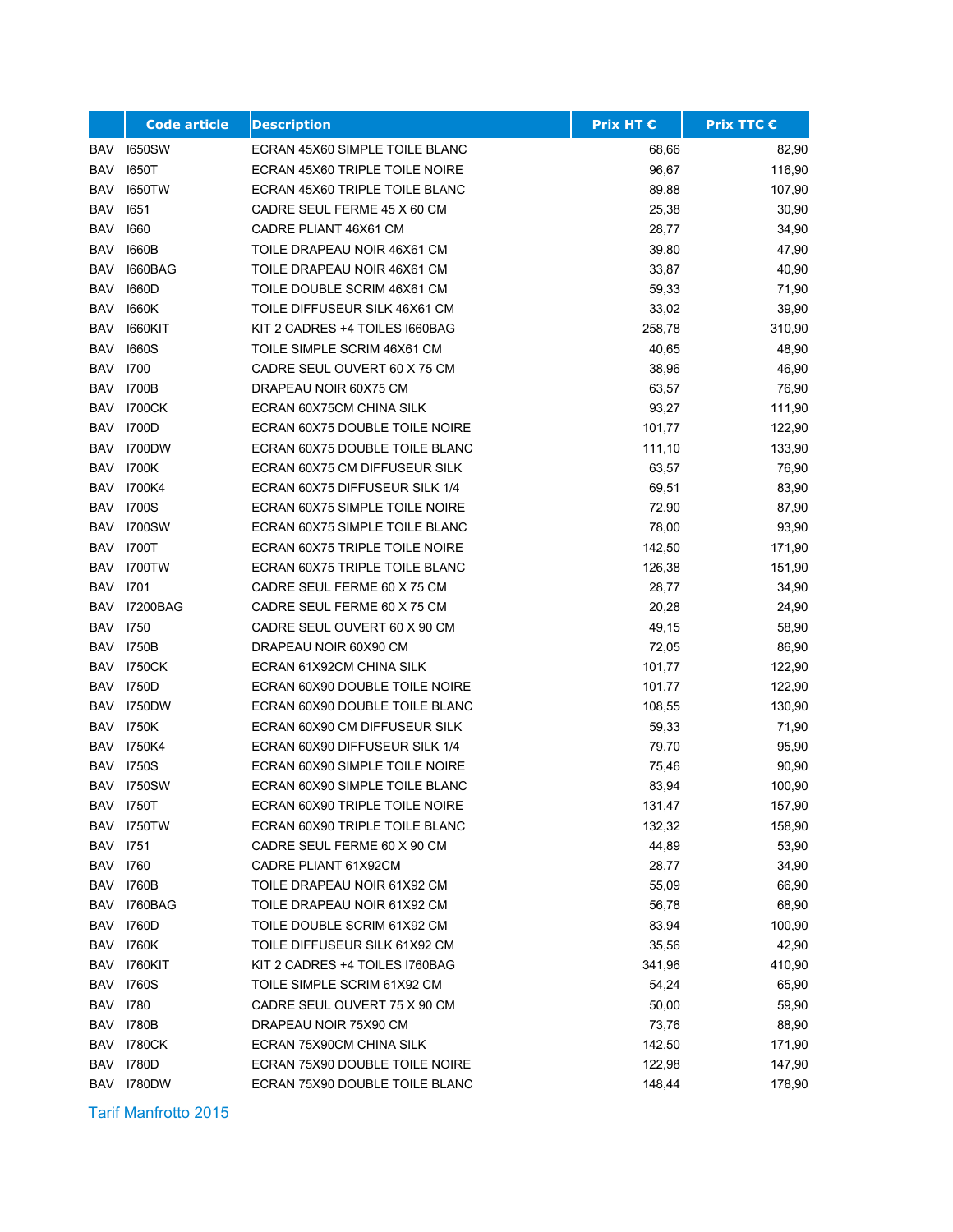|            | <b>Code article</b> | <b>Description</b>             | <b>Prix HT €</b> | <b>Prix TTC €</b> |
|------------|---------------------|--------------------------------|------------------|-------------------|
| BAV        | 1780K               | ECRAN 75X90 CM DIFFUSEUR SILK  | 72,05            | 86,90             |
| <b>BAV</b> | 1780K4              | ECRAN 75X90 DIFFUSEUR SILK 1/4 | 89,03            | 106,90            |
| BAV        | 1780S               | ECRAN 75X90 SIMPLE TOILE NOIRE | 85,64            | 102,90            |
| BAV        | <b>I780SW</b>       | ECRAN 75X90 SIMPLE TOILE BLANC | 99,22            | 119,90            |
| BAV        | 1780T               | ECRAN 75X90 TRIPLE TOILE NOIRE | 176,46           | 211,90            |
| BAV        | <b>I780TW</b>       | ECRAN 75X90 TRIPLE TOILE BLANC | 177,31           | 212,90            |
| BAV        | 1781                | CADRE SEUL FERME 75 X 90 CM    | 40,65            | 48,90             |
| BAV        | 1790CK              | ECRAN 120X120CM CHINA SILK     | 152,69           | 183,90            |
| <b>BAV</b> | 1790D               | ECRAN 120X120 DOUBLE TOILE NOI | 223,98           | 268,90            |
| BAV        | <b>I790DW</b>       | ECRAN120X120 DBL TOILE BLANCHE | 228,23           | 273,90            |
| BAV        | 1790K               | ECRAN 120X120CM DIFFUSEUR SILK | 124,68           | 149,90            |
| BAV        | I790K4              | ECRAN 120X120 DIFF SILK 1/4    | 149,30           | 179,90            |
| <b>BAV</b> | <b>1790S</b>        | ECRAN 120X120CM SIMPLE TOILE N | 162,87           | 195,90            |
| BAV        | <b>I790SW</b>       | ECRAN 120X120CM SIMP TOILE BLC | 176,46           | 211,90            |
| <b>BAV</b> | 1790T               | ECRAN 120X120CM TRIPLE TOIL NO | 276,61           | 331,90            |
| <b>BAV</b> | <b>I790TW</b>       | ECRAN 120X120CM TRIPLE TOIL BL | 264,72           | 317,90            |
| <b>BAV</b> | 1800                | COUPE FLUX METAL 25X40 CM      | 14,34            | 17,90             |
| BAV        | 18030CB             | CADRE NOIR 1 M.POUR REFLECTEUR | 142,50           | 171,90            |
| <b>BAV</b> | 1810                | COUPE FLUX PLASTIQUE 20X35 CM  | 11,80            | 14,90             |
| BAV        | <b>I905BDN</b>      | TOILE BUTTE1,2X1,2M NOIRE DNET | 242,65           | 291,90            |
| <b>BAV</b> | 1905BL              | TOILE BUTTERFLY 1,2X1,2 NOIR B | 155,24           | 186,90            |
| BAV        | 1905BSN             | TOILE BUTTERFLY 1,2X1,2M SINGL | 204,46           | 245,90            |
| BAV        | 1905CK              | TOILE BUTT 1,2X1,2M CHINA SILK | 184,94           | 221,90            |
| <b>BAV</b> | <b>1905CKB</b>      | TOILE BUTTERFLY 1,2X1,2 CROMAK | 184,94           | 221,90            |
| <b>BAV</b> | <b>1905CKG</b>      | TOILE BUTTERFLY 1,2X1,2 CROMAK | 184,94           | 221,90            |
| BAV        | <b>1905GBW</b>      | TOILE BUTTERFLY 1,2X1,2 NOIR/  | 139,96           | 167,90            |
| <b>BAV</b> | 1905K               | TOILE BUTTERFLY 1,2X1,2 SILK   | 133,17           | 159,90            |
| BAV        | 1905K4              | TOILE BUTTER.1,2X1,2 SILK 1/4  | 117,89           | 141,90            |
| BAV        | <b>1905MB</b>       | TOILE BUTTER.1,2X1,2 MUSLIN BL | 139,96           | 167,90            |
| <b>BAV</b> | 1905MU              | TOILE BUTTER.1,2X1,2 MUSLIN UN | 139,96           | 167,90            |
| <b>BAV</b> | 1905SD              | TOILE BUTTER.1,2X1,2 DIFF.SOFT | 136,56           | 163,90            |
| <b>BLL</b> | <b>1905SDL</b>      | TOILE BUTTER.1,2X1,2 DIF.LIGHT | 200,22           | 240,90            |
| <b>BAV</b> | <b>1905SUS</b>      | TEXTILE SUNFIRE/SILVER 4'X4'   | 240,11           | 288,90            |
| BAV        | <b>1905WB</b>       | TOILE BUTTER.1,2X1,2 BLANC BLO | 143,35           | 172,90            |
| BAV        | <b>1905WDN</b>      | TOILE BUTT.1,2X1,2m BLC DB NET | 240,11           | 288,90            |
| <b>BAV</b> | 1905WG              | TOILE BUTTER.1,2X1,2 BLANC/OR  | 185,79           | 222,90            |
| BBL        | <b>1905WSN</b>      | TOILE BUTT.1,2X1,2M BLC S.NET  | 207,01           | 248,90            |
| BAV        | <b>I910BDN</b>      | TOILE BUTT.1,8X1,8M NOIR D NET | 397,12           | 476,90            |
| <b>BAV</b> | 1910BL              | TOILE BUTTERFLY 1,8X1,8 NOIR B | 190,03           | 228,90            |
| <b>BAV</b> | <b>I910BSN</b>      | TOILE BUT 1,8X1,8M NOIR S NET  | 275,76           | 330,90            |
| BLL        | 1910CK              | TOILE BUT 1,8X1,8M CHINA SILK  | 308,86           | 370,90            |
| BAV        | <b>1910CKB</b>      | TOILE BUTTERFLY 1,8X1,8 CROMAK | 276,61           | 331,90            |
| BAV        | <b>I910CKG</b>      | TOILE BUTTERFLY 1,8X1,8 CROMAK | 286,79           | 344,90            |
| BAV        | <b>I910GBW</b>      | TOILE BUTTERFLY 1,8X1,8 NOIR/  | 197,67           | 237,90            |
| <b>BAV</b> | 1910K               | TOILE BUTTERFLY 1,8X1,8 SILK   | 163,72           | 196,90            |
| BAV        | 1910K4              | TOILE BUTTER.1,8X1,8 SILK 1/4  | 201,92           | 242,90            |
| BAV        | <b>I910MB</b>       | TOILE BUTTER.1,8X1,8 MUSLIN BL | 167,11           | 200,90            |
| BAV        | <b>I910MU</b>       | TOILE BUTTER.1,8X1,8 MUSLIN UN | 167,11           | 200,90            |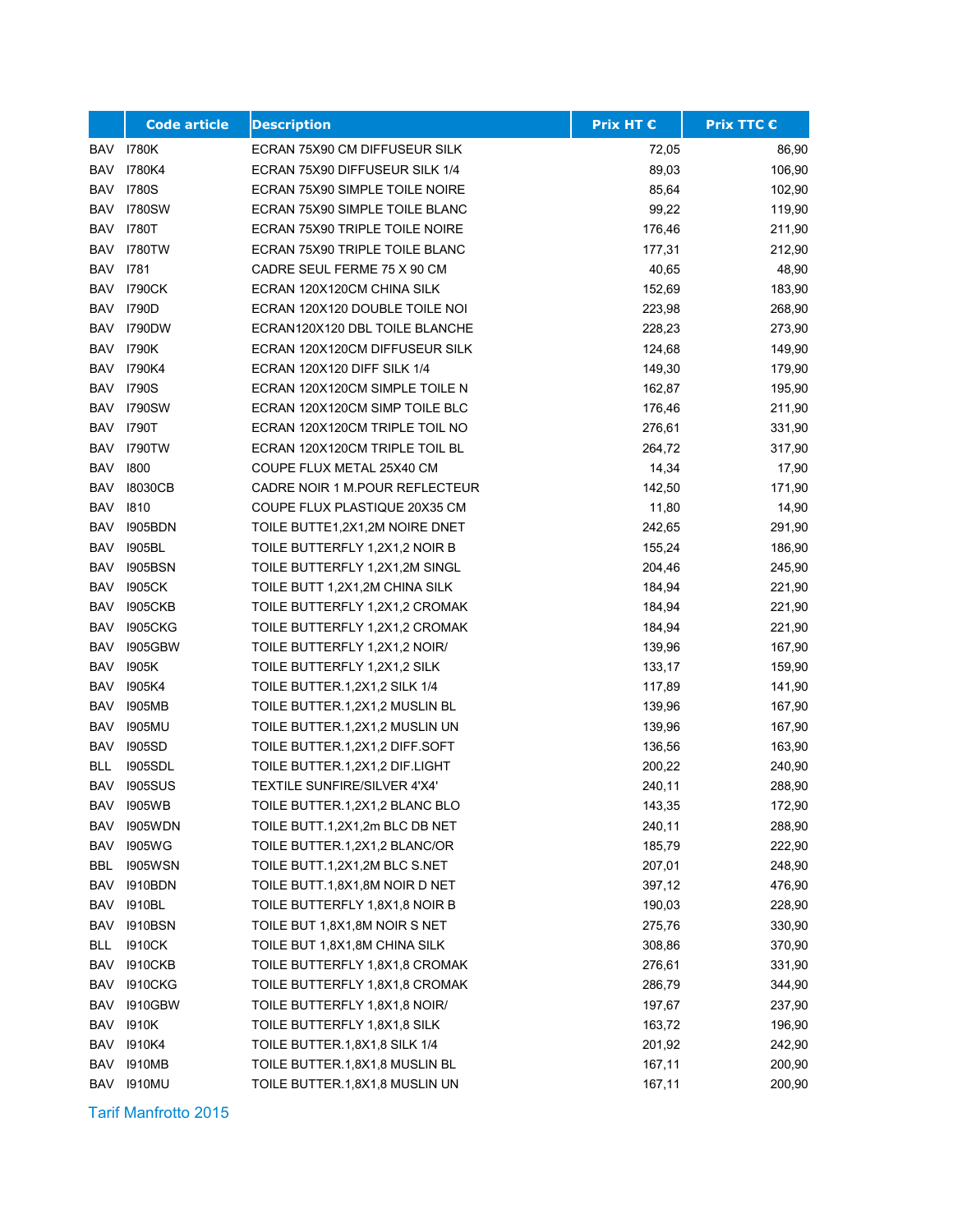|            | <b>Code article</b> | <b>Description</b>                       | Prix HT € | <b>Prix TTC €</b> |
|------------|---------------------|------------------------------------------|-----------|-------------------|
| BAV        | 1910SD              | TOILE BUTTER.1,8X1,8 DIFF.SOFT           | 216,34    | 259,90            |
| BAV        | <b>1910SDL</b>      | TOILE BUTTER.1,8X1,8 DIF.LIGHT           | 238,41    | 286,90            |
| <b>BAV</b> | <b>I910SET</b>      | KIT CORDONS ELASTIQUES H100              | 40,65     | 48,90             |
| <b>BAV</b> | <b>1910SUS</b>      | TOILE BUT 1,8X1,8M SUNF/SILVER           | 311,40    | 373,90            |
| <b>BAV</b> | <b>I910SW</b>       | TOILE BUTTER 1,8X1,8 BL./ARG.            | 236,71    | 284,90            |
| <b>BAV</b> | <b>1910WB</b>       | TOILE BUTTER.1,8X1,8 BLANC BLO           | 190,03    | 228,90            |
| <b>BLL</b> | <b>I910WDN</b>      | TEXTILE WHITE DOUBLE * 6"X6"             | 415,80    | 498,90            |
| <b>BAV</b> | <b>1910WG</b>       | TOILE BUTTER.1,8X1,8 BLANC/OR            | 229,93    | 275,90            |
| <b>BAV</b> | <b>I910WSN</b>      | TOILE BUT 1,8X1,8M BLANC S NET           | 267,27    | 320,90            |
| BAV        | 1915BDN             | TOILE BUT 2,4X2,4M NOIR D NET            | 622,04    | 746,90            |
| <b>BAV</b> | 1915BL              | TOILE BUTTERFLY 2,4X2,4 NOIR B           | 248,59    | 298,90            |
| <b>BAV</b> | <b>I915BSN</b>      | TOILE BUTT 2,4X2,4M NOIR S NET           | 380,15    | 456,90            |
| <b>BAV</b> | 1915CK              | TOILE BUT 2,4X2,4M CHINA SILK            | 446,35    | 535,90            |
| <b>BAV</b> | <b>1915CKB</b>      | TOILE BUTTERFLY 2,4X2,4 CROMAK           | 444,65    | 533,90            |
| <b>BAV</b> | <b>1915CKG</b>      | TOILE BUTTERFLY 2,4X2,4 CROMAK           | 463,33    | 555,90            |
| <b>BAV</b> | <b>I915GBW</b>      | TOILE BUTTERFLY 2,4X2,4 NOIR             | 305,46    | 366,90            |
| <b>BAV</b> | 1915K               | TOILE BUTTERFLY 2,4X2,4 SILK             | 204,46    | 245,90            |
| <b>BAV</b> | 1915K4              | TOILE BUTTER.2,4X2,4 SILK 1/4            | 280,00    | 336,90            |
| BAV        | <b>I915MB</b>       | TOILE BUTTER.2,4X2,4 MUSLIN BL           | 252,84    | 303,90            |
| <b>BAV</b> | <b>I915MU</b>       | TOILE BUTTER.2,4X2,4 MUSLIN UN           | 243,50    | 292,90            |
| <b>BAV</b> | 1915SD              | TOILE BUTTER 2,4X2,4 SOFT DIFF           | 378,46    | 454,90            |
| <b>BAV</b> | <b>1915SDL</b>      | TOILE BUTTER.2,4X2,4 DIF.LIGHT           | 381,00    | 457,90            |
| <b>BAV</b> | <b>1915SUS</b>      | TEXTILE SUNFIRE/SILVER 8'X8'             | 446,35    | 535,90            |
| <b>BAV</b> | <b>I915SW</b>       | TOILE BUTTER.2,4X2,4 BL./ARG.            | 345,35    | 414,90            |
| BAV        | <b>I915WB</b>       | TOILE BUTTER.2,4X2,4 BLANC BLO           | 238,41    | 286,90            |
| <b>BAV</b> | <b>I915WDN</b>      | TOILE BUTTERFLY 2,4X2,4 BLANC DOUBLE NET | 650,05    | 780,90            |
| <b>BAV</b> | <b>1915WG</b>       | TOILE BUTTER.2,4X2,4 BLANC/OR            | 345,35    | 414,90            |
| <b>BAV</b> | 1915WSN             | TOILE BUT 2,4x2,4 BLANC S NET            | 382,70    | 459,90            |
| <b>BAV</b> | <b>I920BDN</b>      | TOILE BUT 3,6x3,6 DOUBLE N NET           | 1.152,50  | 1.383,90          |
| <b>BAV</b> | 1920BL              | TOILE BUT.3,6X3,6 NOIR COMMAND           | 420,04    | 504,90            |
| <b>BAV</b> | <b>1920BSN</b>      | TOILE BUT.3,6X3,6 NOIR S NET             | 666,18    | 799,90            |
| <b>BAV</b> | <b>I920CK</b>       | TOILE BUTT.3,6X3,6 CHINA SILK            | 867,33    | 1.040,90          |
| <b>BAV</b> | <b>1920CKB</b>      | TOILE BUTTERFLY 3,6X3,6 CROMAK           | 859,69    | 1.031,90          |
| BAV        | <b>I920CKG</b>      | TOILE BUTTERFLY 3,6X3,6 CROMAK           | 859,69    | 1.031,90          |
| BAV        | <b>I920GBW</b>      | TOILE BUTTERFLY 3,6X3,6 NOIR/            | 373,36    | 448,90            |
| BAV        | 1920K               | TOILE BUTTER. 3,6X3,6 SILK               | 381,85    | 458,90            |
| BAV        | 1920K4              | TOILE BUTTER.3,6X3,6 SILK 1/4            | 496,43    | 595,90            |
| BLL        | <b>I920MB</b>       | TOILE BUTTER.3,6X3,6 MUSLIN BL           | 465,02    | 558,90            |
| BAV        | 1920MU              | TOILE BUTTER.3,6X3,6 MUSLIN UN           | 448,05    | 537,90            |
| BAV        | 1920SD              | TOILE BUTTER.3,6X3,6 DIFF.SOFT           | 623,74    | 748,90            |
| <b>BAV</b> | <b>1920SDL</b>      | TOILE BUTTER.3,6X3,6 DIF.LIGHT           | 623,74    | 748,90            |
| BAV        | <b>1920SUS</b>      | TEXTILE SUNFIRE/SILVER 12'X12'           | 627,13    | 752,90            |
| BAV        | <b>I920SW</b>       | TOILE BUTTER.3,6X3,6 BL./ARG.            | 533,77    | 640,90            |
| BAV        | 1920WB              | TOILE BUTTER.3,6X3,6 BLANC BLO           | 548,20    | 657,90            |
| BAV        | 1920WDN             | TOILE BUT .3,6x3,6 BLC D NET             | 1.183,05  | 1.419,90          |
| <b>BAV</b> | 1920WG              | TOILE BUTTER.3,6X3,6 BLANC/OR            | 533,77    | 640,90            |
| BLL        | <b>1920WSN</b>      | TOILE BUTTER.3,6X3,6m BLC DNET           | 695,88    | 835,90            |
| BAV        | <b>I930BDN</b>      | TOILE BUTTER.6X6m NOIR DOU NET           | 2.978,15  | 3.573,90          |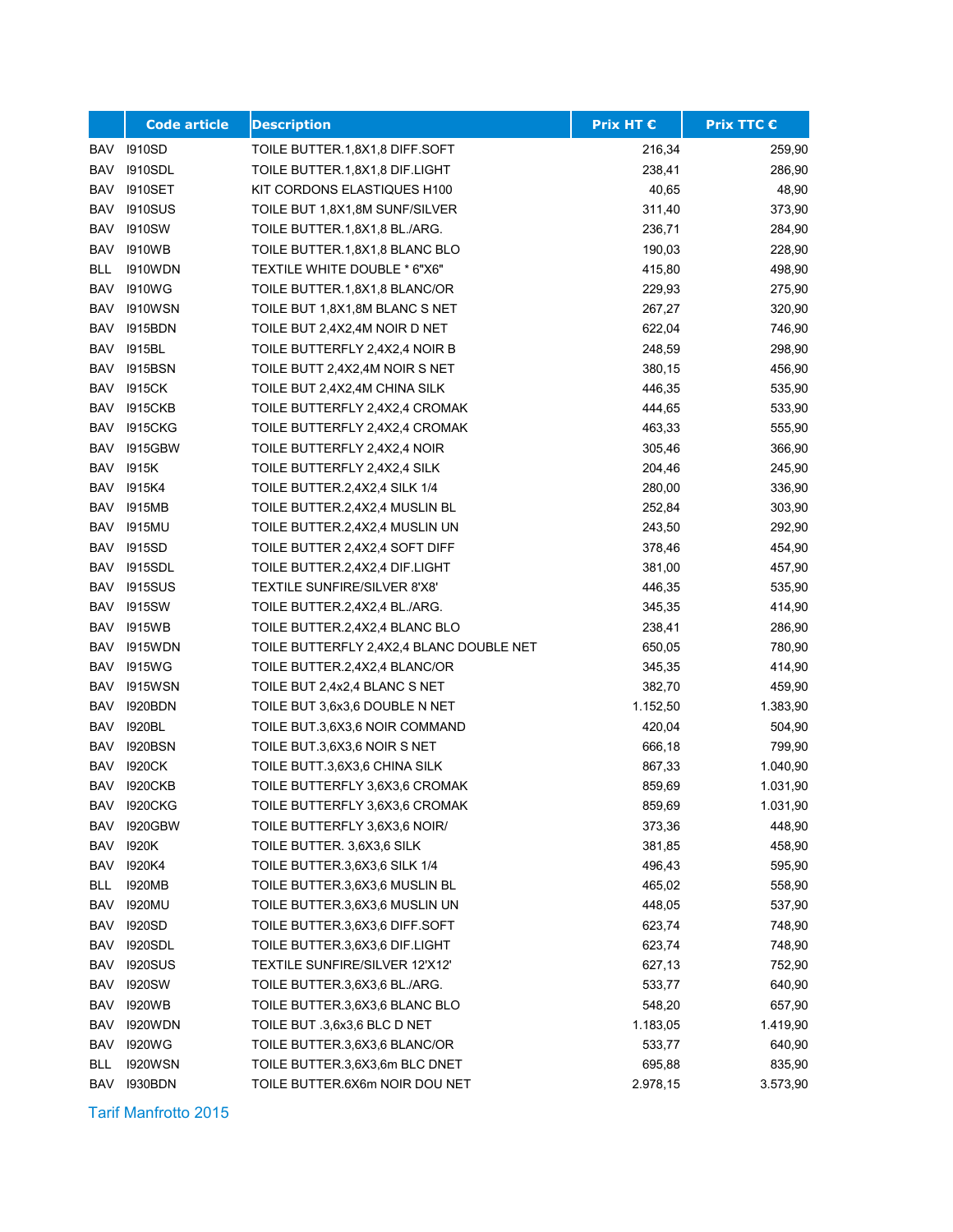|            | <b>Code article</b> | <b>Description</b>             | <b>Prix HT €</b> | <b>Prix TTC €</b> |
|------------|---------------------|--------------------------------|------------------|-------------------|
| BAV        | <b>1930BL</b>       | TOILE BUTTERFLY 6X6 NOIR BLOCK | 906,36           | 1.087,90          |
| <b>BAV</b> | <b>I930BSN</b>      | TOILE BUTTER.6X6m NOIR SIN NET | 1.430,89         | 1.717,90          |
| <b>BAV</b> | 1930CK              | TOILE BUTTER.6X6m CHINA SILK   | 1.898,55         | 2.278,90          |
| <b>BAV</b> | <b>1930CKB</b>      | TOILE BUTTER.6X6 CROMAKEY BLEU | 1.334,13         | 1.600,90          |
| <b>BAV</b> | <b>1930CKG</b>      | TOILE BUTTER.6X6 CROMAKEY VERT | 1.334,13         | 1.600,90          |
| <b>BAV</b> | <b>I930GBW</b>      | TOILE BUTTERFLY 6X6 NOIR/BLANC | 978,51           | 1.174,90          |
| <b>BAV</b> | 1930K               | TOILE BUTTERFLY 6X6 SILK       | 708,62           | 850,90            |
| <b>BAV</b> | 1930K4              | TOILE BUTTERFLY 6X6 SILK 1/4   | 1.162,69         | 1.395,90          |
| <b>BAV</b> | <b>1930MB</b>       | TOILE BUTTER.6X6 MUSLIN BLEACH | 1.049,80         | 1.259,90          |
| <b>BAV</b> | 1930MU              | TOILE BUTTER.6X6 MUSLIN UNBLEA | 1.049,80         | 1.259,90          |
| BAV        | <b>I930SD</b>       | TOILE BUTTERFLY 6X6 DIFF SOFT  | 1.662,59         | 1.995,90          |
| BAV        | <b>1930SDL</b>      | TOILE BUTTER.6X6 DIFFUS.LIGHT  | 1.662,59         | 1.995,90          |
| BAV        | <b>1930SUS</b>      | TOILE BUTTER.6X6m SUNFIRE/SILV | 1.648,17         | 1.977,90          |
| BAV        | <b>1930SW</b>       | TOILE BUTTER.6X6 BLANC/ARGENT  | 1.363,84         | 1.636,90          |
| <b>BAV</b> | <b>1930WB</b>       | TOILE BUTTERFLY 6X6 BLANC BLOC | 1.132,13         | 1.358,90          |
| <b>BAV</b> | <b>I930WDN</b>      | TOILE BUT.6X6m BLC DOUBLE NET  | 2.863,56         | 3.436,90          |
| <b>BAV</b> | <b>1930WG</b>       | TOILE BUTTERFLY 6X6 BLANC/OR   | 1.431,74         | 1.718,90          |
| <b>BAV</b> | <b>1930WSN</b>      | TOILE BUT.6X6m BLC SINGLE NET  | 1.444,47         | 1.733,90          |
| <b>BAV</b> | <b>1950WSN</b>      | RLX TOILE 10X9,15m BLC S NET   | 1.843,38         | 2.212,90          |
| BAV        | 1999                | <b>NUANCIER TOILES AVENGER</b> | 44,89            | 53,90             |
| <b>BAV</b> | RI1010              | 30"X36" MEAT AXE FLAG          | 57,63            | 69,90             |
| BAV        | RI1011              | 24"X48" MINI MEAT AXE FLAG     | 64,42            | 77,90             |
| <b>BAV</b> | RI1020              | 10"X42" CUTTER                 | 48,30            | 57,90             |
| <b>BAV</b> | RI1021              | 18"X48" CUTTER                 | 70,36            | 84,90             |
| BAV        | RI1022              | 24"X72" CUTTER                 | 106,01           | 127,90            |
| BAV        | RI1023              | 40"X40" CUTTER                 | 108,55           | 130,90            |
| BAV        | RI1024              | 48"X48" CUTTER                 | 129,77           | 155,90            |
| BAV        | RI1030              | 24"X72" FLOPPY CUTTER          | 170,51           | 204,90            |
| BAV        | RI1031              | 48"X48" FLOPPY CUTTER          | 207,86           | 249,90            |
| <b>BAV</b> | <b>RI600B</b>       | 12"X18" SOLID BLACK FLAG COVER | 37,26            | 44,90             |
| <b>BAV</b> | <b>RI600D</b>       | 12"X18" DOUBLE SCRIM COVER     | 41,50            | 49,90             |
| <b>BAV</b> | RI600DW             | 12"X18" DOUB SCRIM WHITE COVER | 42,35            | 50,90             |
| <b>BAV</b> | <b>RI600K</b>       | 12"X18" SILK SCRIM COVER       | 27,93            | 33,90             |
| BAV        | RI600K4             | 12"X18" 1/4STOP SILK COVER     | 28,77            | 34,90             |
|            | BAV RI600S          | 12"X18" SINGLE SCRIM COVER     | 38,11            | 45,90             |
| <b>BAV</b> | <b>RI600SW</b>      | 12"X18" SING SCRIM WHITE COVER | 38,11            | 45,90             |
| BAV        | <b>RI600T</b>       | 12"X18" TRIPLE SCRIM COVER     | 50,84            | 61,90             |
| BAV        | <b>RI600TW</b>      | 12"X18" TRIP.SCRIM WHITE COVER | 49,15            | 58,90             |
| BAV        | <b>RI650B</b>       | 18"X24" SOLID BLACK FLAG COVER | 40,65            | 48,90             |
| BAV        | <b>RI650CK</b>      | 18"X24" CHINA SILK SCRIM COVER | 57,63            | 69,90             |
| BAV        | <b>RI650D</b>       | 18"X24" DOUBLE SCRIM COVER     | 64,42            | 77,90             |
| BAV        | <b>RI650DW</b>      | 18"X24" DOUBLE SCR.WHITE COVER | 62,72            | 75,90             |
| BAV        | <b>RI650K</b>       | 18"X24" SILK SCRIM COVER       | 39,80            | 47,90             |
| BAV        | <b>RI650K4</b>      | 18"X24" 1/4STOP SILK SCR COVER | 35,56            | 42,90             |
| <b>BAV</b> | <b>RI650S</b>       | 18"X24" SINGLE SCRIM COVER     | 49,15            | 58,90             |
| BAV        | <b>RI650SW</b>      | 18"X24" SINGLE SCR.WHITE COVER | 46,59            | 55,90             |
| BAV        | <b>RI650T</b>       | 18"X24" TRIPLE SCRIM COVER     | 73,76            | 88,90             |
| BAV        | RI650TW             | 18"X24" TRIPLE SCR.WHITE COVER | 76,31            | 91,90             |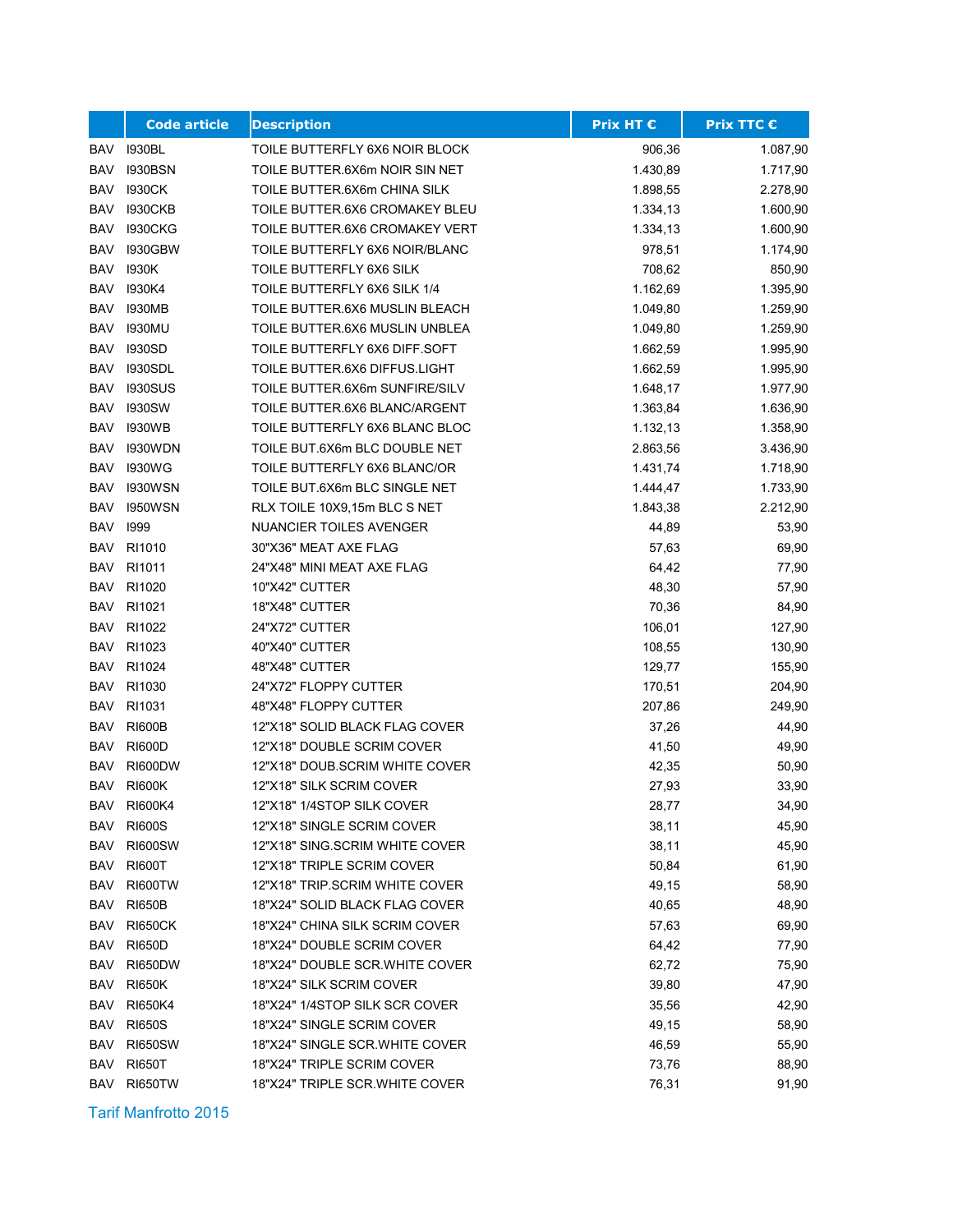|            | <b>Code article</b> | <b>Description</b>                     | <b>Prix HT €</b> | Prix TTC € |
|------------|---------------------|----------------------------------------|------------------|------------|
| BAV        | <b>RI700B</b>       | 24"X30" SOLID BLACK FLAG COVER         | 56,78            | 68,90      |
| <b>BAV</b> | <b>RI700D</b>       | 24"X30" DOUBLE SCRIM COVER             | 97,52            | 117,90     |
| BAV        | RI700DW             | 24"X30" DOUBLE WHITE SCR COVER         | 94,97            | 113,90     |
| BAV        | <b>RI700K</b>       | 24"X30" SILK SCRIM COVER               | 42,35            | 50,90      |
| BAV        | <b>RI700K4</b>      | 24"X30" 1/4STOP SILK SCR COVER         | 49,15            | 58,90      |
| BAV        | <b>RI700S</b>       | 24"X30" SINGLE SCRIM COVER             | 63,57            | 76,90      |
| BAV        | <b>RI700SW</b>      | 24"X30" SINGLE WHITE SCR COVER         | 63,57            | 76,90      |
| <b>BAV</b> | <b>RI700T</b>       | 24"X30" TRIPLE SCRIM COVER             | 119,58           | 143,90     |
| <b>BAV</b> | <b>RI700TW</b>      | 24"X30" TRIPLE WHITE SCR COVER         | 119,58           | 143,90     |
| <b>BAV</b> | <b>RI750B</b>       | 24"X36" SOLID BLACK FLAG COVER         | 81,40            | 97,90      |
| BAV        | <b>RI750CK</b>      | 24"X36" CHINA SILK SCRIM COVER         | 69,51            | 83,90      |
| BAV        | <b>RI750D</b>       | 24"X36" DOUBLE SCRIM COVER             | 99,22            | 119,90     |
| BAV        | <b>RI750DW</b>      | 24"X36" DOUBLE WHITE SCR COVER         | 93,27            | 111,90     |
| BAV        | <b>RI750K</b>       | 24"X36" SILK SCRIM COVER               | 44,05            | 52,90      |
| BAV        | <b>RI750K4</b>      | 24"X36" 1/4STOP SILK SCR COVER         | 51,69            | 62,90      |
| BAV        | <b>RI750S</b>       | 24"X36" SINGLE SCRIM COVER             | 70,36            | 84,90      |
| <b>BAV</b> | <b>RI750SW</b>      | 24"X36" SINGLE WHITE SCR COVER         | 68,66            | 82,90      |
| BAV        | <b>RI750T</b>       | 24"X36" TRIPLE SCRIM COVER             | 122,13           | 146,90     |
| <b>BAV</b> | <b>RI750TW</b>      | 24"X36" TRIPLE WHITE SCR COVER         | 122,13           | 146,90     |
| BAV        | <b>RI780B</b>       | 30"X36" SOLID BLACK FLAG COVER         | 67,81            | 81,90      |
| BAV        | <b>RI780D</b>       | 30"X36" DOUBLE SCRIM COVER             | 119,58           | 143,90     |
| BAV        | <b>RI780DW</b>      | 30"X36" DOUBLE WHITE SCR COVER         | 111,95           | 134,90     |
| BAV        | <b>RI780K</b>       | 30"X36" SILK SCRIM COVER               | 47,44            | 56,90      |
| <b>BAV</b> | <b>RI780K4</b>      | 30"X36" 1/4STOP SILK SCR COVER         | 59,33            | 71,90      |
| <b>BAV</b> | <b>RI780S</b>       | 30"X36" SINGLE SCRIM COVER             | 75,46            | 90,90      |
| BAV        | <b>RI780SW</b>      | 30"X36" SINGLE WHITE SCR COVER         | 76,31            | 91,90      |
| BAV        | <b>RI780T</b>       | 30"X36" TRIPLE SCRIM COVER             | 152,69           | 183,90     |
| BAV        | <b>RI780TW</b>      | 30"X36" TRIPLE WHITE SCR.COVER         | 152,69           | 183,90     |
| <b>BMS</b> | RX400,027BL         | <b>ASM TUBES</b>                       | 149,71           | 177,28     |
|            | BMS RX400,028BL     | <b>ASM TUBES</b>                       | 243,03           | 287,78     |
|            | BMS RX400,029BL     | ASM TUBES                              | 433,65           | 513,51     |
|            | BMS W087TOOL        | WIND UP MAINTENANCE TOOLS              | 108,55           | 130,90     |
| BAV        | X400BAG             | <b>CROSS POLE KIT BAG</b>              | 535,47           | 642,90     |
|            | BAV X400KIT         | <b>KIT CROSS POLE</b>                  | 1.391,85         | 1.670,90   |
|            | BAV X400PLATES      | <b>CROSS POLE PLATES</b>               | 639,02           | 766,90     |
|            | BAV X400TRUSS       | AVENGER PLATES FOR TRUSS               | 566,87           | 680,90     |
|            | <b>BAV X401</b>     | KIT CROSS POLE DE 80CM A 130CM         | 655,15           | 786,90     |
|            | <b>BAV X402</b>     | KIT CROSS POLE DE 1.29 A 2.20M         | 698,43           | 838,90     |
|            | <b>BAV X404</b>     | KIT CROSS POLE DE 2.19 A 4M            | 788,40           | 946,90     |
|            | <b>BAV X406</b>     | KIT CROSS POLE LONG. 6M                | 950,50           | 1.140,90   |
|            | BAV X406TUBE        | TUBE 6 M POUR CROSS POLE               | 552,44           | 662,90     |
| BAV        | X4560               | <b>CROSS COUPLER</b>                   | 78,85            | 94,90      |
| BGI        | D2271.13            | VIS 1/4 AVEC ECROU                     | 11,97            | 14,17      |
| <b>BGI</b> | D2271.15            | VIS 3/8" AVEC ECROU                    | 11,97            | 14,17      |
| <b>BGI</b> | G0077               | ROTULE BOULE CENTREE SERIE 00          | 49,15            | 58,90      |
| <b>BGI</b> | G065                | PLATEAU POUR MONITEUR 30X40 CM         | 100,07           | 120,90     |
| BGI        | G1040               | CROCHET POUR COLONNE D.34 mm           | 10,95            | 13,90      |
| <b>BGI</b> | G1077M              | ROTULE BOULE CENTREE MAGNESIUM SERIE 0 | 87,33            | 104,90     |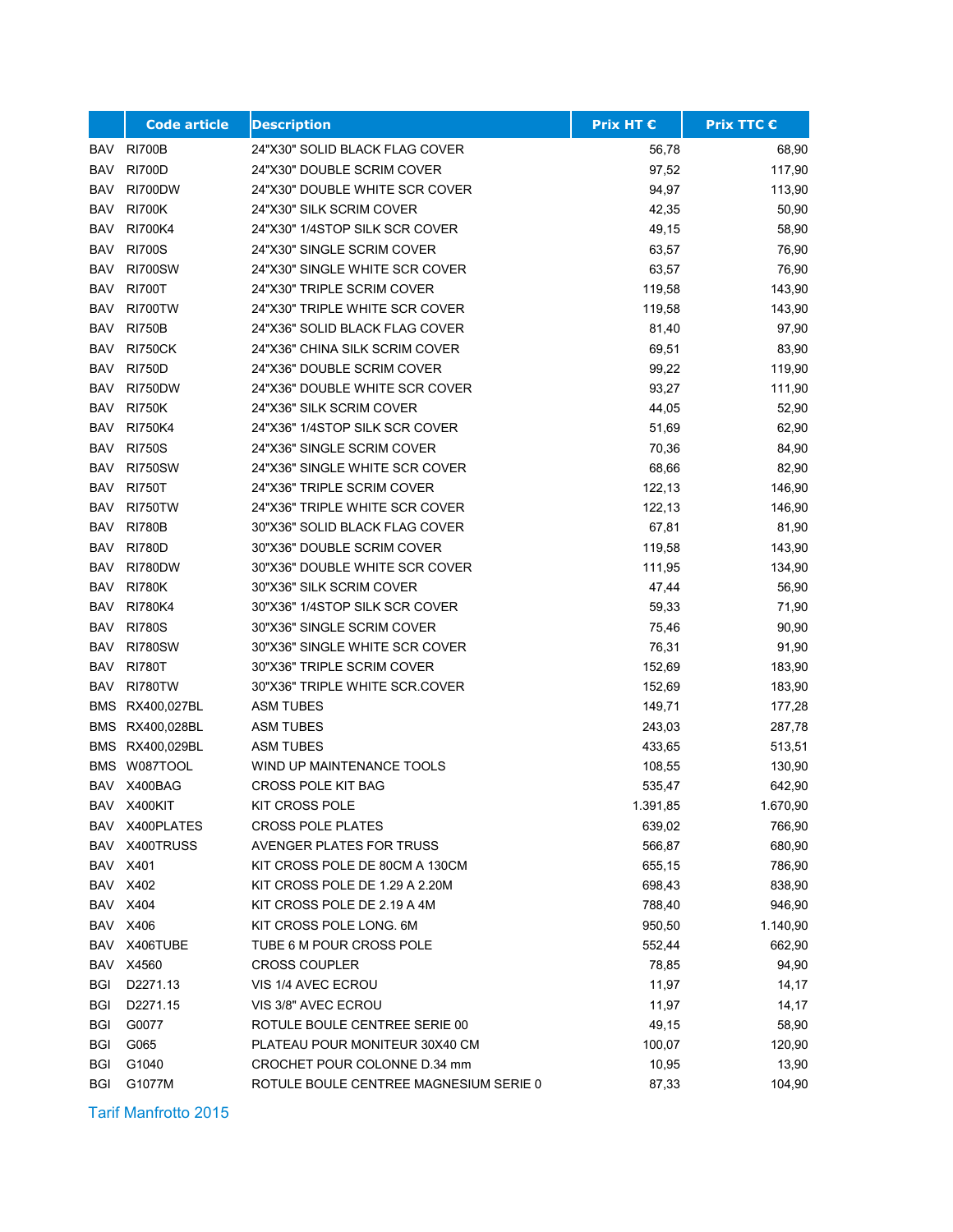|            | <b>Code article</b> | <b>Description</b>                              | Prix HT € | <b>Prix TTC €</b> |
|------------|---------------------|-------------------------------------------------|-----------|-------------------|
| BGI        | G11510N             | SUPPORT MICRO AMORTISSEUR                       | 58,48     | 70,90             |
| BGI        | G1173/14B           | PLATEAU RAPIDE COURT POUR G1276M VIS 1/4" SOL   | 28,77     | 34,90             |
| BGI        | G1173/38B           | PLATEAU RAPIDE COURT POUR G1276M VIS 3/8" SOL   | 36,41     | 43,90             |
| <b>BGI</b> | G1177M              | ROTULE BOULE CENTREE MAGNESIUM SERIE 1          | 97,52     | 117,90            |
| BGI        | G1178M              | ROTULE BOULE CENTREE MAGNESIUM SERIE 1 AVE      | 155,24    | 186,90            |
| BGI        | G1220.129B          | POINTE POUR MONOPODE                            | 17,74     | 21,90             |
| BGI        | G1220.129B3         | KIT DE 3 POINTES POUR TREPIED                   | 47,44     | 56,90             |
| BGI        | G1220.129LB         | POINTE XL LONGUE POUR MONOPODE                  | 28,77     | 34,90             |
| BGI        | G1220.129LB3        | KIT DE 3 POINTES XL LONGUES POUR TREPIED        | 71,21     | 85,90             |
| <b>BGI</b> | G1220.130B          | PIED LARGE DIAMETRE 60mm POUR TREPIED SERIE!    | 30,47     | 36,90             |
| BGI        | G1220.130B3         | PIED LARGE DIAMETRE 60mm POUR SERIES 2,3 (3pcs) | 70,36     | 84,90             |
| <b>BGI</b> | G1380               | ROTULE VIDEO PRO FLUIDE SERIE 3 AVEC 6 RESSOF   | 931,84    | 1.118,90          |
| BGI        | G1380SPG            | KIT DE 6 RESSORTS / G1380                       | 140,80    | 168,90            |
| <b>BGI</b> | G1382               | <b>ENSEMBLE LEVIER P/G1380</b>                  | 45,74     | 54,90             |
| BGI        | G1410.130B          | PIED LARGE DIAMETRE 80mm POUR TREPIED SERIE!    | 28,77     | 34,90             |
| BGI        | G1410.130B3         | PIED LARGE DIAMETRE 80mm POUR SERIES 4,5 (3pcs) | 68,66     | 82,90             |
| BGI        | G1539               | DOUBLE PLATEAU DISTANCE 16cm/35cm               | 128,08    | 153,90            |
| <b>BGI</b> | G1570M              | ROTULE SURBAISSEE MAGNESIUM SERIE 5 GRAND F     | 275,76    | 330,90            |
| BGI        | G1586B3             | JEU DE SEMELLES STABILISATRICES TOUT TERRAIN    | 36,41     | 43,90             |
| <b>BGI</b> | G2020               | CROCHET POUR COLONNE                            | 10, 10    | 12,90             |
| <b>BGI</b> | G2180               | ROTULE VIDEO FLUIDE SERIE 1 A CONTREBALANCEI    | 212,10    | 254,90            |
| BGI        | G2270M              | ROTULE SURBAISSEE MAGNESIUM GRAND PLATEAU       | 288,49    | 346,90            |
| BGI        | G2271M              | ROTULE SURBAISSEE MAGNESIUM PETIT PLATEAU       | 284,24    | 341,90            |
| <b>BGI</b> | G2272M              | ROTULE SURBAISSEE MAGNESIUM SERIE 2 PLATEAL     | 308,01    | 369,90            |
| BGI        | G2285MB             | ADAPTATEUR PLATEAU RAPIDE POUR ROTULE SERI      | 100,07    | 120,90            |
| BGI        | G2380               | ROTULE VIDEO FLUIDE SERIE 3 AVEC PLATEAU RAPI   | 275,76    | 330,90            |
| BGI        | G530                | ALLONGE LATERALE RAPIDE SERIE 0                 | 157,78    | 189,90            |
| BGI        | G532                | ALLONGE LATERALE RAPIDE SERIE 2                 | 207,01    | 248,90            |
| BGI        | G535                | ALLONGE LATERALE SERIE 3 A CREMAILLERE          | 406,46    | 487,90            |
| BGI        | G541                | SUPPORT D'EQUERRE PIVOTANT GRADUE               | 213,80    | 256,90            |
| <b>BGI</b> | GB0330              | PERCHE MICRO ALUMINIUM SERIE 0 - 3 SECTIONS     | 121,28    | 145,90            |
| BGI        | GB0530              | PERCHE PORTE MICRO EN CARBONE 6X SERIE 0 - 3    | 151,84    | 182,90            |
| <b>BGI</b> | GB1340              | PERCHE MICRO ALUMINIUM SERIE 1 - 4 SECTIONS     | 155,24    | 186,90            |
| <b>BGI</b> | GB1540              | PERCHE PORTE MICRO EN CARBONE 6X SERIE 1 - 4    | 196,82    | 236,90            |
| BGI        | GB-320              | PERCHE MICRO ALUMINIUM SERIE 00 - 2 SECTIONS    | 92,43     | 110,90            |
| <b>BGI</b> | GB3360              | PERCHE MICRO ALUMINIUM SERIE 3 - 6 SECTIONS     | 226,53    | 271,90            |
| BGI        | GB3560              | PERCHE PORTE MICRO EN CARBONE 6X SERIE 3 - 6    | 307,16    | 368,90            |
| BGI        | GB3860C             | PERCHE MICRO BASALT SERIE 3 - 6 SECTIONS        | 174,76    | 209,90            |
| BGI        | GC105X135A0         | ANTI DUST BAG 105X135 BLACK                     | 9,25      | 11,90             |
| BGI        | GC1101              | SAC TREPIED                                     | 84,78     | 101,90            |
| <b>BGI</b> | GC1202T             | SAC TREPIED TRAVELER SER 1                      | 59,32     | 71,90             |
| BGI        | GC150X450A0         | SAC ANTIPOUSSIERE 150X450                       | 9,25      | 11,90             |
| BGI        | GC170X190A0         | SAC ANTIPOUSSIERE 170X190                       | 9,25      | 11,90             |
| BGI        | GC200X1000A0        | ANTI DUST BAG 200X1000 BLACK                    | 9,25      | 11,90             |
| BGI        | GC200X550A0         | SAC ANTIPOUSSIERE 200X250                       | 9,25      | 11,90             |
| BGI        | GC200X660A0         | SAC ANTIPOUSSIERE 200X660                       | 9,25      | 11,90             |
| BGI        | GC200X900A0         | SAC ANTIPOUSSIERE 200X900                       | 9,25      | 11,90             |
| <b>BGI</b> | GC210X240A0         | SAC ANTIPOUSSIERE 210X240                       | 9,25      | 11,90             |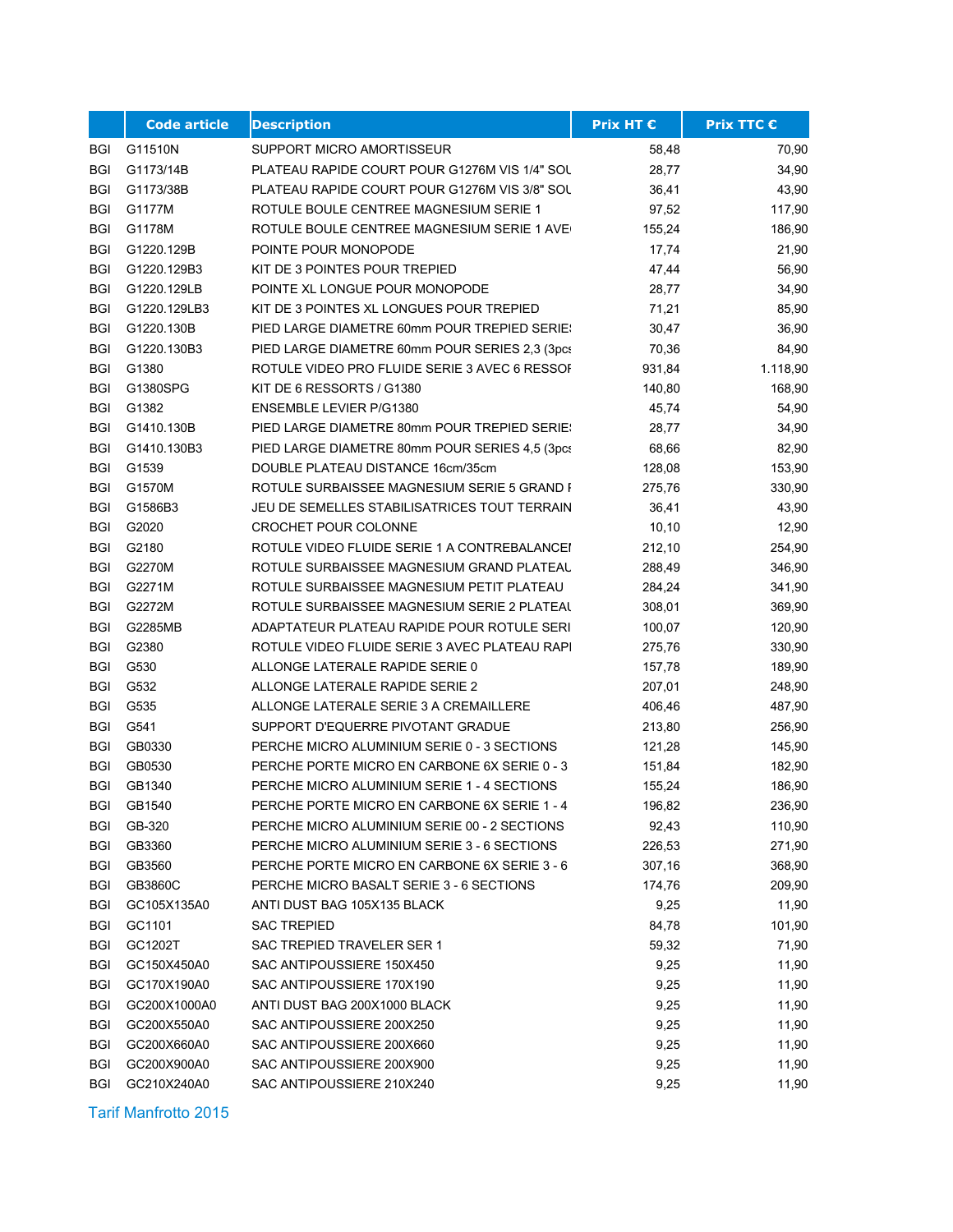|            | <b>Code article</b> | <b>Description</b>                            | <b>Prix HT €</b> | <b>Prix TTC €</b> |
|------------|---------------------|-----------------------------------------------|------------------|-------------------|
| BGI        | GC2160F             | POIGNEES MOUSSE SERIE 1-2 SAFARI              | 51,69            | 62,90             |
| <b>BGI</b> | GC2202T             | <b>SAC TREPIED TRAVELER SER 2</b>             | 63,57            | 76,90             |
| <b>BGI</b> | GC2240T             | SAC A DOS POUR TRAVELER SER.1                 | 108,55           | 130,90            |
| <b>BGI</b> | GC2560              | POIGNEES EN MOUSSE SERIE 1-2 - KIT DE 3       | 47,44            | 56,90             |
| BGI        | GC260X900A0         | ANTI DUST BAG 260X900 BLACK                   | 9,25             | 11,90             |
| BGI        | GC3101              | <b>SAC TREPIED</b>                            | 110,24           | 132,90            |
| BGI        | GC3320              | PORTE TREPIED GITZO SER.0-3                   | 38,96            | 46,90             |
| BGI        | GC4101              | <b>SAC TREPIED</b>                            | 135,70           | 162,90            |
| BGI        | GC5101              | <b>SAC TREPIED</b>                            | 169,66           | 203,90            |
| <b>BGI</b> | GC5160F             | POIGNEES EN MOUSSE SERIES 3-5 SAFARI          | 56,78            | 68,90             |
| BGI        | GC5210              | SANGLE DE TRANSPORT P/TREPIED                 | 38,96            | 46,90             |
| BGI        | GC5330              | <b>HOLSTER MONOPODE SERIES 1-5</b>            | 28,77            | 34,90             |
| BGI        | GC5560              | POIGNEES EN MOUSSE SERIE 3-5 - KIT DE 3       | 51,69            | 62,90             |
| BGI        | GC55X19A0           | SAC SOUPLE 55x19CM AVEC SANGLE TRANSPORT P.   | 20,28            | 24,90             |
| <b>BGI</b> | GC65X19A0           | SAC SOUPLE 65X19CM AVEC SANGLE TRANSPORT P    | 20,28            | 24,90             |
| BGI        | GC75X19A0           | SAC SOUPLE 75X19CM AVEC SANGLE TRANSPORT P    | 20,28            | 24,90             |
| <b>BGI</b> | GC90X170A0          | ANTI DUST BAG 90X170 BLACK                    | 9,25             | 11,90             |
| BGI        | GC90X230A0          | ANTI DUST BAG 90X230 BLACK                    | 8,40             | 10,90             |
| <b>BGI</b> | GE <sub>15</sub> P  | SAC REMBOURRE POUR TREPIED SERIE 5 - Long.115 | 179,85           | 215,90            |
| BGI        | GH1720FQR           | SER.1 MAG. 2 WAY HEAD SAFARI                  | 236,71           | 284,90            |
| BGI        | <b>GH1720QR</b>     | SER 1 MAG, 2 WAY HEAD                         | 236,71           | 284,90            |
| BGI        | GH1780              | ROTULE BOULE CENTREE MAGNESIUM SERIE 1        | 193,43           | 232,90            |
| BGI        | GH1780FQR           | SER.1 SAFARI BALL HEAD QR                     | 235,02           | 282,90            |
| <b>BGI</b> | GH1780QD            | ROTULE BALL CENTREE Serie 1 QD                | 296,97           | 356,90            |
| <b>BGI</b> | <b>GH1781QR</b>     | SER.1 BALL HEAD QR BLACK                      | 255,39           | 306,90            |
| BGI        | GH1781T             | <b>SER.1 TRAVELER CENTRE BALL</b>             | 144,20           | 173,90            |
| <b>BGI</b> | GH1781TQD           | ROTULE BALL TRAVELER Ser 1 QD                 | 237,56           | 285,90            |
| BGI        | GH2720FQR           | SER.2 MAG. 2 WAY HEAD SAFARI                  | 284,24           | 341,90            |
| <b>BGI</b> | <b>GH2720QR</b>     | SER.2 MAG. 2 WAY HEAD                         | 284,24           | 341,90            |
| <b>BGI</b> | GH2750              | ROTULE BOULE EXCENTREE MAGNESIUM SERIE 2      | 212,10           | 254,90            |
| BGI        | <b>GH2750QR</b>     | ROTULE BOULE EXCENTREE SERIE 2 MAGNESIUM +    | 250,30           | 300,90            |
| <b>BGI</b> | GH2780              | ROTULE BOULE CENTREE MAGNESIUM SERIE 2        | 269,81           | 323,90            |
| <b>BGI</b> | GH2780FQR           | SER.2 SAFARI BALL HEAD QR                     | 284,24           | 341,90            |
| BGI        | GH2780QD            | ROTULE BALL CENTREE Serie 2 QD                | 356,38           | 427,90            |
| BGI        | GH2781QR            | ROTULE BOULE CENTREE MAGNESIUM SERIE 2 AVE    | 298,67           | 358,90            |
| <b>BGI</b> | GH2781T             | ROTULE A BOULE CENTREE SERIE 2 TRAVELER       | 178,15           | 213,90            |
| BGI        | GH2781TQD           | ROTULE BALL TRAVELER Ser 2 QD                 | 271,51           | 325,90            |
| BGI        | GH3750              | ROTULE BOULE EXCENTREE SERIE 3 EN MAGNESIUI   | 250,30           | 300,90            |
| <b>BGI</b> | GH3750QR            | ROTULE BOULE EXCENTREE SERIE 3 MAGNESIUM +    | 288,49           | 346,90            |
| BGI        | GH3780              | ROTULE BOULE CENTREE MAGNESIUM SERIE 3        | 317,34           | 380,90            |
| <b>BGI</b> | GH3780QD            | ROTULE BALL CENTREE Serie 3 QD                | 420,89           | 505,90            |
| BGI        | GH3781QR            | SER.3 BALL HEAD QR BLACK                      | 356,39           | 427,90            |
| BGI        | <b>GH5750QR</b>     | ROTULE BOULE EXCENTREE SERIE 5 MAGNESIUM +    | 375,05           | 450,90            |
| BGI        | GK1542-80QD         | KIT MOUNTAINEER SERIE 1 CARBONE 4 SECTIONS, F | 848,65           | 1.018,90          |
| BGI        | GK1580TQR4          | SER.1 6X TRAVELER KIT                         | 743,41           | 892,90            |
| <b>BGI</b> | GK1580TQR5          | SER.1 6X TRAVELER KIT                         | 778,21           | 933,90            |
| BGI        | <b>GK1880CQR</b>    | KIT GT1840C+GH1781QR                          | 624,58           | 749,90            |
| <b>BGI</b> | GK2500LLVLQR        | KIT GT2540LLVL + G2180                        | 863,09           | 1.035,90          |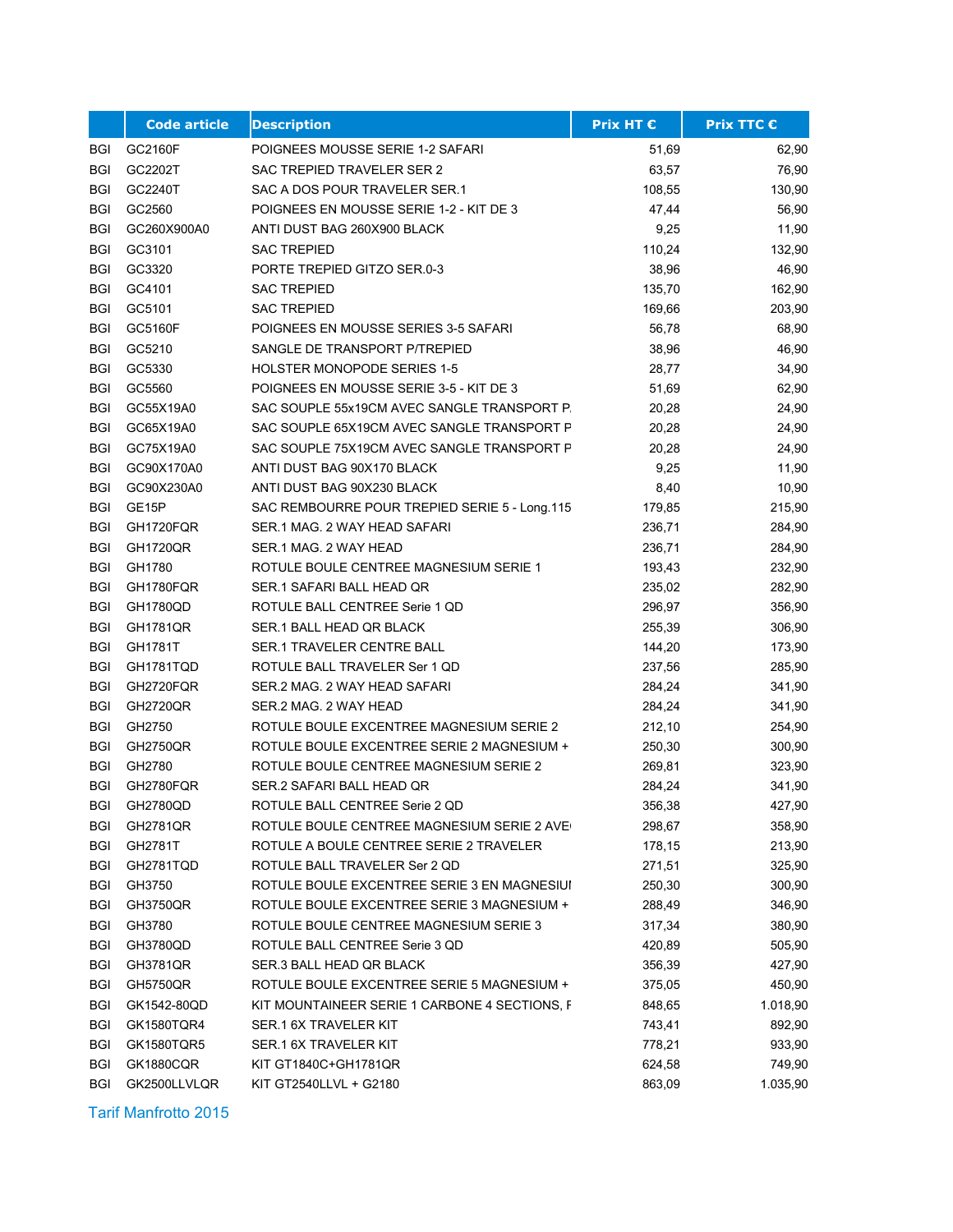|            | <b>Code article</b> | <b>Description</b>                             | Prix HT € | <b>Prix TTC €</b> |
|------------|---------------------|------------------------------------------------|-----------|-------------------|
| BGI        | GK2500LVLQR         | SER.2 6X LEVELING 4S.FLUID KIT                 | 902,97    | 1.083,90          |
| <b>BGI</b> | <b>GK2520FT</b>     | SER.2 SAFARI TRAVELER BW KIT                   | 940,32    | 1.128,90          |
| BGI        | GK2542-80QD         | KIT MOUNTAINEER SERIE 2 CARBONE 4 SECTIONS, F  | 1.014,16  | 1.216,90          |
| <b>BGI</b> | GK2550EXQR          | KIT GT2531EX + GH2750QR + Pointes              | 825,74    | 990,90            |
| <b>BGI</b> | <b>GK2580TQR</b>    | KIT TRAVELER SERIE - TREPIED + ROTULE CENTREE  | 863,09    | 1.035,90          |
| <b>BGI</b> | GK3500SV            | KIT GT3531LSV + G1380                          | 1.490,31  | 1.788,90          |
| <b>BGI</b> | GK3532-80QD         | KIT MOUNTAINEER SERIE 3 CARBONE 3 SECTIONS, F  | 1.099,03  | 1.318,90          |
| <b>BGI</b> | GLEVEL1             | NIVEAU 1                                       | 10,95     | 13,90             |
| <b>BGI</b> | GLEVEL2             | NIVEAU 2                                       | 10,95     | 13,90             |
| <b>BGI</b> | <b>GM1130MT</b>     | SER 1 MONOTREK 3S.                             | 155,24    | 186,90            |
| <b>BGI</b> | GM2341              | MONOPODE ALUMINIUM SERIE 2 - 4 SECTIONS        | 145,05    | 174,90            |
| <b>BGI</b> | GM2541              | MONOPODE CARBONE 6X SERIE 2 - 4 SECTIONS       | 231,62    | 277,90            |
| <b>BGI</b> | GM2561T             | MONOPODE CARBONE 6X SERIE 2 - 6 SECTIONS - TR  | 240,96    | 289,90            |
| <b>BGI</b> | GM3340L             | MONOPODE ALUMINIUM SERIE 3 - 4 SECTIONS - LON  | 173,90    | 208,90            |
| <b>BGI</b> | <b>GM3350XL</b>     | MONOPODE ALUMINIUM SERIE 3 - 5 SECTIONS - EXTI | 193,43    | 232,90            |
| <b>BGI</b> | GM3551              | MONOPODE CARBONE 6X SERIE 3 / 5 SECTIONS / Dis | 288,49    | 346,90            |
| <b>BGI</b> | GM3860C             | SER.3 BASALT MONOPODE SECT.                    | 199,36    | 239,90            |
| <b>BGI</b> | GM5541              | MONOPODE CARBONE 6X SERIE 5 / 4 SECTION / Disp | 317,34    | 380,90            |
| <b>BGI</b> | GM5561T             | SER 5 6X TRAVELER MONOPOD 6 S.                 | 337,71    | 405,90            |
| <b>BGI</b> | GS0320K             | KIT 3pcs MISE AU RAS DU SOL                    | 52,54     | 63,90             |
| <b>BGI</b> | <b>GS0510KB</b>     | KIT COLONNE COURTE SERIE 0 CARBONE 6X REGLA    | 76,31     | 91,90             |
| BGI        | GS1300              | REDUCTEUR DE SECTION SERIE 1 - KIT DE 3 PIECES | 56,78     | 68,90             |
| <b>BGI</b> | GS1320D             | POWER DISC ALU. SERIE 00-0-1                   | 30,47     | 36,90             |
| <b>BGI</b> | GS1320K             | KIT MISE AU RAS DU SOL SERIE 1 (3 pcs)         | 52,54     | 63,90             |
| <b>BGI</b> | <b>GS1320KT</b>     | KIT 3pcs MISE AU RAS DU SOL POUR TRAVELER      | 52,54     | 63,90             |
| BGI        | <b>GS1510KB</b>     | KIT COLONNE COURTE SERIE 1 CARBONE 6X REGLA    | 87,33     | 104,90            |
| <b>BGI</b> | GS2300              | REDUCTEUR DE SECTION SERIE 2 - KIT DE 3 PIECES | 56,78     | 68,90             |
| <b>BGI</b> | GS2320D             | POWER DISC ALU. SERIE 2                        | 30,47     | 36,90             |
| <b>BGI</b> | GS2320K             | KIT MISE AU RAS DU SOL SER.2 (3pcs)            | 59,33     | 71,90             |
| <b>BGI</b> | <b>GS2370LA</b>     | PLATEAU LONG A SERIE 1-5 ALUMINIUM             | 65,27     | 78,90             |
| <b>BGI</b> | GS2511KB            | KIT COLONNE COURTE SERIE 2 CARBONE 6X          | 105,16    | 126,90            |
| <b>BGI</b> | GS3030              | PIEDS EN CAOUTCHOUC AMOVIBLES SERIE 1 - 3      | 23,68     | 28,90             |
| <b>BGI</b> | GS3121LVL           | SYSTEMATIC LEVELLING BASE, S3                  | 220,58    | 264,90            |
| <b>BGI</b> | GS3300              | REDUCTEUR DE SECTION SERIE 3 - KIT DE 3 PIECES | 62,72     | 75,90             |
| BGI        | GS3310GS            | COLONNE CREMAILLERE COMPACT                    | 381,00    | 457,90            |
| <b>BGI</b> | GS3310S             | COLONNE ALUMINIUM SYSTEMATIC SERIE 3           | 179,85    | 215,90            |
| BGI        | GS3311GS            | SYSTEMATIC GEAR COLUMN S2/3/4                  | 322,43    | 386,90            |
| <b>BGI</b> | GS3311S             | SYSTEMATIC COLUMN ALU S2/3/4                   | 152,69    | 183,90            |
| <b>BGI</b> | GS3320D             | POWER DISC ALU. SERIE 3-5                      | 39,80     | 47,90             |
| <b>BGI</b> | GS3320K             | KIT COLONNE MISE AU RAS DU SOL SERIE 3(3pcs)   | 67,81     | 81,90             |
| <b>BGI</b> | GS3320SP            | KIT EMBASE + CROCHET SYSTEMATIC SERIE 3        | 79,70     | 95,90             |
| <b>BGI</b> | GS3321SP            | SYSTEMATIC FLAT PLATE S2/3/4                   | 67,81     | 81,90             |
| BGI        | GS3321V100          | SYSTEMATIC 100MM HALF BOWL, S3                 | 80,55     | 96,90             |
| BGI        | GS3321V75           | SYSTEMATIC 75MM HALF BOWL, S3                  | 76,31     | 91,90             |
| BGI        | GS3511KB            | KIT COLONNE MISE AU RAS DU SOL SER.3(3pcs)     | 128,08    | 153,90            |
| BGI        | GS3511S             | COLONNE CARB.6X SYSTEMATIC SER.3 CONFIG.RAS    | 225,68    | 270,90            |
| <b>BGI</b> | GS3512S             | SYSTEMATIC COLUMN CARBON S2-4                  | 178,19    | 213,90            |
| <b>BGI</b> | GS3750D             | DISQUE PANORAMIQUE SERIE 3 MAGNESIUM           | 213,80    | 256,90            |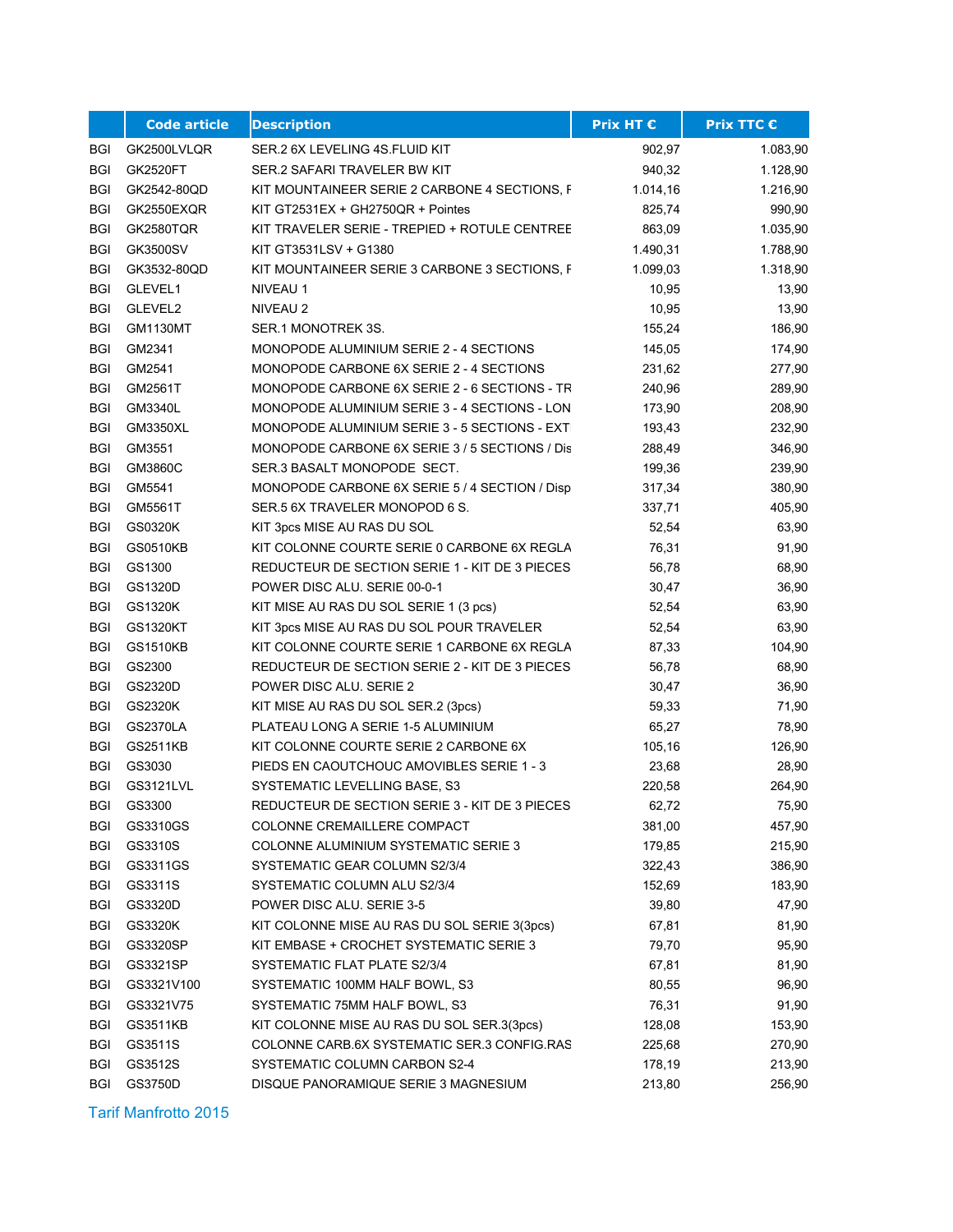|            | <b>Code article</b> | <b>Description</b>                                 | Prix HT € | <b>Prix TTC €</b> |
|------------|---------------------|----------------------------------------------------|-----------|-------------------|
| BGI        | GS3760D             | Adaptateur plat. rapide Ser. 3 profile D           | 127,22    | 152,90            |
| <b>BGI</b> | GS4300              | REDUCTEUR DE SECTION SERIE 4 - KIT DE 3 PIECES     | 62,72     | 75,90             |
| <b>BGI</b> | GS5000              | ADAPTATEUR 1/4" - 3/8"                             | 5,01      | 6,90              |
| <b>BGI</b> | GS5000C             | M12 TO 3/8" ADAPTER                                | 15,19     | 18,90             |
| <b>BGI</b> | GS5030              | <b>PIEDS EN CAOUTCHOUC AMOVIBLE POUR SERIE 3 -</b> | 28,77     | 34,90             |
| <b>BGI</b> | GS5030VSF           | KIT POINTES/CAOUTCHOUC VIDEO                       | 34,71     | 41,90             |
| BGI        | GS5121LVL           | BASE SYSTEME LEVELING POUR SERIE 3,4,5             | 207,01    | 248,90            |
| <b>BGI</b> | GS5160CDT           | ADAPTATEUR PLATEAU RAPIDE POUR ROTULE ARC/         | 47,44     | 56,90             |
| BGI        | GS5300S             | SYSTEMATIC STEP-UP RING TO S5                      | 63,57     | 76,90             |
| <b>BGI</b> | GS5310GS            | COLONNE A CREMAILLERE ALU SERIE 5 SYSTEMATI(       | 390,33    | 468,90            |
| <b>BGI</b> | GS5310LGS           | COLONNE CREMAILLERE LONGUE ALU SYSTEMATIC          | 434,47    | 521,90            |
| <b>BGI</b> | GS5310S             | <b>COLONNE SYSTEMATIC SERIE 5 ALU</b>              | 207,01    | 248,90            |
| BGI        | GS5311LGS           | SYSTEMATIC GEARED COLUMN L, S5                     | 373,36    | 448,90            |
| <b>BGI</b> | GS5320SP            | KIT EMBASE + CROCHET SYSTEMATIC SERIE 5            | 98,36     | 118,90            |
| <b>BGI</b> | GS5320V100          | BOL VIDEO DIAMETRE 100 SYSTEMATIC SERIE 3-5        | 87,33     | 104,90            |
| <b>BGI</b> | GS5320V75           | BOL VIDEO SYSTEMATIC SERIE 3-5                     | 76,31     | 91,90             |
| <b>BGI</b> | GS5321SP            | SYSTEMATIC FLAT PLATE, S5                          | 84,79     | 101,90            |
| <b>BGI</b> | GS5321V100          | SYSTEMATIC 100MM HALF BOWL, S5                     | 93,27     | 111,90            |
| <b>BGI</b> | GS5321V75           | SYSTEMATIC 75MM HALF BOWL, S5                      | 80,55     | 96,90             |
| <b>BGI</b> | GS5360AS            | ADAPTATEUR PLATEAU ARCA SWISS A-B                  | 139,96    | 167,90            |
| <b>BGI</b> | <b>GS5370B</b>      | PLATEAU COURT B SERIE 3-5 ALUMINIUM                | 47,44     | 56,90             |
| BGI        | GS5370C             | PLATEAU CARRE C SERIE 1-5                          | 36,41     | 43,90             |
| <b>BGI</b> | GS5370D             | Plateau Rapide Quick Release à profile D           | 27,92     | 33,90             |
| <b>BGI</b> | <b>GS5370LB</b>     | PLATEAU LONG B SERIE 3-5 ALUMINIUM                 | 76,31     | 91,90             |
| <b>BGI</b> | GS5370LC            | PLATEAU LONG C SERIE 3-5 ALUMINIUM                 | 76,31     | 91,90             |
| BGI        | GS5370LD            | Plateau Rapide Long Quick Release                  | 67,81     | 81,90             |
| <b>BGI</b> | <b>GS5370MC</b>     | PLATEAU MOYEN C SERIE 1-5 ALUMINIUM                | 41,50     | 49,90             |
| <b>BGI</b> | GS5370XLC           | PLATEAU ALUMINIUM SERIE 1 A 5 - EXTRALONG          | 83,09     | 99,90             |
| <b>BGI</b> | <b>GS5510XLS</b>    | COLONNE SYSTEMATIC EXTRA LONGUE P/TREPIED :        | 325,84    | 391,90            |
| <b>BGI</b> | GS5511KB            | KIT COLONNE MISE AU RAS DU SOL SERIE 5             | 146,74    | 176,90            |
| <b>BGI</b> | GS5511S             | KIT COLONNE MOYENNE CARBONE 6X SYSTEMATIC          | 239,26    | 287,90            |
| <b>BGI</b> | GS5511XLS           | SYSTEMATIC COLUMN CARBON XL S5                     | 292,73    | 351,90            |
| <b>BGI</b> | GS5512S             | SYSTEMATIC COLUMN CARBON, S5                       | 195,12    | 234,90            |
| BGI        | GS5760C             | ADAPTATEUR PLATEAU RAPIDE MAGNESIUM SERIE :        | 139,96    | 167,90            |
| BGI        | GSGREASE02          | <b>GRAISSE GITZO KIT DE 2</b>                      | 12,65     | 15,90             |
| <b>BGI</b> | GT0532              | TREPIED MOUNTAINEER SERIE 0 CARBONE 3 SECTI(       | 504,92    | 605,90            |
| BGI        | GT0542              | TREPIED MOUNTAINEER SERIE 0 CARBONE 4 SECTI(       | 555,84    | 667,90            |
| BGI        | GT1532              | TREPIED MOUNTAINEER SERIE 1 CARBONE 3 SECTI(       | 589,79    | 707,90            |
| BGI        | GT1542              | TREPIED MOUNTAINEER SERIE 1 CARBONE 4 SECTI(       | 640,71    | 768,90            |
| BGI        | GT1542T             | SER.1 6X TRAVELER 4S G-LOCK                        | 656,00    | 787,90            |
| BGI        | GT1544T             | TRAV. SER.1 6X 4 SECTIONS                          | 611,01    | 733,90            |
| BGI        | GT2531EX            | TREPIED CARBONE 6X SERIE 2 - 3 SECTIONS - EXPL(    | 616,10    | 739,90            |
| BGI        | GT2531LVL           | TREP.CARBONE 6X SERIE 2 - 3 SECTIONS - LEVELINC    | 662,78    | 795,90            |
| BGI        | GT2532              | TREPIED MOUNTAINEER SERIE 2 CARBONE 3 SECTI(       | 695,88    | 835,90            |
| BGI        | GT2532S             | TREP.CARBONE 6X SERIE 2 - 3 SECTIONS - SYSTEMA     | 706,07    | 847,90            |
| BGI        | GT2540LLVL          | TREP.CARBONE 6X SER.2 - 4 SECTIONS - LEVELING -    | 757,00    | 908,90            |
| BGI        | GT2541EX            | TREPIED CARBONE 6X SERIE 2 - 4 SECTIONS - EXPL(    | 662,78    | 795,90            |
| <b>BGI</b> | GT2542              | TREPIED MOUNTAINEER SERIE 2 CARBONE 4 SECTI(       | 746,80    | 896,90            |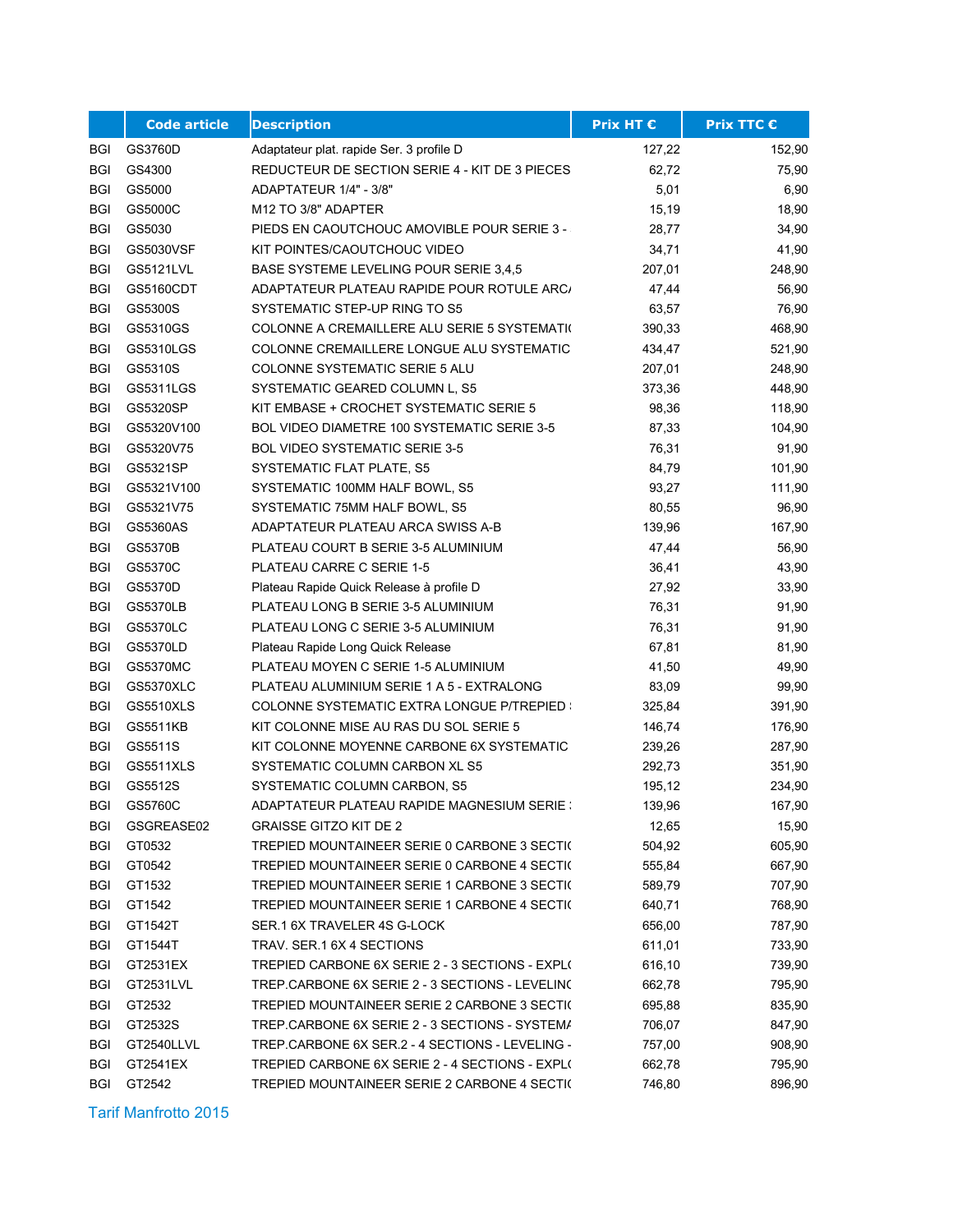|            | <b>Code article</b> | <b>Description</b>                                        | Prix HT € | Prix TTC € |
|------------|---------------------|-----------------------------------------------------------|-----------|------------|
| BGI        | GT2542LS            | TREP.CARBONE 6X SERIE 2 - 4 SECTIONS - SYSTEMA            | 794,33    | 953,90     |
| <b>BGI</b> | GT2542S             | TREP.CARBONE 6X SERIE 2 - 4 SECTIONS - SYSTEMA            | 750,20    | 900,90     |
| BGI        | GT2542T             | TRAV. SER.2 6X 4 SECTIONS                                 | 712,86    | 855,90     |
| <b>BGI</b> | GT2543L             | TREPIED MOUNTAINEER SERIE 2 CARBONE 4 SECTI(              | 780,76    | 936,90     |
| BGI        | GT3320BS            | TREPIED ALUMINIUM SERIE 3 - 2 SECTIONS - BABY ST          | 349,59    | 419,90     |
| <b>BGI</b> | GT3330LS            | TREPIED ALUMINIUM SERIE 3 - 3 SECTIONS - LONG S           | 456,54    | 547,90     |
| <b>BGI</b> | GT3530LS            | TREP.CARBONE 6X SERIE 3 - 3 SECTIONS SYSTEMAT             | 700,12    | 840,90     |
| <b>BGI</b> | GT3531LSV           | TREP.CARBONE 6X SERIE 3 - 3 SECTIONS SYSTEMAT             | 699,27    | 839,90     |
| <b>BGI</b> | GT3531S             | TREPIED CARBONE 6X SERIE 3 - 3 SECTIONS - SYSTI           | 652,59    | 783,90     |
| <b>BGI</b> | GT3532              | TREPIED MOUNTAINEER SERIE 3 CARBONE 3 SECTIC              | 776,51    | 931,90     |
| <b>BGI</b> | GT3532LS            | TREP.CARBONE 6X SERIE 3 - 3 SECTIONS - SYSTEMA            | 794,33    | 953,90     |
| <b>BGI</b> | GT3532LSV           | TREP.CARBONE 6X SERIE 3 - 3 SECTIONS - SYSTEMA            | 794,33    | 953,90     |
| BGI        | GT3532S             | TREP.CARBONE 6X SERIE 3 - 3 SECTIONS - SYSTEMA            | 745,96    | 895,90     |
| <b>BGI</b> | GT3541LS            | TREP.CARBONE 6X SERIE 3 - 4 SECTIONS SYSTEMAT             | 745,96    | 895,90     |
| <b>BGI</b> | GT3541XLS           | TREP.CARBONE 6X SERIE 3 - 4 SECTIONS - SYSTEMA            | 791,79    | 950,90     |
| BGI        | GT3542              | TREPIED MOUNTAINEER SERIE 3 CARBONE 4 SECTIC              | 797,73    | 957,90     |
| BGI        | GT3542L             | TREPIED MOUNTAINEER SERIE 3 CARBONE 4 SECTIC              | 840,17    | 1.008,90   |
| <b>BGI</b> | GT3542LS            | TREP.CARBONE 6X SERIE 3 - 4 SECTIONS - SYSTEMA            | 834,23    | 1.001,90   |
| <b>BGI</b> | GT3542XLS           | TREP.CARBONE 6X SERIE 3 - 4 SECTIONS - SYSTEMA            | 882,61    | 1.059,90   |
| <b>BGI</b> | GT4330LS            | TREPIED ALUMINIUM SERIE 4 - 3 SECTIONS - LONG S           | 494,73    | 593,90     |
| <b>BGI</b> | GT4542LS            | TREP.CARBONE 6X SERIE 4 - 4 SECTIONS - SYSTEMA            | 926,74    | 1.112,90   |
| BGI        | GT4552GTS           | TREP.CARBONE 6X SERIE 4 - 5 SECTIONS - SYSTEMA            | 1.147,41  | 1.376,90   |
| <b>BGI</b> | GT4552TS            | TREP.CARBONE 6X SERIE 4 - 5 SECTIONS - SYST. LO           | 926,74    | 1.112,90   |
| <b>BGI</b> | GT5531S             | TREP.CARBONE 6X SERIE 5/3 SECTIONS SYSTEMATI              | 837,62    | 1.005,90   |
| <b>BGI</b> | GT5532LS            | TREP.CARBONE 6X SERIE 5 - 3 SECTIONS - SYSTEMA            | 970,87    | 1.165,90   |
| <b>BGI</b> | GT5532S             | TREP.CARBONE 6X SERIE 5 - 3 SECTIONS - SYSTEMA            | 926,74    | 1.112,90   |
| <b>BGI</b> | GT5541LS            | TREP.CARBONE 6X SERIE 5 - 4 SECTIONS - SYSTEMA            | 931,84    | 1.118,90   |
| BGI        | GT5542LS            | TREP.CARBONE 6X SERIE 5 - 4 SECTIONS - SYSTEMA            | 1.015,01  | 1.218,90   |
| BGI        | GT5562GTS           | TREP.CARBONE 6X SERIE 5 - 6 SECTIONS - SYSTEMA            | 1.323,95  | 1.588,90   |
| BGI        | GT5562LTS           | TREP.CARBONE 6X SERIE 5 - 6 SECTIONS - SYSTEMA            | 1.112,62  | 1.335,90   |
| <b>BHA</b> | <b>HL 006</b>       | Batterie Li-Ion pour Panasonic CGA-S006 - 7,2V - 780mAl   | 24,99     | 29,99      |
| <b>BHA</b> | <b>HL 007</b>       | Batterie Li-Ion pour Panasonic CGA-S007 - 3,7V - 900mAl   | 22,49     | 26,99      |
| <b>BHA</b> | <b>HL 10L</b>       | Batterie Li-Ion pour Canon NB-10L - 7,4V - 860mAh         | 24,99     | 29,99      |
|            | BHA HL 11L          | Batterie Li-Ion pour Canon NB-11L - 3,6V - 630mAh         | 24,99     | 29,99      |
|            | BHA HL 2LHP         | Batterie Li-Ion pour Canon NB-2LH - 7,4V - 740mAh         | 24,99     | 29,99      |
| BHA        | HL 2N1 USB          | Câble USB 2en1 avec micro USB compatible Apple            | 18,33     | 21,99      |
| BHA        | HL 3N1 USB          | Câble USB 3en1 avec micro USB compatible Apple            | 24,99     | 29,99      |
| BHA        | <b>HL 42B-40B</b>   | Batterie Li-Ion pour Olympus Li-40B/Li-42B - 3,7V - 720mA | 20,83     | 24,99      |
|            | BHA HL 4L           | Batterie Li-Ion pour Canon NB-4L - 3,7V - 700mAh          | 16,66     | 19,99      |
|            | BHA HL 4LHP         | Batterie Li-Ion pour Canon NB-4L - 3,7V - 760mAh          | 16,66     | 19,99      |
| BHA        | <b>HL 50B</b>       | Batterie Li-Ion pour Olympus Li-50B - 3,7V - 850mAh       | 20,83     | 24,99      |
|            | <b>BHA HL 511</b>   | Batterie Li-Ion pour Canon BP-511 - 7,4V - 1500mAh        | 27,49     | 32,99      |
|            | BHA HL 5L           | Batterie Li-Ion pour Canon NB-5L - 3,7V - 950mAh          | 20,83     | 24,99      |
| BHA        | HL 5LHP             | Batterie Li-Ion pour Canon NB-5L - 3,7V - 1100mAh         | 20,83     | 24,99      |
|            | BHA HL 6L           | Batterie Li-Ion pour Canon NB-6L - 3,7V - 800mAh          | 20,83     | 24,99      |
| BHA        | HL 823              | Batterie Li-Ion pour JVC BN-VF823 - 7,2V - 2250mAh        | 104,99    | 125,99     |
| BHA        | <b>HL 970G</b>      | Batterie Li-Ion p/Canon BP-950/950G/970/970G - 7,2V -78   | 124,99    | 149,99     |
|            | BHA HL C820         | Batterie Li-Ion pour Canon BP-820 - 7,4V - 1840mAh        | 62,49     | 74,99      |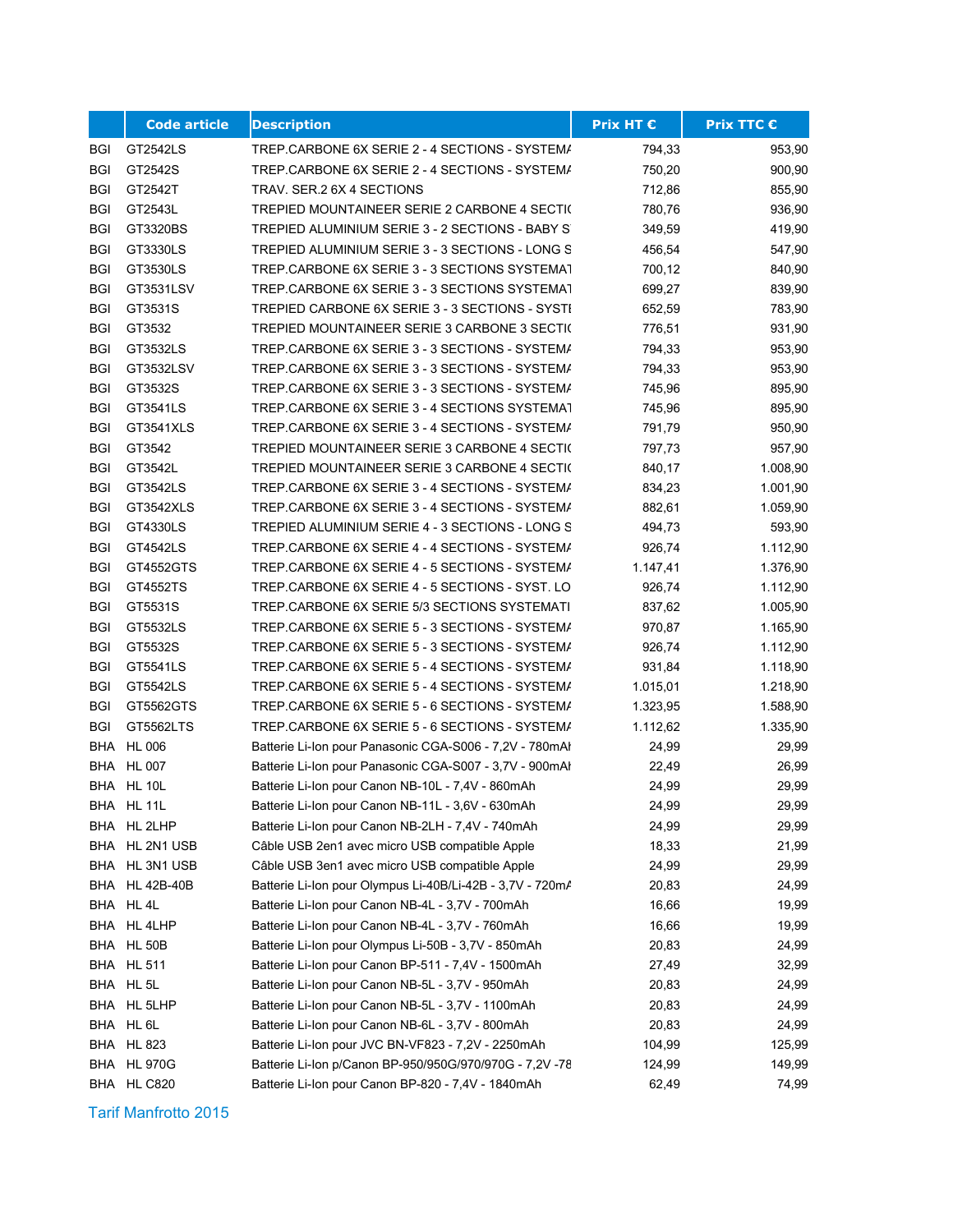|     | <b>Code article</b> | <b>Description</b>                                       | Prix HT € | <b>Prix TTC €</b> |
|-----|---------------------|----------------------------------------------------------|-----------|-------------------|
|     | BHA HL COMBI CANON  | Combi TF - Télécommande radio pour Reflex/flash Canon    | 63,33     | 75,99             |
|     | BHA HL COMBI CANON  | Combi TF - Télécommande radio pour Reflex/flash Canon    | 63,33     | 75,99             |
|     | BHA HL COMBI NIKON  | Combi TF - Télécommande radio pour Reflex/flash Nikon    | 63,33     | 75,99             |
|     | BHA HL COMBI NIKON  | Combi TF - Télécommande radio pour Reflex/flash Nikon    | 63,33     | 75,99             |
|     | BHA HL D54          | Batterie Li-Ion pour Panasonic CGA-D54S - 7,2V - 5500m/  | 141,66    | 169,99            |
|     | BHA HL DUO          | Chargeur secteur de voyage avec double port USB          | 21,66     | 25,99             |
|     | BHA HL DUO CAR      | Chargeur allume cigare DUO CAR 12V avec 2 ports USB      | 12,49     | 14,99             |
|     | BHA HL E10          | Batterie Li-Ion pour Canon LP-E10 - 7,4V - 1080mAh       | 24,99     | 29,99             |
|     | BHA HL E12          | Batterie Li-Ion pour Canon LP-E12 - 7,2V - 750mAh        | 33,33     | 39,99             |
|     | BHA HL E5           | Batterie Li-Ion pour Canon LP-E5 - 7,4V - 1000mAh        | 24,99     | 29,99             |
|     | BHA HL E6           | Batterie Li-Ion pour Canon LP-E6 - 7,2V - 1650mAh        | 37,49     | 44,99             |
|     | BHA HLE8            | Batterie Li-Ion pour Canon LP-E8 - 7,2V - 1120mAh        | 24,99     | 29,99             |
|     | BHA HL EL10         | Batterie Li-Ion pour Nikon EN-EL10 - 3,7V - 720mAh       | 22,49     | 26,99             |
|     | BHA HL EL12         | Batterie Li-Ion pour Nikon EN-EL12 - 3,7V - 980mAh       | 19,16     | 22,99             |
|     | BHA HL EL14         | Batterie Li-Ion pour Nikon EN-EL14 - 7,4V - 1050mAh      | 41,66     | 49,99             |
|     | BHA HL EL15         | Batterie Li-Ion pour Nikon EN-EL15 - 7V - 1650mAh        | 45,83     | 54,99             |
|     | BHA HL EL19         | Batterie Li-Ion pour Nikon EN-EL19 - 3,7V - 700mAh       | 20,83     | 24,99             |
|     | BHA HL EL20         | Batterie Li-Ion pour Nikon EN-EL20 - 7,2V - 880mAh       | 24,99     | 29,99             |
|     | BHA HL EL23         | Batterie Li-Ion pour Nikon EN-EL23 - 3,8V - 1790mAh      | 24,99     | 29,99             |
|     | BHA HL EL5          | Batterie Li-Ion pour Nikon EN-EL5 - 3,7V - 1230mAh       | 20,83     | 24,99             |
|     | BHA HL EL9          | Batterie Li-Ion pour Nikon EN-EL9 - 7,4V - 1080mAh       | 33,33     | 39,99             |
|     | BHA HL EU ADAPTER   | Adaptateur secteur standard EU avec terre                | 5,83      | 6,99              |
|     | BHA HL F126         | Batterie Li-Ion pour Fujifilm NP-W126 - 7,2V - 1070mAh   | 24,99     | 29,99             |
|     | BHA HL F45          | Batterie Li-Ion pour Fujifilm NP-45 - 3,7V - 720mAh      | 20,83     | 24,99             |
|     | BHA HL F50          | Batterie Li-Ion pour Fujifilm NP-50 - 3,7V - 760mAh      | 20,83     | 24,99             |
|     | BHA HL G1           | Batterie Li-Ion pour Sony NP-BG1/FG1 - 3,6V - 1050mAh    | 24,99     | 29,99             |
|     | BHA HL G6           | Batterie Li-Ion pour Panasonic VW-VBG6 - 7,2V - 5400mA   | 91,66     | 109,99            |
|     | BHA HL GIGAT CANON  | Télécommande av. intervallomètre programmable ss fil - C | 83,33     | 99,99             |
|     | BHA HL GIGAT NIKON  | Télécommande av. intervallomètre programmable ss fil - N | 83,33     | 99,99             |
|     | BHA HL GP301-302    | Batterie Li-Ion pour GoPro AHDBT-301 - 3,7V - 1260mAh    | 16,66     | 19,99             |
|     | BHA HL GP401        | Batterie Li-Ion pour GoPro AHDBT-401 - 3,8V - 1160mAh    | 19,16     | 22,99             |
|     | BHA HL HERO4        | Power Kit pour Go Pro Hero4                              | 33,33     | 39,99             |
|     | BHA HL HERO4        | Power Kit pour Go Pro Hero4                              | 33,33     | 39,99             |
|     | BHA HL HLX-E6       | Batterie EXTREME Li-Ion pour Canon LP-E6 - 7,2V - 1700   | 44,16     | 52,99             |
|     | BHA HL HLX-E8       | Batterie EXTREME Li-Ion pour Canon LP-E8 - 7,2V - 1200   | 33,33     | 39,99             |
| BHA | HL HLX-EL14         | Batterie EXTREME Li-Ion pour Nikon EN-EL14 - 7,4V - 11   | 51,66     | 61,99             |
| BHA | HL HLX-EL15         | Batterie EXTREME Li-Ion pour Nikon EN-EL15 - 7V - 170    | 62,49     | 74,99             |
| BHA | HL HRC280           | Télécommande filaire pour Reflex Canon EOS - 80cm        | 24,99     | 29,99             |
| BHA | HL HRN280           | Télécommande filaire pour Reflex Nikon-80cm              | 24,99     | 29,99             |
|     | BHA HL MK200        | MK200 - Microphone unidirectionnel pour Reflex           | 141,66    | 169,99            |
|     | BHA HL N1           | Batterie Li-Ion pour Sony NP-BN1 - 3,6V - 630mAh         | 24,99     | 29,99             |
|     | BHA HL N130         | Batterie Li-Ion pour Panasonic VW-VBN130 - 7,2V - 1180r  | 41,66     | 49,99             |
|     | BHA HL ON1          | Batterie Li-Ion pour Olympus BLN-1 - 7,6V - 1170mAh      | 41,66     | 49,99             |
| BHA | HL PCM13            | Batterie Li-Ion pour Panasonic DMW-BCM13 - 3,6V - 1000   | 20,83     | 24,99             |
| BHA | HL PG10E            | Batterie Li-Ion pour Panasonic DMW-BCG10E - 3,6V - 820   | 27,49     | 32,99             |
|     | BHA HL PLC12        | Batterie Li-Ion pr Panasonic DMW-BLC12/12E - 7,2V - 10(  | 41,66     | 49,99             |
| BHA | HL PLF19            | Batterie Li-Ion pour Panasonic DMW-BLF19E - 7,2V - 163   | 33,33     | 39,99             |
|     | BHA HL PLUS NIKON   | Ultima Plus - Chargeur secteur de batterie Li-Ion Nikon  | 33,33     | 39,99             |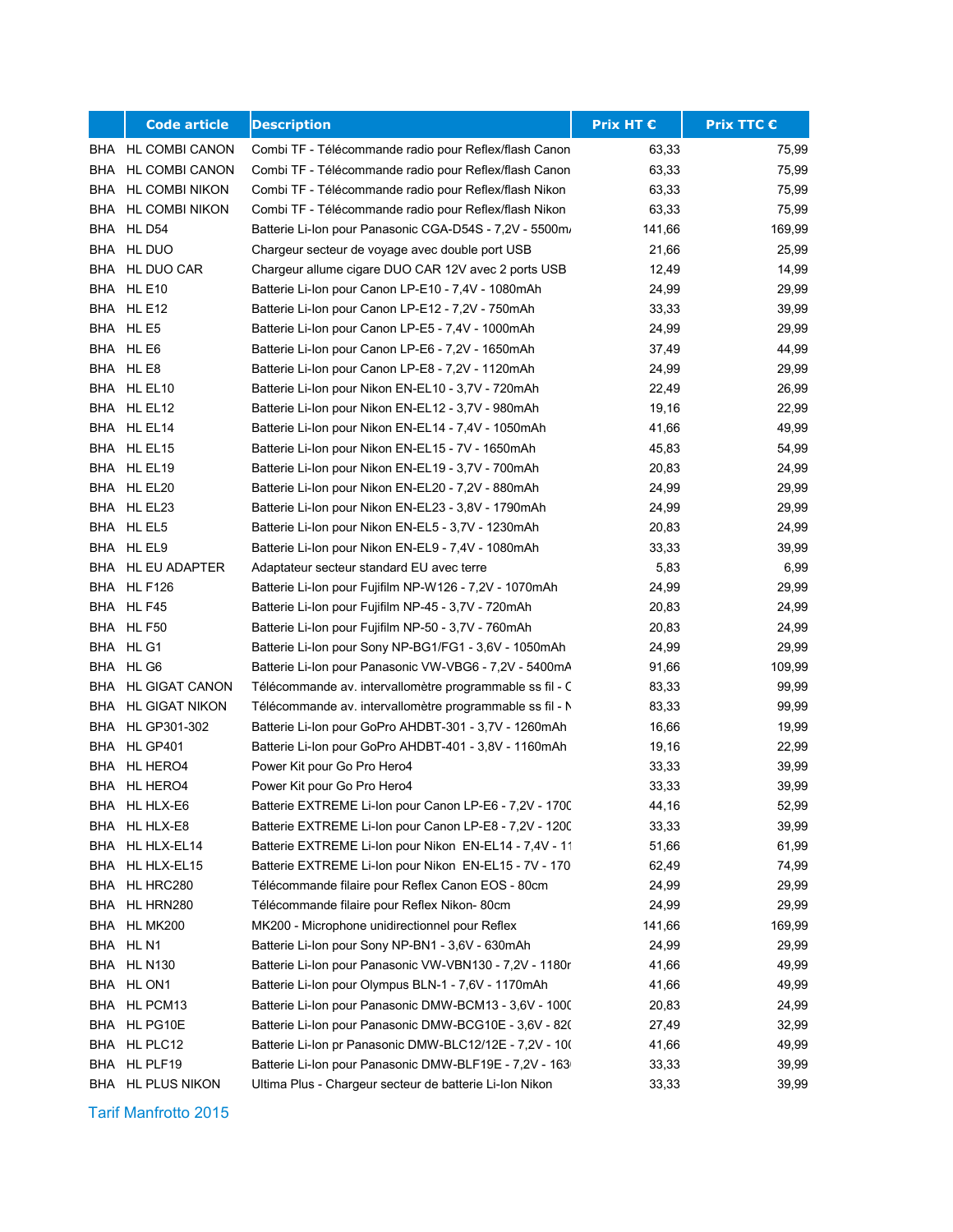|            | <b>Code article</b>   | <b>Description</b>                                         | Prix HT € | <b>Prix TTC €</b> |
|------------|-----------------------|------------------------------------------------------------|-----------|-------------------|
|            | BHA HL PROCUBE-CN     | Chargeur ProCube pour 2 batteries Canon/Nikon              | 66,66     | 79,99             |
|            | BHA HL PROCUBE-SO     | Chargeur ProCube pour 2 batteries Sony/Olympus             | 66,66     | 79,99             |
|            | BHA HLS1              | Batterie Li-Ion pour Olympus PS-BLS1 - 7,2V - 1000mAh      | 27,49     | 32,99             |
|            | BHA HL S10A           | Batterie Li-Ion pour Samsung SLB-10A - 3,7V - 950mAh       | 20,83     | 24,99             |
|            | BHA HLS5              | Batterie Li-Ion pour Olympus BLS-5 - 7,2V - 1150mAh        | 29,16     | 34,99             |
| BHA        | HL TUFF CANON         | TUFF TTL Canon - Déclencheur de Flash sans fil TTL pr (    | 132,50    | 159,00            |
|            | BHA HL TUFF NIKON     | TUFF TTL Nikon - Déclencheur de Flash sans fil TTL pr N    | 132,50    | 159,00            |
|            | BHA HL TWIN-W         | TwinVProVideo: Chargeur p/2 batteries Sony-Canon -JVC      | 83,33     | 99,99             |
|            | BHA HL UK ADAPTER     | Adpateur secteur standard UK                               | 5,83      | 6,99              |
|            | BHA HL UNIPAL         | Chargeur universel UniPal                                  | 33,33     | 39,99             |
|            | BHA HL UNIPAL EXTRA   | Chargeur universel UniPalExtra                             | 37,49     | 44,99             |
|            | BHA HL UNIPAL PLUS    | Chargeur universel UniPal Plus                             | 35,83     | 42,99             |
|            | BHA HL UNIV ADAPTER   | Adapteur universel (USA - UK - EU - AUS)                   | 20,83     | 24,99             |
|            | BHA HL USB CABLE      | Câble Lightning -> USB synchro/charge 1,5m compatible /    | 16,66     | 19,99             |
|            | BHA HL USB CHARGER    | Chargeur secteur de voyage avec port USB simple            | 11,66     | 13,99             |
|            | BHA HL USB SYNC       | Câble 30 broches->USB synchro/chargeur 1,5m Compatib       | 16,66     | 19,99             |
|            | BHA HL VIPER          | VIPER Canon - Déclencheur de groupe flash ss fil (3 group) | 166,66    | 199,99            |
|            | <b>BHA HL VISITOR</b> | Adaptateur secteur standard EU                             | 4,99      | 5,99              |
|            | BHA HL X1             | Batterie Li-Ion pour Sony NP-BX1 - 3,6V - 1170mAh          | 24,99     | 29,99             |
|            | BHA HL XL581          | Batterie Li-Ion pour Sony NP-F530/F550/F570 - 7,2V - 250   | 58,33     | 69,99             |
| <b>BHA</b> | HL XL982              | Batterie Li-Ion pour Sony NP-F930/F950/F970 - 7,2V - 690   | 124,99    | 149,99            |
|            | BHA HL XM500          | Batterie Li-Ion pour Sony NP-FM500 - 7,2V - 1500mAh        | 41,66     | 49,99             |
|            | BHA HL XU60           | Batterie Li-Ion pour Sony BP-U60 - 14,4V - 5000mAh         | 208,33    | 249,99            |
|            | BHA HL XV100          | Batterie Li-Ion pour Sony NP-FV100 - 6,8V - 3000mAh        | 70,83     | 84,99             |
|            | BHA HL XV70           | Batterie Li-Ion pour Sony NP-FV70 - 6,8V - 1620mAh         | 49,99     | 59,99             |
|            | BHA HL XV70           | Batterie Li-Ion pour Sony NP-FV70 - 6,8V - 1620mAh         | 49,99     | 59,99             |
|            | BHA HL XW50           | Batterie Li-Ion pour Sony NP-FW50 - 7,2V - 950mAh          | 33,33     | 39,99             |
|            | BMS MCKLYP0           | COQUE KLYP POUR IPHONE 4/4S                                | 25,37     | 30,90             |
|            | <b>BMS MCKLYP5</b>    | Coque KLYP pour iPhone® 5 avec adaptateurs                 | 25,37     | 30,90             |
| <b>BMS</b> | MCKLYP5S-B            | BUMPER POUR IPHONE 5/5S NOIR + CHEVALET + DR.              | 25,38     | 30,90             |
| BMS        | MCKLYP5S-P            | BUMPER POUR IPHONE 5/5S ROSE + CHEVALET + DF               | 25,38     | 30,90             |
| <b>BMS</b> | MCKLYP5S-R            | BUMPER POUR IPHONE 5/5S ROUGE + CHEVALET + [               | 25,38     | 30,90             |
|            | BMS MCKLYP5S-W        | BUMPER POUR IPHONE 5/5S BLANC + CHEVALET + D               | 25,38     | 30,90             |
|            | BMS MCKLYP6-BK        | COQUE KLYP+ NOIRE IPHONE6                                  | 20,80     | 24,95             |
|            | BMS MCKLYP6-RD        | COQUE KLYP+ ROUGE IPHONE6                                  | 20,80     | 24,95             |
|            | BMS MCKLYP6-WH        | COQUE KLYP+ BLANC IPHONE6                                  | 20,80     | 24,95             |
|            | BMS MKL120KLYP0       | KIT COQUE KLYP IPHONE 4/4S & TORCHE 12 LED                 | 59,09     | 70,90             |
|            | BMS MKLKLYP0          | KIT COQUE KLYP IPHONE 4/4S & TORCHE 24 LED                 | 76,26     | 91,90             |
|            | <b>BMS MKLKLYP5</b>   | Coque KLYP pour iPhone® 5 avec adaptateurs + ML240 L       | 76,31     | 91,90             |
|            | <b>BMS MKLKLYP5</b>   | Coque KLYP pour iPhone® 5 avec adaptateurs + ML240 L       | 76,31     | 91,90             |
|            | <b>BMS MKLKLYP5S</b>  | KIT BUMPER NOIR POUR IPHONE 5/5S + LED                     | 76,31     | 91,90             |
|            | <b>BMS MKLKLYP6</b>   | KIT IPHONE6 NOIR & TORCHE LED                              | 66,58     | 79,90             |
|            | <b>BMS MKLOKLYP5S</b> | KIT BUMPER NOIR POUR IPHONE 5/5S + LED + OPTIQ             | 114,49    | 137,90            |
|            | BMS MKLOKLYP6         | KLYP+ complete kit                                         | 104,08    | 124,90            |
| BMS        | MKLOKLYP6P            | KIT IPHONE 6P+2OPTIQUES+LED                                | 104,08    | 124,90            |
| BMS        | MKOKLYP5S             | KIT BUMPER NOIR POUR IPHONE 5/5S + OPTIQUES                | 76,31     | 91,90             |
| BMS        | MKOKLYP6-F            | KIT FISHEYE IPHONE6 KLYP+                                  | 41,58     | 49,90             |
|            | BMS MKOKLYP6-T        | KIT TELE 3x IPHONE6 KLYP+                                  | 41,58     | 49,90             |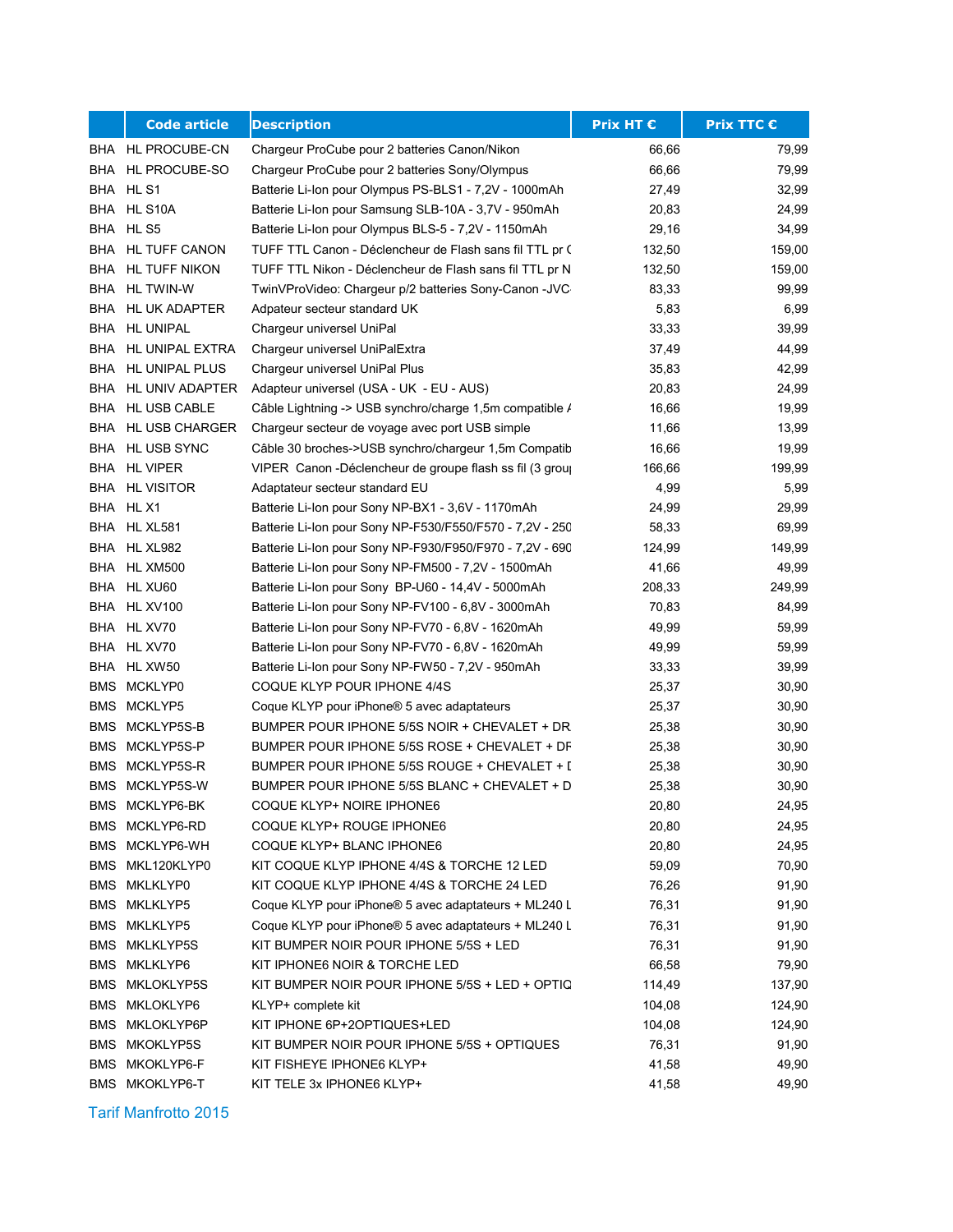|                | <b>Code article</b>    | <b>Description</b>                                       | <b>Prix HT €</b> | Prix TTC € |
|----------------|------------------------|----------------------------------------------------------|------------------|------------|
|                | BMS MKPL120KLYP0       | KIT COQUE KLYP IPHONE 4/4S & TORCHE 12 LED & TI          | 76,26            | 91,90      |
| BMS            | MKPLKLYP0              | KIT COQUE KLYP IPHONE 4/4S & TORCHE 24 LED & TI          | 92,92            | 111,90     |
| BMS            | MKTKLYP6               | KIT PIXI KLYP+ IPHONE 6                                  | 37,42            | 44,90      |
|                | <b>BMS MLKLYP5S</b>    | TORCHE LED POUR IPHONE 5/5s                              | 59,33            | 71,90      |
|                | <b>BMS MLKLYP6</b>     | KLYP+ SMT LED light                                      | 54,08            | 64,90      |
| <b>BMS</b>     | MOKLYP5S               | PACK DE 3 OPTIQUES (FISHEYE, PORTRAIT x1.5, GR/          | 59,33            | 71,90      |
|                | <b>BMS MOKLYP6-F</b>   | OPTIQUE FISHEYE KLYP+                                    | 24,92            | 29,90      |
|                | BMS MOKLYP6-SWP        | OPTIQUES SUP GR ANGLE+POLARISANT                         | 41,58            | 49,90      |
|                | <b>BMS MOKLYP6-T</b>   | OPTIQUE TELE 3x KLYP+                                    | 24,92            | 29,90      |
|                | BMS ADAPTOR12V0.5A     | SPECTRA AC ADAPTOR 12V 0.5A                              | 41,90            | 50,90      |
|                |                        | BMS ADAPTOR12V1.25A SPECTRA AC ADAPTOR 12V 1.25A         | 41,90            | 50,90      |
|                | BMS ML120              | Torche LED Pocket 12L                                    | 36,36            | 43,90      |
|                | BMS ML240              | Torche LED Mini 24L                                      | 59,09            | 70,90      |
|                | BMS ML360              | Torche LED Midi 36L avec Variateur                       | 84,34            | 101,90     |
|                | BMS ML360H             | Torche LED Midi Plus Hybride 36L Variateur et Flash      | 118,68           | 142,90     |
|                | BMS ML360HP            | Torche LED Midi Plus Hybride 36L Rotule, Var, Flash et G | 143,93           | 172,90     |
|                | BMS ML840H             | Torche LED Maxima 84L Rotule, Variateur, Flash et Gélati | 203,52           | 244,90     |
|                | <b>BMS MLBALL</b>      | LUMIE SERIES BALL HEAD MOUNT                             | 10,79            | 12,95      |
|                | <b>BMS MLFILTERCLS</b> | LUMIE SERIES CLASSIC FILTERS                             | 12,46            | 14,95      |
|                | <b>BMS MLFILTERCOL</b> | LUMIE SERIES MULTICOL FILTERS                            | 12,46            | 14,95      |
|                | <b>BMS MLFILTERPRT</b> | LUMIE SERIES PORTRAIT FILTERS                            | 12,46            | 14,95      |
|                | BMS MLS500F            | TORCHE LED SPECTRA 500F                                  | 212,10           | 254,90     |
|                | BMS MLS500S            | TORCHE LED SPECTRA 500S                                  | 152,69           | 183,90     |
|                | BMS MLS900F            | TORCHE LED SPECTRA 900F                                  | 322,43           | 386,90     |
|                | BMS MLS900FT           | TORCHE LED SPECTRA 900FT                                 | 424,28           | 509,90     |
|                | BMS MLS900S            | TORCHE LED SPECTRA 900S                                  | 237,56           | 285,90     |
|                | BMS MLUMIEART-BK       | LUMIE SERIES ART LED LIGHT                               | 70,79            | 84,95      |
|                | BMS MLUMIEMU-BK        | LUMIE SERIES MUSE LED LIGHT                              | 99,96            | 119,95     |
|                | BMS MLUMIEPL-BK        | LUMIE SERIES PLAY LED LIGHT                              | 41,63            | 49,95      |
| <b>BMS 003</b> |                        | <b>BACKLITE STAND W/O POLE</b>                           | 26,26            | 31,90      |
|                | <b>BMS 003M</b>        | MINI BASE SEULE SPIGOT MALE 16                           | 30,81            | 36,90      |
|                | BMS 003MF              | MINI BASE SEULE ADAPT.FEMELLE                            | 30,81            | 36,90      |
|                | BMS 003SPL             | BACKLITE STAND BASE W/O SPIGOT                           | 24,53            | 29,90      |
|                | BMS 005PSTB            | BLACK POLE ONLY FOR 005 STAND                            | 72,05            | 86,90      |
|                | BMS 007BSU             | PIED CINE ACIER NOIR 3 SECTION                           | 169,66           | 203,90     |
|                | BMS 007BU              | ALU-SENIOR STAND BLACK, LEVLEG                           | 163,62           | 196,90     |
|                | BMS 007BUAC            | ALU-SENIOR STAND BLK LEVLEG AC                           | 184,94           | 221,90     |
|                | BMS 007CSU             | PIED CINE ACIER 3 SECTIONS                               | 176,46           | 211,90     |
|                | BMS 007XU              | ALU INOX SENIOR STAND                                    | 224,84           | 269,90     |
|                | BMS 008BSU             | PIED CINE ACIER NOIR SANS ROUL                           | 163,72           | 196,90     |
|                | BMS 008BU              | PIED CINE NOIR JAMBE REGLABLE/SANS ROULETTE              | 187,49           | 224,90     |
|                | BMS 008BUAC            | PIED CINE NOIR JAMBE REGL+AC                             | 194,27           | 233,90     |
|                | BMS 008CSU             | PIED CINE ACIER SANS ROULETTES                           | 158,63           | 190,90     |
|                | BMS 008XU              | PIED CINE INOX JAMBE REGLABLE                            | 230,77           | 276,90     |
|                | <b>BMS 012B</b>        | PIED BACKLITE NOIR                                       | 50,84            | 61,90      |
| <b>BMS 013</b> |                        | ADAPTER SPIGOT                                           | 8,59             | 10,90      |
| <b>BMS 013</b> |                        | ADAPTER SPIGOT                                           | 8,59             | 10,90      |
| <b>BMS 013</b> |                        | ADAPTER SPIGOT                                           | 8,59             | 10,90      |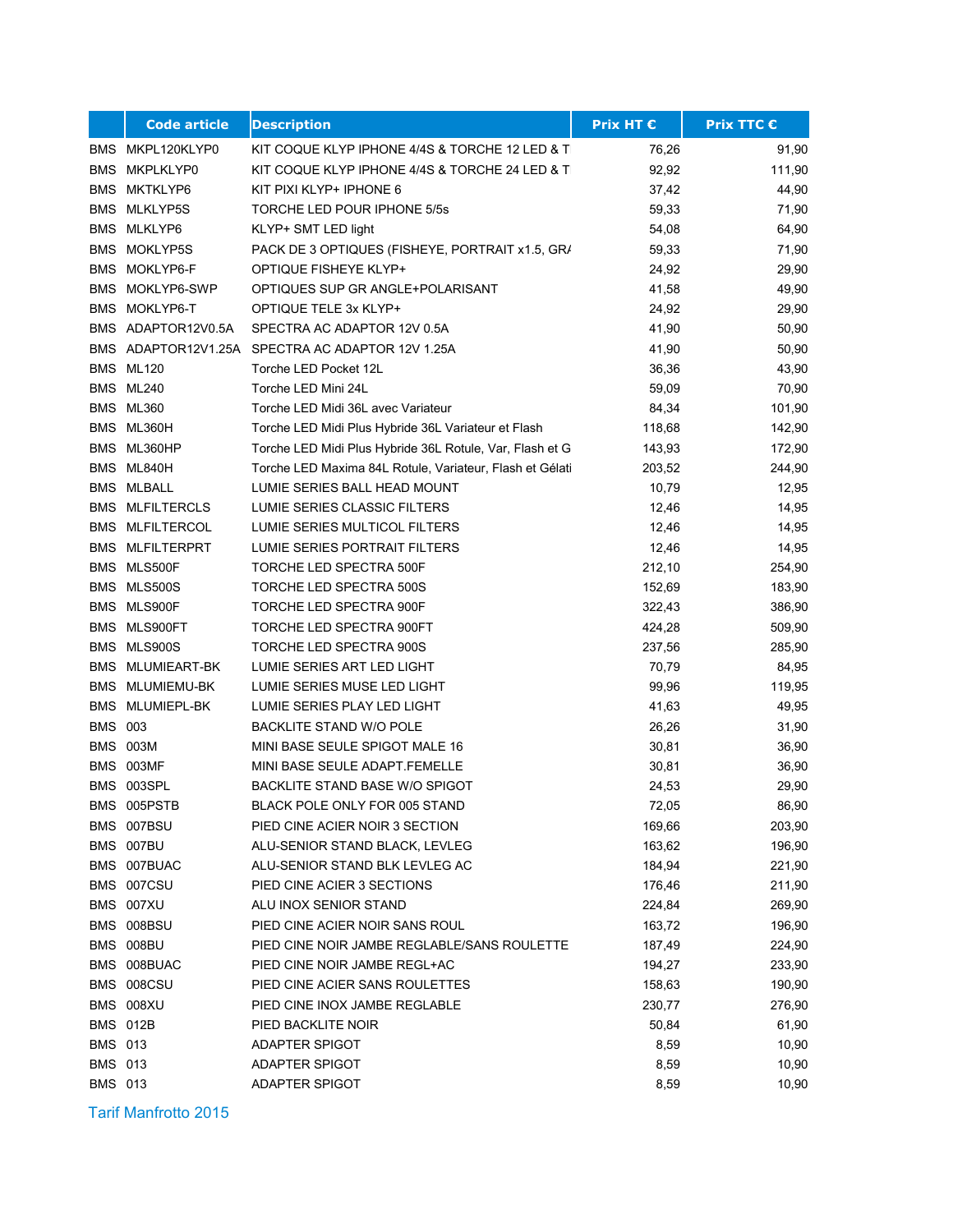|                 | <b>Code article</b> | <b>Description</b>                    | <b>Prix HT €</b> | <b>Prix TTC €</b> |
|-----------------|---------------------|---------------------------------------|------------------|-------------------|
|                 | BMS 014-14          | ADAPTATEUR RAPIDE F.5/8-1/4           | 10,95            | 13,90             |
|                 | BMS 014-38          | ADAPTATEUR RAPIDE F.5/8-3/8           | 10,95            | 13,90             |
|                 | BMS 014BIM          | ADAPTATEUR RAPIDE F.5/8-3/8 L.        | 11,80            | 14,90             |
|                 | BMS 014MS           | ADAPTATEUR RAPIDE F.5/8-M10           | 8,59             | 10,90             |
| <b>BMS 015</b>  |                     | ADAPTER 1/4 TO 3/8                    | 4,55             | 5,90              |
| <b>BMS 016</b>  |                     | ADAPTER BRONCOLOR                     | 14,34            | 17,90             |
|                 | BMS 016PUL          | ADAPTATEUR BRONCOLOR PULSO            | 15,19            | 18,90             |
| <b>BMS 017</b>  |                     | CASTER SET TO FIT LEGS DIAM 19        | 38,11            | 45,90             |
| <b>BMS 018</b>  |                     | CASTER SET TO FIT STAND LEGS D        | 41,50            | 49,90             |
| <b>BMS 019</b>  |                     | SPIGOT 28 MM                          | 13,49            | 16,90             |
|                 | BMS 019-14          | SPIGOT D.28 MM / 1/4                  | 13,49            | 16,90             |
| <b>BMS 022</b>  |                     | CONTREPOIDS 6,7 KG                    | 60,18            | 72,90             |
|                 | <b>BMS 024B</b>     | <b>GIRAFE LIGHT BOOM NOIRE</b>        | 136,56           | 163,90            |
|                 | <b>BMS 025B</b>     | SUPERBOOM BLACK A17+014 W/CINE        | 612,71           | 735,90            |
|                 | BMS 025B,110        | SUPERBOOM BLACK A17+014 W/008+        | 639,87           | 767,90            |
|                 | <b>BMS 025BS</b>    | <b>GIRAFE SUPER BOOM NOIRE</b>        | 606,77           | 728,90            |
|                 | BMS 025BSL          | <b>BRAS NOIR SEUL GIRAFE SUP BOOM</b> | 433,62           | 520,90            |
|                 | BMS 025BSWL         | S.BOOM BLACK A17+014 W/O STAND        | 372,51           | 447,90            |
|                 | BMS 025PB           | SPBOOM W/O STAND W/O WT BLACK         | 361,48           | 433,90            |
|                 | <b>BMS 025TM</b>    | GIRAFE SUPER BOOM NOIRE 1,40 M        | 535,47           | 642,90            |
|                 | BMS 025TM-BOOM      | S.BOOM BLCK W/O STAND                 | 311,40           | 373,90            |
| <b>BMS 026</b>  |                     | ROTULE PARAPLUIE LITE-TITE            | 32,32            | 38,90             |
|                 | <b>BMS 026MR</b>    | LITE TITE SWIVEL W/ 5/8X2-3/4'        | 32,32            | 38,90             |
|                 | <b>BMS 026Z</b>     | LITE TITE NERO                        | 31,32            | 37,90             |
| <b>BMS 027</b>  |                     | RATELIER MURAL POUR 8 PIEDS           | 34,71            | 41,90             |
| <b>BMS 032</b>  |                     | AUTOPOLE 2,1-3,7MT                    | 122,13           | 146,90            |
|                 | <b>BMS 032B</b>     | AUTOPOLE 2,1-3,7 M. NOIR              | 126,38           | 151,90            |
|                 | BMS 032BASE         | PIED POUR AUTOPOLE                    | 65,27            | 78,90             |
|                 | BMS 032BASEB        | PIED NOIR POUR AUTOPOLE               | 65,27            | 78,90             |
|                 | BMS 032PC           | KIT DE 4 PROTECT VENTOUSE AUTO        | 5,01             | 6,90              |
|                 | BMS 032SPL          | NIVEAU A BULLE POUR AUTOPOLE          | 7,55             | 9,90              |
| <b>BMS 033</b>  |                     | EXTEL, CROSS BAR 40MMX2M              | 38,11            | 45,90             |
|                 | <b>BMS 033B</b>     | RALLONGE NOIRE EXTEL 2 M.             | 42,35            | 50,90             |
| <b>BMS 034</b>  |                     | RALLONGE EXTES 1,5 M.                 | 35,56            | 42,90             |
|                 | BMS 034B            | RALLONGE NOIRE EXTES 1,5 M.           | 36,41            | 43,90             |
| BMS 035         |                     | SUPER CLAMP W/O STUD                  | 27,27            | 32,90             |
|                 | BMS 035,036         | SUPER CLAMP WITH LIGHT STUD 3/        | 33,02            | 39,90             |
|                 | BMS 035,036Z        | SUPER CLAMP WITH LIGHT STUD 3/        | 33,87            | 40,90             |
|                 | BMS 035FTC          | SUPER CLAMP IN BOX (BULK)             | 19,70            | 23,90             |
|                 | BMS 035WDG          | KIT DE 4 PATINS P/SUPER CLAMP         | 6,71             | 8,90              |
|                 | <b>BMS 035X</b>     | SUPER CLAMP INOX                      | 46,59            | 55,90             |
|                 | <b>BMS 035Z</b>     | SUPER CLAMP +BOX                      | 27,27            | 32,90             |
|                 | BMS 035Z,036MR      | SUPER CLAMP W/MR SPIGOT+BOX           | 38,11            | 45,90             |
|                 | BMS 036-14          | CHEVILLE LIGHT STUD HEXA.1/4          | 5,56             | 6,90              |
|                 | BMS 036-14          | CHEVILLE LIGHT STUD HEXA.1/4          | 5,56             | 6,90              |
|                 | BMS 036-38          | CHEVILLE LIGHT STUD HEXA.3/8          | 5,56             | 6,90              |
|                 | BMS 036-38          | CHEVILLE LIGHT STUD HEXA.3/8          | 5,56             | 6,90              |
| <b>BMS 0361</b> |                     | CHEVILLE LIGHT STUD LONG 5/8          | 6,71             | 8,90              |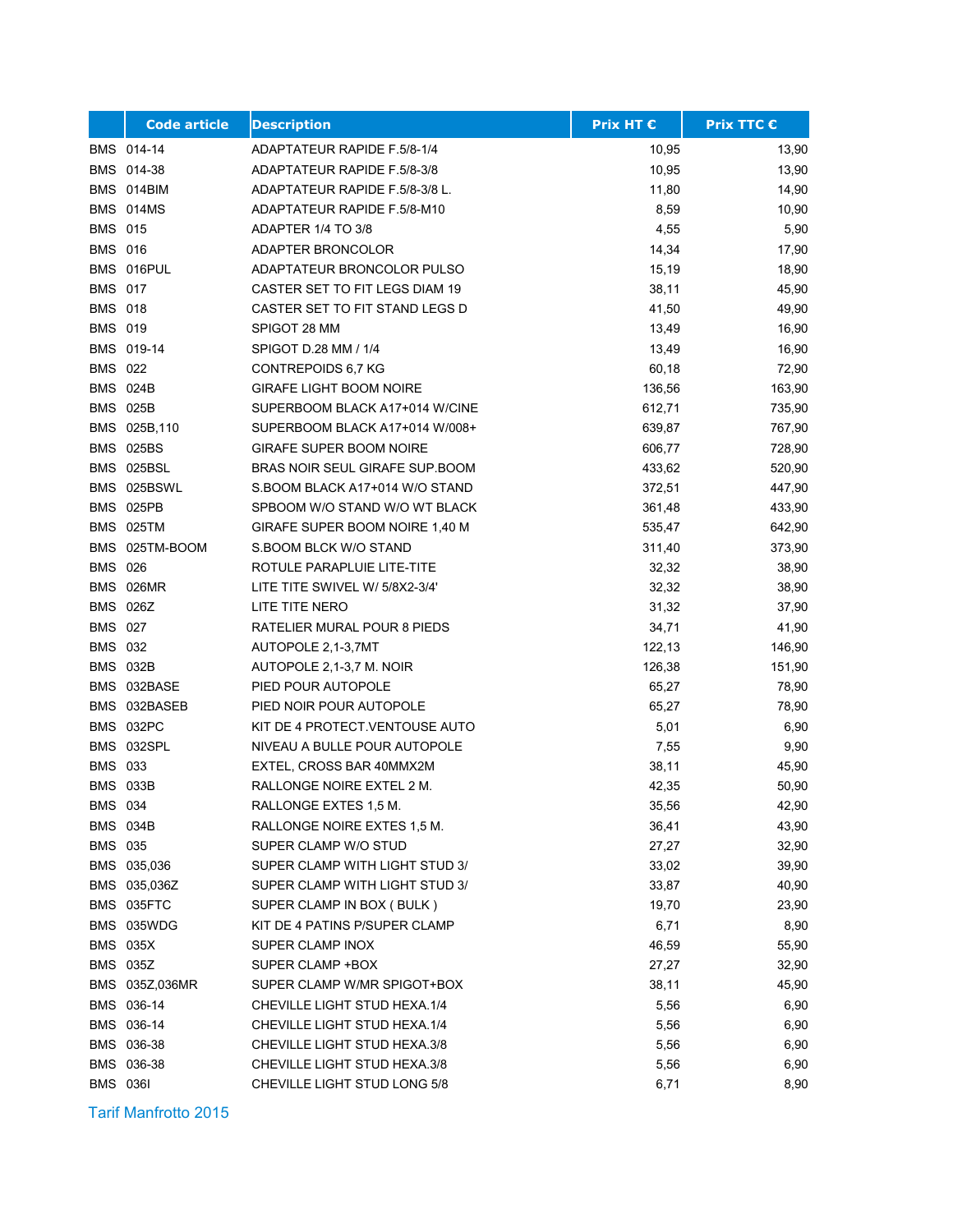|                 | <b>Code article</b> | <b>Description</b>                  | <b>Prix HT €</b> | <b>Prix TTC €</b> |
|-----------------|---------------------|-------------------------------------|------------------|-------------------|
| <b>BMS 0361</b> |                     | CHEVILLE LIGHT STUD LONG 5/8        | 6,71             | 8,90              |
|                 | BMS 036MR           | CHEVILLE LIGHT STUD+SPIGOT 5/8      | 10, 10           | 12,90             |
|                 | BMS 036MR           | CHEVILLE LIGHT STUD+SPIGOT 5/8      | 10, 10           | 12,90             |
| <b>BMS 037</b>  |                     | ADAPTATEUR CAMERA                   | 5,56             | 6,90              |
| <b>BMS 037</b>  |                     | ADAPTATEUR CAMERA                   | 5,56             | 6,90              |
| <b>BMS 038</b>  |                     | DOUBLE SUPER CLAMP                  | 54,24            | 65,90             |
| <b>BMS 039</b>  |                     | CROCHET "U" (UNE PAIRE)             | 10, 10           | 12,90             |
| <b>BMS 040</b>  |                     | CROCHET "U" PLAT (UNE PAIRE)        | 17,74            | 21,90             |
| <b>BMS 041</b>  |                     | <b>CORNIERE (UNE PAIRE)</b>         | 14,34            | 17,90             |
| <b>BMS 042</b>  |                     | BRAS ALLONGE POUR SUPER CLAMP 035   | 20,71            | 24,90             |
| <b>BMS 043</b>  |                     | PINCE UNIVERSELLE "SKY HOOK"        | 41,92            | 50,90             |
|                 | BMS 043AR           | SKY HOOK 5/8F+2 SPIGOT ARRI HA      | 41,92            | 50,90             |
| <b>BMS 044</b>  |                     | <b>CROCHETS TRIPLE + CLAMPS</b>     | 92,43            | 110,90            |
| <b>BMS 045</b>  |                     | <b>CROCHETS TRIPLES (PAIRE)</b>     | 40,65            | 48,90             |
|                 | BMS 045-6           | <b>CROCHETS "SIX" LA PAIRE</b>      | 73,76            | 88,90             |
| <b>BMS 046</b>  |                     | MI-AXE EXPAN                        | 85,35            | 102,90            |
|                 | <b>BMS 046B</b>     | EXPAN-BCKGRND PAPER HOLDER BLK      | 85,35            | 102,90            |
|                 | <b>BMS 046G</b>     | EXPAN-BCKGRND PAPER HOLDER GRY      | 85,35            | 102,90            |
|                 | BMS 046MC           | MI-AXE EXPAN AVEC CHAINE METAL      | 100,92           | 121,90            |
|                 | BMS 046MCB          | EXPAN SET, METAL BLACK CHAIN        | 100,92           | 121,90            |
|                 | BMS 046MCG          | EXPAN SET, METAL GRAY CHAIN         | 100,92           | 121,90            |
|                 | BMS 046MCR          | EXPAN SET, METAL RED CHAIN          | 100,92           | 121,90            |
|                 | <b>BMS 046R</b>     | EXPAN-BCKGRND PAPER HOLDER RED      | 88,18            | 105,90            |
| <b>BMS 047</b>  |                     | FULL LENGTH (M2,75) ALU-CORE)       | 33,02            | 39,90             |
|                 | BMS 047-2           | 2 SECTION ALU-CORE                  | 50,84            | 61,90             |
|                 | BMS 047-3           | 2 SECTION ALU-CORE 3.6M             | 67,81            | 81,90             |
| <b>BMS 059</b>  |                     | <b>CROCHETS SIMPLES (UNE PAIRE)</b> | 20,28            | 24,90             |
|                 | BMS 059WM           | PAIRE CROCHETS SIMPLES MURAUX       | 20,28            | 24,90             |
| <b>BMS 061</b>  |                     | CHEVILLE JOINING STUDIO             | 5,01             | 6,90              |
| <b>BMS 061</b>  |                     | CHEVILLE JOINING STUDIO             | 5,01             | 6,90              |
|                 | BMS 061RA           | CHEVILLE JOINING STUD A 900         | 5,86             | 7,90              |
|                 | BMS 061RA           | CHEVILLE JOINING STUD A 90Ø         | 5,86             | 7,90              |
|                 | BMS 062-2           | CONTREPOIDS DE FOND                 | 31,31            | 37,90             |
| <b>BMS 064</b>  |                     | FIXE CABLE D.18 A 25 MM (4)         | 3,31             | 3,90              |
| <b>BMS 066</b>  |                     | DOUBLE FEMALE THREAD STUD 035       | 5,01             | 6,90              |
| <b>BMS 066</b>  |                     | DOUBLE FEMALE THREAD STUD 035       | 5,01             | 6,90              |
|                 | BMS 066BT           | ADAPTATEUR FEM.STUD 5/8 - M10       | 5,56             | 6,90              |
|                 | BMS 066BT           | ADAPTATEUR FEM.STUD 5/8 - M10       | 5,56             | 6,90              |
|                 | BMS 070BU           | PIED FOLLOW SPOT NOIR JAMBE R.      | 218,89           | 262,90            |
|                 | BMS 070CSU          | PIED FOLLOW SPOT ACIER J.REGL.      | 229,08           | 274,90            |
| <b>BMS 076</b>  |                     | AUTOPOLE 1,5-2,7MT                  | 116,19           | 139,90            |
|                 | <b>BMS 076B</b>     | AUTOPOLE 1,5-2,7 M. BLK             | 120,43           | 144,90            |
| <b>BMS 077</b>  |                     | AUTOPOLE 1.0-1.7MT                  | 98,36            | 118,90            |
|                 | BMS 077B            | AUTOPOLE 1-1,7 M. NOIR              | 106,86           | 128,90            |
| <b>BMS 081</b>  |                     | CROCHETS SIMPLES P 046 (X2)         | 45,74            | 54,90             |
| <b>BMS 081</b>  |                     | CROCHETS SIMPLES P 046 (X2)         | 45,74            | 54,90             |
|                 | BMS 083NW           | PIED WIND-UP JAMBE REGLABLE         | 549,05           | 658,90            |
|                 | BMS 083NWB          | PIED WIND-UP ACIER NOIR J.REG.      | 549,05           | 658,90            |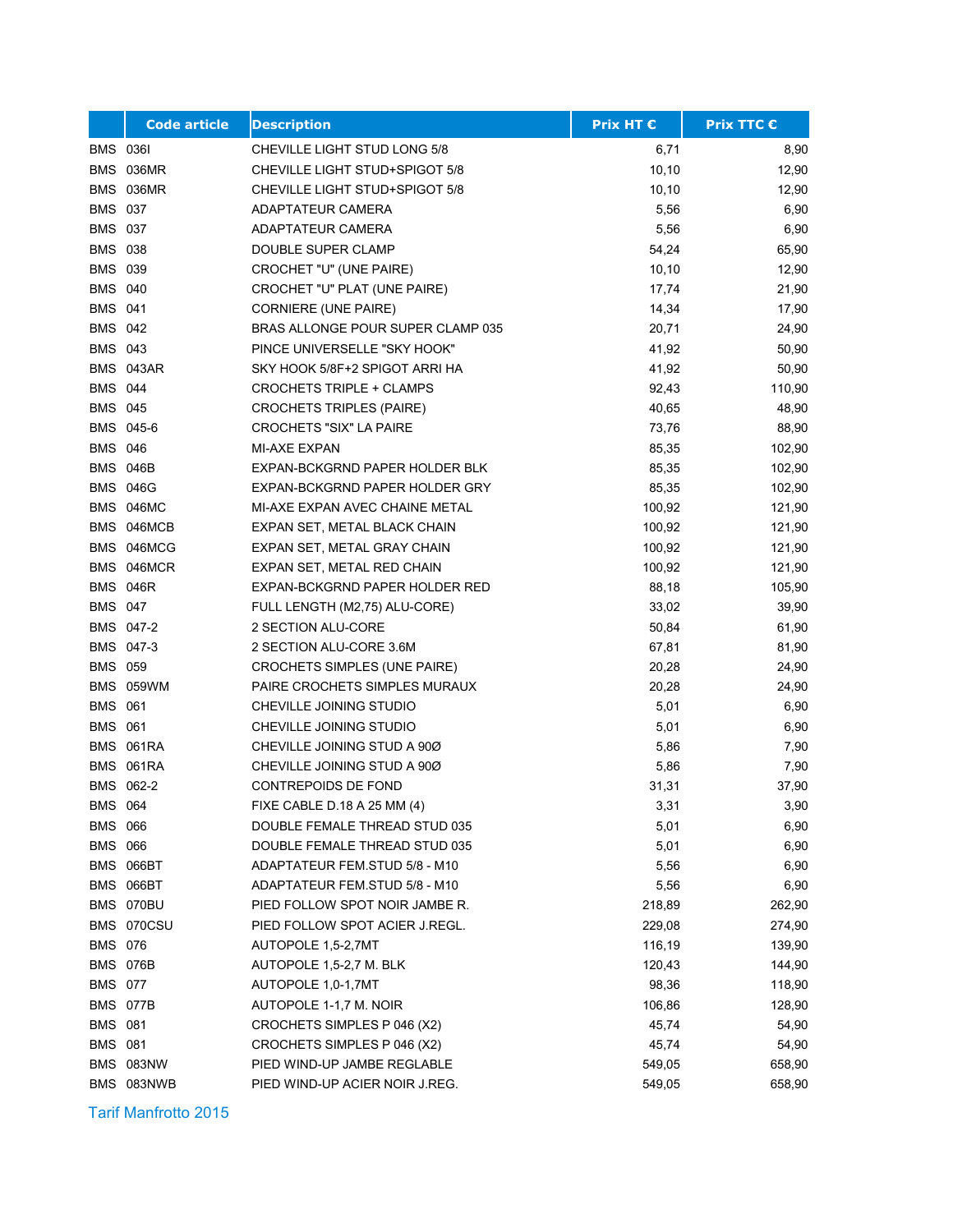|                | <b>Code article</b> | <b>Description</b>                            | <b>Prix HT €</b> | <b>Prix TTC €</b> |
|----------------|---------------------|-----------------------------------------------|------------------|-------------------|
|                | BMS 083NWLB         | PIED LOW BASE WIND-UP                         | 515,95           | 619,90            |
|                | <b>BMS 085B</b>     | LIGHT BOOM 35 BLACK A25 W/CINE                | 382,70           | 459,90            |
|                | <b>BMS 085BS</b>    | <b>GIRAFE LIGHT BOOM 35 NOIRE</b>             | 382,70           | 459,90            |
|                | BMS 085BSL          | <b>BRAS NOIR SEUL GIRAFE 085</b>              | 201,92           | 242,90            |
|                | BMS 085BSWL         | LIGHT BOOM 35 BLACK A25 W/0 ST                | 137,41           | 164,90            |
|                | BMS 087NW           | PIED WIND-UP 3 SECT JAMBE REGL                | 503,99           | 604,90            |
|                | BMS 087NWB          | PIED WIND-UP 3 SEC.ACIER NOIR                 | 503,99           | 604,90            |
|                | BMS 087NWLB         | PIED LOW BASE WIND-UP 3 SECT.                 | 573,66           | 688,90            |
|                | BMS 087NWSH         | PIED WIND-UP 3 SECTIONS COURT                 | 657,69           | 789,90            |
|                | BMS 087NWSHB        | PIED WIND-UP 3 SECTIONS COURT                 | 723,89           | 868,90            |
|                | BMS 087PA           | JEU DE PIEDS D'ANCRAGE                        | 24,53            | 29,90             |
|                | BMS 087WBK          | KIT DE 3 HAUBANS POUR 087NW                   | 70,36            | 84,90             |
| <b>BMS 088</b> |                     | ADAPTER 3/8 TO 1/4 THREAD                     | 4,04             | 4,90              |
|                | BMN 088LBP          | ADAPTATEUR LARGE F.1/4-M.3/8                  | 9,25             | 11,90             |
| <b>BMS 091</b> |                     | 1 METRE EXTRA CHAIN FOR EXPAN                 | 14,34            | 17,90             |
|                | <b>BMS 091B</b>     | EXTENSION 1M CHAINE 046                       | 14,34            | 17,90             |
|                | BMS 091FL           | FULL NYLON CHAIN FOR EXPAN                    | 26,23            | 31,90             |
|                | BMS 091FLB          | CHAINE NOIRE 3M POUR EXPAN 046                | 28,77            | 34,90             |
|                | BMS 091FLG          | CHAINE GRISE 3M POUR EXPAN 046                | 28,77            | 34,90             |
|                | BMS 091FLR          | CHAINE 3M ROUGE POUR EXPAN 046                | 28,77            | 34,90             |
|                | <b>BMS 091G</b>     | CHAINE 1 M. GRISE POUR EXPAN 046              | 14,34            | 17,90             |
|                | <b>BMS 091MC</b>    | CHAINE METAL POUR MI-AXE                      | 34,71            | 41,90             |
|                | BMS 091MCB          | CHAINE METAL NOIRE POUR EXPAN                 | 34,71            | 41,90             |
|                | BMS 091MCG          | CHAINE METAL GRISE POUR EXPAN                 | 34,71            | 41,90             |
|                | BMS 091MCR          | CHAINE METAL ROUGE POUR EXPAN                 | 34,71            | 41,90             |
|                | <b>BMS 091R</b>     | CHAINE ROUGE 1M POUR EXPAN 046                | 14,34            | 17,90             |
| <b>BMS 093</b> |                     | CABLE CLIP GRANDE FORO 28/40MM                | 3,31             | 3,90              |
| <b>BMS 094</b> |                     | CONTREPOIDS DE CHAINE                         | 7,55             | 9,90              |
|                | <b>BMS 098B</b>     | <b>GIRAFE MURALE NOIRE</b>                    | 147,59           | 177,90            |
|                | BMS 098SHB          | <b>GIRAFE MURALE COURTE NOIRE</b>             | 137,41           | 164,90            |
|                | <b>BMS 099B</b>     | RALLONGE DE PIED NOIRE                        | 45,74            | 54,90             |
| <b>BMS</b>     | 1004BAC             | PIED ALU MASTER AIR COMPRINE NOIR             | 117,04           | 140,90            |
| BMS            | 1004BAC-3           | KIT 3 PIEDS ALU MASTER AIR COMPRINE NOIR      | 341,96           | 410,90            |
|                | BMS 1005BAC         | PIED ALU RANKER AIR COMPRIME NOIR             | 113,65           | 136,90            |
|                | BMS 1005BAC-3       | KIT 3 PIEDS RANKER ALU AIR COMPRIME NOIR      | 330,93           | 397,90            |
| <b>BMS</b>     | 103                 | JEU DE 3 ROULETTES ø 80MM, SANS FREINS        | 25,38            | 30,90             |
| <b>BMS 103</b> |                     | JEU DE 3 ROULETTES ø 80MM, SANS FREINS        | 25,38            | 30,90             |
| <b>BMS 104</b> |                     | JEU DE 3 ROULETTES ø 75MM, AVEC FREINS        | 67,81            | 81,90             |
| <b>BMS 104</b> |                     | JEU DE 3 ROULETTES ø 75MM, AVEC FREINS        | 67,81            | 81,90             |
|                | <b>BMS 104G</b>     | JEU DE 3 ROULETTES D.100+FREIN                | 89,03            | 106,90            |
|                | <b>BMS 104G</b>     | JEU DE 3 ROULETTES D.100+FREIN                | 89,03            | 106,90            |
|                | <b>BMS 1051BAC</b>  | PIED ALU MINI COMPACT AIR COMPRIME NOIR       | 77,15            | 92,90             |
|                | BMS 1051BAC-3       | KIT 3 ALU PIEDS MINI COMPACT AIR NOIR         | 223,98           | 268,90            |
|                | BMS 1052BAC         | PIED ALU COMPACT AIR COMPRIME NOIR            | 83,94            | 100,90            |
|                | BMS 1052BAC-3       | KIT 3 PIEDS ALU COMPACT AIR COMPRIME NOIR     | 245,20           | 294,90            |
| <b>BMS</b>     | 109                 | JEU DE 3 ROULETTES ø 80MM SANS FREINS AVEC AI | 38,96            | 46,90             |
| <b>BMS 110</b> |                     | JEU DE 3 ROULETTES ø 75MM AVEC FREINS AVEC AI | 77,15            | 92,90             |
|                | <b>BMS 110G</b>     | JEU DE 3 ROUL D.100MM + FREIN                 | 100,07           | 120,90            |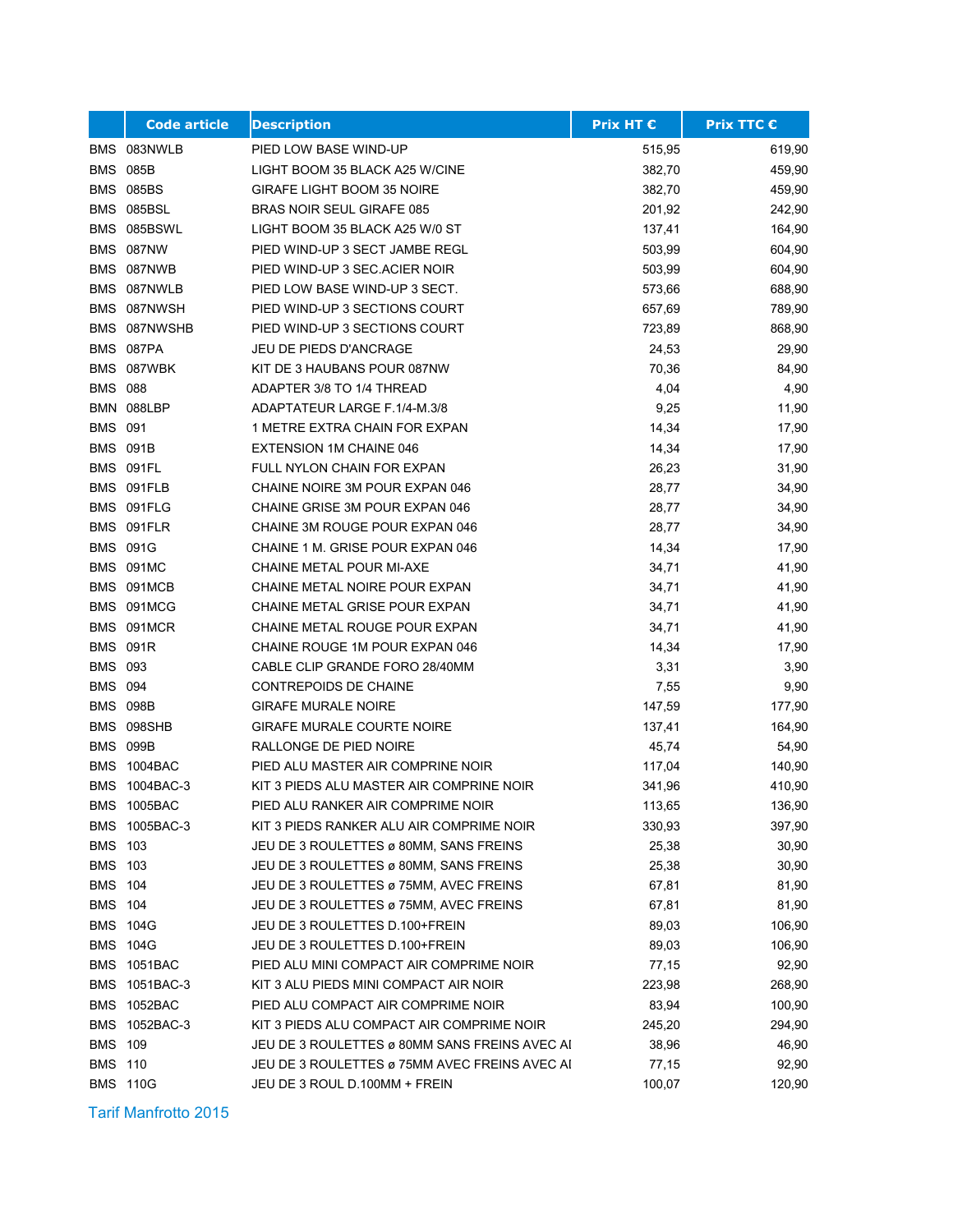|                 | <b>Code article</b> | <b>Description</b>                            | <b>Prix HT €</b> | <b>Prix TTC €</b> |
|-----------------|---------------------|-----------------------------------------------|------------------|-------------------|
|                 | BMS 111BSU          | PIED TALL CINE NOIR                           | 213,80           | 256,90            |
|                 | BMS 111CSU          | PIED TALL CINE ACIER                          | 223,98           | 268,90            |
| <b>BMS 118</b>  |                     | ADAPTATEUR MALE 1/4 ET 3/8                    | 5,01             | 6,90              |
| <b>BMS 118</b>  |                     | ADAPTATEUR MALE 1/4 ET 3/8                    | 5,01             | 6,90              |
| <b>BMS</b>      | 119                 | ADAPTATEUR FEMELLE 1/4 ET 3/8                 | 4,16             | 4,90              |
| <b>BMS</b>      | 119                 | ADAPTATEUR FEMELLE 1/4 ET 3/8                 | 4,16             | 4,90              |
| <b>BMS 122B</b> |                     | <b>COLONNE NOIRE SEULE BACKLITE</b>           | 27,08            | 32,90             |
| <b>BMS 123</b>  |                     | ROTULE GIRAFE SUPER BOOM                      | 47,44            | 56,90             |
| <b>BMS 124</b>  |                     | ROTULE GIRAFE LIGHT BOOM                      | 42,35            | 50,90             |
| <b>BMS 125</b>  |                     | PETIT ADAPT. ESPIGOT 3/8"+3/8"                | 4,16             | 4,90              |
| <b>BMS 125</b>  |                     | PETIT ADAPT. ESPIGOT 3/8"+3/8"                | 4,16             | 4,90              |
|                 | BMS 126BMUAC        | PIED NOIR P/ENCEINTE A.C.                     | 145,05           | 174,90            |
| <b>BMS</b>      | 126BSU              | <b>HEAVY DUTY BLACK STAND</b>                 | 196,45           | 235,90            |
| <b>BMS</b>      | 126BSUAC            | HEAVY DUTY BLACK STAND AC                     | 215,49           | 258,90            |
| <b>BMS</b>      | 126CSU              | PIED HEAVY DUTY ACIER                         | 191,40           | 229,90            |
| <b>BMS</b>      | 126CSUAC            | PIED HEAVY DUTY ACIER A.C.                    | 218,89           | 262,90            |
|                 | <b>BMS 1314B</b>    | KIT DE DEROULEUR DE FOND NOIR AVEC PINCE ET { | 253,01           | 303,90            |
| <b>BMS 133</b>  |                     | <b>EXTENSION BAR FOR SUPER CLAMPS</b>         | 10, 10           | 12,90             |
| <b>BMS 133B</b> |                     | <b>BARRE D'EXTENSION NOIR</b>                 | 11,80            | 14,90             |
| <b>BMS 135B</b> |                     | BARRE RECTANGULAIRE NOIRE 2M.                 | 26,23            | 31,90             |
| <b>BMS</b>      | 142ABS              | HEAVY EXTENSION ONE SECT BLACK                | 64,42            | 77,90             |
|                 | BMS 142ACS          | RALLONGE ACIER 1 SECTION HEAVY                | 65,27            | 78,90             |
| <b>BMS 142B</b> |                     | RALLONGE N.2 SECT. ALU GROS PIE               | 89,03            | 106,90            |
|                 | <b>BMS 142CS</b>    | RALLONGE ACIER 2 SECTIONS                     | 92,43            | 110,90            |
|                 | BMS 142CSSH         | RALLONGE ACIER 2 SECT.COURTE                  | 87,33            | 104,90            |
|                 | BMS 142SHB          | RALLONGE NOIRE 2 SECT COURTE                  | 83,94            | 100,90            |
| <b>BMS 143</b>  |                     | <b>KIT MAGIC ARM</b>                          | 150,15           | 180,90            |
| <b>BMS 143A</b> |                     | MAGIC ARM SEUL + BARRETTE                     | 105,16           | 126,90            |
|                 | BMS 143BKT          | BARRETTE POUR MAGIC ARM                       | 12,65            | 15,90             |
| <b>BMS 143K</b> |                     | MAGIC ARM SEUL LONGUEUR 600 MM                | 138,26           | 165,90            |
| <b>BMS 143N</b> |                     | <b>MAGIC ARM SEUL</b>                         | 94,44            | 113,90            |
| <b>BMS</b>      | 143R                | MAGIC ARM W/035, W/O 143BKT &                 | 113,65           | 136,90            |
| <b>BMS 146B</b> |                     | RALLONGE N.3 SECT.ALU GROS PIE                | 112,80           | 135,90            |
|                 | <b>BMS 146CS</b>    | RALLONGE ACIER 3 SECTIONS                     | 120,43           | 144,90            |
| BMS 147         |                     | SHORT ADAPTER SPIGOT 3/8"+1/4"                | 4,16             | 4,90              |
| <b>BMS 147</b>  |                     | SHORT ADAPTER SPIGOT 3/8"+1/4"                | 4,16             | 4,90              |
|                 | BMS 148KN           | ADAPTATEUR 3/8 A 1/4 X 5                      | 5,01             | 6,90              |
| <b>BMS 149</b>  |                     | ADAPTATEUR STUD D.3/8-VIS 1/4F                | 5,01             | 6,90              |
| <b>BMS 151</b>  |                     | ADAPTATEUR STUD 5/8-VIS 3/8F.                 | 6,71             | 8,90              |
| <b>BMS 152</b>  |                     | ADAPTATEUR F.D.17,5 MM A 5/8                  | 14,34            | 17,90             |
| <b>BMS 153</b>  |                     | ADAPTATEUR F.5/8-M.5/8 LONG                   | 11,80            | 14,90             |
|                 | BMS 154B            | SUPPORT MICROPHONE NOIR                       | 77,15            | 92,90             |
| <b>BMS 155</b>  |                     | ROTULE TILT TOP AVEC BARRETTE                 | 44,89            | 53,90             |
|                 | BMS 155BKL          | ROTULE TILT TOP SANS BARRETTE                 | 36,41            | 43,90             |
|                 | BMS 156BLB          | PIED MINI PRO NOIR COURT                      | 61,87            | 74,90             |
|                 | BMS 157B-3          | PERCHE MICROPHONE 3 SECT. NOIR                | 35,56            | 42,90             |
|                 | BMS 157B-4          | PERCHE MICROPHONE 4 SECT. NOIR                | 43,20            | 51,90             |
| <b>BMS 158</b>  |                     | ADAPTATEUR FEMELLE DOUBLE 5/8                 | 14,34            | 17,90             |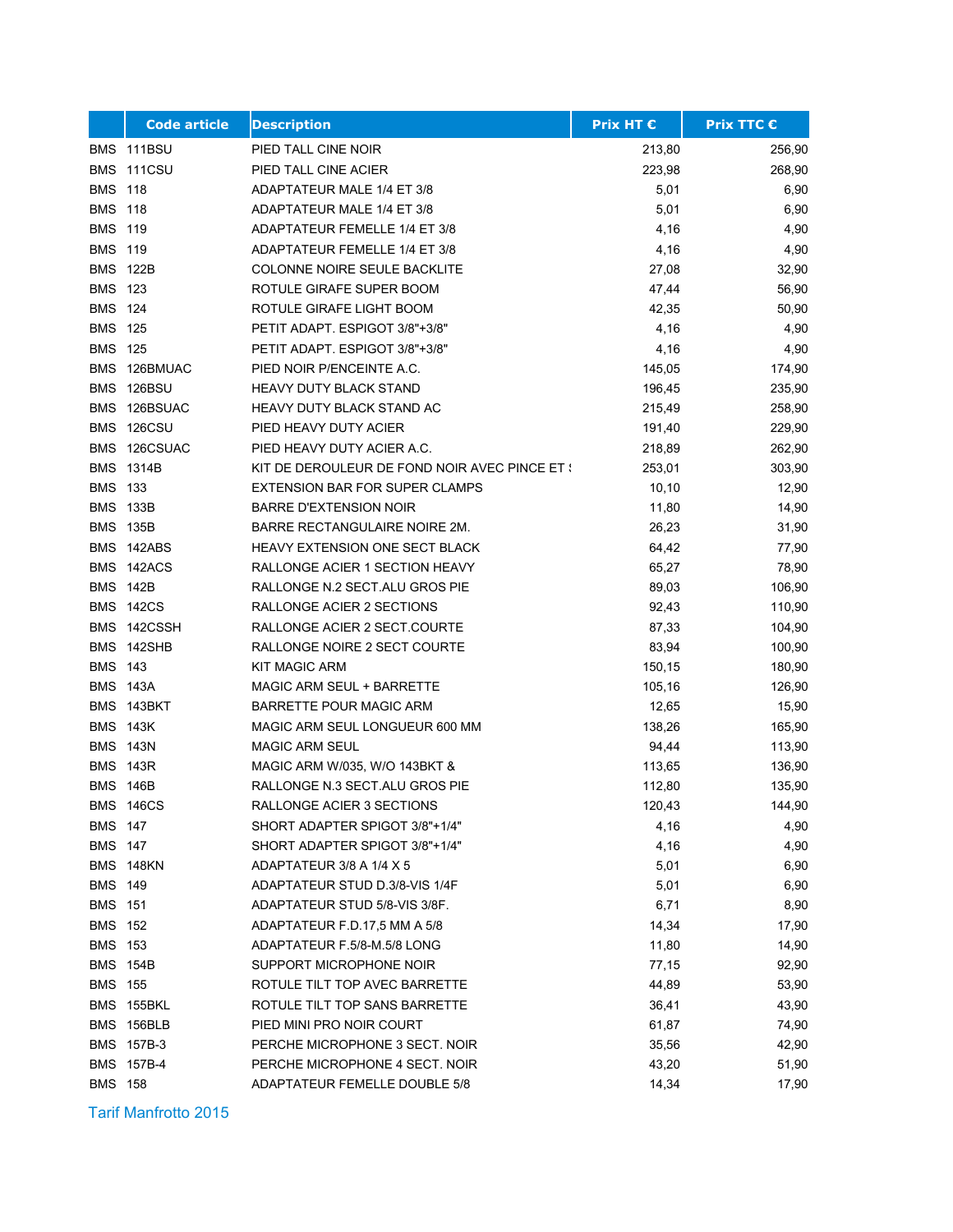|                | <b>Code article</b> | <b>Description</b>                     | <b>Prix HT €</b> | <b>Prix TTC €</b> |
|----------------|---------------------|----------------------------------------|------------------|-------------------|
| BMS 158        |                     | <b>ADAPTATEUR FEMELLE DOUBLE 5/8</b>   | 14,34            | 17,90             |
| <b>BMS 159</b> |                     | ADAPTATEUR F.5/8-M.5/8-L=57MM          | 10,10            | 12,90             |
|                | BMS 163-10          | SPIGOT 1-1/8+M 10+PLATEAU 120          | 25,38            | 30,90             |
|                | BMS 163-12          | SPIGOT 1-1/8"+12MA THRD+DIAM 1         | 26,23            | 31,90             |
| BMS            | 163-38              | SPIGOT 1-1/8"+3/8 THRD+DIAM 12         | 25,38            | 30,90             |
|                | BMS 163-58F         | SPIGOT 28 MM+16 MM FEMELLE             | 35,56            | 42,90             |
| <b>BMS</b>     | 169                 | BRAS SUPPORT 5 FIXATIONS D.28          | 200,22           | 240,90            |
| <b>BMS 170</b> |                     | MINI FLOOR-TO-CEILING POLE             | 51,69            | 62,90             |
| <b>BMS</b>     | 170B                | MINI POLE NOIR                         | 54,24            | 65,90             |
|                | BMS 170BASE         | <b>BASE POUR MINI POLE</b>             | 44,89            | 53,90             |
|                | BMS 170BASEB        | <b>BASE POUR MINI POLE NOIRE</b>       | 49,15            | 58,90             |
| <b>BMS 171</b> |                     | <b>MINI CLAMP</b>                      | 15,19            | 18,90             |
| BMS 172        |                     | MINI CONTREPOIDS 1,3 KG                | 19,43            | 23,90             |
| <b>BMS</b>     | 173B                | <b>BRAS MINI GIRAFE NOIR</b>           | 25,38            | 30,90             |
|                | BMS 173HOB          | BRAS MINI GIRAFE NOIR LON 1,5M         | 27,93            | 33,90             |
| <b>BMS</b>     | 174                 | ADAPT.HEXA.M10/35 MM (XTM.001)         | 9,25             | 11,90             |
| <b>BMS 174</b> |                     | ADAPT.HEXA.M10/35 MM (XTM.001)         | 9,25             | 11,90             |
| <b>BMS 175</b> |                     | PINCE SPRING CLAMP                     | 17,74            | 21,90             |
|                | BMS 175F-1          | SPRING CLAMP W/SHOEFLASH               | 63,57            | 76,90             |
|                | <b>BMS 175Z</b>     | SPRING CLAMP, 5/8 ATTACH. NO BL        | 12,65            | 15,90             |
| <b>BMS 176</b> |                     | <b>U-HOOKS HOLDER SET SMALL</b>        | 13,49            | 16,90             |
| BMS            | 177                 | MINI CROCHETS SIMPLES (PAIRE)          | 21,98            | 26,90             |
| <b>BMS 178</b> |                     | MINI CLIP (4)                          | 6,71             | 8,90              |
| <b>BMS</b>     | 179                 | TOURELLE F.5/8-DISC.8O MM              | 21,13            | 25,90             |
| <b>BMS 182</b> |                     | ADAPTATEUR F.3/8-M.5/8-VIS 3/8         | 8,40             | 10,90             |
| <b>BMS 184</b> |                     | ADAPTER 3/8"W F - 3/8"W M DIAM         | 9,25             | 11,90             |
| <b>BMS 185</b> |                     | ADAPTATEUR SPIGOT 5/8M-D.17 MM         | 12,65            | 15,90             |
| <b>BMS</b>     | 186                 | ADAPT VIS 3/8 FEM -5/8 MALE            | 7,55             | 9,90              |
| <b>BMS</b>     | 187                 | ADAPT VIS M10 FEM - 5/8 MALE           | 7,55             | 9,90              |
| <b>BMS</b>     | 188                 | ADAPTATEUR D.3/8 FEM-D.5/8 M.          | 5,01             | 6,90              |
| <b>BMS</b>     | 189                 | ADAPTATEUR 16,2MM F - 25 MM M.         | 9,25             | 11,90             |
| <b>BMS</b>     | 191                 | ADAPTATEUR M.5/8 - VIS M. 3/8          | 6,71             | 8,90              |
| <b>BMS 192</b> |                     | ADAPTATEUR D.5/8 M.- D.3/8 M.          | 6,71             | 8,90              |
| BMS 193        |                     | ADAPTATEUR F 5/8-M 3/8+VIS 3/8         | 9,25             | 11,90             |
| BMS 194        |                     | ADAPTATEUR F.5/8-M.3/8+VIS 1/4         | 13,49            | 16,90             |
| <b>BMS 195</b> |                     | ADAPTATEUR M.5/8 - VIS 1/4             | 5,86             | 7,90              |
|                | BMS 196AB-2         | BRAS ARTICULE SIMPLE, 2 SECTION        | 30,47            | 36,90             |
|                | BMS 196AB-3         | BRAS ARTICULE SIMPLE, 3 SECTION        | 44,05            | 52,90             |
|                | BMS 196AC           | MICRO CLAMP                            | 17,74            | 21,90             |
|                | BMS 196B-2          | BRAS ARTIC SIMPLE, 2 SECT . + BAR.     | 44,89            | 53,90             |
|                | BMS 196B-3          | BRAS ARTIC.SIMPLE, 3 SECT.+BAR.        | 56,78            | 68,90             |
|                | BMS 196BASE         | <b>BASE POUR MINI BRAS</b>             | 28,77            | 34,90             |
| <b>BMS 201</b> |                     | MINI CLIP REGLABLE (4)                 | 7,55             | 9,90              |
| <b>BMS 203</b> |                     | MINI BRAS ALLONGE                      | 21,13            | 25,90             |
| <b>BMS 204</b> |                     | MINI CORNIERE "L"(UNE PAIRE)           | 14,34            | 17,90             |
| <b>BMS 206</b> |                     | FIXE CABLE D 25 A 28 MM (4)            | 3,31             | 3,90              |
| <b>BMS 220</b> |                     | TABLE DE PRISE DE VUE COMPLETE CHROMEE | 856,30           | 1.027,90          |
|                | <b>BMS 220B</b>     | TABLE DE PRISE DE VUE NOIRE            | 886,85           | 1.064,90          |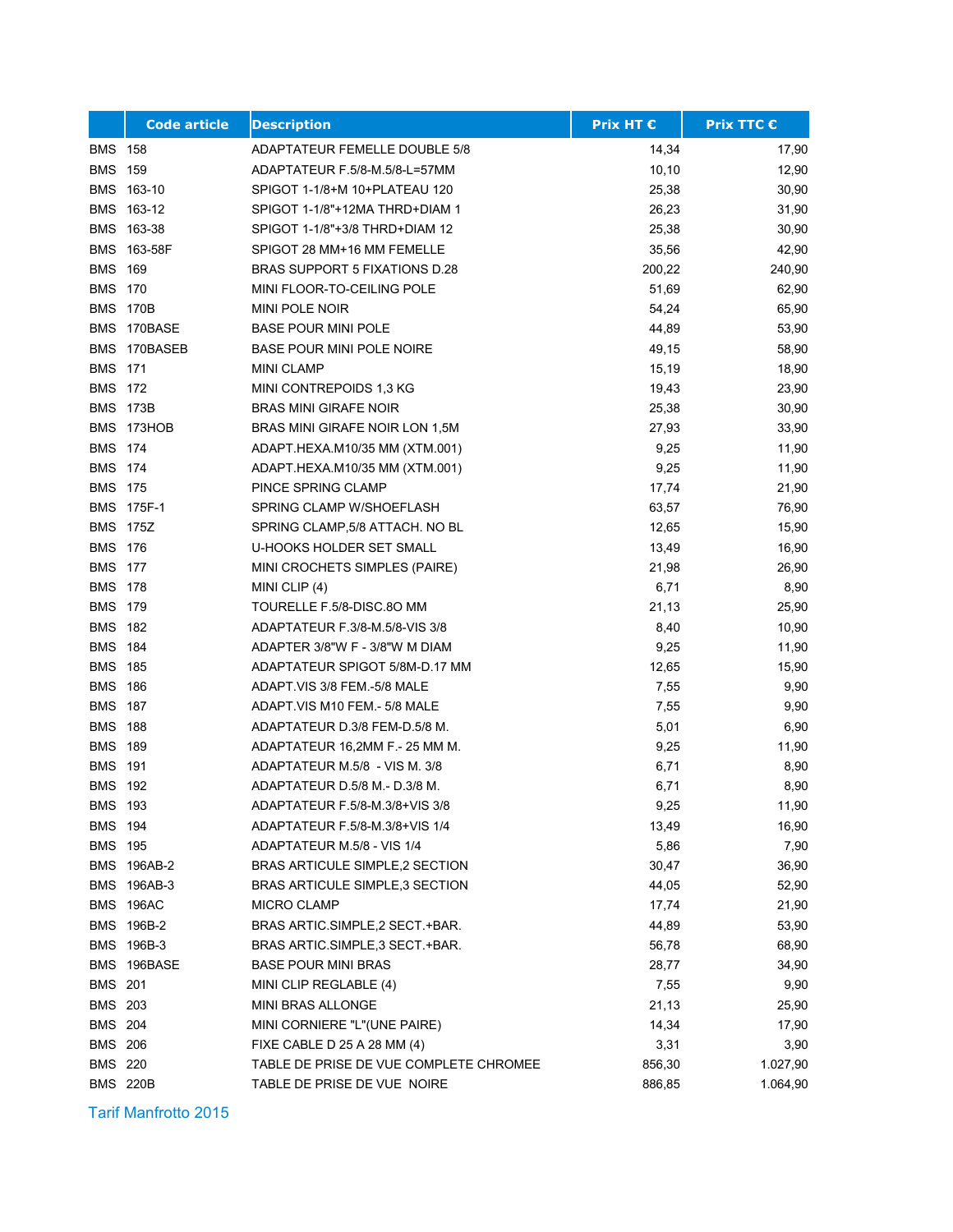|                | <b>Code article</b>  | <b>Description</b>                           | Prix HT € | <b>Prix TTC €</b> |
|----------------|----------------------|----------------------------------------------|-----------|-------------------|
|                | BMS 220PSL           | TABLE PRISE DE VUE SANS PLEXI                | 599,97    | 719,90            |
|                | BMS 220PSLB          | TABLE PRISE DE VUE SANS PLEXI                | 552,44    | 662,90            |
|                | <b>BMS 220PX</b>     | PLEXI POUR TABLE PRISE DE VUE                | 369,96    | 443,90            |
|                | BMS 231ARM           | <b>BRAS COULISSANT</b>                       | 38,11     | 45,90             |
|                | <b>BMS 231B</b>      | PIED SLIDING SUPPORT ALU NOIR                | 253,01    | 303,90            |
|                | <b>BMS 231CS</b>     | PIED COLONNE ACIER A ROULETTES               | 252,00    | 302,90            |
|                | <b>BMN 233B</b>      | BARRETTE/POIGNEE A 2 SECTIONS                | 73,76     | 88,90             |
| <b>BMS 237</b> |                      | <b>BRAS FLEXIBLE</b>                         | 21,13     | 25,90             |
|                | BMS 237HD            | BRAS FLEXIBLE HEAVY 520MM                    | 30,47     | 36,90             |
| <b>BMS 241</b> |                      | VENTOUSE 150MM.+ROTULE FEM.5/8               | 75,46     | 90,90             |
|                | BMN 241ARM           | JAMBE EXTENSIBLE POUR 241V                   | 22,40     | 26,90             |
|                | <b>BMS 241S</b>      | VENTOUSE 150 MM.FEM.5/8                      | 66,11     | 79,90             |
| <b>BMS 244</b> |                      | <b>BRAS A FRICTION VARIABLE</b>              | 117,89    | 141,90            |
|                | BMS 244ADPT3814      | 244ADPT 3/8 1/4                              | 12,50     | 15,90             |
|                | BMS 244ADPT38AR      | 244ADPT ANTIROT 3/8                          | 15,80     | 19,90             |
|                | BMS 244ADPT58        | 244ADPT 5/8                                  | 20,00     | 24,90             |
|                | BMS 244ADPT-HS       | 244ADPT HOTSHOE                              | 20,00     | 24,90             |
|                | BMS 244MICRO         | 244MICRO FRICTION ARM 15CM                   | 65,50     | 78,90             |
|                | BMS 244MICRO-AR      | 244MICRO ARM W/ANTIROT                       | 74,00     | 88,90             |
|                | BMS 244MICROKIT      | 244MICRO ARM&NANO CLAMP                      | 95,50     | 114,90            |
|                | BMS 244MINI          | 244MINI FRICTION ARM 24CM                    | 82,00     | 98,90             |
|                | <b>BMS 244N</b>      | <b>BRAS A FRICTION SANS BARRETTE</b>         | 109,40    | 131,90            |
| <b>BMS 251</b> |                      | JEU DE 3 ROULETTES D.125+FREIN               | 122,13    | 146,90            |
|                | <b>BMS 254B</b>      | <b>GIRAFE AUTOBOOM NOIRE</b>                 | 347,05    | 416,90            |
|                | BMS 256BMUAC         | PIED SELF LOCK NOIR 2 S.P/ENC.               | 159,48    | 191,90            |
|                | BMS 256BUAC          | PIED SELF LOCK NOIR / 2 SECT.                | 183,24    | 219,90            |
|                | <b>BMS 256BUAC-3</b> | PIED SELF LOCK NOIR / 3 SECT.                | 218,89    | 262,90            |
| <b>BMS 264</b> |                      | ADAPTATEUR M.5/8-M10 L=35 MM                 | 10, 10    | 12,90             |
| <b>BMS 264</b> |                      | ADAPTATEUR M.5/8-M10 L=35 MM                 | 10, 10    | 12,90             |
|                | <b>BMS 269BU</b>     | PIED SUPER ALU NOIR JAMBE REGL               | 297,82    | 357,90            |
|                | BMN 269HDB-3U        | PIED SUPER GEANT NOIR AVEC 3 JAMBES REGLABLI | 704,36    | 845,90            |
|                | BMS 269HDBU          | PIED SUPER ALU GEANT NOIR J.R.               | 346,20    | 415,90            |
|                | BMS 270BSU           | PIED SUPER ACIER NOIR                        | 312,25    | 374,90            |
|                | BMS 270CSU           | PIED SUPER ACIER                             | 307,16    | 368,90            |
| BMS 271        |                      | <b>CLAMP UNIVERSEL POUR PANEL</b>            | 33,87     | 40,90             |
| <b>BMS 272</b> |                      | <b>BARRE TELESCOPIQUE POUR FONDS</b>         | 62,72     | 75,90             |
|                | <b>BMS 272B</b>      | BARRE TELESCOPIQUE POUR FONDS                | 66,11     | 79,90             |
| <b>BMS 275</b> |                      | PINCE MINI SPRING CLAMP+SPIGOT               | 16,89     | 20,90             |
|                | <b>BMS 2905CH</b>    | SWIVEL UMBRELLA ADPT F/CHIMERA               | 47,44     | 56,90             |
|                | BMS 2909             | SUPER CLAMP WITH SHORT STUD                  | 32,17     | 38,90             |
|                | BMS 2941             | MINI CLAMP W/STUD                            | 22,84     | 27,90             |
|                | BMS 2972             | REPLACEMENT LIGHT STUD F/2970                | 10, 10    | 12,90             |
|                | BMS 297BBASE         | STUDIO BASE D.100 ROUL.BLOCAGE               | 182,40    | 218,90            |
|                | <b>BMS 297CS</b>     | PIED STUDIO ACIER 2 SECTIONS                 | 212,10    | 254,90            |
|                | BMS 297FBASE         | STUDIO BASE D.100 AVEC PATINS                | 128,08    | 153,90            |
|                | BMS 2983             | ADJ. BACKGRND CROSSBAR-9 FT                  | 65,27     | 78,90             |
|                | <b>BMS 298B</b>      | PIED ALU STUDIO NOIR                         | 235,02    | 282,90            |
|                | <b>BMS 299B</b>      | PIED FOLDING BASE STUDIO NOIR                | 200,22    | 240,90            |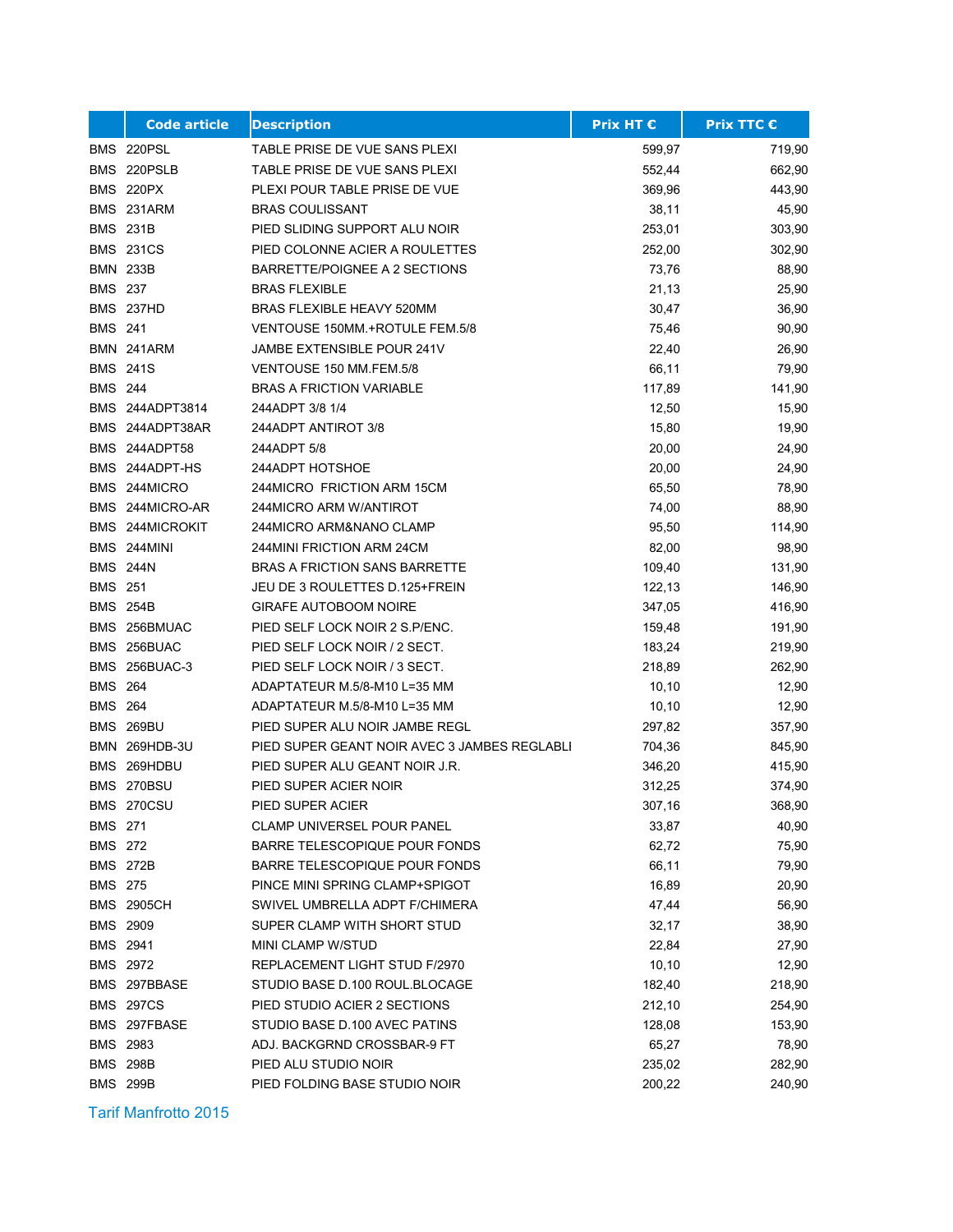|                 | <b>Code article</b> | <b>Description</b>                          | <b>Prix HT €</b> | <b>Prix TTC €</b> |
|-----------------|---------------------|---------------------------------------------|------------------|-------------------|
|                 | BMS 299BBASE        | STUDIO BASE D.74+ROUL.BLOCAGES              | 177,31           | 212,90            |
|                 | BMS 299FBASE        | STUDIO BASE D.74 AVEC PATINS                | 126,38           | 151,90            |
| <b>BMS 320</b>  |                     | MINI TABLE DE PRISE DE VUE COMPLETE CHROMEE | 560,93           | 673,90            |
|                 | <b>BMS 320B</b>     | MINI TABLE NOIRE PRISE DE VUE NOIRE         | 571,96           | 686,90            |
|                 | BMS 320PSL          | MINI TABLE DE P.D.V. SANS PLEXI             | 439,56           | 527,90            |
|                 | BMS 320PSLB         | MINI TABLE STILL LIFE                       | 423,43           | 508,90            |
|                 | BMS 320PX           | PLEXI POUR MINI TABLE                       | 238,41           | 286,90            |
| BMS 3301        |                     | ADAPTER 5/8 F TO 3/8 M                      | 12,65            | 15,90             |
|                 | BMS 332-1,7         | MINI AUTOPOLE 1,0-1,7MT                     | 82,24            | 98,90             |
|                 | BMS 332-1,7B        | MIDI AUTOPOLE 1,0-1,7 M.NOIR                | 91,58            | 109,90            |
|                 | BMS 332-2,7         | MINI AUTOPOLE 1,5-2,7MT                     | 98,36            | 118,90            |
|                 | BMS 332-2,7B        | MIDI AUTOPOLE 1,5-2,7 M.NOIR                | 105,16           | 126,90            |
|                 | BMS 332-3,7         | MINI AUTOPOLE 2,1-3,7MT                     | 106,01           | 127,90            |
|                 | BMS 332-3,7B        | MIDI AUTOPOLE 2,1-3,7 M.NOIR                | 109,40           | 131,90            |
| <b>BMS 332B</b> |                     | MINI AUTOPOLE 0.6-1.0MT BLACK               | 76,31            | 91,90             |
|                 | <b>BMS 335AS</b>    | DOUILLE ADDITIONELLE PRO P/035              | 22,84            | 27,90             |
| <b>BMS 366B</b> |                     | PIED ECLAIRAGE ECO 3 SECTIONS 1,8 M         | 62,72            | 75,90             |
| <b>BMS 374</b>  |                     | JEU DE 3 ROUL D.160+FREIN p387              | 259,63           | 311,90            |
|                 | BMS 374-10          | ROUES 160MM                                 | 269,81           | 323,90            |
| <b>BMS 375</b>  |                     | PINCE MULTICLIP MANFROTTO                   | 10, 10           | 12,90             |
| <b>BMS 386B</b> |                     | <b>NANO CLAMP</b>                           | 34,85            | 41,90             |
|                 | BMS 387XBU          | SUPER WIND UP NOIR ACIER(80kg)              | 1.156,74         | 1.388,90          |
|                 | <b>BMS 387XU</b>    | PIED SUPER WIND-UP INOX (80kg)              | 1.178,81         | 1.414,90          |
| <b>BMS 388B</b> |                     | NANO CLAMP M10-M8                           | 35,56            | 42,90             |
|                 | <b>BMS 396AB-2</b>  | BRAS ARTICULE DOUBLE, 2 SECTION             | 91,58            | 109,90            |
|                 | BMS 396AB-3         | BRAS ARTICULE DOUBLE, 3 SECTION             | 110,25           | 132,90            |
|                 | BMS 396B-2          | BRAS ARTIC DOUBLE, 2 SECT + BAR.            | 100,92           | 121,90            |
|                 | BMS 396B-3          | BRAS ARTIC DOUBLE, 3 SECT + BAR.            | 122,13           | 146,90            |
| <b>BMS 420B</b> |                     | PIED GIRAFE NOIR                            | 182,40           | 218,90            |
|                 | BMS 420CSU          | PIED GIRAGE ACIER AVEC CONTREP              | 242,65           | 291,90            |
|                 | BMS 420CSUNS        | COMBI-BOOM STAND HD W/O BAG                 | 209,55           | 251,90            |
|                 | BMS 420NSB          | PIED GIRAFE NOIR SANS SAC CONT              | 151,00           | 181,90            |
| <b>BMS 425B</b> |                     | <b>GIRAFE MEGA BOOM NOIRE</b>               | 978,51           | 1.174,90          |
|                 | BMS 427B-4,0        | OPERATING POLE 1,4M TO 4,0M                 | 263,87           | 316,90            |
|                 | BMS 427B-6,5        | OPERATING POLE 1,9M TO 6,5M                 | 332,62           | 399,90            |
|                 | BMS 432-1,7         | AUTOPOLE2 1,0-1,7MT                         | 108,55           | 130,90            |
|                 | BMS 432-1,7B        | AUTOPOLE 2 NOIR / 1,0-1,7 M.                | 118,74           | 142,90            |
|                 | BMS 432-2,7         | AUTOPOLE2 1,5-2,7MT                         | 129,77           | 155,90            |
|                 | BMS 432-2,7B        | AUTOPOLE 2 NOIR / 1,5-2,7 M.                | 134,02           | 160,90            |
|                 | BMS 432-3,7         | AUTOPOLE2 2,1-3,7MT                         | 134,87           | 161,90            |
|                 | BMS 432-3,7B        | AUTOPOLE 2 NOIR / 2,1-3,7 M.                | 139,11           | 166,90            |
|                 | BMS 5001B           | PIED NANO NOIR                              | 55,05            | 66,90             |
|                 | <b>BMS 587B</b>     | PIED BLACK MAGIC                            | 3.533,22         | 4.239,90          |
|                 | BMS 602BSM          | LE PIED MINI NOIR                           | 135,71           | 162,90            |
|                 | BMS 604BSM          | LE PIED MIDI NOIR                           | 139,96           | 167,90            |
|                 | BMS 606BSM          | LE PIED MAXI NOIR                           | 153,54           | 184,90            |
|                 | BMS 611-10          | FIXATION M10 P/TUBE D.32/38                 | 55,93            | 67,90             |
|                 | BMS 611-12          | FIXATION M12 P/TUBE D.32/38                 | 57,63            | 69,90             |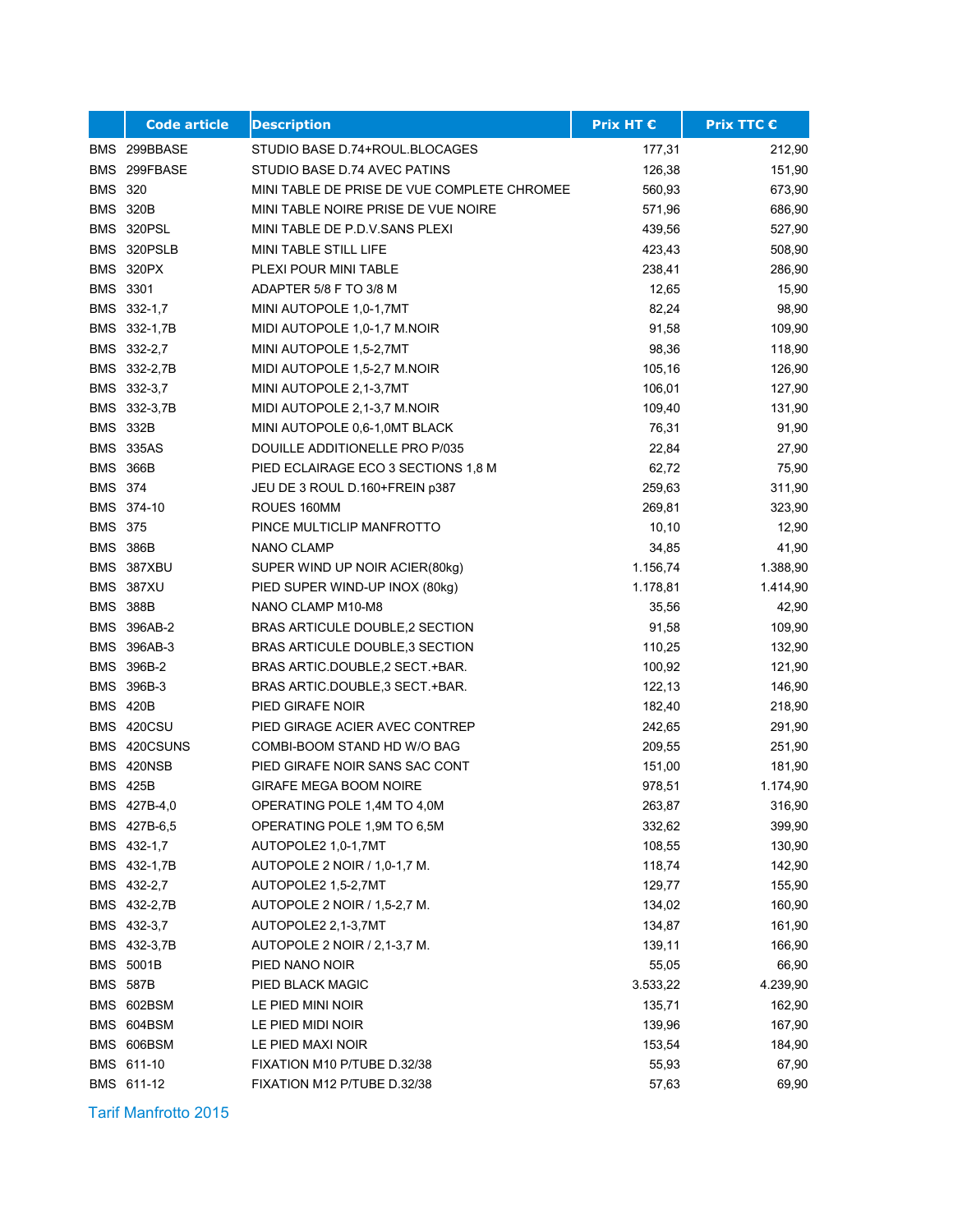|                | <b>Code article</b> | <b>Description</b>                   | <b>Prix HT €</b> | <b>Prix TTC €</b> |
|----------------|---------------------|--------------------------------------|------------------|-------------------|
| <b>BMS 612</b> |                     | PLATINE DE FIXATION D.32/38          | 52,54            | 63,90             |
| <b>BMS 613</b> |                     | BARRE "T" 1420 mm                    | 38,96            | 46,90             |
|                | BMS 613PAR          | BARRE"T"2650 mm P/PAR56 OU 64        | 166,27           | 199,90            |
| <b>BMS 614</b> |                     | BARRE "T" 1220 mm                    | 33,02            | 39,90             |
| <b>BMS 615</b> |                     | BARRE "T" 610 mm                     | 21,98            | 26,90             |
|                | BMS 616-10          | SPIGOT 28 MM+M 10 S/ROULEMENT        | 49,15            | 58,90             |
|                | BMS 616-12          | SPIGOT 28 MM+M 12 S/ROULEMENT        | 52,54            | 63,90             |
| <b>BMS 618</b> |                     | ADAPTATEUR D'ENCEINTE 35 mm          | 27,08            | 32,90             |
| <b>BMS 619</b> |                     | <b>ADAPTATEUR D'ENCEINTE D.32/38</b> | 50,00            | 59,90             |
|                | BMS 620-10          | SPIGOT 28 MM + M10                   | 16,89            | 20,90             |
|                | BMS 620-12          | SPIGOT 28 MM + M12                   | 19,43            | 23,90             |
|                | <b>BMS 622B</b>     | PIED MICRO AVEC COLONNE ALU NOIR     | 101,77           | 122,90            |
|                | <b>BMS 622CS</b>    | PIED MICRO AVEC COLONNE ACIER CHROMÉ | 106,86           | 128,90            |
| <b>BMS 635</b> |                     | QUICK-ACTION SUPER CLAMP             | 41,50            | 49,90             |
| <b>BMS 649</b> |                     | PINCE A ETAU RAPIDE                  | 62,72            | 75,90             |
| <b>BMS 698</b> |                     | COLLIER DE SECURITE D.35 mm          | 23,68            | 28,90             |
| <b>BMS 699</b> |                     | COLLIER DE SECURITE D.40 mm          | 19,43            | 23,90             |
|                | <b>BMN 800K1</b>    | <b>BASE MINI STATIC</b>              | 293,58           | 352,90            |
|                | <b>BMN 800K2</b>    | <b>COLUMN MINI STATIC</b>            | 403,07           | 483,90            |
|                | <b>BMN 806K1</b>    | <b>BASE MINI SALON</b>               | 404,77           | 485,90            |
|                | <b>BMN 806K2</b>    | <b>COLUMN MINI SALON</b>             | 689,09           | 826,90            |
|                | <b>BMN 809K1</b>    | <b>BASE SUPPORT SALON 230</b>        | 926,74           | 1.112,90          |
|                | <b>BMN 809K2</b>    | SUPPORT SALON 230                    | 1.332,43         | 1.598,90          |
|                | BMN 814-1           | MINI BRAS HYDROSTAT 13CM             | 164,57           | 197,90            |
|                | <b>BMN 816K1</b>    | <b>BASE TOWER STAND 230 CM</b>       | 1.048,96         | 1.258,90          |
|                | <b>BMN 816K2</b>    | SUPPORT TOWER STAND 280 CM           | 1.948,62         | 2.338,90          |
|                | <b>BMN 816K3</b>    | SUPPORT TOWER STAND 230 CM           | 1.843,38         | 2.212,90          |
|                | <b>BMN 816K4</b>    | SUPPORT TOWER STAND 260 CM           | 2.035,19         | 2.442,90          |
|                | BMN 819-1           | PETIT BRAS HYDROSTAT 18CM            | 173,05           | 207,90            |
| <b>BMN 823</b> |                     | BRAS MEDIUM HYDROSTAT 23,5CM         | 187,49           | 224,90            |
| <b>BMS 825</b> |                     | <b>MEDIUM HYDRO KIT</b>              | 221,43           | 265,90            |
| <b>BMS 827</b> |                     | KIT SMALL HYDRO 819-1 / 386B         | 197,67           | 237,90            |
| <b>BMS 830</b> |                     | KIT MINI HYDRO 814-1 / 386B          | 187,49           | 224,90            |
| <b>BMS 850</b> |                     | PAIRE D EXPANS MOTORISES             | 290,18           | 348,90            |
|                | <b>BMS 850EU</b>    | CABLE d'ALIMENTATION - EUROPEEN      | 15,19            | 18,90             |
|                | BMS 850UNIV         | MAIN POWER CABLE - UNI NO PLUG       | 33,87            | 40,90             |
|                | <b>BMS 850US</b>    | <b>MAIN POWER CABLE - USA</b>        | 33,87            | 40,90             |
| BMS 851        |                     | CONTROL BOX 110V                     | 1.014,16         | 1.216,90          |
|                | BMS 851K-4          | MOT.EXPAN KIT W/HOLDER 4 BACK        | 2.295,76         | 2.754,90          |
| BMS 852        |                     | EXPANS MOTORISES AVEC TELECOMMANDE   | 1.014,16         | 1.216,90          |
|                | BMS 852K-4          | BOITIER CONT.220V 4 EXPANS MOT       | 2.228,71         | 2.674,90          |
| BMS 853        |                     | INFRA RED REMOTE CONTROL ONLY        | 123,84           | 148,90            |
|                | BMS 854-10          | <b>HOLDER FOR 10 BACKGROUNDS</b>     | 188,33           | 226,90            |
|                | BMS 854-4           | HOLDER FOR 4 BACKGROUNDS             | 95,82            | 114,90            |
|                | BMS 854-6           | HOLDER FOR 6 BACKGROUNDS             | 106,01           | 127,90            |
|                | <b>BAV C100</b>     | CLAMP JUNIOR D.28 MM FEMELLE         | 71,21            | 85,90             |
|                | <b>BAV C1000</b>    | ADAPTATEUR PLAFOND                   | 10, 10           | 12,90             |
|                | <b>BAV C1005</b>    | ADAPTATEUR PLAFOND+CABLE SUPPO       | 16,04            | 19,90             |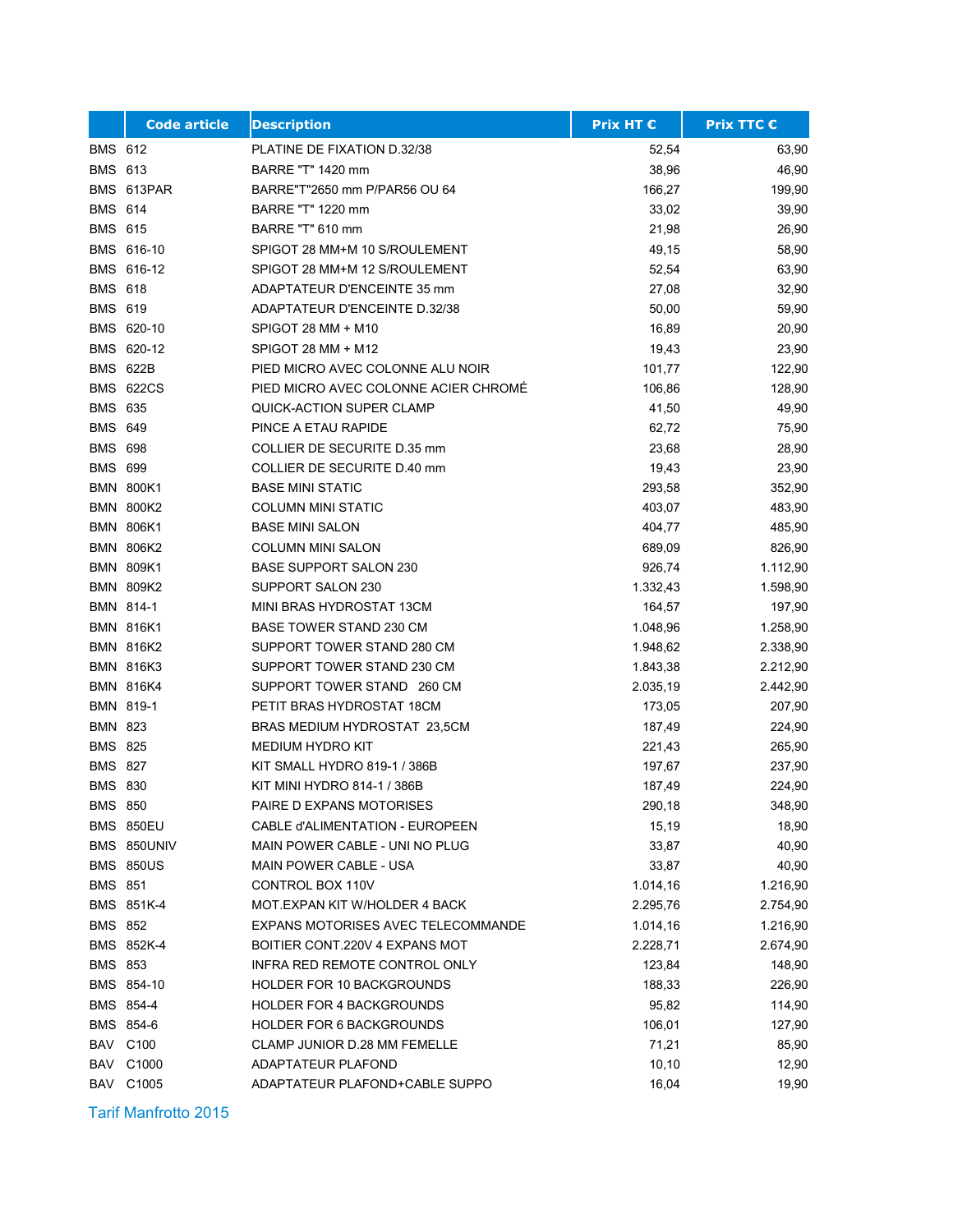|     | <b>Code article</b> | <b>Description</b>                    | <b>Prix HT €</b> | <b>Prix TTC €</b> |
|-----|---------------------|---------------------------------------|------------------|-------------------|
| BAV | C1100               | PLATINE SPARROW + SPIGOT 16 MM        | 24,53            | 29,90             |
| BAV | C <sub>150</sub>    | SUPER CLAMP " C "                     | 116,19           | 139,90            |
|     | <b>BAV C151</b>     | CLAMP "C" AVEC VIS M12                | 96,67            | 116,90            |
| BAV | C1525               | ADJUSTABLE GAFFER GRIP                | 39,80            | 47,90             |
| BAV | C155                | CABLE DE SECURITE 1 M.                | 21,13            | 25,90             |
| BAV | C155-01             | CABLE DE SECURITE L70cm D3.5mm        | 19,43            | 23,90             |
| BAV | C155-02             | CABLE DE SECURITE L70cm D5mm          | 21,98            | 26,90             |
| BAV | C155-03             | CABLE DE SECURITE L 1m D6mm           | 25,38            | 30,90             |
| BAV | C210                | CLAMP BABY + SPIGOT 16 MM             | 64,42            | 77,90             |
|     | BMS C261B           | <b>BLACK EYE CLAMP</b>                | 56,78            | 68,90             |
|     | BMS C262B           | <b>BLACK EYE CLAMP-28MM SOCKET</b>    | 106,86           | 128,90            |
|     | BMS C263B           | <b>BLACK EYE CLAMP-WINGNUT</b>        | 62,72            | 75,90             |
|     | BMS C264B           | <b>BLACK EYE CLAMP-EYENUT</b>         | 65,27            | 78,90             |
|     | BMS C265B           | <b>BLACK EYE CLAMP-28MM SPIGOT</b>    | 78,00            | 93,90             |
|     | BMS C281-1          | STAGE CLAMP SET 20 PCS                | 262,18           | 314,90            |
|     | BMS C296-1          | STAGE CLAMP-28MM SOCKET SET 10        | 414,10           | 496,90            |
|     | <b>BMS C300</b>     | <b>CLAMP GRID 28 MM FEMELLE</b>       | 66,11            | 79,90             |
|     | <b>BAV C337</b>     | CLAMP RAPIDE 28 mm FEMELLE            | 116,19           | 139,90            |
|     | <b>BAV C338</b>     | QUICK ACTION BABY CLAMP 5/8pin        | 75,46            | 90,90             |
|     | <b>BAV C500</b>     | PINCE PELICAN                         | 76,31            | 91,90             |
|     | <b>BAV C820</b>     | <b>COLONNE DOUBLE TELES.+ ETRIER</b>  | 212,95           | 255,90            |
| BAV | C822                | COLON DOUBLE LONG TELESC .+ ETRI      | 244,35           | 293,90            |
| BAV | C825                | COLONNE DOUBLE TELES. +TETE UNI       | 206,16           | 247,90            |
| BAV | C827                | COL.DOUBLE LONG TELESC.+UNIV          | 248,59           | 298,90            |
| BAV | C888ST              | <b>COLONNE TRIPLE TELES.+ETRIER</b>   | 272,36           | 326,90            |
| BAV | <b>C888UH</b>       | COLONNE TRIPLE TELES. +TETE UNI       | 278,31           | 333,90            |
| BAV | D350                | SUPPORT VOLET + TIGE POUR D301        | 19,43            | 23,90             |
| BAV | E100                | ADAPTATEUR DE BARRE CARREE            | 25,38            | 30,90             |
| BAV | E110                | TOURELLE/SERRE-JOINT+SPIGOT 16        | 47,44            | 56,90             |
| BAV | E200                | SPIGOT ADAPTATEUR 28MM A 16MM         | 22,84            | 27,90             |
| BAV | E250                | SPIGOT TRES LONG 16 MM                | 5,86             | 7,90              |
| BAV | E300                | SPIGOT 16 MM + VIS FEM.1/4            | 6,71             | 8,90              |
| BAV | E390                | ADAPT.16 MM FEM./28 MM MALE           | 17,74            | 21,90             |
|     | <b>BAV E610</b>     | SPIGOT 5/8(16mm)AVEC VIS BOIS         | 13,49            | 16,90             |
|     | BAV E620            | SPIGOT HEXAGONAL AVEC VIS BOIS        | 15,19            | 18,90             |
|     | BAV E650            | 6" PIN WITH COLLAR                    | 12,65            | 15,90             |
|     | <b>BMS FF3032</b>   | EQUERRES DE SUSPENSION TOP SYSTEME 32 | 1.307,82         | 1.569,90          |
|     | <b>BMS FF3033</b>   | KIT TOP SYSTEM 33                     | 2.053,87         | 2.464,90          |
|     | <b>BMS FF3043</b>   | TOP SYSTEM 43                         | 2.530,01         | 3.036,90          |
|     | <b>BMS FF3054</b>   | TOP SYSTEM 54                         | 3.407,61         | 4.089,90          |
|     | <b>BMS FF3207</b>   | JEU DE 4 BUTEES + PASSE CABLE         | 12,65            | 15,90             |
|     | <b>BMS FF3208</b>   | JONCTION POUR RAIL FIXE               | 10, 10           | 12,90             |
|     | <b>BMS FF3210</b>   | FIXATION RAIL TOP SYSTEM              | 11,80            | 14,90             |
|     | <b>BMS FF3211</b>   | FIXATION DOUBLE PERPENDICULAIRE       | 18,58            | 22,90             |
|     | <b>BMS FF3212</b>   | FIXATION D'ANGLE EN "L"               | 25,38            | 30,90             |
|     | <b>BMS FF3214</b>   | <b>FIXATION POUR TUBE</b>             | 26,23            | 31,90             |
|     | BMS FF3214A         | <b>FIXATION POUR TIGE FILETEE</b>     | 21,13            | 25,90             |
|     | BMS FF3214B         | FIXATION COMPLETE TIGE FILETEE        | 49,15            | 58,90             |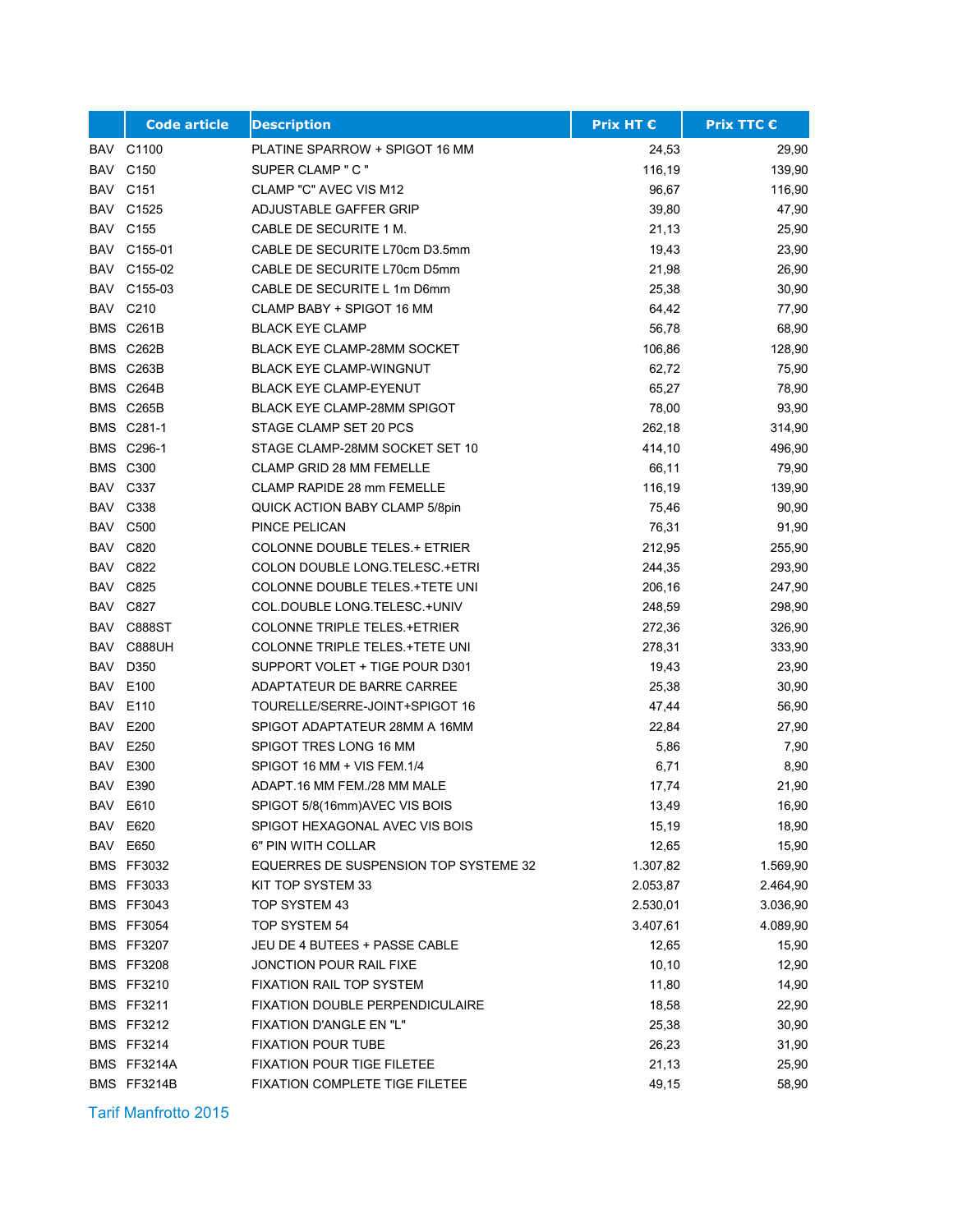| <b>Code article</b> | <b>Description</b>                             | <b>Prix HT €</b> | <b>Prix TTC €</b> |
|---------------------|------------------------------------------------|------------------|-------------------|
| <b>BMS FF3215</b>   | <b>FIXATION ANGLE VARIABLE</b>                 | 34,71            | 41,90             |
| BMS FF3215A         | <b>FIXATION HAUTEUR VARIABLE</b>               | 53,39            | 64,90             |
| <b>BMS FF3216</b>   | FIXATION AVEC RALLONGE 30 CM                   | 35,56            | 42,90             |
| <b>BMS FF3218</b>   | FIXATION AVEC RALLONGE 50 CM                   | 39,80            | 47,90             |
| <b>BMS FF3220</b>   | FIXATION AVEC RALLONGE 100 CM                  | 57,63            | 69,90             |
| <b>BMS FF3221</b>   | FIXATION FIXE + SPIGOT FEM.5/8 (16MM)          | 28,77            | 34,90             |
| <b>BMS FF3224</b>   | JEU DE 2 SUPPORTS POUR 3 FONDS                 | 85,64            | 102,90            |
| <b>BMS FF3226</b>   | JEU DE 5 PASSE-CABLES                          | 17,74            | 21,90             |
| BMS FF3226C         | JEU DE 5 PASSE-CABLES A ROULEMENTS             | 39,80            | 47,90             |
| BMS FF3226S         | JEU DE 5 PASSE-CABLES DÉMONTABLES              | 26,23            | 31,90             |
| BMS FF3226V         | <b>CHARIOT PORTE CABLE</b>                     | 13,49            | 16,90             |
| <b>BMS FF3228</b>   | CHARIOT SIMPLE DEMONT MALE 5/8 (16MM)          | 45,74            | 54,90             |
| <b>BMS FF3229</b>   | CHARIOT SIMPLE/FREIN/MALE 5/8 (16MM)           | 43,20            | 51,90             |
| <b>BMS FF3230</b>   | CHARIOT SIMPLE SPIGOT MALE 5/8 (16MM)          | 29,62            | 35,90             |
| <b>BMS FF3232</b>   | <b>CHARIOT DOUBLE</b>                          | 55,09            | 66,90             |
| <b>BMS FF3235</b>   | CHARIOT DOUBLE AVEC 2 FREINS                   | 77,15            | 92,90             |
| <b>BMS FF3236</b>   | <b>CHARIOT DOUBLE AVEC FREIN</b>               | 66,11            | 79,90             |
| <b>BMS FF3240</b>   | COLONNE D'EXTENSION 50 CM                      | 35,56            | 42,90             |
| <b>BMS FF3242</b>   | COLONNE D'EXTENSION 100 CM                     | 49,15            | 58,90             |
| <b>BMS FF3248</b>   | COLONNE RAPIDE TELESCOPIQUE 87/197CM           | 258,78           | 310,90            |
| <b>BMS FF3249</b>   | COLONNE RAPIDE TELESCOPIQUE 60/128CM           | 249,44           | 299,90            |
| <b>BMS FF3257</b>   | ADAPTATEUR FEM.5/8 - FEM.28 MM                 | 86,49            | 103,90            |
| <b>BMS FF3260</b>   | ADAPTATEUR MALE 5/8 (16MM) - FEM.1"-1/8 (28MM) | 66,96            | 80,90             |
| <b>BMS FF3261</b>   | SUPPORT AJUSTABLE                              | 65,27            | 78,90             |
| <b>BMS FF3262</b>   | SUPPORT 7 FIXATIONS MALES 5/8                  | 78,00            | 93,90             |
| <b>BMS FF3265</b>   | SUPPORT UNIVERSEL GENERATEUR                   | 105,16           | 126,90            |
| <b>BMS FF3272</b>   | PRISE MULTIPLE TRIPLE/AD.F.5/8                 | 100,92           | 121,90            |
| <b>BMS FF3276</b>   | CABLE DE SECURITE D.2MM L.35CM                 | 13,49            | 16,90             |
| <b>BMS FF3278</b>   | CABLE ELECTRIQUE 15 M.(3X1,5MM <sup>2</sup> )  | 47,44            | 56,90             |
| <b>BMS FF3283</b>   | DOUBLE MOTOR GROUP                             | 688,24           | 825,90            |
| BMS FF3286M         | 4 CHANNEL POWER SUPPLY                         | 463,33           | 555,90            |
| BMS FF3286MB        | 4CHANNEL 120VAC 24VDCPW/SUPPLY                 | 461,63           | 553,90            |
| BMS FF3286MBKIT     | 4CHN POWER SUPPLY & REMOT CONT                 | 577,90           | 693,90            |
| BMS FF3286MKIT      | KIT ALIMENTATION 4 CANAUX + COMMANDE MANUEI    | 577,90           | 693,90            |
| BMS FF3287M         | REM CONTRL W/CABLE F/4CHAN P S                 | 124,68           | 149,90            |
| BMS FF3288M         | 8 CHANNEL POWER SUPPLY                         | 647,50           | 777,90            |
| BMS FF3288MBKIT     | 8CHN POWER SUPPLY & REMOT CONT                 | 785,85           | 943,90            |
| <b>BMS FF3290</b>   | "TOP TWIST" IFF                                | 2.451,93         | 2.942,90          |
| <b>BMS FF3325</b>   | CHARIOT DOUBLE HAUT AVEC FREIN                 | 78,00            | 93,90             |
| <b>BMS FF3400</b>   | TOP TWIST IFF MOTORISÉ                         | 3.111,40         | 3.733,90          |
| <b>BMS FF3408</b>   | MOTORIZED COPTER KIT                           | 1.130,43         | 1.356,90          |
| BMS FF3512N86       | PANTOGRAPHE A FRICTION TOP 2C, 2 METRES/FIX.1  | 414,10           | 496,90            |
| BMS FF3514N86       | PANTOGRAPHE A FRICTION TOP 4C, 3,8 METRES/FIX  | 638,17           | 765,90            |
| <b>BMS FF3531</b>   | RESSORT TYPE 4 ROUGE P/3512                    | 75,46            | 90,90             |
| <b>BMS FF3532</b>   | RESSORT TYPE 12 ROUGE P/3512                   | 92,43            | 110,90            |
| <b>BMS FF3533</b>   | RESSORT TYPE 4 BLEU P/3514                     | 80,55            | 96,90             |
| <b>BMS FF3534</b>   | RESSORT TYPE 12 BLEU P/3514                    | 103,46           | 124,90            |
| <b>BMS FF3856</b>   | FIXATION FIXE + SPIGOT MALE 16mm               | 24,53            | 29,90             |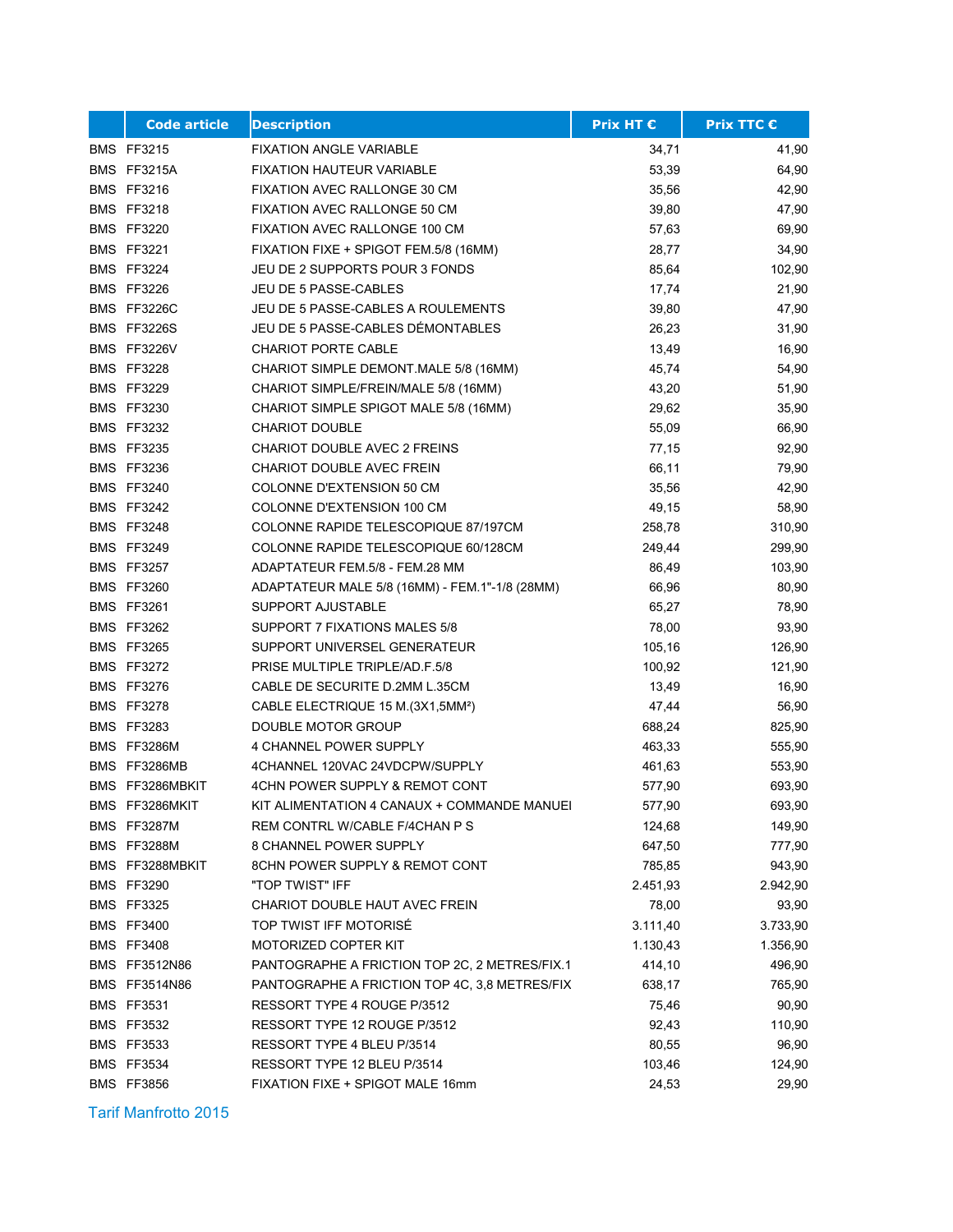|            | <b>Code article</b> | <b>Description</b>                                   | <b>Prix HT €</b> | <b>Prix TTC €</b> |
|------------|---------------------|------------------------------------------------------|------------------|-------------------|
|            | BMS FF6003B         | RAIL SKY TRACK NOIR 3 METRES                         | 143,35           | 172,90            |
|            | BMS FF6004B         | RAIL SKY TRACK NOIR 4 METRES                         | 180,70           | 216,90            |
|            | BMS FF6005B         | RAIL SKY TRACK NOIR 5 METRES                         | 215,49           | 258,90            |
|            | <b>BAV G100</b>     | SAC A SABLE 6 KG                                     | 33,87            | 40,90             |
|            | BMS G100-1          | SAND BAG SMALL 6 KG                                  | 32,32            | 38,90             |
|            | <b>BAV G200</b>     | SAC A SABLE 12 KG                                    | 50,00            | 59,90             |
|            | BMS G200-1          | SAND BAG MEDIUM 10KG MANF                            | 48,48            | 58,90             |
|            | <b>BMS G300</b>     | SAND BAG LARGE 35KG                                  | 105,16           | 126,90            |
|            | <b>BMS G300</b>     | SAND BAG LARGE 35KG                                  | 105,16           | 126,90            |
| BAV        | 1100B               | DOT 7.8 CM FLAG NOIR                                 | 19,43            | 23,90             |
| BAV        | 1100D               | D0T 7,8 CM DOUBLE SCRIM                              | 20,28            | 24,90             |
| BAV        | <b>1100GS</b>       | DOT 7,8 CM OR/ARGENT                                 | 20,28            | 24,90             |
| <b>BAV</b> | 1100K               | DOT 7,8 CM SILK SCRIM                                | 20,28            | 24,90             |
| BAV        | 1100S               | DOT 7,8 CM SINGLE SCRIM                              | 20,28            | 24,90             |
| <b>BAV</b> | <b>I100SW</b>       | DOT 7,8 CM SUNLITE/BLANC                             | 19,43            | 23,90             |
| <b>BAV</b> | 11550KIT            | KIT DOTS+FINGERS+SAC                                 | 317,34           | 380,90            |
| <b>BAV</b> | <b>I200B</b>        | DOT 15 CM FLAG NOIR                                  | 20,28            | 24,90             |
| <b>BAV</b> | 1200D               | DOT 15 CM DOUBLE SCRIM                               | 20,28            | 24,90             |
| <b>BAV</b> | 1200K               | DOT 15 CM SILK SCRIM                                 | 20,28            | 24,90             |
| BAV        | <b>I200S</b>        | DOT 15 CM SINGLE SCRIM                               | 20,28            | 24,90             |
| BAV        | <b>I200SW</b>       | DOT 15 CM SUNLITE/BLANC                              | 20,28            | 24,90             |
| <b>BAV</b> | 1300B               | DOT 25 CM FLAG NOIR                                  | 20,28            | 24,90             |
| BAV        | 1300D               | DOT 25 CM DOUBLE SCRIM                               | 20,28            | 24,90             |
| <b>BAV</b> | <b>I300GS</b>       | DOT 25 CM OR/ARGENT                                  | 20,28            | 24,90             |
| BAV        | 1300K               | DOT 25 CM SILK SCRIM                                 | 20,28            | 24,90             |
| <b>BAV</b> | <b>I300S</b>        | DOT 25 CM SINGLE SCRIM                               | 33,02            | 39,90             |
| BAV        | <b>I300SW</b>       | DOT 25 CM SUNLITE/BLANC                              | 20,28            | 24,90             |
| <b>BAV</b> | 1400B               | FINGER 5X30 CM FLAG NOIR                             | 22,84            | 27,90             |
| BAV        | 1400D               | FINGER 5X30 CM DOUBLE SCRIM                          | 23,68            | 28,90             |
| BAV        | <b>I400GS</b>       | FINGER 5X30 CM OR/ARGENT                             | 22,84            | 27,90             |
| BAV        | 1400K               | FINGER 5X30 CM SILK SCRIM                            | 23,68            | 28,90             |
| <b>BAV</b> | <b>I400S</b>        | FINGER 5X30 CM SINGLE SCRIM                          | 23,68            | 28,90             |
| <b>BAV</b> | <b>I400SW</b>       | FINGER 5X30 CM SUNLITE/BLANC                         | 22,84            | 27,90             |
|            | <b>BAV 1500B</b>    | FINGER 10X36 CM FLAG NOIR                            | 23,68            | 28,90             |
|            | <b>BAV 1500D</b>    | FINGER 10X36 CM DOUBLE SCRIM                         | 22,84            | 27,90             |
| BAV        | 1500K               | FINGER 10X36 CM SILK SCRIM                           | 23,68            | 28,90             |
| BAV        | <b>1500S</b>        | FINGER 10X36 CM SINGLE SCRIM                         | 22,84            | 27,90             |
| BAV        | 1500SW              | FINGER 10X36 CM SUNLITE/BLANC                        | 23,68            | 28,90             |
|            | BMS MA050A          | <b>SNAKE ARM</b>                                     | 147,59           | 177,90            |
|            | BMS MA050ASC        | SNAKE ARM AVEC SUPER CLAMP 035                       | 162,87           | 195,90            |
|            | BMS MC1990A         | PICO CLAMP - Max2Kg, F=8 to 15mm, 1/4 et 3/8 attach. | 24,00            | 28,90             |
|            | BMS MKSTRO1         | KIT NANOPOLE, pieds legers & rotule tilt             | 92,00            | 110,90            |
|            | <b>BMS MLH1HS</b>   | SNAP TILTHEAD                                        | 31,00            | 37,90             |
|            | BMS MRB             | MIC STAND RUBBER BASE                                | 44,89            | 53,90             |
|            | BMS MS0490A         | NANOPOLE STAND, leger & compact                      | 63,00            | 75,90             |
|            | BMS MSPC            | MIC. STAND POLE CHROME                               | 61,87            | 74,90             |
|            | BMS MSY0580A        | DADO 1 SPHERE + 6 TUBES                              | 62,72            | 75,90             |
|            | BMS MSY0590A        | DADO 1 SPHERE + 3 TUBES                              | 46,59            | 55,90             |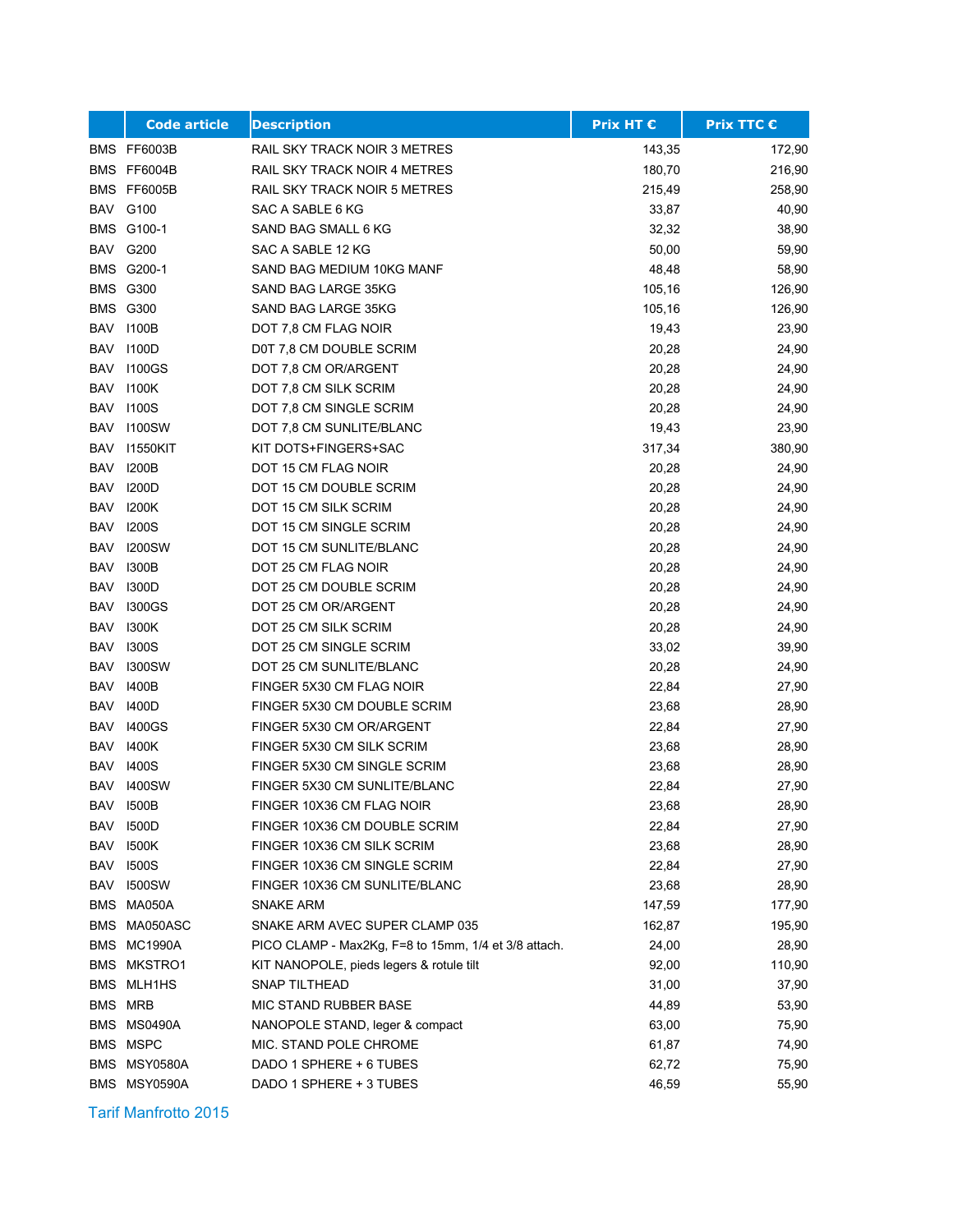| <b>Code article</b>  | <b>Description</b>                       | <b>Prix HT €</b> | <b>Prix TTC €</b> |
|----------------------|------------------------------------------|------------------|-------------------|
| BMS MT001            | <b>CONNECTION BASIC NOIRE</b>            | 14,34            | 17,90             |
| BMS MT002            | CONNECTION ANGLE VARIABLE NOIR           | 17,74            | 21,90             |
| BMS MT004            | <b>CONNECTION EN T</b>                   | 15,19            | 18,90             |
| BMS MT005            | <b>CONNECTION ANGLE DROIT</b>            | 13,49            | 16,90             |
| BMS MT007            | MULTI PURPOSE PANEL 500MM                | 28,77            | 34,90             |
| BMS MT007P           | MULTI PURPOSE PANEL 500MM W/O            | 27,93            | 33,90             |
| BMS MT008            | PANNEAU 750MM AVEC TROUS                 | 33,02            | 39,90             |
| BMS MT009            | PANNEAU 1000MM AVEC TROUS                | 31,32            | 37,90             |
| BMS MT009P           | PANNEAU 1000MM SANS TROUS                | 46,59            | 55,90             |
| BMS MT011P           | PANNEAU 1500MM SANS TROUS                | 46,59            | 55,90             |
| BMS MT013            | CONNECTION POUR PANNEAU NOIRE            | 16,04            | 19,90             |
| BMS MT014            | CONNECTION PARALLELE NOIRE               | 11,80            | 14,90             |
| BMS MT015            | VENTOUSE FIN DE TUBE(PAR 2)              | 6,71             | 8,90              |
| BMS MT016            | BOUCHON DE TUBE CAOUTCHOUC (PAR 2)       | 3,31             | 3,90              |
| BMS MT017            | BOUCHON FIN DE TUBE (PAR 2)              | 4,16             | 4,90              |
| BMS MT018            | <b>COUPE TUBE</b>                        | 80,55            | 96,90             |
| BMS MT020            | JONCTION DE TUBES                        | 12,65            | 15,90             |
| BMS MT021            | ADAPTATEUR DE PIED NOIR                  | 7,55             | 9,90              |
| BMS MT023            | POINTE POUR EXTERIEUR                    | 11,80            | 14,90             |
| BMS MT024            | ADAPTATEUR MURAL NOIR                    | 13,49            | 16,90             |
| BMS MT029            | CONNECTION 90Ø NOIRE                     | 17,74            | 21,90             |
| BMS MT030            | PIED DISC                                | 5,01             | 6,90              |
| BMS MT034            | VENTOUSE POUR PLAQUE (PAR 2)             | 7,55             | 9,90              |
| BMS MT036            | ADAPTATEUR DE PIED LARGE                 | 10, 10           | 12,90             |
| BMS MT045            | 180ø NOIRE                               | 14,34            | 17,90             |
| BMS MT046            | 360ø NOIRE                               | 21,13            | 25,90             |
| BMN MT048            | SELF SERVICE PEG 120MM (4PCS)            | 6,71             | 8,90              |
| BMS MT052            | ADAPTATEUR POUR AUTOPOLE NOIRE           | 29,62            | 35,90             |
| BMS MT056            | <b>CONNECTION 5 DIRECTIONS NOIRE</b>     | 32,17            | 38,90             |
| BMS MT065            | DISQUE BASE POUR TUBE 35MM               | 100,92           | 121,90            |
| BMN MT071            | HOLDER FOR 6 TRIPOD+6 HEAD               | 26,23            | 31,90             |
| BMN MT072            | <b>HOLDER FOR 4 TRIPOD+4 HEAD</b>        | 21,13            | 25,90             |
| <b>BMS MT105</b>     | TUBE ALU 35MM - L=50CM                   | 13,49            | 16,90             |
| BMS MT105B           | TUBE ALU NOIR 35MM L=50CM                | 13,49            | 16,90             |
| BMS MT110            | TUBE ALU 35 CM L = 100CM                 | 16,89            | 20,90             |
| BMS MT110B           | TUBE ALU NOIR 35MM L = 100CM             | 17,74            | 21,90             |
| BMS MT115            | TUBE ALU 35MM L=150CM                    | 22,84            | 27,90             |
| BMS MT115B           | TUBE ALU NOIR 35MM L=150CM               | 24,53            | 29,90             |
| BMS MT120            | TUBE ALU 35MM L=200CM                    | 31,32            | 37,90             |
| BMS MT120B           | TUBE ALU NOIR 35MM L=200CM               | 33,02            | 39,90             |
| BMS MT125B           | TUBE 250CM BLACK                         | 38,96            | 46,90             |
| BMN MVA500           | <b>EASY LINK CONNECTORS</b>              | 19,43            | 23,90             |
| BMN MVA511FF         | FOLLOW FOCUS MANUEL DE MANFROTTO POUR DE | 518,00           | 621,90            |
| BMN MVA511P          | SYMPLA SHOULDER PADDING                  | 33,87            | 40,90             |
| BMN MVA511W          | RENFORT EPAULE SYMPLA                    | 114,49           | 137,90            |
| <b>BMN MVA511W-1</b> | SYMPLA PADDED SHOULDER MOUNT             | 114,49           | 137,90            |
| BMN MVA511WK         | KIT CROSSE D'EPAULE SYMPLA               | 933,53           | 1.120,90          |
| BMN MVA511WK-1       | SYMPLA SHOULDER SUPPORT KIT              | 933,53           | 1.120,90          |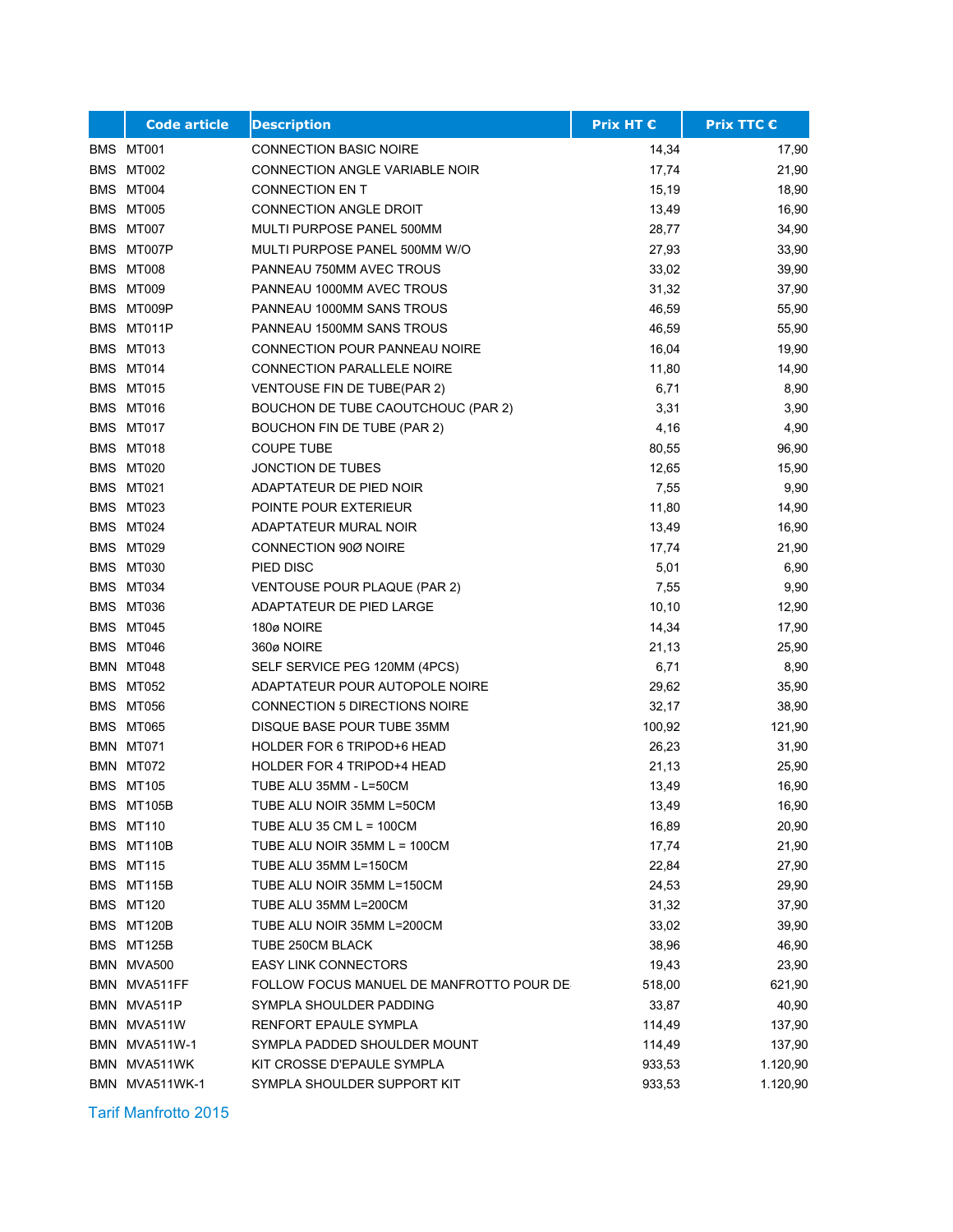|     | <b>Code article</b>  | <b>Description</b>                        | <b>Prix HT €</b> | <b>Prix TTC €</b> |
|-----|----------------------|-------------------------------------------|------------------|-------------------|
|     | BMN MVA512W          | MATTEBOX FLEXIBLE SYMPLA                  | 683,15           | 819,90            |
|     | BMN MVA512WK         | KIT MATTEBOX FLEXIBLE SYMPLA              | 1.009,92         | 1.211,90          |
|     | BMN MVA512WK-1       | SYMPLA FLEXIBLE MATTEBOX KIT              | 1.009,92         | 1.211,90          |
|     | BMN MVA513W          | PLATEAU FIXE SYMPLA AVEC 504PLONG         | 267,27           | 320,90            |
| BMN | MVA513WK             | KIT TELEOBJECTIF SYMPLA                   | 806,22           | 967,90            |
|     | BMN MVA513WK-1       | SYMPLA LONG LENS SUPPORT KIT              | 806,22           | 967,90            |
|     | BMN MVA514W          | SUPPORT OBJECTIF SYMPLA                   | 93,27            | 111,90            |
|     | BMN MVA515W          | PLATEAU VARIABLE SYMPLA AVEC 504PLONG     | 339,41           | 407,90            |
|     | BMN MVA516W          | SUPPORT BOITIER SYMPLA                    | 93,27            | 111,90            |
|     | BMN MVA517W          | MONTURE UNIVERSELLE SYMPLA                | 63,57            | 76,90             |
|     | BMN MVA518EXT        | SYMPLA EXTENSIONS FOR HANDLES             | 51,69            | 62,90             |
|     | BMN MVA518W          | POIGNEES AJUSTABLES 100% ALU SYMPLA       | 267,27           | 320,90            |
|     | BMN MVA519S          | SYMPLA OFFSET SMALL                       | 104,31           | 125,90            |
|     | BMN MVA519W          | MONTURE CENTRALE DESAXEE SYMPLA           | 152,69           | 183,90            |
|     | BMN MVA520           | SYMPLA CONNECTORS FOR RODS                | 23,68            | 28,90             |
|     | BMN MVA520W          | TUBES 300mm SYMPLA                        | 63,57            | 76,90             |
|     | <b>BMN MVA520W-1</b> | SYMPLA RODS - LONG - 300mm                | 63,57            | 76,90             |
|     | BMN MVA521           | <b>SYMPLA EXTENSION TUBES</b>             | 27,93            | 33,90             |
|     | BMN MVA521L          | SYMPLA LIGHT COUNTERWEIGHT                | 80,55            | 96,90             |
|     | BMN MVA521W          | <b>CONTREPOIDS SYMPLA</b>                 | 80,55            | 96,90             |
|     | BMN MVA522           | SYMPLA FIG RIG ADAPTOR                    | 65,27            | 78,90             |
|     | BMN MVA522W          | STABILISATEUR FIG RIG SYMPLA              | 292,73           | 351,90            |
|     | BMN MVA523W          | TUBES 150mm SYMPLA                        | 55,09            | 66,90             |
|     | BMN MVA523W-1        | SYMPLA RODS - SHORT - 150mm               | 55,09            | 66,90             |
|     | BMN MVA524W          | MONTURE REHAUSSANTE SYMPLA                | 161,18           | 193,90            |
|     | BMN MVA525W          | SYMPLA RC2 PLATE                          | 207,86           | 249,90            |
|     | BMN MVA525WK         | LIGHTWEIGHT SHOULDER KIT                  | 810,46           | 972,90            |
|     | BMN MVR911ECCN       | <b>FOLLOW FOCUS ELECTRONIQUE</b>          | 360,63           | 432,90            |
|     | BMN MVR911EJCN       | FOLLOW FOCUS ELECTRONIQUE CANON AVEC POIG | 712,01           | 854,90            |
| BMB | MA LAJ050M-2LBB      | LINO - VESTE COUPE VENT Homme XXL - Noir  | 135,71           | 162,90            |
|     | BMB MA LAJ050M-3LBB  | LINO - VESTE COUPE VENT Homme XXXL - Noir | 135,71           | 162,90            |
| BMB | MA LAJ050M-LBB       | LINO - VESTE COUPE VENT Homme L - Noir    | 135,71           | 162,90            |
| BMB | MA LAJ050M-MBB       | LINO - VESTE COUPE VENT Homme M - Noir    | 135,71           | 162,90            |
|     | BMB MA LAJ050M-SBB   | LINO - VESTE COUPE VENT Homme S - Noir    | 135,71           | 162,90            |
|     | BMB MA LAJ050M-XLBB  | LINO - VESTE COUPE VENT Homme XL - Noir   | 135,71           | 162,90            |
| BMB | MA LAJ050M-XSBB      | LINO - VESTE COUPE VENT Homme XS - Noir   | 135,71           | 162,90            |
| BMB | MA LAJ050W-2LBB      | LINO - VESTE COUPE VENT Femme XXL - Noir  | 135,71           | 162,90            |
| BMB | MA LAJ050W-3LBB      | LINO - VESTE COUPE VENT Femme XXXL - Noir | 135,71           | 162,90            |
| BMB | MA LAJ050W-LBB       | LINO - VESTE COUPE VENT Femme L - Noir    | 135,71           | 162,90            |
| BMB | MA LAJ050W-MBB       | LINO - VESTE COUPE VENT Femme M - Noir    | 135,71           | 162,90            |
| BMB | MA LAJ050W-SBB       | LINO - VESTE COUPE VENT Femme S - Noir    | 135,71           | 162,90            |
| BMB | MA LAJ050W-XLBB      | LINO - VESTE COUPE VENT Femme XL - Noir   | 135,71           | 162,90            |
| BMB | MA LAJ050W-XSBB      | LINO - VESTE COUPE VENT Femme XS - Noir   | 135,71           | 162,90            |
| BMB | MA LCW050U-ABB       | LINO - CASQUETTE PHOTO HIVER              | 29,62            | 35,90             |
| BMB | MA LFJ050M-2LBB      | LINO - VESTE DE TERRAIN Homme XXL -Noir   | 296,97           | 356,90            |
| BMB | MA LFJ050M-3LBB      | LINO - VESTE DE TERRAIN Homme XXXL - Noir | 296,97           | 356,90            |
| BMB | MA LFJ050M-LBB       | LINO - VESTE DE TERRAIN Homme L -Noir     | 296,97           | 356,90            |
| BMB | MA LFJ050M-MBB       | LINO - VESTE DE TERRAIN Homme M -Noir     | 296,97           | 356,90            |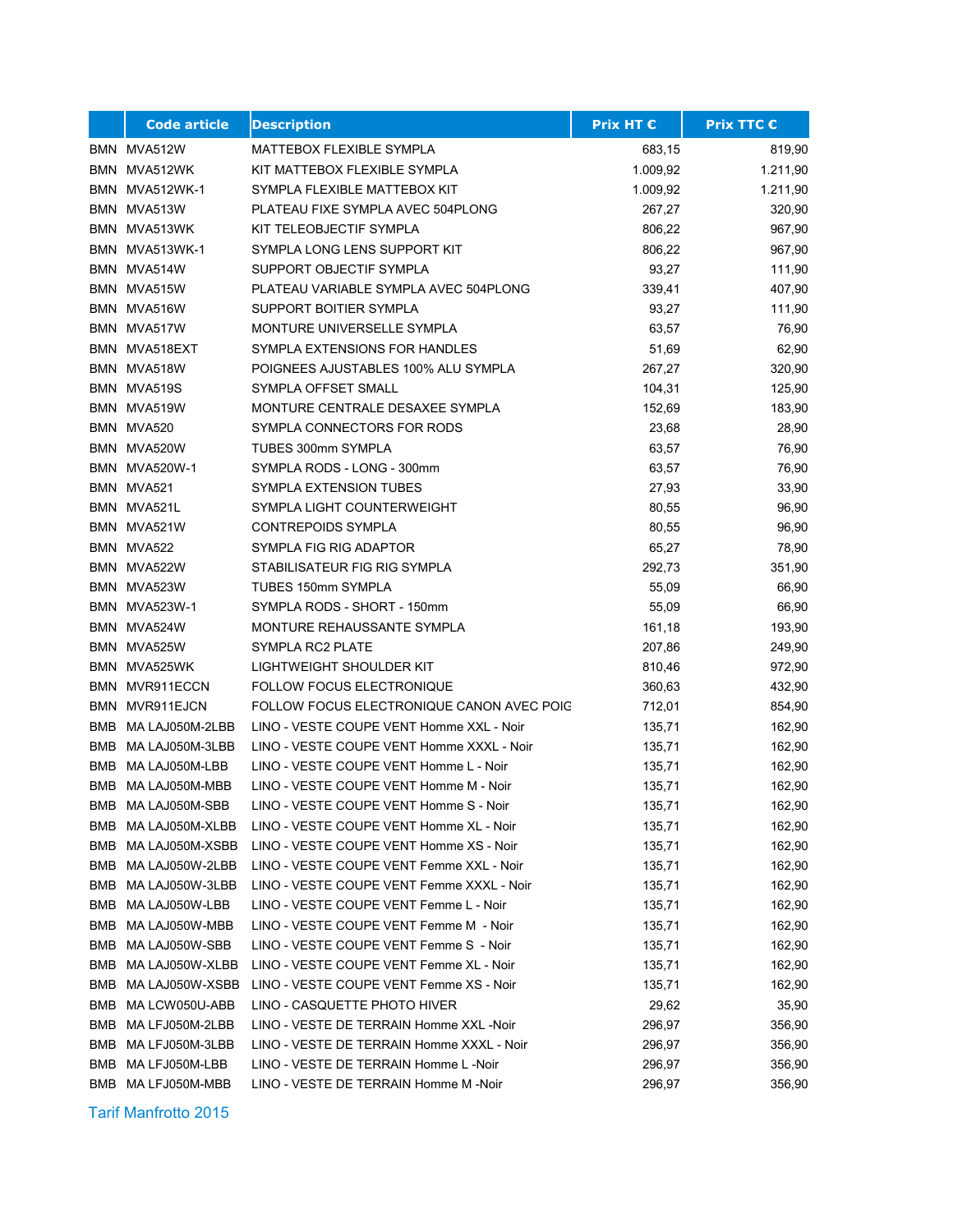|            | <b>Code article</b> | <b>Description</b>                                   | <b>Prix HT €</b> | <b>Prix TTC €</b> |
|------------|---------------------|------------------------------------------------------|------------------|-------------------|
|            | BMB MA LFJ050M-SBB  | LINO - VESTE DE TERRAIN Homme S -Noir                | 296,97           | 356,90            |
| <b>BMB</b> | MA LFJ050M-XLBB     | LINO - VESTE DE TERRAIN Homme XL -Noir               | 296,97           | 356,90            |
| BMB        | MA LFJ050M-XSBB     | LINO - VESTE DE TERRAIN Homme XS - Noir              | 296,97           | 356,90            |
| BMB        | MA LFJ050W-2LBB     | LINO - VESTE DE TERRAIN Femme XXL - Noir             | 296,97           | 356,90            |
| BMB        | MA LFJ050W-3LBB     | LINO - VESTE DE TERRAIN Femme XXXL - Noir            | 296,97           | 356,90            |
| BMB        | MA LFJ050W-LBB      | LINO - VESTE DE TERRAIN Femme L - Noir               | 296,97           | 356,90            |
| BMB        | MA LFJ050W-MBB      | LINO - VESTE DE TERRAIN Femme M - Noir               | 296,97           | 356,90            |
| BMB        | MA LFJ050W-SBB      | LINO - VESTE DE TERRAIN Femme S - Noir               | 296,97           | 356,90            |
| BMB        | MA LFJ050W-XLBB     | LINO - VESTE DE TERRAIN Femme XL - Noir              | 296,97           | 356,90            |
| BMB        | MA LFJ050W-XSBB     | LINO - VESTE DE TERRAIN Femme XS - Noir              | 296,97           | 356,90            |
| BMB        | MA LPV050M-2LBB     | LINO - GILET PHOTO Homme XXL - Noir                  | 195,12           | 234,90            |
|            | BMB MA LPV050M-3LBB | LINO - GILET PHOTO Homme XXXL - Noir                 | 195,12           | 234,90            |
|            | BMB MA LPV050M-LBB  | LINO - GILET PHOTO Homme L - Noir                    | 195,12           | 234,90            |
| BMB        | MA LPV050M-MBB      | LINO - GILET PHOTO Homme M - Noir                    | 195,12           | 234,90            |
| BMB        | MA LPV050M-SBB      | LINO - GILET PHOTO Homme S - Noir                    | 195,12           | 234,90            |
| <b>BMB</b> | MA LPV050M-XLBB     | LINO - GILET PHOTO Homme XL - Noir                   | 195,12           | 234,90            |
| BMB        | MA LPV050M-XSBB     | LINO - GILET PHOTO Homme XS - Noir                   | 195,12           | 234,90            |
| BMB        | MA LPV050W-2LBB     | LINO - GILET PHOTO Femme XXL - Noir                  | 195,12           | 234,90            |
| BMB        | MA LPV050W-3LBB     | LINO - GILET PHOTO Femme XXXL - Noir                 | 195,12           | 234,90            |
|            | BMB MA LPV050W-LBB  | LINO - GILET PHOTO Femme L - Noir                    | 195,12           | 234,90            |
| BMB        | MA LPV050W-MBB      | LINO - GILET PHOTO Femme M - Noir                    | 195,12           | 234,90            |
| BMB        | MA LPV050W-SBB      | LINO - GILET PHOTO Femme S - Noir                    | 195,12           | 234,90            |
| BMB        | MA LPV050W-XLBB     | LINO - GILET PHOTO Femme XL - Noir                   | 195,12           | 234,90            |
| BMB        | MA LPV050W-XSBB     | LINO - GILET PHOTO Femme XS - Noir                   | 195,12           | 234,90            |
| BMB        | MA LSS050M-2LBB     | LINO - BLOUSON PHOTO Homme XXL - Noir                | 144,20           | 173,90            |
| BMB        | MA LSS050M-3LBB     | LINO - BLOUSON PHOTO Homme XXXL - Noir               | 144,20           | 173,90            |
|            | BMB MA LSS050M-LBB  | LINO - BLOUSON PHOTO Homme L - Noir                  | 144,20           | 173,90            |
|            | BMB MA LSS050M-MBB  | LINO - BLOUSON PHOTO Homme M - Noir                  | 144,20           | 173,90            |
| BMB        | MA LSS050M-SBB      | LINO - BLOUSON PHOTO Homme S - Noir                  | 144,20           | 173,90            |
| BMB        | MA LSS050M-XLBB     | LINO - BLOUSON PHOTO Homme XL - Noir                 | 144,20           | 173,90            |
|            | BMB MALSS050M-XSBB  | LINO - BLOUSON PHOTO Homme XS - Noir                 | 144,20           | 173,90            |
| BMB        | MA LSS050W-2LBB     | LINO - BLOUSON PHOTO Femme XXL - Noir                | 144,20           | 173,90            |
| BMB        | MA LSS050W-3LBB     | LINO - BLOUSON PHOTO Femme XXXL - Noir               | 144,20           | 173,90            |
|            | BMB MA LSS050W-LBB  | LINO - BLOUSON PHOTO Femme L - Noir                  | 144,20           | 173,90            |
|            | BMB MA LSS050W-MBB  | LINO - BLOUSON PHOTO Femme M - Noir                  | 144,20           | 173,90            |
| BMB        | MA LSS050W-SBB      | LINO - BLOUSON PHOTO Femme S - Noir                  | 144,20           | 173,90            |
| BMB        | MA LSS050W-XLBB     | LINO - BLOUSON PHOTO Femme XL - Noir                 | 144,20           | 173,90            |
| <b>BMB</b> |                     | MA LSS050W-XSBB LINO - BLOUSON PHOTO Femme XS - Noir | 144,20           | 173,90            |
|            | <b>BMB MB 401N</b>  | 401N; COURROIE / BAUDRIER POUR TREPIED               | 64,14            | 76,90             |
| BMB        | MB LBAG110          | LBAG110; GRAND SAC POUR 3 PIEDS LUMIERE              | 50,84            | 61,90             |
| <b>BMB</b> | MB LBAG90           | LBAG90; PETIT SAC POUR 3 PIEDS LUMIERE               | 38,96            | 46,90             |
| BMB        | MB LSTRAP-1         | LSTRAP-1; COURROIE D'EPAULE POUR TREPIED BAE         | 23,68            | 28,90             |
| BMB        | MB MA-BP-A1         | ACTIVE BACKPACK 1 - SAC A DOS P/REFLEX+2 OBJ+/       | 80,55            | 96,90             |
| BMB        | MB MA-BP-A2         | ACTIVE BACKPACK 2 - SAC A DOS P/REFLEX+3 OBJ+/       | 93,27            | 111,90            |
| BMB        | MB MA-BP-GPL        | GEAR PACK L - SAC A DOS COMPACT P/REFLEX+4 OI        | 97,52            | 117,90            |
| BMB        | MB MA-BP-GPM        | GEAR PACK M - SAC A DOS COMPACT P/REFLEX+3 O         | 80,55            | 96,90             |
| BMB        | MB MA-BP-GPS        | GEAR PACK S; SAC A DOS COMPACT P/REFLEX + 2 C        | 59,33            | 71,90             |
|            | BMB MB MA-BP-TL     | TRI BACKPACK L-SAC SLING P/REFLEX +5-6 OBJ+OR        | 127,23           | 152,90            |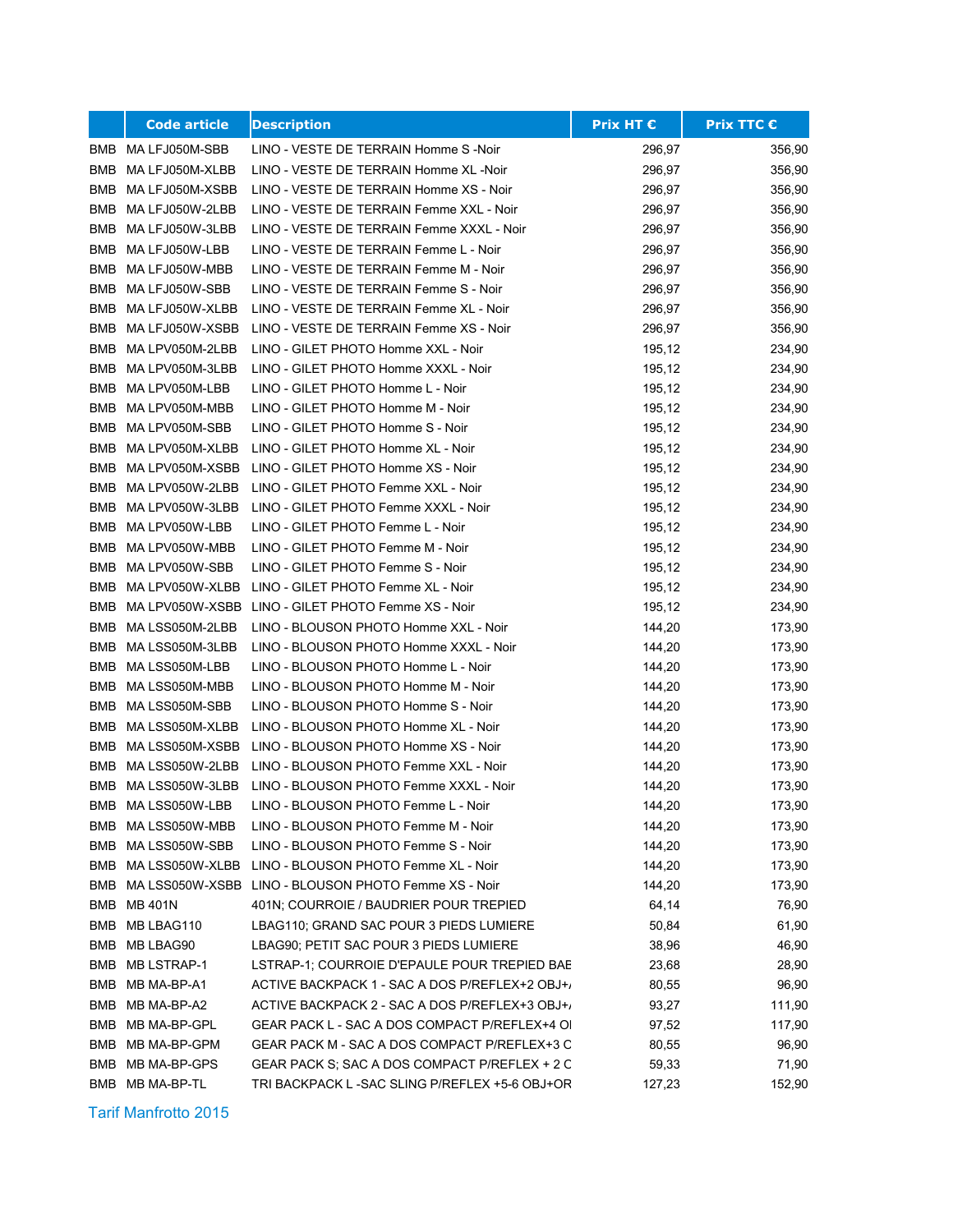|            | <b>Code article</b> | <b>Description</b>                               | Prix HT € | <b>Prix TTC €</b> |
|------------|---------------------|--------------------------------------------------|-----------|-------------------|
|            | BMB MB MA-BP-TM     | TRI BACKPACK M - SAC SLING P/REFLEX +3-4 OBJ+OF  | 101,77    | 122,90            |
| BMB        | MB MA-BP-TRV        | TRAVEL BACKPACK- SAC A DOS P/REFLEX+TREPIED      | 125,00    | 149,90            |
| BMB        | MB MA-BP-TS         | TRI BACKPACK S - SAC SLING P/REFLEX +1-2 OBJ+ FI | 84,79     | 101,90            |
| BMB        | MB MA-H-L           | HOLSTER L; ETUI HOLSTER GRAND P/REFLEX MONT      | 38,11     | 45,90             |
| <b>BMB</b> | MB MA-H-M           | HOLSTER M; ETUI HOLSTER MOYEN P/REFLEX MONT      | 33,87     | 40,90             |
| BMB        | MB MA-H-S           | HOLSTER S - ETUI HOLSTER P/REFLEX MONTE AVEC     | 29,62     | 35,90             |
| BMB        | MB MA-S-A1          | ACTIVE SLING 1; SAC TORSO MOYEN P/REFLEX MON'    | 80,55     | 96,90             |
| <b>BMB</b> | MB MA-S-A2          | ACTIVE SLING 2; SAC TORSO P/REFLEX MONTE 70-20   | 101,77    | 122,90            |
| BMB        | MB MA-SB-1          | SHOULDER BAG I : SAC D'EPAULE P/ HYBRIDE OU BR   | 25,38     | 30,90             |
| BMB        | MB MA-SB-2          | SHOULDER BAG II ; SAC D'EPAULE P/HYBRIDE DOUBL   | 29,62     | 35,90             |
|            | BMB MB MA-SB-3      | SHOULDER BAG III; SAC D'EPAULE P/PETIT REFLEX O  | 33,87     | 40,90             |
|            | BMB MB MA-SB-4      | SHOULDER BAG IV; SAC D'EPAULE P/ REFLEX COMP     | 39,80     | 47,90             |
|            | BMB MB MA-SB-5      | SHOULDER BAG V ; SAC D'EPAULE P/ REFLEX DOUBL    | 46,59     | 55,90             |
|            | BMB MB MA-SB-6      | SHOULDER BAG VI; SAC D'EPAULE P/ REFLEX DOUB     | 50,84     | 61,90             |
|            | BMB MB MA-SB-7      | SHOULDER BAG VII; SAC D'EPAULE P/REFLEX PRO +:   | 59,33     | 71,90             |
| BMB        | MB MA-SB-8          | SHOULDER BAG VIII; SAC D'EPAULE P/REFLEX PRO +   | 80,55     | 96,90             |
| <b>BMB</b> | MB MBAG100PN        | MBAG100PN; SAC REMBOURRE POUR TREPIED DE 1       | 101,77    | 122,90            |
| BMB        | MB MBAG100PNHD      | MBAG100PNHD; SAC REMBOURRE POUR TREPIED DI       | 101,77    | 122,90            |
| <b>BMB</b> | MB MBAG120PN        | MBAG120PN; SAC REMBOURRE POUR TREPIED DE 1.      | 101,77    | 122,90            |
| BMB        | MB MBAG70N          | MBAG70N; SAC SOUPLE POUR TREPIED DE 70cm         | 32,17     | 38,90             |
| BMB        | MB MBAG80N          | MBAG80N; SAC SOUPLE POUR TREPIED DE 80cm         | 42,35     | 50,90             |
| BMB        | MB MBAG80PN         | MBAG80PN; SAC REMBOURRE POUR TREPIED DE 80       | 67,81     | 81,90             |
| BMB        | MB MBAG90PN         | MBAG90PN; SAC REMBOURRE POUR TREPIED DE 90       | 84,79     | 101,90            |
| BMB        | MB MP-BP-20BB       | BACKPACK 20; SAC A DOS P/REFLEX + BOITIER +3 OE  | 150,00    | 179,90            |
| BMB        | MB MP-BP-30BB       | BACKPACK 30; SAC A DOS P/REFLEX PRO + BOITIER -  | 183,33    | 219,90            |
| BMB        | MB MP-BP-50BB       | BACKPACK 50; SAC A DOS P/REFLEX PRO + BOITIER -  | 216,67    | 259,90            |
| BMB        | MB MP-H-20BB        | HOLSTER PLUS 20; ETUI P/REFLEX PRO AVEC OBJ ST   | 43,33     | 51,90             |
| BMB        | MB MP-H-30BB        | HOLSTER PLUS 30; ETUI P/REFLEX PRO AVEC GRIP +   | 32,50     | 39,90             |
|            | BMB MB MP-H-40BB    | HOLSTER PLUS 40; ETUI P/REFLEX PRO+70-200+1 OE   | 40,83     | 49,90             |
| BMB        | MB MP-H-50BB        | HOLSTER PLUS 50; ETUI P/REFLEX PRO AVEC GRIP+    | 40,83     | 49,90             |
| <b>BMB</b> | MB MP-RL-50BB       | ROLLER BAG 50; VALISE TROLLEY P/ 2 REFLEX+5-7 C  | 270,83    | 324,90            |
| BMB        | MB MP-RL-70BB       | ROLLER BAG 70; VALISE TROLLEY P/ 2 REFLEX+6-8 C  | 308,33    | 369,90            |
| BMB        | MB MP-S-30BB        | SLING 30; SLING PRO P/REFLEX PRO +2 OBJ +FLASH   | 65,83     | 79,90             |
| BMB        | MB MP-S-50BB        | SLING 50; SLING PRO P/REFLEX PRO +2-3 OBJ +FLAS  | 82,50     | 99,90             |
|            | BMB MB MP-SB-10BB   | SHOULDER BAG 10; MESSENGER P/REFLEX STD +2 (     | 108,33    | 129,90            |
| BMB        | MB MP-SB-20BB       | SHOULDER BAG 20; MESSENGER P/REFLEX PRO +70      | 125,00    | 149,90            |
|            | BMB MB MP-SB-30BB   | SHOULDER BAG 30; P/REFLEX PRO+70-200+BOITIER+    | 129,17    | 154,90            |
| BMB        | MB MP-SB-40BB       | SHOULDER BAG 40; P/REFLEX PRO+70-200+BOITIER+    | 82,50     | 99,90             |
|            | BMB MB MP-SB-50BB   | SHOULDER BAG 50; P/REFLEX PRO+70-200+BOITIER+    | 82,50     | 99,90             |
|            | BMB MB MSTRAP-1     | MSTRAP-1; COURROIE D'EPAULE POUR TREPIED         | 23,68     | 28,90             |
|            | BMB MB MSTRAP-2     | MSTRAP-2; POIGNEE DE TRANSPORT POUR TREPIEI      | 16,89     | 20,90             |
|            | MOR MB OR-BP-20GY   | OFFROAD - SAC A DOS PHOTO DE RANDONNEE 20L ·     | 132,50    | 159,90            |
|            | MOR MB OR-BP-20RD   | OFFROAD - SAC A DOS PHOTO DE RANDONNEE 20L I     | 132,50    | 159,90            |
|            | MOR MB OR-BP-30BU   | OFFROAD - SAC A DOS PHOTO DE RANDONNEE 30L ·     | 166,58    | 199,90            |
|            | MOR MB OR-BP-30GR   | OFFROAD - SAC A DOS PHOTO DE RANDONNEE 30L ·     | 166,58    | 199,90            |
|            | MOR MB OR-BP-30GY   | OFFROAD - SAC A DOS PHOTO DE RANDONNEE 30L ·     | 166,58    | 199,90            |
|            | MOR MB OR-BP-30RD   | OFFROAD - SAC A DOS PHOTO DE RANDONNEE 30L       | 166,58    | 199,90            |
|            | BMB MB PL-3N1-25    | 3N1-25 PL;SAC A DOS/SLING PRO 3en1 P/REF+OBJ+A   | 166,58    | 199,90            |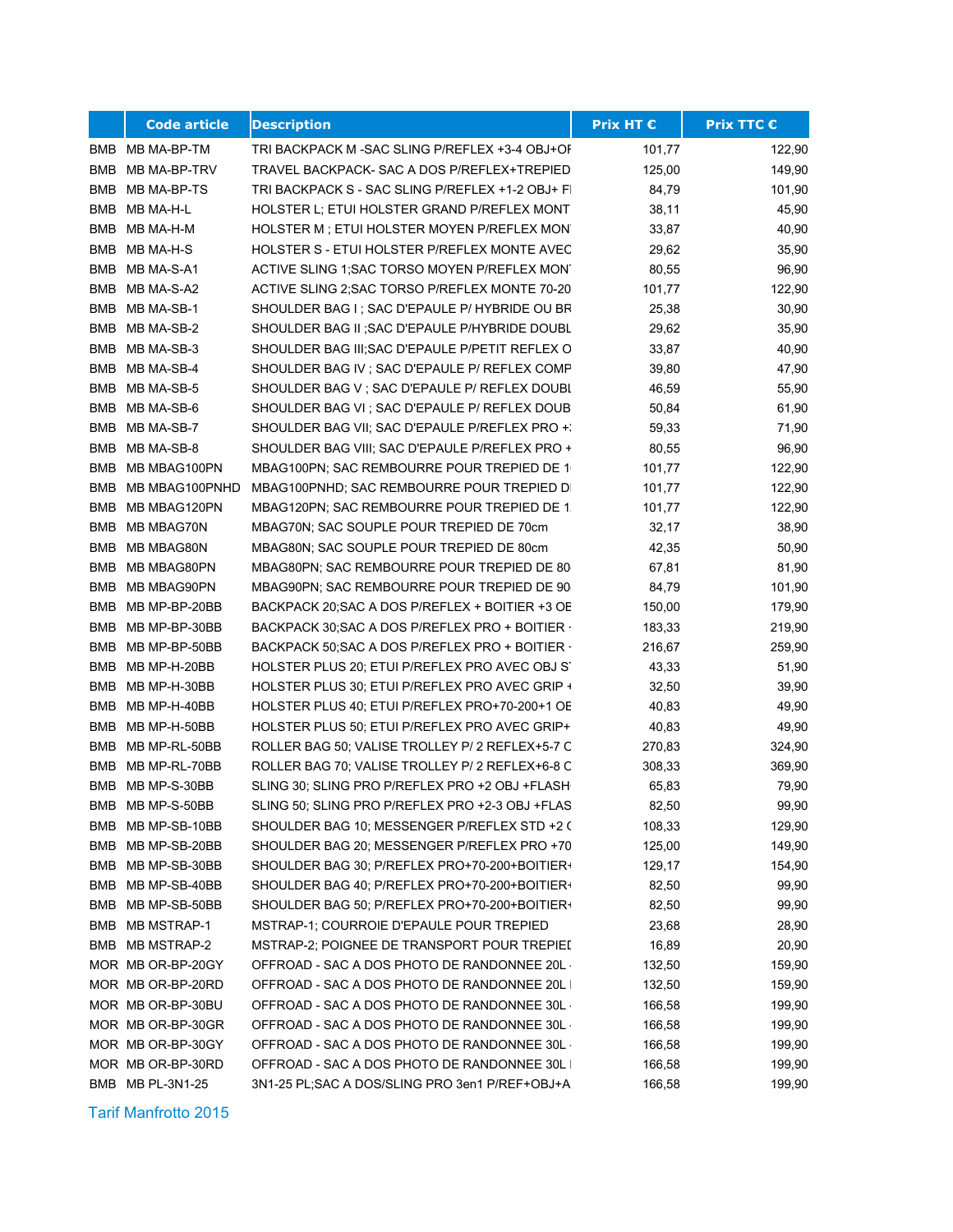|            | <b>Code article</b> | <b>Description</b>                                | Prix HT € | <b>Prix TTC €</b> |
|------------|---------------------|---------------------------------------------------|-----------|-------------------|
|            | BMB MB PL-3N1-35    | 3N1-35 PL; SAC A DOS/SLING PRO 3en1 P/REF+OBJ+A   | 199,92    | 239,90            |
| <b>BMB</b> | MB PL-AH-14         | Access AH-14 PL; PETIT HOLSTER P/ REFLEX + ZOOM   | 57,50     | 69,90             |
| <b>BMB</b> | MB PL-AH-16         | Access AH-16 PL; HOLSTER MOYEN P/ REFLEX PRO+2    | 65,83     | 79,90             |
| <b>BMB</b> | MB PL-AH-17         | Access AH-17 PL; GRAND HOLSTER P/ REFLEX+70-200   | 74,17     | 89,90             |
| BMB        | MB PL-AH-18         | Access H-18 PL; HOLSTER XLARGE P/ REFLEX PRO+7    | 82,50     | 99,90             |
| BMB        | MB PL-B-220         | BUMBLEBEE-220 PL;SAC A DOS PRO P/2-3 REFLEX+8     | 241,14    | 289,90            |
| BMB        | MB PL-B-220         | BUMBLEBEE-220 PL;SAC A DOS PRO P/2-3 REFLEX+8     | 241,14    | 289,90            |
| BMB        | MB PL-BG-203        | BUG-203 PL;SAC A DOS P/REFLEX PRO MONTE+4-5 C     | 212,10    | 254,90            |
| <b>BMB</b> | MB PL-BG-203        | BUG-203 PL;SAC A DOS P/REFLEX PRO MONTE+4-5 C     | 212,10    | 254,90            |
| <b>BMB</b> | MB PL-CC-191        | CC-191 PL; SAC D'EPAULE P/ CAMERA HDV TYPE SON    | 120,83    | 144,90            |
| <b>BMB</b> | MB PL-CC-193        | CC-193 PL; SAC P/ CAMERA HDV TYPE SONY F3, PAN    | 166,66    | 199,90            |
| BMB        | MB PL-CC-195        | CC-195 PL;SAC P/CAMERA HDV TYPE SERIE CANON >     | 208,33    | 249,90            |
| <b>BMB</b> | MB PL-CC-197        | CC-197 PL;SAC P/CAMERA HDV                        | 249,99    | 299,90            |
| BMB        | MB PL-CRC-12        | CRC-12 PL; HOUSSE PLUIE PRO POUR CAMERA TYPE      | 99,99     | 119,90            |
| <b>BMB</b> | MB PL-CRC-13        | CRC-13 PL; HOUSSE PLUIE PRO P/CAMERA TYPE CAI     | 91,66     | 109,90            |
| <b>BMB</b> | MB PL-CRC-14        | CRC-14 PL;HOUSSE PLUIE PRO POUR CAMERA TYPE       | 99,99     | 119,90            |
| <b>BMB</b> | MB PL-CRC-15        | CRC-15 PL; HOUSSE PLUIE PRO POUR CAMERA TYPE      | 108,33    | 129,90            |
| <b>BMB</b> | MB PL-CRC-17        | CRC-17 PL; HOUSSE PLUIE PRO POUR PETIT CAMES      | 37,49     | 44,90             |
| <b>BMB</b> | MB PL-C-STRAP       | C-STRAP PL;SANGLE REMBOURREE ET DETACHABLI        | 16,66     | 19,90             |
| <b>BMB</b> | <b>MB PL-E-690</b>  | E-690 PL; HOUSSE PLUIE PRO P/PETIT REFLEX OU H'   | 49,99     | 59,90             |
| <b>BMB</b> | MB PL-E-702         | E-702 PL; HOUSSE PLUIE PRO POUR REFLEX + OBJE     | 58,25     | 69,90             |
| <b>BMB</b> | MB PL-E-704         | E-704 PL;MANCHON P/OBJ JUSQU'À 650MM -P/ E-702    | 65,83     | 79,90             |
| BMB        | <b>MB PL-E-705</b>  | E-705 PL;HOUSSE PLUIE PRO P/ REFLEX + OBJ (70-20) | 65,83     | 79,90             |
| <b>BMB</b> | MB PL-LW-88W        | LW-88W PL; VALISE LIGHTING P/ 3/4 TETES MOYENNI   | 312,49    | 374,90            |
| <b>BMB</b> | MB PL-LW-97W        | LW-97W PL; VALISE LIGHTING P/ 3/4 GRANDES TETES   | 374,99    | 449,90            |
| <b>BMB</b> | MB PL-LW-99         | LW-99 PL; VALISE LIGHTING P/ 3/4 TRES GRANDES TE  | 437,49    | 524,90            |
| BMB        | MB PL-MB-120        | MINIBEE-120 PL; SAC DOS PRO P/REF MONTE+BOIT+     | 208,21    | 249,90            |
| BMB        | MB PL-MB-120        | MINIBEE-120 PL; SAC DOS PRO P/REF MONTE+BOIT+     | 208,21    | 249,90            |
| BMB        | MB PL-MTP-120       | MULTIPRO-120 PL; SAC A DOS P/ REFLEX PRO+OBJ+,    | 166,95    | 199,90            |
| <b>BMB</b> | <b>MB PL-PV-410</b> | PROV-410 PL; SAC DOS P/CAM OU REFLEX VIDEO+7 (    | 316,66    | 379,90            |
| <b>BMB</b> | <b>MB PL-PV-610</b> | PROV-610 PL; SAC DOS P/CAM OU REFLEX VIDEO+7 (    | 383,33    | 459,90            |
| <b>BMB</b> | MB PL-R-8           | REVOLVER-8 PL; SAC A DOS P/REFLEX+SYST DE DIS     | 208,25    | 249,90            |
| <b>BMB</b> | MB PL-RC-1          | RC-1 PL; HOUSSE PLUIE PRO P/ CAMESCOPE OU REI     | 166,66    | 199,90            |
| <b>BMB</b> | MB PL-RC-10         | RC-10 PL;HOUSSE PLUIE PRO P/CAMERA TYPE JVC I     | 133,33    | 159,90            |
| BMB        | MB PL-TLB-600       | TLB-600 PL;SAC A DOS PRO P/REFLEX+TELEOBJECT      | 208,25    | 249,90            |
| <b>BMB</b> | MB SB390-3BB        | VELOCE III; SAC A DOS P/REFLEX+1-2 OBJ+TREPIED+   | 80,55     | 96,90             |
| BMB        | <b>MB SB390-3SW</b> | VELOCE III; SAC A DOS P/REFLEX+1-2 OBJ+TREPIED+   | 80,55     | 96,90             |
| BMB        | MB SB390-5BB        | VELOCE V; SAC A DOS P/REFLEX+2-3 OBJ+TREPIED+     | 84,79     | 101,90            |
| BMB        | <b>MB SB390-5SW</b> | VELOCE V; SAC A DOS P/REFLEX+2-3 OBJ+TREPIED+     | 84,79     | 101,90            |
| BMB        | <b>MB SB390-7BC</b> | VELOCE VII; SAC A DOS P/REFLEX+3-4 OBJ+TREPIED    | 101,77    | 122,90            |
| BMB        | <b>MB SB390-7SW</b> | VELOCE VII; SAC A DOS P/REFLEX+3-4 OBJ+TREPIED    | 101,77    | 122,90            |
| BMB        | MB SCP-0BB          | NANO 0; POCHETTE VERTICALE POUR APN COMPAC        | 10, 10    | 12,90             |
| BMB        | MB SCP-0BC          | NANO 0; POCHETTE VERTICALE POUR APN COMPAC        | 10, 10    | 12,90             |
| BMB        | MB SCP-0SW          | NANO 0; POCHETTE VERTICALE POUR APN COMPAC        | 10, 10    | 12,90             |
| BMB        | MB SCP-1BC          | NANO I; POCHETTE POUR APN COMPACT - Bronze        | 10,10     | 12,90             |
| BMB        | MB SCP-1SW          | NANO I; POCHETTE POUR APN COMPACT - Blanc         | 10, 10    | 12,90             |
| BMB        | MB SCP-2SW          | NANO II; POCHETTE POUR APN COMPACT- Blanc         | 10,95     | 13,90             |
|            | BMB MB SCP-3SW      | NANO III; POCHETTE POUR APN COMPACT - Blanc       | 10,95     | 13,90             |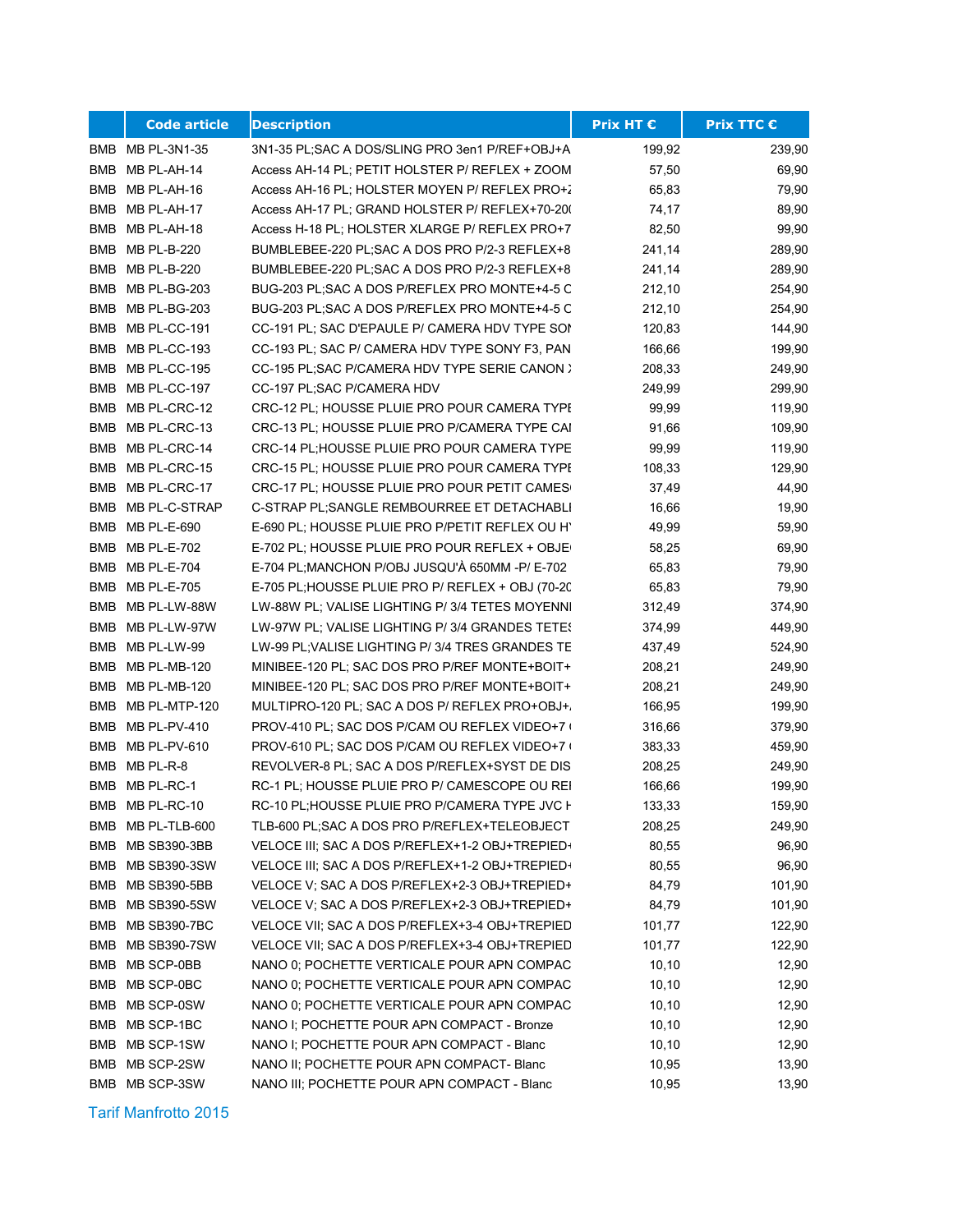|            | <b>Code article</b> | <b>Description</b>                               | Prix HT € | <b>Prix TTC €</b> |
|------------|---------------------|--------------------------------------------------|-----------|-------------------|
|            | BMB MB SCP-4BB      | NANO IV; POCHETTE POUR APN COMPACT - Noir        | 11,80     | 14,90             |
| BMB        | MB SCP-4BC          | NANO IV; POCHETTE POUR APN COMPACT - Bronze      | 11,80     | 14,90             |
| <b>BMB</b> | MB SCP-4SW          | NANO IV; POCHETTE POUR APN COMPACT - Blanc       | 11,80     | 14,90             |
| BMB        | MB SCP-5BB          | NANO V; POCHETTE POUR APN COMPACT - Noir         | 11,80     | 14,90             |
| BMB        | MB SCP-5BC          | NANO V; POCHETTE POUR APN COMPACT - Bronze       | 11,80     | 14,90             |
| <b>BMB</b> | MB SCP-5SW          | NANO V; POCHETTE POUR APN COMPACT - Blanc        | 11,80     | 14,90             |
| <b>BMB</b> | MB SCP-6SW          | NANO VI; POCHETTE POUR APN COMPACT - Blanc       | 12,65     | 15,90             |
| <b>BMB</b> | MB SCP-7BB          | NANO VII; POCHETTE POUR APN COMPACT - Noir       | 12,65     | 15,90             |
| BMB        | MB SCP-7SW          | NANO VII; POCHETTE POUR APN COMPACT - Blanc      | 12,65     | 15,90             |
| <b>BMB</b> | MB SCP-BB           | NANO; POCHETTE VERTICALE POUR APN COMPACT-       | 9,25      | 11,90             |
|            | BMB MB SCP-BC       | NANO; POCHETTE VERTICALE POUR APN COMPACT-       | 9,25      | 11,90             |
|            | BMB MB SCP-SW       | NANO; POCHETTE VERTICALE POUR APN COMPACT-       | 9,25      | 11,90             |
|            | BMB MB SH-1BB       | SOLO I; ETUI HOLSTER MICRO P/HYBRIDE SIMPLE KI   | 16,89     | 20,90             |
|            | BMB MB SH-1BC       | SOLO I; ETUI HOLSTER MICRO P/HYBRIDE SIMPLE KI   | 16,89     | 20,90             |
|            | BMB MB SH-1SW       | SOLO I; ETUI HOLSTER MICRO P/HYBRIDE SIMPLE KIT  | 16,89     | 20,90             |
| BMB        | MB SH-2BB           | SOLO II; ETUI HOLSTER PETIT POUR APN REFLEX - N  | 25,38     | 30,90             |
| BMB        | MB SH-2BC           | SOLO II; ETUI HOLSTER PETIT POUR APN REFLEX - B  | 25,38     | 30,90             |
| <b>BMB</b> | MB SH-2SW           | SOLO II: ETUI HOLSTER PETIT POUR APN REFLEX - B  | 25,38     | 30,90             |
| BMB        | MB SH-4BB           | SOLO IV; ETUI HOLSTER MOYEN POUR APN REFLEX      | 29,62     | 35,90             |
| BMB        | MB SH-4BC           | SOLO IV; ETUI HOLSTER MOYEN POUR APN REFLEX      | 29,62     | 35,90             |
| BMB        | MB SH-4SW           | SOLO IV; ETUI HOLSTER MOYEN POUR APN REFLEX      | 29,62     | 35,90             |
| BMB        | MB SH-6BC           | SOLO VI; ETUI HOLSTER GRAND POUR APN REFLEX      | 33,87     | 40,90             |
| BMB        | MB SH-6SW           | SOLO VI; ETUI HOLSTER GRAND POUR APN REFLEX      | 33,87     | 40,90             |
| BMB        | MB SM390-1BB        | UNICA I; MESSENGER MICRO P/HYBRID DOUBLE KIT+    | 50,84     | 61,90             |
| BMB        | MB SM390-1SW        | UNICA I; MESSENGER MICRO P/HYBRID DOUBLE KIT+    | 50,84     | 61,90             |
| <b>BMB</b> | <b>MB SM390-3SW</b> | UNICA III; SAC MESSENGER P/REFLEX+ORDI 13"+ EFI  | 72,05     | 86,90             |
| BMB        | MB SM390-5BB        | UNICA V; SAC MESSENGER P/REFLEX + ORDI 15"+ EF   | 76,31     | 91,90             |
|            | BMB MB SM390-5SW    | UNICA V; SAC MESSENGER P/REFLEX+ORDI 15"+ EFF    | 76,31     | 91,90             |
| <b>BMB</b> | MB SM390-7SW        | UNICA VII; SAC MESSENGER P/REFLEX+ORDI 17"+EF    | 84,79     | 101,90            |
| <b>BMB</b> | <b>MB SS390-5BB</b> | AGILE V; SAC SLING REFLEX+70-200mm+ 3-4 OBJ+EF   | 76,31     | 91,90             |
| BMB        | <b>MB SS390-5BC</b> | AGILE V; SAC SLING REFLEX+70-200mm+3-4 OBJ+EFF   | 76,31     | 91,90             |
| BMB        | <b>MB SS390-5SW</b> | AGILE V; SAC SLING REFLEX+70-200mm+ 3-4 OBJ+EF   | 76,31     | 91,90             |
| BMB        | <b>MB SS390-7BB</b> | AGILE VII; SAC SLING REFLEX+24-120mm+2-3 OBJ+EF  | 93,27     | 111,90            |
| <b>BMB</b> | <b>MB SS390-7BC</b> | AGILE VII; SAC SLING REFLEX+24-120mm+2-3 OBJ+EF  | 93,27     | 111,90            |
|            | BMB MB SSB-2BB      | BELLA II; SAC EPAULE MICRO P/HYBRIDE SIMPLE KIT  | 25,38     | 30,90             |
| BMB        | MB SSB-2BC          | BELLA II: SAC EPAULE MICRO P/HYBRIDE SIMPLE KIT  | 25,38     | 30,90             |
| BMB        | MB SSB-2SW          | BELLA II; SAC EPAULE MICRO P/HYBRIDE SIMPLE KIT  | 25,38     | 30,90             |
| BMB        | MB SSB-3BB          | BELLA III; SAC D'EPAULE MICRO P/HYBRIDE DOUBLE I | 29,62     | 35,90             |
| BMB        | MB SSB-3BC          | BELLA III; SAC D'EPAULE MICRO P/HYBRIDE DOUBLE   | 29,62     | 35,90             |
| BMB        | MB SSB-3SW          | BELLA III; SAC D'EPAULE MICRO P/HYBRIDE DOUBLE   | 29,62     | 35,90             |
| BMB        | MB SSB-4BB          | BELLA IV; SAC D'EPAULE P/REFLEX AVEC 18-105mm +  | 33,87     | 40,90             |
| BMB        | MB SSB-4SW          | BELLA IV; SAC D'EPAULE P/REFLEX AVEC 18-105mm +  | 33,87     | 40,90             |
| BMB        | MB SSB-5BB          | BELLA V; SAC D'EPAULE REFLEX AVEC 24-120mm+1 (   | 38,11     | 45,90             |
| BMB        | MB SSB-5BC          | BELLA V; SAC D'EPAULE REFLEX AVEC 24-120mm+1 C   | 38,11     | 45,90             |
| BMB        | MB SSB-6BB          | BELLA VI; SAC D'EPAULE REFLEX AVEC 28-300mm+1    | 42,35     | 50,90             |
| BMB        | MB SSB-6SW          | BELLA VI; SAC D'EPAULE REFLEX AVEC 28-300mm+1 (  | 42,35     | 50,90             |
| BMB        | MB SSC3-1BB         | AGILE I; SAC SLING REFLEX+18-105mm+ 1-2 OBJ +EFI | 63,57     | 76,90             |
| BMB        | MB SSC3-1BC         | AGILE I; SAC SLING REFLEX+18-105mm+1-2 OBJ+EFF.  | 63,57     | 76,90             |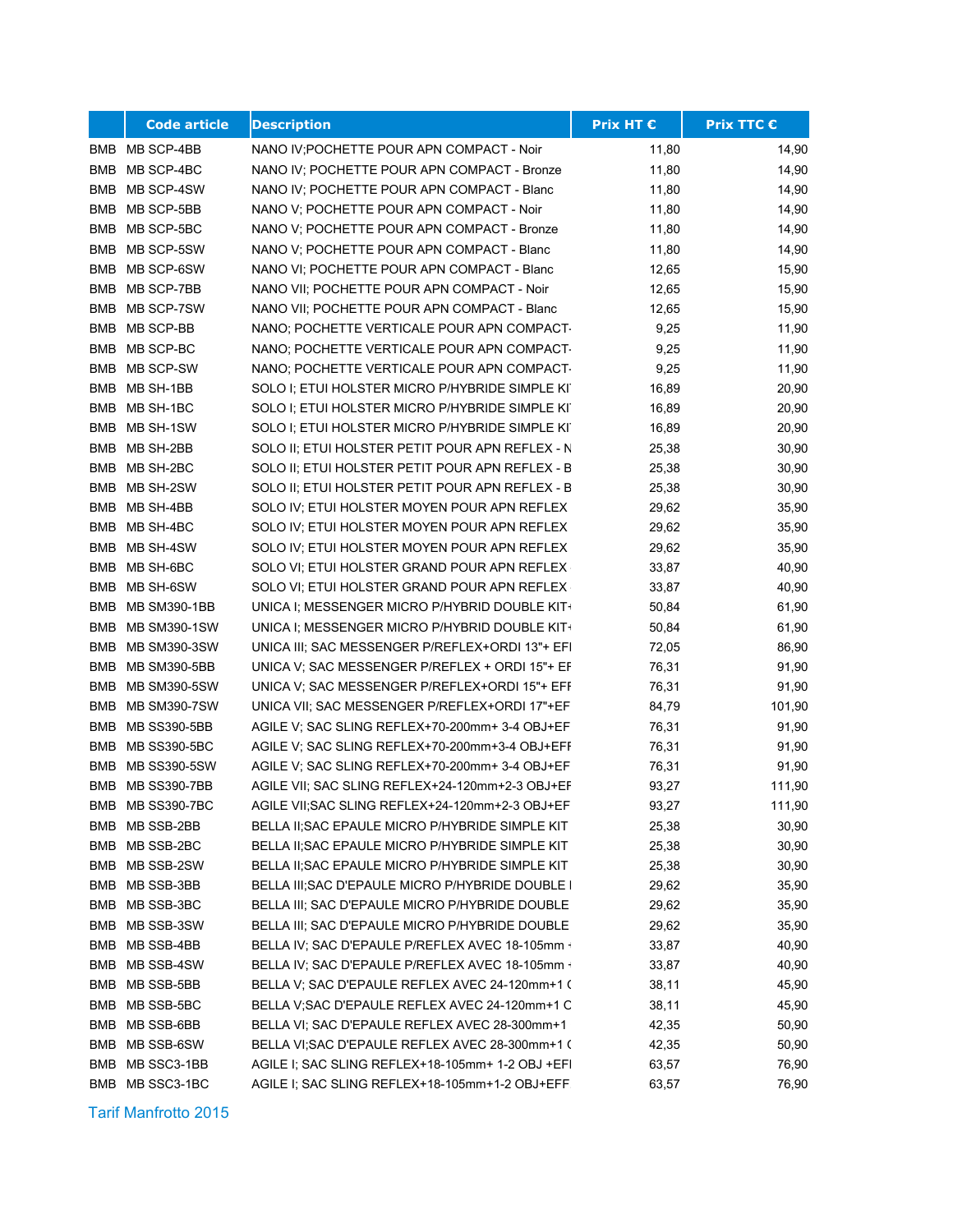|     | <b>Code article</b> | <b>Description</b>                                | <b>Prix HT €</b> | <b>Prix TTC €</b> |
|-----|---------------------|---------------------------------------------------|------------------|-------------------|
|     | BMB MB SSC3-1SW     | AGILE I; SAC SLING REFLEX+18-105mm+ 1-2 OBJ+EFF   | 63,57            | 76,90             |
| BMB | MB SSC3-2BB         | AGILE II; SAC SLING REFLEX+18-105mm+1-2 OBJ +TAE  | 67,81            | 81,90             |
| BMB | MB SSC3-2BC         | AGILE II; SAC SLING REFLEX+18-105mm+1-2 OBJ + TAI | 67,81            | 81,90             |
| BMB | MB SSC3-2SW         | AGILE II; SAC SLING REFLEX+18-105mm+1-2 OBJ + TAI | 67,81            | 81,90             |
| BMB | MB SV-BP-30BB       | BRAVO 30 SAC A DOS P/EFF PERSO + ORDI 13" +KIT I  | 67,81            | 81,90             |
|     | BMB MB SV-BP-30BI   | BRAVO 30 SAC A DOS P/EFF PERSO + ORDI 13" + KIT   | 67,81            | 81,90             |
|     | BMB MB SV-BP-30DV   | BRAVO 30 SAC A DOS P/EFF PERSO + ORDI 13"+ KIT I  | 67,81            | 81,90             |
|     | BMB MB SV-H-10BB    | VIVACE 10 PETIT HOLSTER P/ APN HYBRIDE-NOIR       | 21,13            | 25,90             |
|     | BMB MB SV-H-10BI    | VIVACE 10 PETIT HOLSTER P/ APN HYBRIDE -BLEU      | 21,13            | 25,90             |
|     | BMB MB SV-H-10DV    | VIVACE 10 PETIT HOLSTER P/ APN HYBRIDE -BEIGE     | 21,13            | 25,90             |
|     | BMB MB SV-H-20BB    | VIVACE 20 HOLSTER MOYEN P/ APN REFLEX -NOIR       | 25,38            | 30,90             |
|     | BMB MB SV-H-20BI    | VIVACE 20 HOLSTER BLUE STILE P                    | 25,38            | 30,90             |
|     | BMB MB SV-H-20DV    | VIVACE 20 HOLSTER MOYEN P/ APN REFLEX -BEIGE      | 25,38            | 30,90             |
|     | BMB MB SV-H-30BB    | VIVACE 30 GRAND HOLSTER P/ APN REFLEX + ZOOM      | 29,62            | 35,90             |
|     | BMB MB SV-H-30BI    | VIVACE 30 GRAND HOLSTER P/ APN REFLEX + ZOOM      | 29,62            | 35,90             |
|     | BMB MB SV-H-30DV    | VIVACE 30 GRAND HOLSTER P/ APN REFLEX + ZOOM      | 29,62            | 35,90             |
|     | BMB MB SV-M-10BB    | ALLEGRA 10; MESSENGER VERTICAL P/APN HYBRIDE      | 50,84            | 61,90             |
|     | BMB MB SV-M-10BI    | ALLEGRA 10; MESSENGER VERTICAL P/APN HYBRIDE      | 50,84            | 61,90             |
|     | BMB MB SV-M-10DV    | ALLEGRA 10; MESSENGER VERTICAL P/APN HYBRIDE      | 50,84            | 61,90             |
|     | BMB MB SV-M-30BB    | ALLEGRA 30; MESSENGER MOYEN P/APN REFLEX+O        | 63,57            | 76,90             |
|     | BMB MB SV-M-30BI    | ALLEGRA 30; MESSENGER MOYEN P/APN REFLEX+O        | 63,57            | 76,90             |
|     | BMB MB SV-M-30DV    | ALLEGRA 30; MESSENGER MOYEN P/APN REFLEX+O        | 63,57            | 76,90             |
|     | BMB MB SV-MW-15BB   | ALLEGRA 15W; MESSENGER FEMME P/APN HYBRIDE        | 50,84            | 61,90             |
|     | BMB MB SV-MW-15BI   | ALLEGRA 15W; MESSENGER FEMME P/APN HYBRIDE        | 50,84            | 61,90             |
|     | BMB MB SV-MW-15DV   | ALLEGRA 15W; MESSENGER FEMME P/APN HYBRIDE        | 50,84            | 61,90             |
|     | BMB MB SV-S-10BB    | BRIO 10 SLING BLACK STILE PLUS                    | 59,33            | 71,90             |
|     | BMB MB SV-S-10BI    | BRIO 10 SLING BLUE STILE PLUS                     | 59,33            | 71,90             |
|     | BMB MB SV-S-10DV    | BRIO 10 SLING DOVE STILE PLUS                     | 59,33            | 71,90             |
|     | BMB MB SV-S-30BB    | <b>BRIO 30 SLING BLACK STILE PLUS</b>             | 72,05            | 86,90             |
|     | BMB MB SV-S-30BI    | <b>BRIO 30 SLING BLUE STILE PLUS</b>              | 72,05            | 86,90             |
|     | BMB MB SV-S-30DV    | BRIO 30 SLING DOVE STILE PLUS                     | 72,05            | 86,90             |
| BMB | MB SV-SB-10BB       | AMICA 10; SAC D'EPAULE XS P/ KIT HYBRIDE - NOIR   | 21,13            | 25,90             |
|     | BMB MB SV-SB-10BI   | AMICA 10; SAC D'EPAULE XS P/ KIT HYBRIDE - BLEU   | 21,13            | 25,90             |
|     | BMB MB SV-SB-10DV   | AMICA 10; SAC D'EPAULE XS P/ KIT HYBRIDE - BEIGE  | 21,13            | 25,90             |
|     | BMB MB SV-SB-20BB   | AMICA 20; SAC D'EPAULE S P/ KIT HYBRIDE OU PETIT  | 25,38            | 30,90             |
|     | BMB MB SV-SB-20BI   | AMICA 20; SAC D'EPAULE S P/ KIT HYBRIDE OU PETIT  | 25,38            | 30,90             |
|     | BMB MB SV-SB-20DV   | AMICA 20; SAC D'EPAULE S P/ KIT HYBRIDE OU PETIT  | 25,38            | 30,90             |
| BMB | MB SV-SB-30BB       | AMICA 30; SAC D'EPAULE M P/ KIT REFLEX -NOIR      | 29,62            | 35,90             |
| BMB | MB SV-SB-30BI       | AMICA 30; SAC D'EPAULE M P/ KIT REFLEX-BLEU       | 29,62            | 35,90             |
| BMB | MB SV-SB-30DV       | AMICA 30; SAC D'EPAULE M P/ KIT REFLEX -BEIGE     | 29,62            | 35,90             |
| BMB | MB SV-SB-40BB       | AMICA 40; SAC D'EPAULE L POUR DOUBLE KIT REFLE    | 33,87            | 40,90             |
|     | BMB MB SV-SB-40BI   | AMICA 40; SAC D'EPAULE L POUR DOUBLE KIT REFLE    | 33,87            | 40,90             |
| BMB | MB SV-SB-40DV       | AMICA 40; SAC D'EPAULE L POUR DOUBLE KIT REFLE    | 33,87            | 40,90             |
| BMB | MB SV-SB-50BB       | AMICA 50; SAC D'EPAULE XL POUR DOUBLE KIT REFL    | 38,11            | 45,90             |
| BMB | MB SV-SB-50BI       | AMICA 50; SAC D'EPAULE XL POUR DOUBLE KIT REFL    | 38,11            | 45,90             |
| BMB | MB SV-SB-50DV       | AMICA 50; SAC D'EPAULE XL POUR DOUBLE KIT REFL    | 38,11            | 45,90             |
| BMB | MB SV-SBW-25BB      | AMICA 25W; SAC D'EPAULE FEMININ MOY P/ KIT HYBI   | 38,11            | 45,90             |
|     | BMB MB SV-SBW-25BI  | AMICA 25W; SAC D'EPAULE FEMININ MOY P/DBLE KIT    | 38,11            | 45,90             |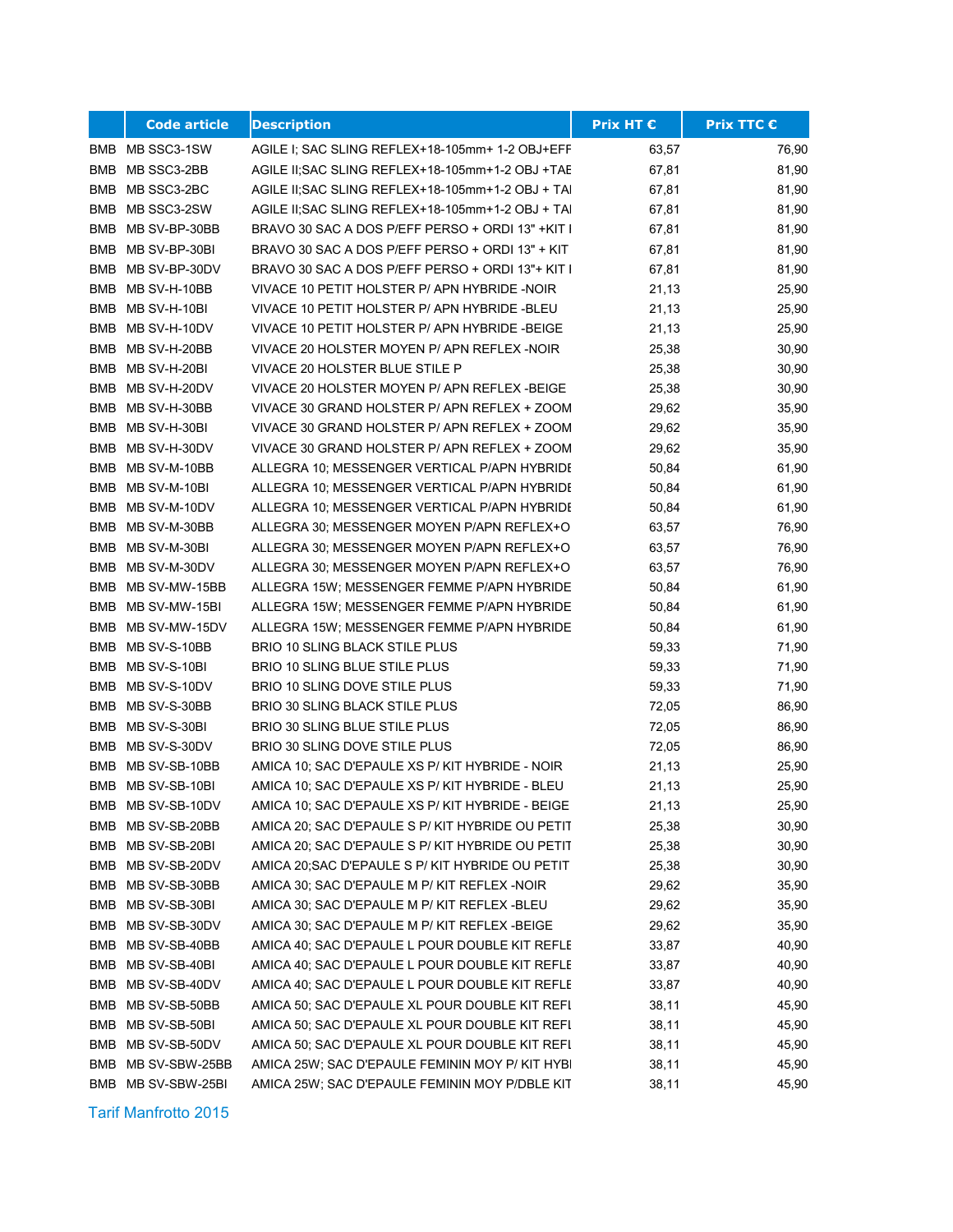|                | <b>Code article</b>  | <b>Description</b>                              | <b>Prix HT €</b> | <b>Prix TTC €</b> |
|----------------|----------------------|-------------------------------------------------|------------------|-------------------|
|                | BMB MB SV-SBW-25DV   | AMICA 25W; SAC D'EPAULE FEMININ MOY P/ KIT HYBF | 38,11            | 45,90             |
| BMB            | MB SV-TW-15BB        | DIVA 15; SAC FOURRE-TOUT P/EFF. PERSO+HYBRIDE   | 50,84            | 61,90             |
| BMB            | MB SV-TW-15BI        | DIVA 15;SAC FOURRE-TOUT P/EFF. PERSO+HYBRIDE    | 50,84            | 61,90             |
| BMB            | MB SV-TW-15DV        | DIVA15; SAC FOURRE-TOUT P/EFF. PERSO+HYBRIDE-   | 50,84            | 61,90             |
|                | BMB MB SV-ZP-1BB     | PICCOLO 1; ETUI RIGIDE P/ APN ULTRA COMPACT - N | 11,80            | 14,90             |
| BMB            | MB SV-ZP-1BI         | PICCOLO 1; ETUI RIGIDE P/ APN ULTRA COMPACT - B | 11,80            | 14,90             |
| BMB            | MB SV-ZP-1DV         | PICCOLO 1; ETUI RIGIDE P/ APN ULTRA COMPACT - B | 11,80            | 14,90             |
|                | BMB MB SV-ZP-3BB     | PICCOLO 3; ETUI RIGIDE P/ APN COMPACT - NOIR    | 12,65            | 15,90             |
|                | BMB MB SV-ZP-3BI     | PICCOLO 3; ETUI RIGIDE P/ APN COMPACT - BLEU    | 12,65            | 15,90             |
|                | BMB MB SV-ZP-3DV     | PICCOLO 3; ETUI RIGIDE P/ APN COMPACT - BEIGE   | 12,65            | 15,90             |
|                | BMB MB SV-ZP-5BB     | PICCOLO 5; ETUI RIGIDE P/ APN COMPACT EXPERT -  | 13,49            | 16,90             |
|                | BMB MB SV-ZP-5BI     | PICCOLO 5; ETUI RIGIDE P/ APN COMPACT EXPERT -  | 13,49            | 16,90             |
|                | BMB MB SV-ZP-5DV     | PICCOLO 5; ETUI RIGIDE P/ APN COMPACT EXPERT -  | 13,49            | 16,90             |
|                | <b>BMN 028B</b>      | <b>TREPIED TRIMAN NOIR</b>                      | 300,36           | 360,90            |
|                | BMN 030-14           | PLATEAU RAPIDE HEXAGONAL 1/4                    | 23,68            | 28,90             |
|                | BMN 030-38           | PLATEAU RAPIDE HEXAGONAL 3/8                    | 23,68            | 28,90             |
|                | BMN 030ARCH-14       | PLATEAU RAPIDE HEXA ARCHIT.1/4                  | 27,93            | 33,90             |
|                | BMN 030ARCH-38       | PLATEAU RAPIDE HEXA.ARCHIT.3/8                  | 27,93            | 33,90             |
|                | BMN 030HAS           | PLATEAU RAP.HEXA.P/HASSELBLAD                   | 36,41            | 43,90             |
|                | <b>BMN 030VHS-14</b> | PLATEAU RAPIDE HEXAGONAL 1/4 AVEC ERGOT         | 22,84            | 27,90             |
|                | BMN 035BN            | SUPER CLAMP POUR JUMELLE                        | 35,56            | 42,90             |
|                | <b>BMN 035C</b>      | SUPER CLAMP FOR CAMERA ARM                      | 34,71            | 41,90             |
| <b>BMS 037</b> |                      | ADAPTATEUR CAMERA                               | 5,56             | 6,90              |
|                | BMN 055CCS           | CENTER COLUMN SHORT FOR 055                     | 33,87            | 40,90             |
|                | BMN 055LAA           | MINI COLONNE HAUTE P/055                        | 10, 10           | 12,90             |
|                | BMN 055XCCSB         | COLONNE CENTRALE COURTE P055XB                  | 38,11            | 45,90             |
| <b>BMN 056</b> |                      | ROTULE 3D JUNIOR                                | 44,05            | 52,90             |
|                | <b>BMN 058B</b>      | <b>TREPIED TRIAUT NOIR</b>                      | 415,80           | 498,90            |
| <b>BMN 080</b> |                      | SUPPORT CEINTURE POUR MONOPODE                  | 19,43            | 23,90             |
|                | BMN 088LBP           | ADAPTATEUR LARGE F.1/4-M.3/8                    | 9,25             | 11,90             |
| <b>BMN 102</b> |                      | <b>COURROIE DE PIED</b>                         | 28,34            | 34,01             |
| <b>BMN 114</b> |                      | DOLLY LOURD VIDEO/CINE                          | 333,47           | 400,90            |
|                | <b>BMN 114MV</b>     | DOLLY LOURD VIDEO/CINE POI.FIX                  | 350,44           | 420,90            |
|                | <b>BMN 116SC1</b>    | SUCTION CUP FOR TUBE D11,6                      | 27,93            | 33,90             |
|                | <b>BMN 116SCK3</b>   | EMBOUT VENTOUSE AVEC POINTE RETRACTABLE D       | 41,50            | 49,90             |
|                | <b>BMN 116SP1</b>    | SPIKED FOOT FOR TUBE D11,6                      | 18,58            | 22,90             |
|                | BMN 116SPK3          | EMBOUT EN CAOUTCHOUC AVEC POINTE EN ACIER       | 37,26            | 44,90             |
|                | BMN 117B             | TREPIED MOVIE NOIR                              | 283,40           | 340,90            |
| <b>BMN 120</b> |                      | ADAPTATEUR TREPIED F.3/8-M.1/4                  | 25,38            | 30,90             |
| <b>BMN 120</b> |                      | ADAPTATEUR TREPIED F.3/8-M.1/4                  | 25,38            | 30,90             |
|                | BMN 120-38           | ADAPTATEUR TREPIED F.3/8-M.3/8                  | 24,53            | 29,90             |
|                | BMN 120DF            | ADAPTATEUR FEMELLE 3/8-3/8                      | 24,53            | 29,90             |
|                | BMN 120H             | TUBO ALL 35,4X1,2X696,5 NERO                    | 37,26            | 44,90             |
| <b>BMN 127</b> |                      | <b>CHARIOT DOLLY BASIC</b>                      | 156,93           | 188,90            |
|                | <b>BMN 127VS</b>     | <b>CHARIOT DOLLY VARIABLE</b>                   | 193,43           | 232,90            |
|                | BMN 128LP            | ROTULE MINI VIDEO PLATEAU LARGE                 | 79,70            | 95,90             |
|                | <b>BMN 128RC</b>     | ROTULE MINI VIDEO PLATEAU RAPIDE RC2            | 88,18            | 105,90            |
|                | BMN 128RC, 755XBK    | KIT TREPIED MDEVE 755B+ ROTULE VIDEO 128RC+S/   | 377,61           | 453,90            |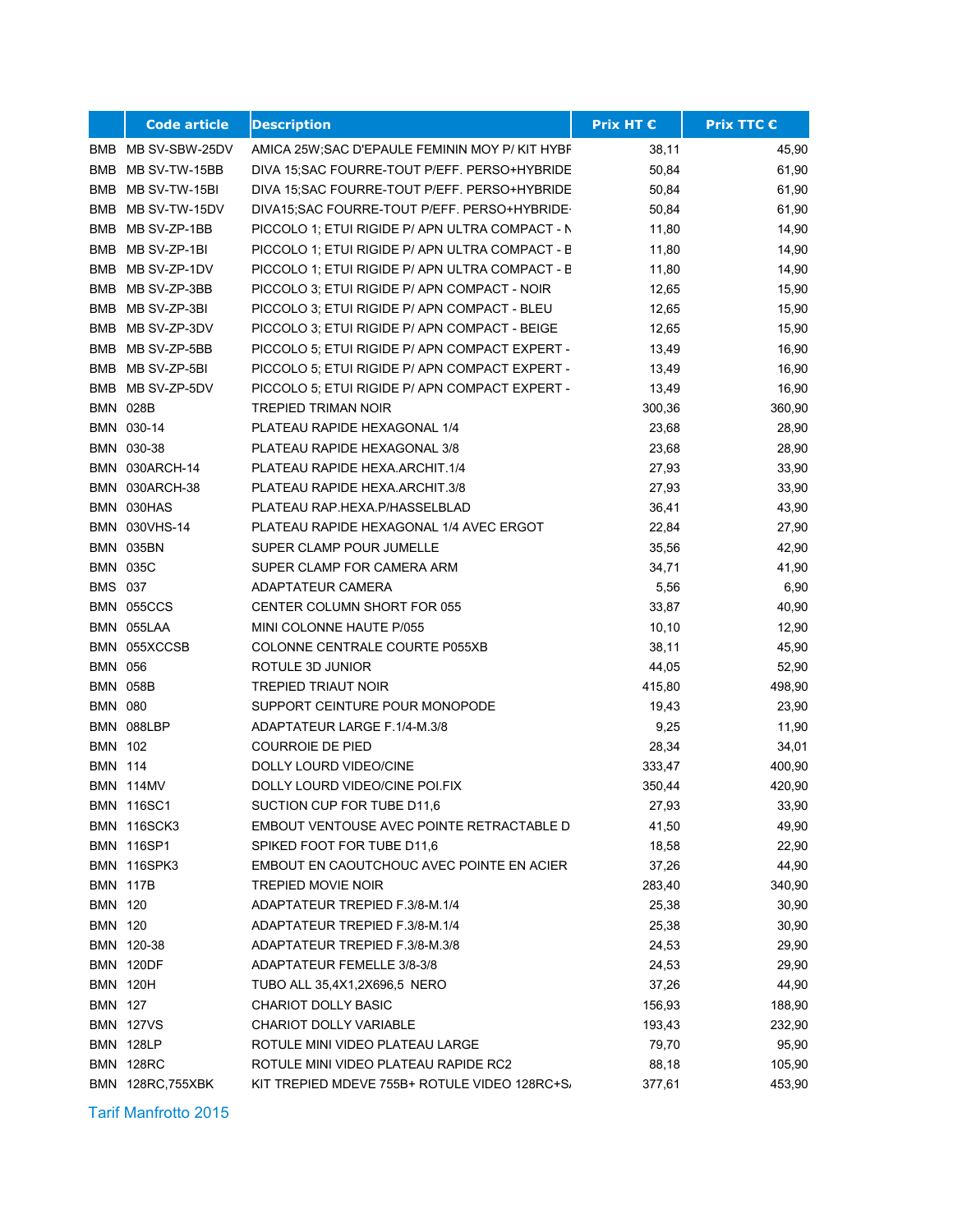|                | <b>Code article</b> | <b>Description</b>                           | <b>Prix HT €</b> | <b>Prix TTC €</b> |
|----------------|---------------------|----------------------------------------------|------------------|-------------------|
|                | BMN 12SCK3          | SPIKED FOOT FOR 12MM TUBES                   | 53,72            | 64,90             |
|                | BMN 12SPK3          | SPIKED FOOT FOR 12MM TUBES                   | 37,19            | 44,90             |
|                | BMN 130-14          | PLATEAU RAPIDE HEXAGONAL 1/4 PLAT            | 21,98            | 26,90             |
|                | BMN 130-38          | PLATEAU RAPIDE HEXAGONAL 3/8 PLAT            | 21,98            | 26,90             |
|                | <b>BMN 131D</b>     | ALLONGE LATERALE DOUBLE CHROME               | 83,94            | 100,90            |
|                | <b>BMN 131D</b>     | ALLONGE LATERALE DOUBLE CHROME               | 83,94            | 100,90            |
|                | <b>BMN 131DB</b>    | ALLONGE LATERALE DOUBLE NOIRE                | 83,94            | 100,90            |
|                | <b>BMN 131DB</b>    | ALLONGE LATERALE DOUBLE NOIRE                | 83,94            | 100,90            |
|                | <b>BMN 131DD</b>    | ALLONGE LATERALE 4 FIXATIONS CHROMEE(LONGU   | 132,32           | 158,90            |
|                | BMN 131DD-14        | ALLONGE LATERALE 4 FIX. CHROME               | 151,84           | 182,90            |
|                | BMN 131DDB          | ALLONGE LATERALE 4 FIXATIONS NOIRE (LONGUEUI | 136,56           | 163,90            |
|                | BMN 131DDB          | ALLONGE LATERALE 4 FIXATIONS NOIRE (LONGUEUI | 136,56           | 163,90            |
|                | <b>BMN 131TC</b>    | COLONNE CREMAILLERE AVEC ETAU(ETAU:18-38MM   | 199,36           | 239,90            |
|                | BMN 132XNB          | HEAVY DUTY VIDEO TRIPOD ONE                  | 378,46           | 454,90            |
|                | <b>BMN 136LV</b>    | DEUXIEME LEVIER POUR 136(ACC.)               | 23,68            | 28,90             |
|                | <b>BMN 140SC1</b>   | SUCTION CUP FOR TUBE D14                     | 28,77            | 34,90             |
|                | BMN 143RC           | MAGIC ARM AVEC PLATEAU RAPIDE RC2            | 173,90           | 208,90            |
|                | <b>BMN 143S</b>     | GRIFFE FLASH (VIS 1/4)                       | 13,49            | 16,90             |
|                | BMN 143S-1          | <b>FLASH SHOE NIKON UPDATE</b>               | 9,25             | 11,90             |
|                | BMN 143S-1          | <b>FLASH SHOE NIKON UPDATE</b>               | 9,25             | 11,90             |
|                | BMN 143S-1          | <b>FLASH SHOE NIKON UPDATE</b>               | 9,25             | 11,90             |
|                | <b>BMN 155RC</b>    | ROTULE TILT TOP AVEC PLATEAU RAPIDE RC2      | 73,76            | 88,90             |
|                | BMN 15SCK3          | SPIKED FOOT FOR 15,5MM TUBES                 | 44,63            | 53,90             |
|                | BMN 15SPK3          | SPIKED FOOT FOR 15,5MM TUBES                 | 32,23            | 38,90             |
|                | <b>BMN 160SC1</b>   | SUCTION CUP FOR TUBE D16                     | 27,93            | 33,90             |
|                | <b>BMN 160SCK3</b>  | EMBOUT VENTOUSE AVEC POINTE RETRACTABLE D    | 41,50            | 49,90             |
|                | <b>BMN 160SP1</b>   | SPIKED FOOT FOR TUBE D16                     | 18,58            | 22,90             |
|                | BMN 160SPK3         | EMBOUT EN CAOUTCHOUC AVEC POINTE EN ACIER    | 37,26            | 44,90             |
| BMN            | 161MK2B             | TREPIED SUPER PRO NOIR                       | 533,77           | 640,90            |
| <b>BMN 165</b> |                     | STABILISATEUR DE PIED                        | 61,02            | 73,90             |
|                | <b>BMN 165MV</b>    | STABILISATEUR DE PIED POINTES FIXES          | 75,46            | 90,90             |
| BMN            | 166                 | SAC ACCESSOIRES POUR PIED                    | 33,02            | 39,90             |
| <b>BMN 181</b> |                     | DOLLY AUTOMATIQUE CHROME                     | 302,92           | 363,90            |
|                | <b>BMN 181B</b>     | DOLLY AUTOMATIQUE NOIR                       | 291,88           | 350,90            |
| BMN 183        |                     | TABLE POUR PROJECTEUR 25 X 35 CM             | 47,44            | 56,90             |
|                | BMN 190CCS          | COLONNE COURTE P/190 NOIR                    | 33,02            | 39,90             |
|                | BMN 190LAA          | MINI COLONNE HAUTE 190 POUR POSITION EXTRA B | 9,25             | 11,90             |
|                | <b>BMN 190SC1</b>   | SUCTION CUP FOR TUBE D19                     | 27,93            | 33,90             |
|                | BMN 190SCK2         | KIT DE VENTOUSES/POINTES P/190               | 39,80            | 47,90             |
|                | <b>BMN 190SP1</b>   | SPIKED FOOT FOR TUBE D19                     | 18,58            | 22,90             |
|                | BMN 190SPK2         | KIT POINTES RETRACTA.SPE.P/190               | 35,56            | 42,90             |
|                | BMN 190XCCSB        | CENTER COLUMN SHORT BLACK                    | 34,71            | 41,90             |
|                | BMN 19SCK3          | SPIKED FOOT FOR 19MM TUBES                   | 23,97            | 28,90             |
|                | BMN 19SPK3          | SPIKED FOOT FOR 19MM TUBES                   | 20,66            | 24,90             |
|                | BMN 200PL           | PLATEAU RAPIDE RECTANGULAIRE 1/4 ET 3/8      | 17,74            | 21,90             |
|                | BMN 200PLARCH-14    | PLATEAU RAPIDE ARCHITECTURE RECTANGULAIRE    | 24,53            | 29,90             |
|                | BMN 200PLARCH-38    | PLATEAU RAPIDE ARCHITECTURE RECTANGULAIRE    | 24,53            | 29,90             |
|                | <b>BMN 200USS</b>   | PLATEAU RAPIDE ANTI ROTATION POUR SCOPE      | 65,27            | 78,90             |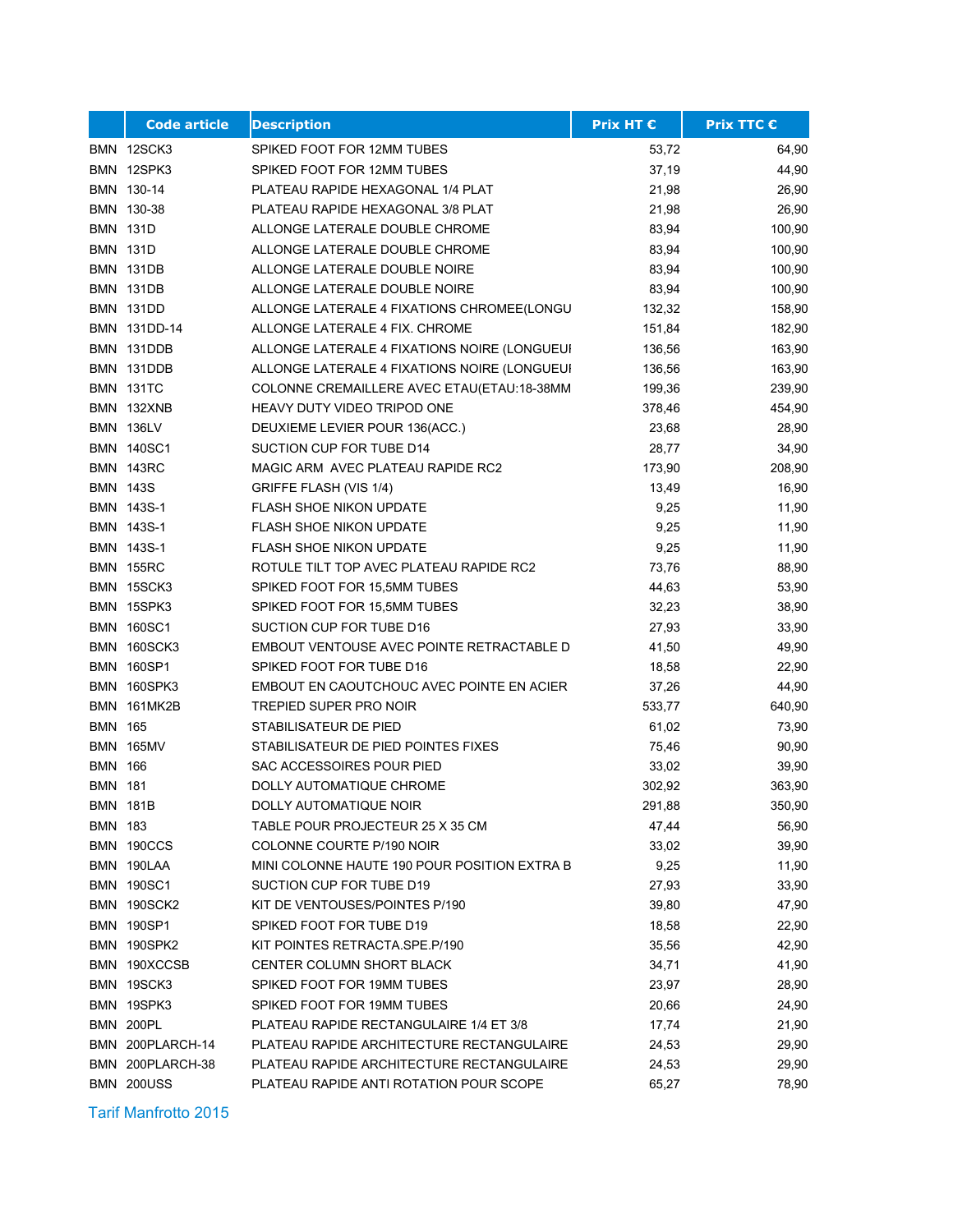|                | <b>Code article</b> | <b>Description</b>                            | <b>Prix HT €</b> | <b>Prix TTC €</b> |
|----------------|---------------------|-----------------------------------------------|------------------|-------------------|
|                | <b>BMN 204SC1</b>   | SUCTION CUP FOR TUBE                          | 27,93            | 33,90             |
|                | <b>BMN 204SCK3</b>  | KIT EMBOUT VENTOUSE PTUBE 20,4                | 41,50            | 49,90             |
|                | <b>BMN 204SP1</b>   | SPIKED FOOT FOR TUBE                          | 18,58            | 22,90             |
|                | <b>BMN 204SPK3</b>  | KIT EMBOUT CAOUTCHOUC P TUBE 20,4 MM          | 37,26            | 44,90             |
| <b>BMN 208</b> |                     | ADAPTATEUR PLATEAU 60 MM+V.3/8                | 23,68            | 28,90             |
|                | BMN 208HEX          | ADAPTATEUR PLATEAU 60mm/HEXAG.                | 24,53            | 29,90             |
| <b>BMN 209</b> |                     | <b>TREPIED DE TABLE SEUL</b>                  | 22,84            | 27,90             |
| <b>BMN 209</b> |                     | <b>TREPIED DE TABLE SEUL</b>                  | 22,84            | 27,90             |
|                | BMN 209,492         | TREPIED TABLE+ROTULE BALL 492                 | 63,57            | 76,90             |
|                | BMN 209,492LONG     | KIT TREPIED DE TABLE                          | 95,82            | 114,90            |
|                | BMN 209-14          | <b>TREPIED DE TABLE</b>                       | 24,53            | 29,90             |
| <b>BMN 222</b> |                     | POIGNEE-ROTULE "JOYSTICK", PLATEAU RAPIDE RC. | 101,77           | 122,90            |
| <b>BMN 229</b> |                     | ROTULE SUPER 3D PLATEAU RAPIDE RC0            | 207,86           | 249,90            |
|                | BMN 22SCK3          | SPIKED FOOT FOR 22,5MM TUBES                  | 40,50            | 48,90             |
|                | BMN 22SPK3          | SPIKED FOOT FOR 22,5MM TUBES                  | 37,19            | 44,90             |
| <b>BMN 230</b> |                     | JEU DE 3 SEMELLES A NEIGE                     | 23,68            | 28,90             |
|                | <b>BMN 233B</b>     | BARRETTE/POIGNEE A 2 SECTIONS                 | 73,76            | 88,90             |
| <b>BMN 234</b> |                     | ROTULE POUR MONOPODE                          | 23,68            | 28,90             |
|                | <b>BMN 234RC</b>    | ROTULE POUR MONOPODE AVEC PLATEAU RAPIDE I    | 44,05            | 52,90             |
|                | BMN 234RC, 243      | TR243+HD234RC                                 | 68,66            | 82,90             |
| <b>BMN 236</b> |                     | POINTE POUR MONOPODE                          | 16,89            | 20,90             |
| <b>BMS 241</b> |                     | VENTOUSE 150MM.+ROTULE FEM.5/8                | 75,46            | 90,90             |
|                | <b>BMN 241FB</b>    | VENTOUSE AVEC BASE 60mm & 3/8                 | 85,64            | 102,90            |
|                | <b>BMN 241V</b>     | <b>VENTOUSE VIDEO AVEC JAMBE</b>              | 163,72           | 196,90            |
| <b>BMN 243</b> |                     | <b>CLAMP DE VITRE DE VOITURE</b>              | 32,17            | 38,90             |
|                | <b>BMN 244RC</b>    | <b>BRAS A FRICTION+PLATEAU RAPIDE</b>         | 162,02           | 194,90            |
| <b>BMN 248</b> |                     | VIS DE COUPLAGE PLAT.030/METZ                 | 10, 10           | 12,90             |
|                | <b>BMN 250SC1</b>   | SUCTION CUP FOR TUBE D25                      | 27,93            | 33,90             |
|                | <b>BMN 250SP1</b>   | SPIKED FOOT FOR TUBE D25                      | 18,58            | 22,90             |
|                | <b>BMN 259B</b>     | RALLONGE NOIRE P/PIED DE TABLE                | 27,93            | 33,90             |
| <b>BMN 262</b> |                     | ADAPTATEUR POUR FLASH NIKON                   | 10, 10           | 12,90             |
|                | BMN 269HDB-3U       | PIED SUPER GEANT NOIR AVEC 3 JAMBES REGLABLI  | 704,36           | 845,90            |
|                | BMN 269HDB-3U       | PIED SUPER GEANT NOIR AVEC 3 JAMBES REGLABLI  | 704,36           | 845,90            |
| <b>BMN 273</b> |                     | 5/8"SURVEY ADAPTER FOR TRIPOD                 | 52,54            | 63,90             |
| BMN 293        |                     | SUPPORT TELE-OBJECTIF                         | 80,55            | 96,90             |
| <b>BMN 296</b> |                     | PHOTO CLAMP                                   | 35,56            | 42,90             |
|                | <b>BMN 300N</b>     | ROTULE BASE PANORAMIQUE 360Ø                  | 192,58           | 231,90            |
|                | BMN 303SPH          | ROTULE PANORAMIQUE QTVR SPHERIQUE             | 661,93           | 794,90            |
|                | BMN 303SPHUK        | KIT DE MODIFICATION POUR 302,303 EN 303SPH    | 485,40           | 582,90            |
| <b>BMN 311</b> |                     | SUPPORT REGLABLE P/MONITEUR                   | 48,30            | 57,90             |
| <b>BMN 319</b> |                     | ADAPTATEUR BOL 75MM P/100MM (P                | 33,02            | 39,90             |
|                | <b>BMN 319SH</b>    | POIGNEE COURTE P/Hi Hat                       | 32,17            | 38,90             |
|                | BMN 322RA           | ADAPTATEUR RAPIDE ADDIT P/322                 | 34,71            | 41,90             |
|                | BMN 322RA           | <b>ADAPTATEUR RAPIDE ADDIT P/322</b>          | 34,71            | 41,90             |
|                | <b>BMN 322RC2</b>   | ROTULE JOYSTICK COMPACT EN MAGNESIUM, PLAT    | 134,02           | 160,90            |
|                | BMN 322RS           | KIT DE DECLENCHEMENT ELECTRIQUE POUR 322RC    | 60,18            | 72,90             |
|                | <b>BMN 322RS</b>    | KIT DE DECLENCHEMENT ELECTRIQUE POUR 322RC    | 60,18            | 72,90             |
|                | BMN 322RSM          | KIT DECLENCHEMENT MANUEL PR 322RC2 (AVEC DE   | 76,31            | 91,90             |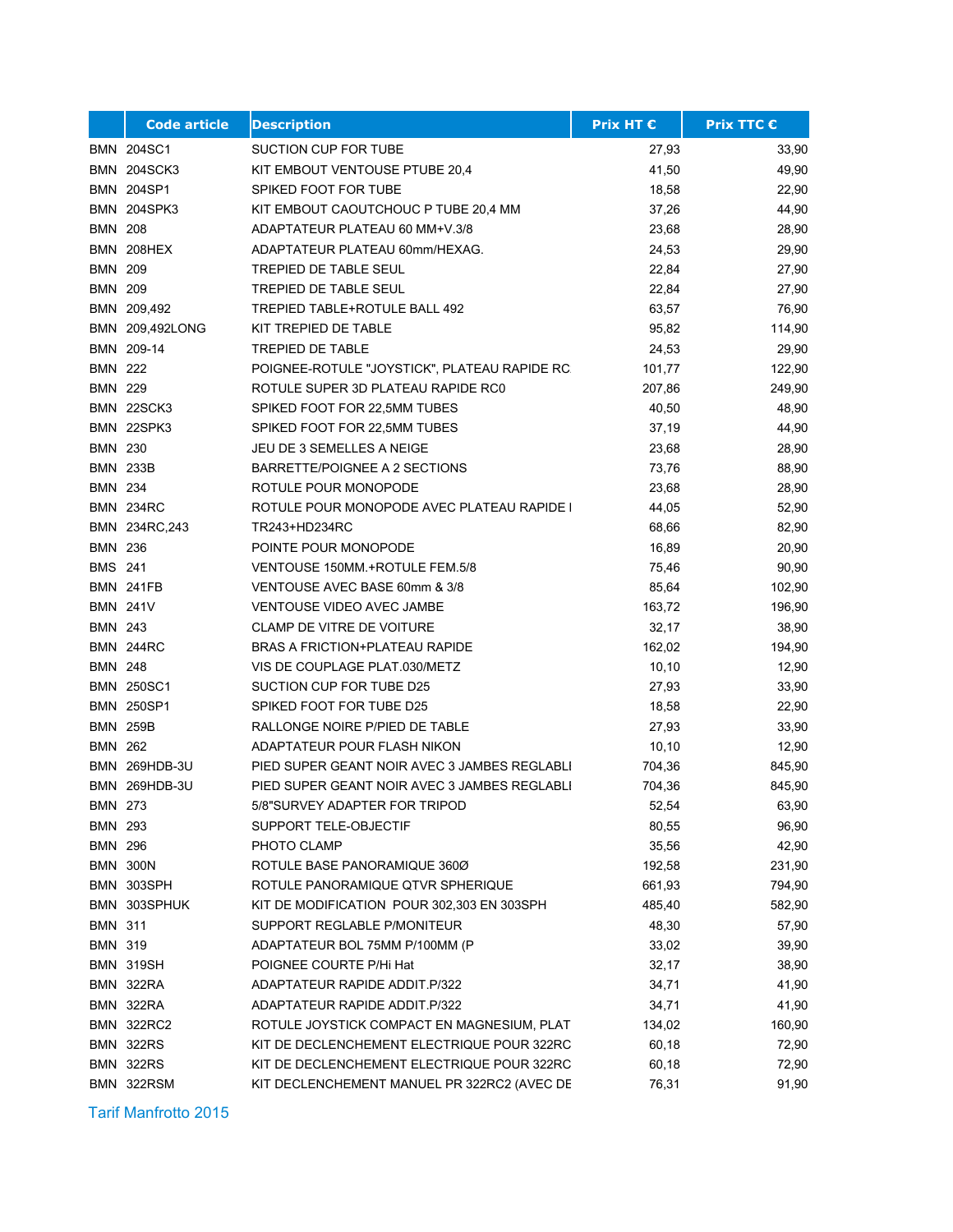|                | <b>Code article</b> | <b>Description</b>                             | <b>Prix HT €</b> | <b>Prix TTC €</b> |
|----------------|---------------------|------------------------------------------------|------------------|-------------------|
| BMN 323        |                     | ADAPTATEUR DE PLATEAU RAPIDE P/200PL           | 36,41            | 43,90             |
| <b>BMN 323</b> |                     | ADAPTATEUR DE PLATEAU RAPIDE P/200PL           | 36,41            | 43,90             |
| BMN 324        |                     | ADAPTATEUR DE PLATEAU 5/8"                     | 51,69            | 62,90             |
|                | <b>BMN 324RC2</b>   | ROTULE BALL JOYSTICK ERGONOMIQUE (3,5 KG MA)   | 107,71           | 129,90            |
|                | <b>BMN 325N</b>     | ADAPTATEUR DE BOL 100 et 75mm                  | 78,00            | 93,90             |
|                | <b>BMN 327RC2</b>   | ROTULE BALL JOYSTICK ERGONOMIQUE (5,5 KG MA)   | 161,18           | 193,90            |
|                | <b>BMN 330B</b>     | <b>BARRETTE MACRO / FLASH</b>                  | 66,96            | 80,90             |
|                | <b>BMN 334B</b>     | <b>MONOPODE AUTOMATIQUE NOIR</b>               | 105,16           | 126,90            |
| <b>BMN 337</b> |                     | NIVEAU A BULLE 2 AXES                          | 34,71            | 41,90             |
| <b>BMN 338</b> |                     | <b>BASE DE MISE A NIVEAU</b>                   | 114,92           | 137,90            |
| BMN 340        |                     | ELBOW BRACKET 1/4 & 3/8 P/RC0                  | 81,40            | 97,90             |
| <b>BMN 341</b> |                     | ELBOW BRACKET 1/4 & 3/8 P/RC2                  | 81,40            | 97,90             |
|                | BMN 345BAG          | ETUI POUR KIT 345                              | 25,38            | 30,90             |
| <b>BMN 349</b> |                     | CLAMP POUR COLONNE ALUMINIUM                   | 75,03            | 90,90             |
|                | <b>BMN 349C</b>     | CLAMP POUR COLONNE CARBONE                     | 92,43            | 110,90            |
|                | <b>BMN 351MVB2</b>  | TREPIED VIDEO ALU COURT NOIR A POINTES FIXES I | 321,18           | 385,90            |
| <b>BMN 355</b> |                     | SUPPORT DE TABLE + ROTULE 234                  | 52,54            | 63,90             |
| <b>BMN 356</b> |                     | SUPPORT MURAL + ROTULE 234                     | 50,84            | 61,90             |
| <b>BMN 357</b> |                     | PLATEAU COULISSANT UNIVERSEL                   | 56,36            | 67,90             |
|                | BMN 357PLONG        | PLATEAU RAP LONG 210m 1/4&3/8                  | 98,36            | 118,90            |
|                | BMN 357PLV          | PLATEAU 1/4 ET 3/8 POUR 357                    | 35,56            | 42,90             |
| <b>BMN 358</b> |                     | <b>SURVEY TOP PLATE</b>                        | 31,32            | 37,90             |
|                | BMN 359-1           | LONG LENS SUPPORT                              | 68,66            | 82,90             |
| <b>BMN 361</b> |                     | <b>CROSSE POUR MONOPODE</b>                    | 27,93            | 33,90             |
|                | <b>BMN 379B</b>     | MONOPODE - COLONNE NOIR                        | 73,76            | 88,90             |
| <b>BMN 380</b> |                     | KIT DE 3 POIGNEES P/JAMBES 055                 | 36,41            | 43,90             |
| <b>BMN 381</b> |                     | KIT DE 3 POIGNEES P/JAMBES 190                 | 32,17            | 38,90             |
| <b>BMN 384</b> |                     | ADAPT PLAT RAP QUEUE D'ARONDE                  | 58,48            | 70,90             |
|                | BMN 384PL-14        | PLATEAU RAPIDE 1/4 P/384                       | 20,28            | 24,90             |
|                | BMN 384PLARCH-14    | PLATEAU RAPIDE 1/4 ARCH.P/384                  | 23,68            | 28,90             |
| <b>BMN 385</b> |                     | COLONNE DE TABLE AIR COMPRIME                  | 71,21            | 85,90             |
|                | BMN 386BC           | NANO CLAMP CAMERA                              | 46,59            | 55,90             |
|                | <b>BMN 391RC2</b>   | ROTULE PHOTO-VIDEO 3D + PLATEAU RAPIDE         | 64,42            | 77,90             |
| <b>BMN 393</b> |                     | SUPPORT TELE-OBJECTIF POUR MONOPDE ET TREF     | 195,97           | 235,90            |
| BMN 393        |                     | SUPPORT TELE-OBJECTIF POUR MONOPDE ET TREF     | 195,97           | 235,90            |
| <b>BMN 394</b> |                     | ADAPTATEUR PLATEAU RAPIDE PLAT+NIVEAUX A BE    | 54,24            | 65,90             |
| BMN 400        |                     | ROTULE A CREMAILLERE SUPER PRO, PLATEAU RAF    | 692,49           | 830,90            |
|                | BMN 400PL-HIG       | PLATEAU RAPIDE POUR 400 / 42MM                 | 26,23            | 31,90             |
|                | BMN 400PL-LOW       | PLATEAU RAPIDE POUR 400 / 13MM                 | 26,23            | 31,90             |
|                | BMN 400PL-MED       | PLATEAU RAPIDE POUR 400 / 23MM                 | 26,23            | 31,90             |
| <b>BMN 405</b> |                     | ROTULE A CREMAILLERE PRO, PLATEAU RAPIDE 410   | 466,72           | 560,90            |
| <b>BMN 410</b> |                     | ROTULE A CREMAILLERE JUNIOR, PLATEAU RAPIDE    | 212,10           | 254,90            |
|                | BMN 410PL           | PLATEAU RAPIDE P/410 & 354                     | 19,43            | 23,90             |
| BMN 430        |                     | SEMELLE LONGUE AVEC DOUBLE FIXE                | 71,21            | 85,90             |
| BMN 438        |                     | BOULE DE MISE A NIVEAU COMPACT                 | 89,03            | 106,90            |
|                | BMN 438-14          | BOULE DE MISE A NIVEAU COMPACT                 | 87,33            | 104,90            |
|                | <b>BMN 439SCK2</b>  | KIT DE 3 VENTOUSES P/190MF4                    | 44,05            | 52,90             |
|                | BMN 439SPK2         | KIT DE 3 POINTES RETR./190MF4                  | 28,77            | 34,90             |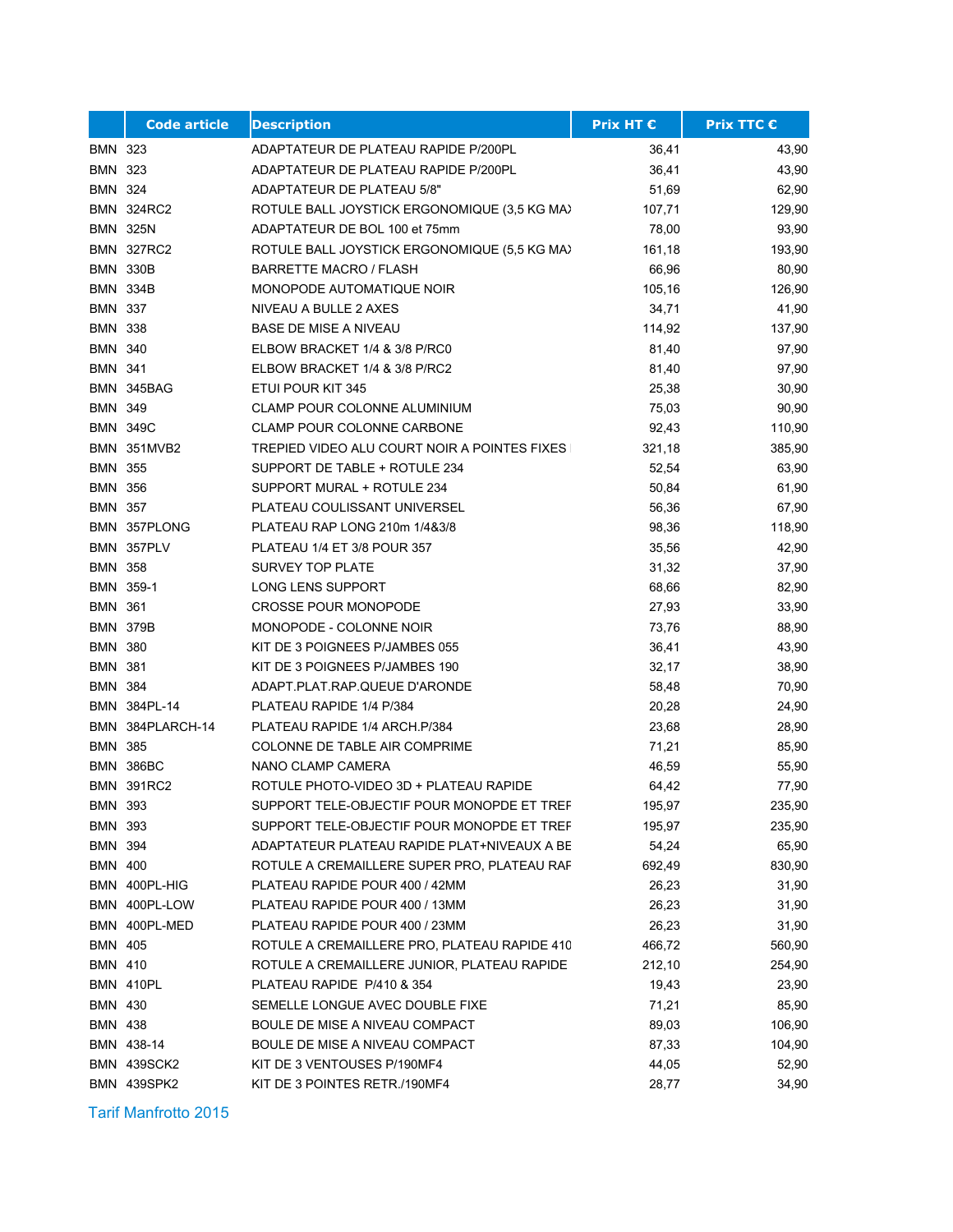|                | <b>Code article</b> | <b>Description</b>                             | <b>Prix HT €</b> | <b>Prix TTC €</b> |
|----------------|---------------------|------------------------------------------------|------------------|-------------------|
|                | BMN 440SCK2         | KIT DE VENTOUSES/POINTES P/440                 | 44,05            | 52,90             |
|                | BMN 440SPK2         | KIT POINTES RETRACTA.SPE.P/440                 | 38,96            | 46,90             |
|                | <b>BMN 441SCK2</b>  | KIT DE VENTOUSES/POINTES P/441                 | 44,05            | 52,90             |
|                | BMN 441SPK2         | KIT POINTES RETRACTA.SPE.P/441                 | 38,96            | 46,90             |
|                | BMN 441STRAP        | COURROIE DE PIED P/CARBONE                     | 31,32            | 37,90             |
|                | <b>BMN 449SC2</b>   | VENTOUSE/POINTE P/449 & 276                    | 30,47            | 36,90             |
|                | <b>BMN 449SP2</b>   | POINTE RETRACTABLE SPECIALE P/449&276          | 20,28            | 24,90             |
| <b>BMN 454</b> |                     | PLATEAU MICROMETRIQUE                          | 104,31           | 125,90            |
|                | <b>BMN 458B</b>     | TREPIED PRO AUTOMATIC NEOTEC                   | 437,02           | 524,90            |
|                | <b>BMN 458HL</b>    | POIGNEE P/190 & 055PRO & 458B                  | 23,68            | 28,90             |
|                | <b>BMN 460MG</b>    | ROTULE 3D MAGNESIUM AVEC PLATEAU RAPIDE RC:    | 105,16           | 126,90            |
|                | <b>BMN 468MG</b>    | ROTULE BALL MAGNESIUM "HYDROSTATIQUE"          | 232,47           | 278,90            |
|                | <b>BMN 468MGQ6</b>  | ROTULE BALL "HYDROSTATIQUE" PLATEAU RAPIDE (   | 280,00           | 336,90            |
|                | <b>BMN 468MGQ6</b>  | ROTULE BALL "HYDROSTATIQUE" PLATEAU RAPIDE (   | 280,00           | 336,90            |
|                | BMN 468MGRC2        | ROTULE BALL MAGNESIUM "HYDROSTATIQUE", PLATI   | 246,05           | 295,90            |
|                | BMN 468MGRC3        | ROTULE BALL MAGNESIUM "HYDROSTATIQUE", PLATI   | 278,31           | 333,90            |
|                | BMN 468MGRC4        | ROTULE BALL MAGNESIUM "HYDROSTATIQUE", PLATI   | 273,21           | 327,90            |
|                | BMN 468MGRC5        | ROTULE BALL MAGNESIUM "HYDROSTATIQUE", PLATI   | 269,81           | 323,90            |
|                | <b>BMN 475B</b>     | <b>TREPIED PRO A CREMAILLERE</b>               | 332,62           | 399,90            |
| <b>BMN 492</b> |                     | ROTULE BALL MICRO                              | 38,96            | 46,90             |
|                | BMN 492LCD          | MICRO BALL HEAD W/HOT SHOE MOU                 | 65,27            | 78,90             |
| <b>BMN 494</b> |                     | ROTULE BALL MINI-REGL FRICTION                 | 48,30            | 57,90             |
|                | <b>BMN 494RC2</b>   | ROTULE BALL MINI - REGL FRICTION AVEC PLAT RAF | 66,11            | 79,90             |
| <b>BMN 496</b> |                     | ROTULE BALL COMPACTE - REGLAGE FRICTION        | 61,02            | 73,90             |
|                | <b>BMN 496RC2</b>   | ROTULE BALL COMPACTE - REGL FRICTION AVEC PL   | 78,85            | 94,90             |
| <b>BMN 498</b> |                     | ROTULE BALL MIDI                               | 95,82            | 114,90            |
|                | <b>BMN 498RC2</b>   | ROTULE BALL MIDI AVEC PLATEAU RAPIDE RC2       | 113,65           | 136,90            |
|                | <b>BMN 498RC4</b>   | ROTULE BALL MIDI AVEC PLATEAU RAPIDE RC4       | 122,98           | 147,90            |
|                | BMN 500BALL         | DEMI BOL 100mm AVEC POIGNEE                    | 55,93            | 67,90             |
|                | BMN 500BALLSH       | DEMI BOL 100 MM, POIGNEE COURTE                | 60,18            | 72,90             |
|                | BMN 500HLV          | PAN BAR 500HLV                                 | 24,53            | 29,90             |
|                | BMN 500PLONG        | <b>VIDEO CAMERA PLATE</b>                      | 65,27            | 78,90             |
|                | BMN 500SPRB         | ENTRETOISE MILIEU N. P/500&520                 | 28,77            | 34,90             |
|                | BMN 501HLV          | LEVIER PANORAMIQUE POUR ROTULE 501HDV          | 27,08            | 32,90             |
|                | BMN 501LVN          | LEVIER ADITIIONNEL P/501                       | 27,08            | 32,90             |
|                | BMN 501PL           | PLATEAU RAPIDE P/501                           | 24,53            | 29,90             |
|                | <b>BMN 501PL</b>    | PLATEAU RAPIDE P/501                           | 24,53            | 29,90             |
|                | BMN 501PLONG        | PLATEAU RAP.LONG(140mm)1/4&3/8 P 501           | 91,58            | 109,90            |
|                | BMN 502HLV          | PAN BAR                                        | 26,23            | 31,90             |
|                | <b>BMN 503LV</b>    | LEVIER ADDITIONNEL P/503                       | 38,11            | 45,90             |
|                | BMN 504HD           | ROTULE VIDEO PRO BOL 75MM                      | 448,05           | 537,90            |
|                | BMN 504HD,535K      | KIT TREPIED CARBONE 535K AVEC ROTULE VIDEO 5(  | 1.053,20         | 1.263,90          |
|                | BMN 504HD,536K      | KIT TREPIED 536 AVEC ROTULE 504HD              | 1.231,43         | 1.477,90          |
|                | BMN 504HD,536K      | KIT TREPIED 536 AVEC ROTULE 504HD              | 1.231,43         | 1.477,90          |
|                | BMN 504HD,536K      | KIT TREPIED 536 AVEC ROTULE 504HD              | 1.231,43         | 1.477,90          |
|                | BMN 504HD,546BK     | KIT TREPIED 546 AVEC ENTRETOISE MEDIANE ET RC  | 847,80           | 1.017,90          |
|                | BMN 504HD,546GBK    | KIT TREPIED DOUBLE SECT 546 ENTRETOISE BASSE   | 910,62           | 1.092,90          |
|                | BMN 504PLONG        | PLATEAU LONG VIDEO                             | 80,55            | 96,90             |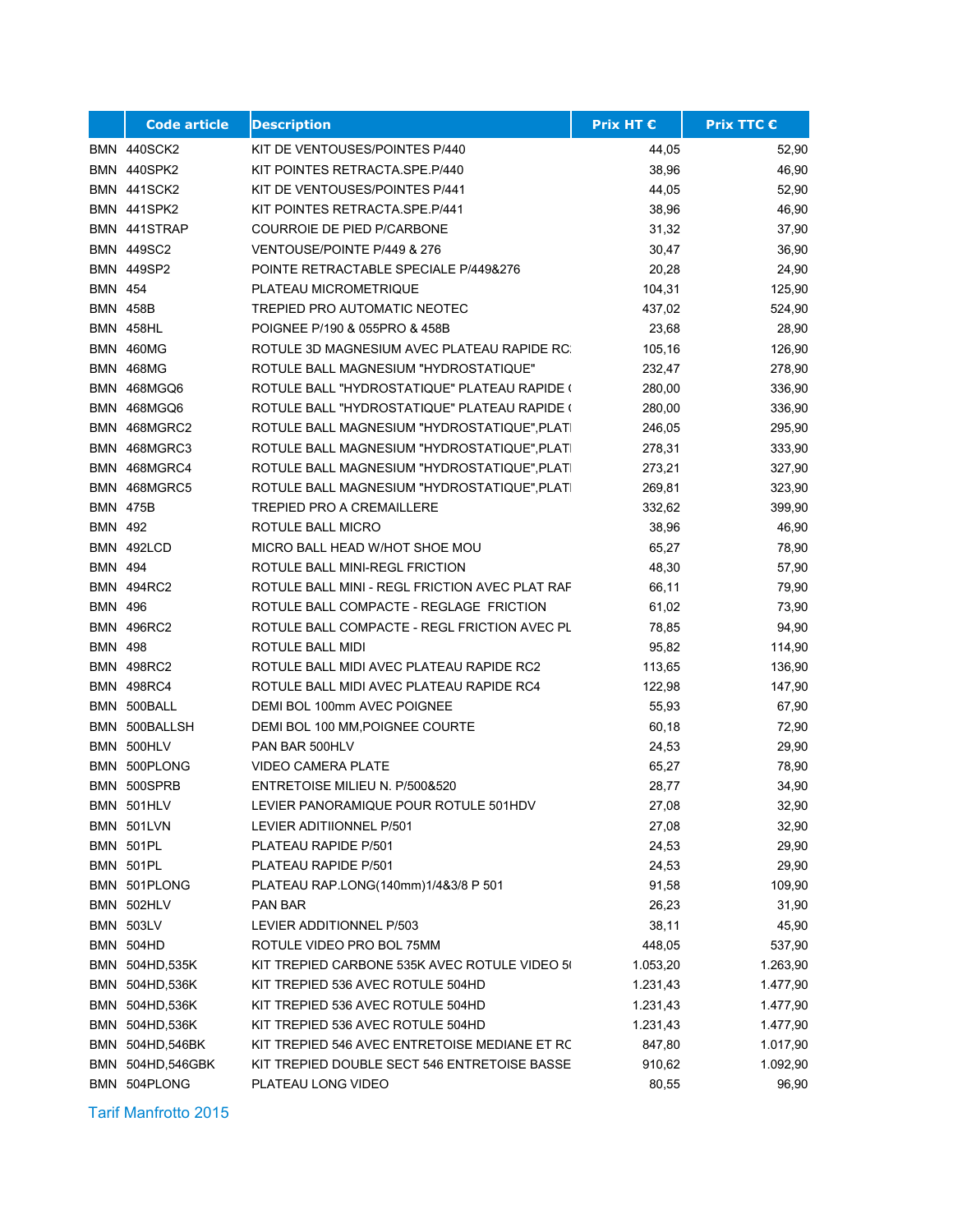|                 | <b>Code article</b> | <b>Description</b>                            | <b>Prix HT €</b> | <b>Prix TTC €</b> |
|-----------------|---------------------|-----------------------------------------------|------------------|-------------------|
|                 | <b>BMN 505LV</b>    | LEVIER ADDITIONNEL P/505                      | 55,93            | 67,90             |
|                 | <b>BMN 505PL</b>    | PLATEAU RAPIDE P/505                          | 20,28            | 24,90             |
|                 | <b>BMN 509HD</b>    | ROTULE 509HD VIDEO PRO                        | 719,65           | 863,90            |
|                 | BMN 509HD,536K      | KIT TREPIED CARBONE 536 AVEC ROTULE 509HD     | 1.492,85         | 1.791,90          |
|                 | BMN 509HD,545BK     | KIT TREPIED ENTRETOISE MEDIANE 545 AVEC ROTU  | 1.243,32         | 1.491,90          |
|                 | BMN 509HD,545GBK    | KIT TREPIED 545 ENTRETOISE BASSE AVEC ROTULE  | 1.243,32         | 1.491,90          |
|                 | BMN 509HLV          | <b>PAN BAR</b>                                | 43,20            | 51,90             |
|                 | BMN 509PLONG        | <b>VIDEO CAMERA PLATE</b>                     | 83,09            | 99,90             |
|                 | <b>BMN 519LV</b>    | LEVIER ADDITIONNEL P/519                      | 45,74            | 54,90             |
|                 | BMN 520BALL         | DEMI BOL 75mm AVEC POIGNEE                    | 55,93            | 67,90             |
|                 | BMN 520BALLSH       | DEMI BOL 75 MM, POIGNEE COURTE                | 59,33            | 71,90             |
|                 | BMN 521CFI          | BOITIER COMMANDE P/ OBJECTIF ENG CANON FUJIN  | 217,19           | 260,90            |
|                 | BMN 521CFI          | BOITIER COMMANDE P/ OBJECTIF ENG CANON FUJIN  | 217,19           | 260,90            |
|                 | <b>BMN 521EX</b>    | BOITIER TELECOMMANDE SONY EX1                 | 181,55           | 217,90            |
|                 | <b>BMN 521EX</b>    | <b>BOITIER TELECOMMANDE SONY EX1</b>          | 181,55           | 217,90            |
|                 | <b>BMN 521EX10</b>  | 10 M EXTENSION CABLE FOR 521EX                | 214,65           | 257,90            |
| <b>BMN 5211</b> |                     | BOITIER LANC BASIC SONY&CANON                 | 154,39           | 185,90            |
| <b>BMN 5211</b> |                     | BOITIER LANC BASIC SONY&CANON                 | 154,39           | 185,90            |
|                 | <b>BMN 521LX</b>    | TELECOMMANDE LANC PROGRAMMABLE                | 383,55           | 460,90            |
|                 | <b>BMN 521P</b>     | <b>BOITIER BASIC P/PANASONIC</b>              | 163,72           | 196,90            |
|                 | <b>BMN 521P</b>     | <b>BOITIER BASIC P/PANASONIC</b>              | 163,72           | 196,90            |
|                 | BMN 521PFI          | BOITIER DE COMMANDE IRIS ET MISE AU POINT PAN | 235,02           | 282,90            |
|                 | BMN 521PFI          | BOITIER DE COMMANDE IRIS ET MISE AU POINT PAN | 235,02           | 282,90            |
|                 | BMN 521PROI         | TELECOMMANDE LANC PRO CLAMP                   | 213,80           | 256,90            |
|                 | BMN 521PROI         | TELECOMMANDE LANC PRO CLAMP                   | 213,80           | 256,90            |
|                 | <b>BMN 521SB</b>    | BOITE DOUBLE P/REMOTE CONTROL                 | 90,73            | 108,90            |
|                 | <b>BMN 521SB</b>    | BOITE DOUBLE P/REMOTE CONTROL                 | 90,73            | 108,90            |
|                 | <b>BMN 522AV</b>    | CABLE ADAPTATEUR LANC AV10                    | 23,68            | 28,90             |
|                 | BMN 522EXTC         | CABLE RALLONGE 90 CM P/522                    | 44,47            | 53,90             |
|                 | BMN 522EXTC30       | CABLE RALLONGE 30 MT pr TELEC                 | 119,58           | 143,90            |
|                 | <b>BMN 522P</b>     | POIGNEE COMMANDE: PANASONIC                   | 361,48           | 433,90            |
|                 | BMN 522PB12         | LEVIER ADAPT.522/523 D.12mm                   | 46,59            | 55,90             |
|                 | <b>BMN 522PB12P</b> | LEVIER ADAPT.522P D.12mm                      | 46,59            | 55,90             |
|                 | BMN 522PB13         | LEVIER ADAPT 522P 13mm                        | 46,59            | 55,90             |
|                 | BMN 522PB13P        | LEVIER ADAPT.522P D.13mm                      | 46,59            | 55,90             |
|                 | BMN 522PB14         | LEVIER ADAPT.522/523 14mm                     | 46,59            | 55,90             |
|                 | BMN 522PB14P        | LEVIER ADAPT.522P D.14mm                      | 46,59            | 55,90             |
|                 | BMN 522PB16         | LEVIER ADAPT.522/523 D.16mm                   | 46,59            | 55,90             |
|                 | BMN 522PB16P        | LEVIER ADAPT.522P D.16mm                      | 46,59            | 55,90             |
|                 | BMN 522PB18         | LEVIER ADAPT.522/523 D.18mm                   | 46,59            | 55,90             |
|                 | <b>BMN 522PB18P</b> | LEVIER ADAPT.522P D.18mm                      | 46,59            | 55,90             |
|                 | <b>BMN 522PB22</b>  | LEVIER ADAPT.522/523 D.22mm                   | 46,59            | 55,90             |
|                 | <b>BMN 522PB22P</b> | LEVIER ADAPT.522P D.22mm                      | 46,59            | 55,90             |
|                 | <b>BMN 522PB25</b>  | LEVIER ADAPT.522/523 D.25mm                   | 46,59            | 55,90             |
|                 | BMN 522PB30         | LEVIER ADAPT.522/523 D.30mm                   | 46,59            | 55,90             |
|                 | BMN 522SCA          | CABLE STANDARD P/521,522,523                  | 15,19            | 18,90             |
|                 | BMN 523PROI         | TELECOMMANDE LANC RALLONGE PANORAMIQUE        | 307,16           | 368,90            |
|                 | <b>BMN 523RC</b>    | HOUSSE PROTECT.PLUIE P/522-523                | 39,80            | 47,90             |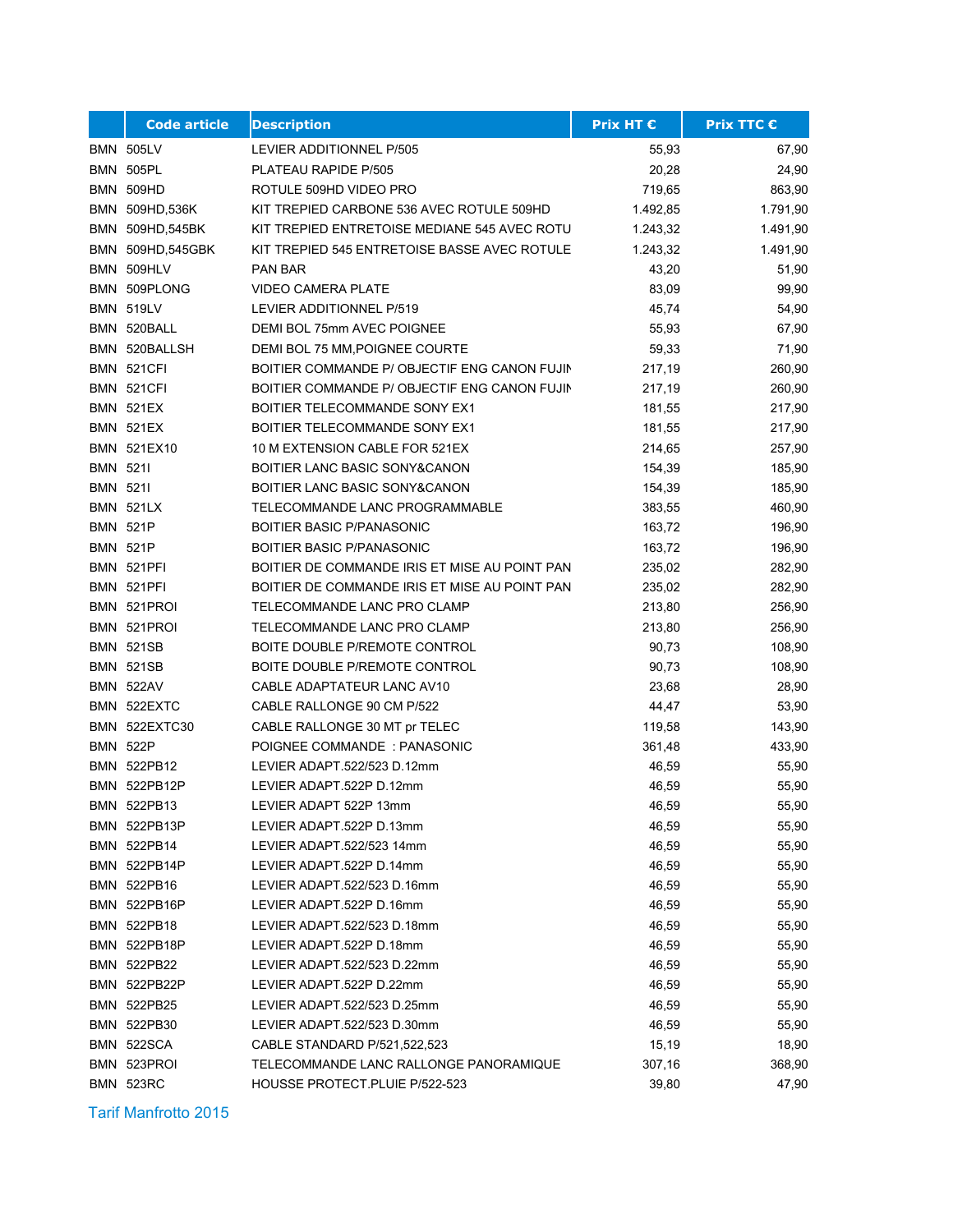|                | <b>Code article</b>  | <b>Description</b>                            | <b>Prix HT €</b> | <b>Prix TTC €</b> |
|----------------|----------------------|-----------------------------------------------|------------------|-------------------|
|                | BMN 524ADAPT         | ADAPTATEUR 8-12 BROCHES P/FUJI                | 157,78           | 189,90            |
|                | <b>BMN 524CFI</b>    | POIGNEE COMMANDE P/ OBJECTIFENG CANON FUJII   | 334,32           | 401,90            |
| <b>BMN 526</b> |                      | ROTULE VIDEO FLUIDE PRO-16 kg-                | 1.225,49         | 1.470,90          |
|                | BMN 526,528XBK       | KIT VIDEO 526 + 528XB + SAC                   | 2.145,53         | 2.574,90          |
|                | BMN 526,536K         | KIT VIDEO 526+536+MBAG100PN                   | 1.957,96         | 2.349,90          |
|                | BMN 526,545BK        | KIT VIDEO 526+545B+MBAG100PN                  | 1.840,84         | 2.209,90          |
|                | BMN 526,545GBK       | KIT VIDEO 526+545GB+MBAG100PN                 | 1.861,20         | 2.233,90          |
|                | <b>BMN 528XB</b>     | TREPIED VIDEO LOURD ALU/ACIER BOL 100MM       | 689,94           | 827,90            |
|                | <b>BMN 529B</b>      | SUPPORT COURT BOL 100mm"Hi-Hat                | 201,07           | 241,90            |
| <b>BMN 535</b> |                      | TREPIED VIDEO 2 STAGE CARBONE MPRO 75mm       | 547,35           | 656,90            |
| <b>BMN 536</b> |                      | TREPIED VIDEO 3 STAGE CARBONE MPRO 75/100mm   | 721,34           | 865,90            |
|                | BMN 537SPRB          | MID LEVEL SPREADER                            | 100,92           | 121,90            |
|                | BMN 537SPRB-CK       | <b>CONVERSION KIT FOR 537SPRB</b>             | 20,28            | 24,90             |
|                | <b>BMN 540RK</b>     | KIT MODIF.540ART en 542ART                    | 161,18           | 193,90            |
|                | BMN 540STRAP         | COURROIE DE TRANSPORT P/540ART                | 50,00            | 59,90             |
|                | <b>BMN 545B</b>      | TREPIED ALU PRO VIDEO 100MM AVEC ENTRETOISE   | 505,77           | 606,90            |
|                | <b>BMN 545GB</b>     | TREPIED ALU PRO VIDEO 100BL AVEC STABILISATEU | 486,24           | 583,90            |
|                | <b>BMN 546B</b>      | TREPIED VIDEO AVEC BOL 75MM ET ENTRETOISE AL  | 419,19           | 503,90            |
|                | <b>BMN 546GB</b>     | TREPIED VIDEO AVEC BOL DE 75MM                | 529,53           | 635,90            |
|                | <b>BMN 547B</b>      | TREPIED VIDEO PRO ALU -60MM - 1SECTION TANDEM | 253,69           | 304,90            |
| <b>BMN 553</b> |                      | EQUERRE ROTULE P/COLONNE MDEVE                | 62,72            | 75,90             |
| <b>BMN 554</b> |                      | COL.CENTRALE BOL 50mm P/441                   | 226,53           | 271,90            |
|                | <b>BMN 555B</b>      | COL.CENTRALE BOL 50mm P/055PRO                | 149,30           | 179,90            |
|                | <b>BMN 556B</b>      | COL.CENTRALE BOL 50mm P/190PRO                | 140,80           | 168,90            |
|                | <b>BMN 557B</b>      | MONOPODE VIDEO PRO NOIR AVEC PLATEAU COULI    | 122,98           | 147,90            |
|                | <b>BMN 558B</b>      | MONOPODE VIDEO NOIR AVEC PLATEAU COULISSAN    | 114,49           | 137,90            |
|                | BMN 559B-1           | DIGI VIDEO MONOPOD W/QR PLATE                 | 88,18            | 105,90            |
|                | BMN 560B-1           | MONOPODE VIDEO FLUIDE + ROTULE                | 145,89           | 175,90            |
|                | BMN 560B-1           | MONOPODE VIDEO FLUIDE + ROTULE                | 145,89           | 175,90            |
|                | BMN 560B-1           | MONOPODE VIDEO FLUIDE + ROTULE                | 145,89           | 175,90            |
|                | BMN 560B-1           | MONOPODE VIDEO FLUIDE + ROTULE                | 145,89           | 175,90            |
|                | BMN 561BHDV-1        | MONOPODE VIDEO AVEC ROTULE 701HDV SPECIALE    | 271,51           | 325,90            |
|                | <b>BMN 561BHDV-1</b> | MONOPODE VIDEO AVEC ROTULE 701HDV SPECIALE    | 271,51           | 325,90            |
|                | BMN 561BHDV-1        | MONOPODE VIDEO AVEC ROTULE 701HDV SPECIALE    | 271,51           | 325,90            |
|                | BMN 562B-1           | MONOPODE VIDEO FLUIDE AVEC PLATEAU RAPIDE     | 193,43           | 232,90            |
|                | BMN 562B-1           | MONOPODE VIDEO FLUIDE AVEC PLATEAU RAPIDE     | 193,43           | 232,90            |
|                | BMN 562B-1           | MONOPODE VIDEO FLUIDE AVEC PLATEAU RAPIDE     | 193,43           | 232,90            |
|                | BMN 562B-1           | MONOPODE VIDEO FLUIDE AVEC PLATEAU RAPIDE     | 193,43           | 232,90            |
| <b>BMN 565</b> |                      | KIT DE 3 PATINS P/POINTES FIXE                | 27,50            | 33,90             |
| <b>BMN 577</b> |                      | PLATEAU COULISSANT AVEC 501PL                 | 64,42            | 77,90             |
|                | BMN 585-1            | MODOSTEADY                                    | 95,82            | 114,90            |
|                | BMN 585LNC           | TELECOMMANDE POUR MODOSTEADY                  | 38,96            | 46,90             |
|                | <b>BMN 585PL</b>     | PLATEAU RAPIDE P 585                          | 10, 10           | 12,90             |
|                | <b>BMN 595B</b>      | STABILISATEUR FIG RIG                         | 301,22           | 361,90            |
|                | BMN 595BAG           | SAC POUR FIG RIG                              | 134,02           | 160,90            |
|                | BMN 595CLA           | <b>CLAMP FIG RIG</b>                          | 66,96            | 80,90             |
| <b>BMN 625</b> |                      | ADAPT.PLATEAU RAPIDE HEXA.+NIV                | 66,96            | 80,90             |
| BMN 627        |                      | <b>BASE PANORAMIQUE</b>                       | 60,18            | 72,90             |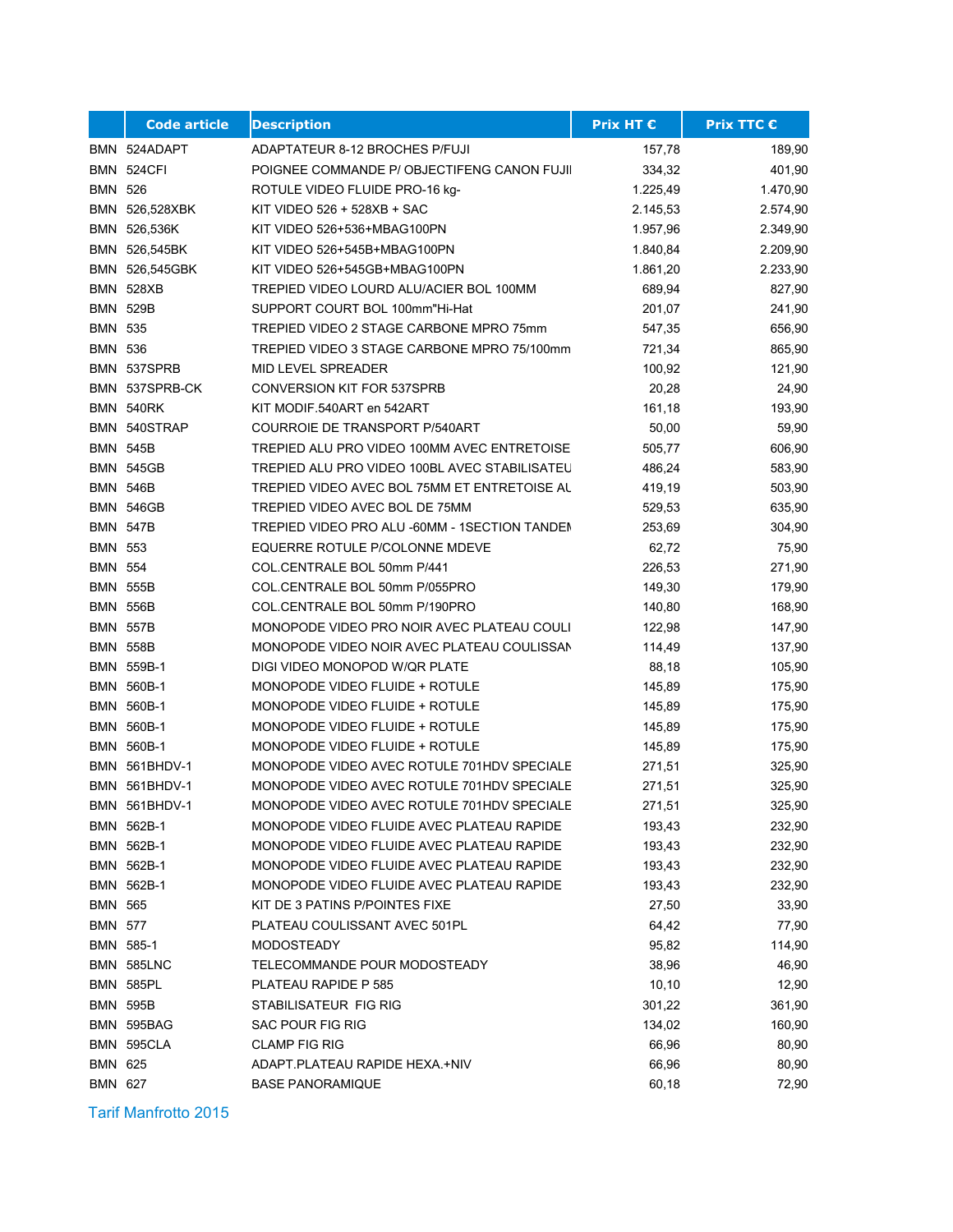|                | <b>Code article</b> | <b>Description</b>                             | <b>Prix HT €</b> | <b>Prix TTC €</b> |
|----------------|---------------------|------------------------------------------------|------------------|-------------------|
| <b>BMN 678</b> |                     | <b>BASE PLIANTE UNIV.P/MONOPODE</b>            | 62,72            | 75,90             |
|                | <b>BMN 679B</b>     | <b>MONOPODE 3 SECTIONS NOIR</b>                | 56,78            | 68,90             |
|                | <b>BMN 680B</b>     | MONOPODE COMPACT NOIR 4 SECTIONS               | 66,11            | 79,90             |
|                | <b>BMN 681B</b>     | MONOPODE PROFESSIONNEL NOIR 3 SECTIONS         | 61,87            | 74,90             |
|                | <b>BMN 682B</b>     | MONOPODE PRO NOIR SELF STANDING                | 122,98           | 147,90            |
|                | <b>BMN 685B</b>     | MONOPODE NEOTEC DELUXE                         | 179,85           | 215,90            |
|                | <b>BMN 685B</b>     | MONOPODE NEOTEC DELUXE                         | 179,85           | 215,90            |
|                | BMN 694CX           | MONOPODE CARBONE 4 SECTIONS                    | 188,33           | 226,90            |
|                | <b>BMN 695CX</b>    | MONOPODE CARBON 5 SECTIONS                     | 223,13           | 267,90            |
|                | <b>BMN 695SC2</b>   | <b>VENTOUSE/POINTE P/695</b>                   | 27,08            | 32,90             |
|                | <b>BMN 695SP2</b>   | POINTE INOX P/695                              | 17,74            | 21,90             |
|                | <b>BMN 700RC2</b>   | ROTULE MICRO VIDEO AVEC PLATEAU RAPIDE RC2     | 88,18            | 105,90            |
|                | BMN 701HDV          | ROTULE VIDEO MINI PRO                          | 122,98           | 147,90            |
|                | BMN 701HDV,755CX3K  | KIT VIDEO 701HDV+755CX3+MBAG80P                | 657,69           | 789,90            |
|                | BMN 701HDV,755CX3K  | KIT VIDEO 701HDV+755CX3+MBAG80P                | 657,69           | 789,90            |
|                | BMN 701HLV          | SECOND LEVIER POUR 701HDV                      | 25,38            | 30,90             |
|                | BMN 709BR           | KIT TREPIED DIGI TABLE CHROME + ROTULE MICRO   | 46,59            | 55,90             |
|                | <b>BMN 755CX3</b>   | TREPIED VIDEO CARBONE AVEC MISE A NIVEAU 7550  | 483,70           | 580,90            |
|                | <b>BMN 755CX3</b>   | TREPIED VIDEO CARBONE AVEC MISE A NIVEAU 7550  | 483,70           | 580,90            |
|                | <b>BMN 755CX3</b>   | TREPIED VIDEO CARBONE AVEC MISE A NIVEAU 7550  | 483,70           | 580,90            |
|                | BMN 755CX3-M8Q5     | KIT TREPIED CARBONE 755CX3 + ROTULE HYBRIDE I  | 664,48           | 797,90            |
|                | BMN 755CX3-M8Q5     | KIT TREPIED CARBONE 755CX3 + ROTULE HYBRIDE I  | 664,48           | 797,90            |
|                | <b>BMN 755XB</b>    | TREPIED MDEVE BOULE 50MM AVEC COLONNE          | 276,61           | 331,90            |
|                | <b>BMN 755XB</b>    | TREPIED MDEVE BOULE 50MM AVEC COLONNE          | 276,61           | 331,90            |
|                | <b>BMN 755XB</b>    | TREPIED MDEVE BOULE 50MM AVEC COLONNE          | 276,61           | 331,90            |
|                | BMN 785PL           | PLATEAU RAPIDE P/MODO & DIGI                   | 13,49            | 16,90             |
| <b>BMN 800</b> |                     | PIED COLONNE MINISTATIC                        | 745,89           | 895,90            |
|                | <b>BMN 804RC2</b>   | ROTULE 3D BASIC                                | 78,85            | 94,90             |
| <b>BMN 806</b> |                     | PIED COLONNE MINISALON 190                     | 1.065,05         | 1.278,90          |
|                | <b>BMN 808RC4</b>   | ROTULE 3D STANDARD                             | 149,30           | 179,90            |
| <b>BMN 809</b> |                     | PIED COLONNE SALON 230                         | 2.200,29         | 2.640,90          |
|                | BMN 814-1           | MINI BRAS HYDROSTAT 13CM                       | 164,57           | 197,90            |
| <b>BMN 816</b> |                     | PIED COLONNE SUPER SALON 280                   | 2.910,82         | 3.492,90          |
|                | BMN 816,1           | TOWER STAND 230 CM                             | 2.839,62         | 3.407,90          |
|                | BMN 816,2           | TOWER STAND 260 CM                             | 2.839,62         | 3.407,90          |
|                | BMN 819-1           | PETIT BRAS HYDROSTAT 18CM                      | 173,05           | 207,90            |
| <b>BMN 820</b> |                     | PROLONGATION DE BRAS DE 45 CM                  | 147,46           | 176,90            |
| BMN 822        |                     | SUPPORT EQUERRE POUR PROLONGATION POUR 80      | 270,18           | 324,90            |
| BMN 823        |                     | BRAS MEDIUM HYDROSTAT 23,5CM                   | 187,49           | 224,90            |
| BMN 824        |                     | PLATEFORME A ANGLE DROIT POUR 809 ET 816       | 139,89           | 167,90            |
| <b>BMN 826</b> |                     | SUPPORT D'APPAREIL SUPPLEMENTAIRE POUR 809     | 182,81           | 219,90            |
| <b>BMN 828</b> |                     | SUPPORT POUR 2 APPAREILS POUR 800/806/809 ET { | 86,36            | 103,90            |
| <b>BMN 834</b> |                     | CONTREPOIDS SUPPLEMENAIRE 2KG POUR 809 ET 8    | 50,50            | 60,90             |
| <b>BMN 840</b> |                     | SUPPORT APPAREIL SUPLEMENTAIRE POUR 806        | 46,97            | 56,90             |
| <b>BMN 842</b> |                     | SUPPORT A 90Ø POUR 806                         | 124,23           | 149,90            |
| <b>BMN 844</b> |                     | PLATEAU ADDITIONNEL 29x29cm POUR 800, 806, 809 | 64,14            | 76,90             |
|                | BMN MBAGDN          | <b>MINI AIR BAG</b>                            | 16,89            | 20,90             |
|                | BMN MH054M0         | SERIE 054 ROTULE BALL MAGNESIUM                | 144,20           | 173,90            |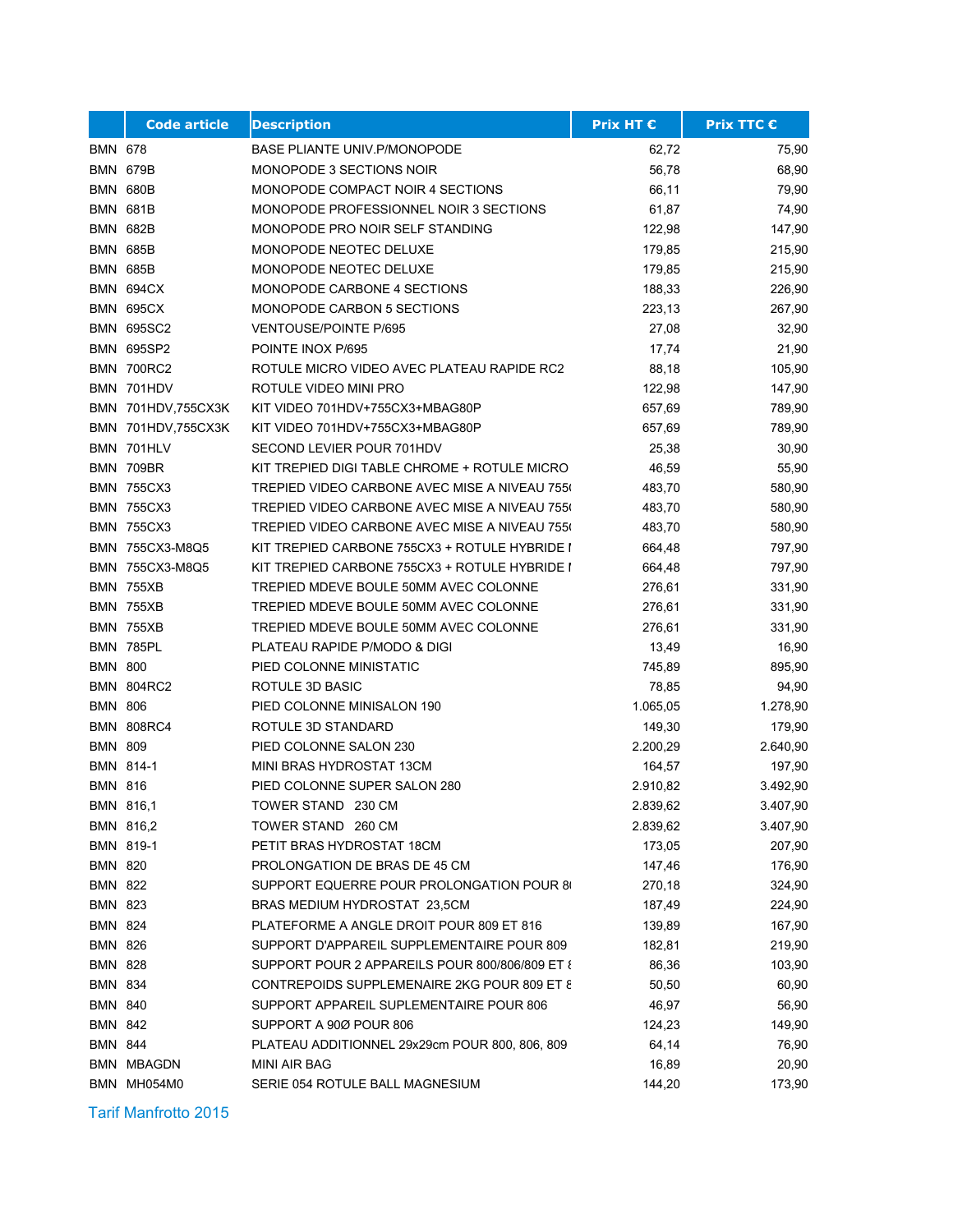|            | <b>Code article</b>    | <b>Description</b>                                       | Prix HT € | <b>Prix TTC €</b> |
|------------|------------------------|----------------------------------------------------------|-----------|-------------------|
|            | BMN MH054M0-Q2         | SERIE 054 ROTULE BALL MAGNESIUM AVEC PLATEAI             | 174,76    | 209,90            |
|            | BMN MH054M0-Q5         | SERIE 054 ROTULE BALL MAGNESIUM AVEC PLATEAI             | 192,58    | 231,90            |
|            | BMN MH054M0-Q6         | Série 054 Rotule Ball Magnesium avec plateau rapide Q6   | 212,10    | 254,90            |
|            | BMN MH055M0            | SERIE 055 ROTULE BALL MAGNESIUM                          | 166,27    | 199,90            |
|            | BMN MH055M0-Q2         | SERIE 055 ROTULE BALL MAGNESIUM AVEC PLATEAI             | 192,58    | 231,90            |
|            | BMN MH055M0-Q5         | SERIE 055 ROTULE BALL MAGNESIUM AVEC PLATEAL             | 210,40    | 252,90            |
|            | BMN MH055M0-Q6         | Série 055 Rotule Ball Magnesium avec plateau rapide Q6   | 233,32    | 279,90            |
|            | BMN MH055M0-RC4        | SERIE 055 ROTULE BALL MAGNESIUM AVEC PLATEAL             | 192,58    | 231,90            |
|            | BMN MH055M8-Q5         | SERIE 055 ROTULE PHOTO/VIDEO MAGNESIUM + PLA             | 306,31    | 367,90            |
|            | BMN MH057A5            | ROTULE PANORAMIQUE AVEC L-BRACKET                        | 402,22    | 482,90            |
| <b>BMN</b> | MH057A5-LONG           | ROTULE PANORAMIQUE AVEC L-BRACKET LONG                   | 459,09    | 550,90            |
| BMN        | MH057M0                | SERIE 057 ROTULE BALL MAGNESIUM                          | 210,40    | 252,90            |
| BMN        | MH057M0-Q5             | SERIE 057 ROTULE BALL MAGNESIUM AVEC PLATEAI             | 253,69    | 304,90            |
|            | BMN MH057M0-Q6         | Série 057 Rotule Ball Magnesium avec plateau rapide Q6   | 271,51    | 325,90            |
| BMN        | MH057M0-RC4            | SERIE 057 ROTULE BALL MAGNESIUM AVEC PLATEAU             | 235,87    | 283,90            |
|            | <b>BMN MH293A3-RC1</b> | SERIE 293 ROTULE 3 DIRECTIONS ALUMINIUM AVEC             | 44,05     | 52,90             |
|            | BMN MH293D3-Q2         | ROTULE 3D PLIABLE SERIE 290 AVEC PLATEAU RAPII           | 55,05     | 66,90             |
|            | BMN MHXPRO-2W          | Rotule 2 dimensions XPRO avec sélecteur de fluidité      | 124,20    | 149,90            |
| BMN        | MHXPRO-3W              | Rotule 3 dimensions XPRO                                 | 118,74    | 142,90            |
|            | BMN MHXPRO-3WG         | ROTULE 3D XPRO CREMAILLIERE                              | 165,83    | 199,90            |
|            | BMS MICC1              | <b>CLIP MICRO STANDARD</b>                               | 6,71      | 8,90              |
|            | BMS MICC2              | <b>CLIP MICRO UNIVERSEL A RESSORT</b>                    | 9,25      | 11,90             |
|            | BMS MICC4              | SUPPORT MICRO AMORTISSEUR                                | 80,55     | 96,90             |
|            | BMN MK055XPRO3-3W      | Kit 055 - 3 sections aluminium + rotule 3D               | 296,97    | 356,90            |
| BMN        | MK055XPRO3-BH          | Kit 055 - 3 sections aluminium + rotule ball             | 296,97    | 356,90            |
| BMN        | MK057C3-M0Q5           | KIT TREPIED MT057C3 + ROTULE BALL MH057M0-Q5             | 769,72    | 923,90            |
|            | <b>BMN MK190X3-2W</b>  | 190X kit - trepied alu 3 Sections + MHXPRO-2W Rotule flu | 249,17    | 299,90            |
| BMN        | MK190X3-3W             | 190X kit - trepied alu 3 Sections + Rotule 3D 804RC2     | 207,50    | 249,90            |
| BMN        | MK190X3-BH             | 190X kit - trepied alu 3 Sections + Rotule ball 496RC2   | 207,50    | 249,90            |
| BMN        | MK190XPRO3-3W          | Kit 190 - 3 sections aluminium + rotule 3D               | 280,00    | 336,90            |
|            | BMN MK190XPRO3-BH      | KIT 190 TREPIED ALU 3 SECTIONS + ROTULE BALL             | 251,15    | 301,90            |
|            | BMN MK190XPRO4-3W      | Kit 190 - 4 sections aluminium + rotule 3D               | 296,97    | 356,90            |
|            | BMN MK190XPRO4-BH      | KIT 190 TREPIED ALU 4 SECTIONS + ROTULE BALL             | 267,36    | 320,90            |
|            | BMN MK293A3-A0RC2      | KIT TREPIED 3 SECTIONS MT293A3 + ROTULE BALL 4           | 124,68    | 149,90            |
|            | BMN MK293A3-A3RC1      | KIT TREPIED 3 SECTIONS MT293A3 + ROTULE 3D MH.           | 124,68    | 149,90            |
| BMN        | MK293A3-D3Q2           | KIT TREPIED 3 SECTIONS MT293A3 + ROTULE 3D PLI,          | 126,76    | 152,90            |
| BMN        | MK293A4-A0RC2          | KIT TREPIED 4 SECTIONS MT293A4 + ROTULE BALL 4           | 134,02    | 160,90            |
| BMN        | MK293A4-A3RC1          | KIT TREPIED 4 SECTIONS MT293A4 + ROTULE 3D MH.           | 134,02    | 160,90            |
| BMN        | MK293A4-D3Q2           | KIT TREPIED MT293A4 AVEC ROTULE 3D PLIABLE               | 135,34    | 162,90            |
| BMN        | MK293C4-A0RC2          | KIT TREPIED 293 CARBONE 4 SECTIONS AVEC ROTU             | 229,08    | 274,90            |
| BMN        | MK293C4-D3Q2           | KIT TREPIED CARBONE MT293C4 AVEC ROTULE 3D F             | 237,35    | 284,90            |
| BMN        | MK294A3-A0RC2          | KIT TREPIED 3 SECTIONS MT294A3 + ROTULE BALL 4           | 151,84    | 182,90            |
|            | BMN MK294A3-D3RC2      | KIT TREPIED 3 SECTIONS MT294A3 + ROTULE 3D 804           | 151,84    | 182,90            |
|            | BMN MK294A4-A0RC2      | KIT TREPIED 4 SECTIONS MT294A4 + ROTULE 496RC.           | 160,33    | 192,90            |
|            | BMN MK294A4-D3RC2      | KIT TREPIED 4 SECTIONS MT294A4 + ROTULE 3D 804           | 160,33    | 192,90            |
|            | BMN MK294C3-A0RC2      | KIT TREPIED 294 CARBONE 3 SECTIONS AVEC ROTU             | 263,02    | 315,90            |
| BMN        | MK294C3-D3RC2          | KIT TREPIED 294 CARBONE 3 SECTIONS AVEC ROTU             | 263,02    | 315,90            |
| BMN        | MKBFRA4-BH             | Trepied Befree compact et leger en aluminium             | 169,66    | 203,90            |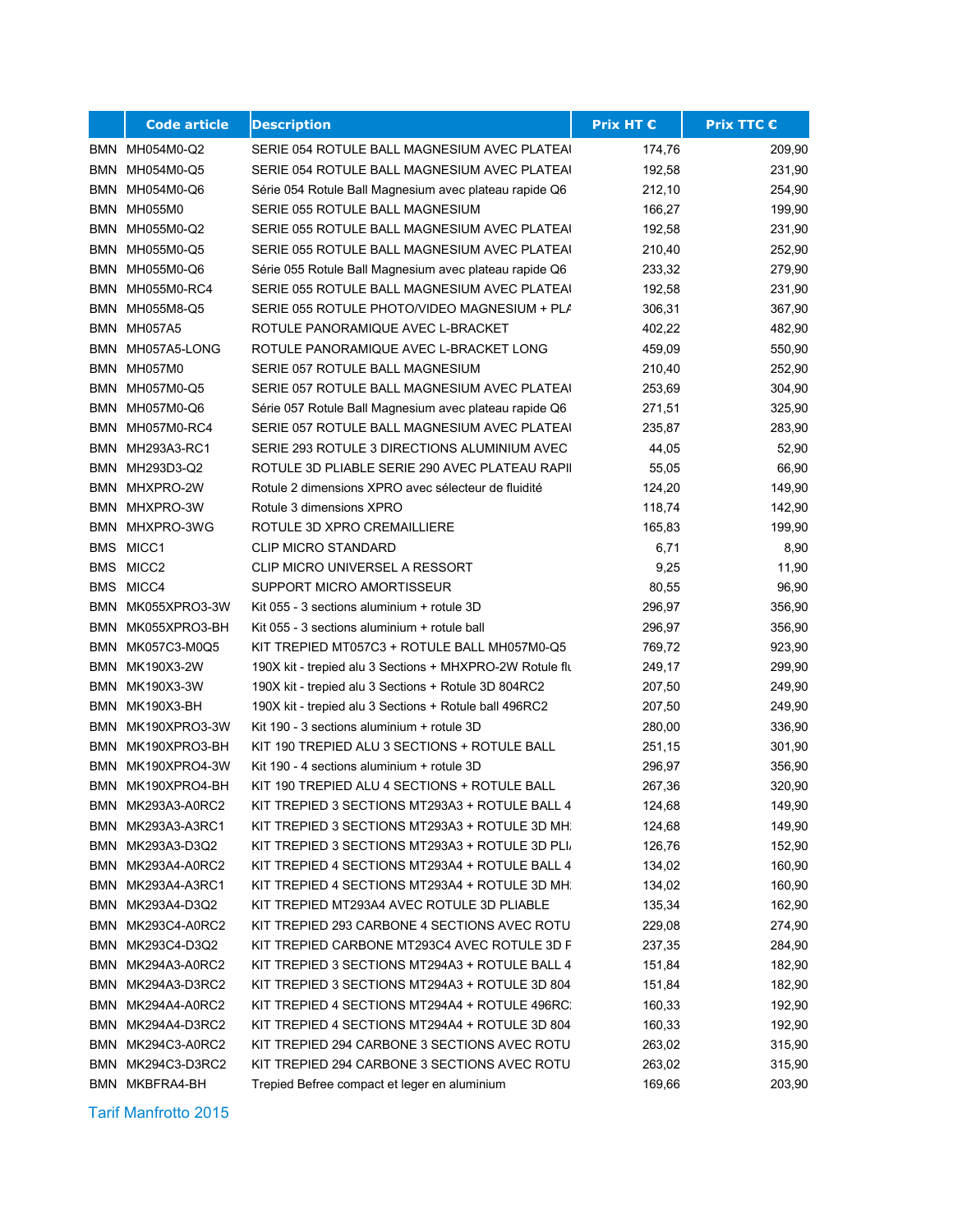|            | <b>Code article</b>   | <b>Description</b>                                           | <b>Prix HT €</b> | <b>Prix TTC €</b> |
|------------|-----------------------|--------------------------------------------------------------|------------------|-------------------|
| BMN        | MKBFRA4D-BH           | Trepied Befree compact et leger en aluminium Gris            | 169,66           | 203,90            |
| <b>BMN</b> | MKBFRA4G-BH           | Trepied Befree compact et leger en aluminium Vert            | 169,66           | 203,90            |
|            | BMN MKBFRA4L-BH       | Trepied Befree compact et leger en aluminium Bleu            | 169,66           | 203,90            |
| BMN        | MKBFRA4R-BH           | Trepied Befree compact et leger en aluminium Rouge           | 169,66           | 203,90            |
| BMN        | MKBFRC4-BH            | Trepied Befree en fibre de carbone avec rotule ball          | 290,83           | 349,90            |
| BMN        |                       | MKCOMPACTACN-BI COMPACT ACTION NOIR TREPIED + ROTULE JOYSTI( | 58,74            | 69,90             |
| BMN        |                       | MKCOMPACTACN-RICOMPACT ACTION ROUGE TREPIED + ROTULE JOYS    | 58,74            | 69,90             |
| BMN        |                       | MKCOMPACTACN-W COMPACT ACTION BLANC TREPIED + ROTULE JOYST   | 58,74            | 69,90             |
| BMN        |                       | MKCOMPACTADV-BICOMPACT ADVANCED NOIR + ROTULE 3D             | 83,95            | 99,90             |
| BMN        |                       | MKCOMPACTADV-WICOMPACT ADVANCED BLANC + ROTULE 3D            | 83,95            | 99,90             |
| BMN        |                       | MKCOMPACTLT-BK COMPACT LIGHT NOIR TREPIED + ROTULE BALL      | 50,34            | 59,90             |
| BMN        |                       | MKCOMPACTLT-PK COMPACT LIGHT ROSE TREPIED + ROTULE BALL      | 50,34            | 59,90             |
| BMN        |                       | MKCOMPACTLT-RD COMPACT LIGHT ROUGE TREPIED + ROTULE BALL     | 50,34            | 59,90             |
| BMN        |                       | MKCOMPACTLT-WH COMPACT LIGHT BLANC TREPIED + ROTULE BALL     | 50,34            | 59,90             |
|            | <b>MOR MKOFFROADB</b> | <b>TREPIED OFFROAD BLEU</b>                                  | 124,92           | 149,90            |
|            | MOR MKOFFROADG        | <b>TREPIED OFFROAD VERT</b>                                  | 124,92           | 149,90            |
|            | <b>MOR MKOFFROADR</b> | TREPIED OFFROAD ROUGE                                        | 124,92           | 149,90            |
|            | BMN MM294A3           | SERIE 294 MONOPODE ALUMINIUM 3 SECTIONS                      | 38,11            | 45,90             |
|            | BMN MM294A3           | SERIE 294 MONOPODE ALUMINIUM 3 SECTIONS                      | 38,11            | 45,90             |
| BMN        | MM294A4               | SERIE 294 MONOPODE ALUMINIUM 4 SECTIONS                      | 44,89            | 53,90             |
| BMN        | MM294A4               | SERIE 294 MONOPODE ALUMINIUM 4 SECTIONS                      | 44,89            | 53,90             |
| <b>BMN</b> | MM294C4               | MONOPODE 294 CARBONE 4 SECTIONS                              | 76,31            | 91,90             |
|            | BMN MM294C4           | MONOPODE 294 CARBONE 4 SECTIONS                              | 76,31            | 91,90             |
|            | BMN MM394             | SERIE 394 GRAND MONOPODE PHOTO/VIDEO                         | 25,38            | 30,90             |
| BMN        |                       | MMCOMPACTADV-BIMONOPODE COMPACT ADVANCED NOIR                | 29,33            | 34,90             |
| BMN        |                       | MMCOMPACTADV-WMONOPODE COMPACT ADVANCED BLANC                | 29,33            | 34,90             |
| BMN        | MMCOMPACT-BK          | MONOPODE COMPACT NOIR                                        | 20,92            | 24,90             |
| BMN        | MMCOMPACT-PK          | MONOPODE COMPACT ROSE                                        | 20,92            | 24,90             |
| BMN        | MMCOMPACT-RD          | MONOPODE COMPACT ROUGE                                       | 20,92            | 24,90             |
| BMN        | MMCOMPACT-WH          | MONOPODE COMPACT BLANC                                       | 20,92            | 24,90             |
|            | MOR MMOFFROADB        | BATON DE MARCHE - MONOPODE BLEU                              | 83,25            | 99,90             |
|            | MOR MMOFFROADG        | BATON DE MARCHE - MONOPODE VERT                              | 83,25            | 99,90             |
|            | MOR MMOFFROADR        | BATON DE MARCHE - MONOPODE ROUGE                             | 83,25            | 99,90             |
|            | BMN MP1-BK            | POCKET PETIT TREPIED DE POCHE - NOIR                         | 16,89            | 20,90             |
|            | BMN MP1-BU            | POCKET PETIT TREPIED DE POCHE - BLEU                         | 16,89            | 20,90             |
|            | BMN MP1-GY            | POCKET PETIT TREPIED DE POCHE - GRIS                         | 16,89            | 20,90             |
|            | BMN MP1-PK            | POCKET PETIT TREPIED DE POCHE - ROSE                         | 16,89            | 20,90             |
|            | BMN MP1-PP            | POCKET PETIT TREPIED DE POCHE - VIOLET                       | 16,89            | 20,90             |
|            | BMN MP1-RD            | POCKET PETIT TREPIED DE POCHE - ROUGE                        | 16,89            | 20,90             |
|            | BMN MP1-WH            | POCKET PETIT TREPIED DE POCHE - BLANC                        | 16,89            | 20,90             |
|            | BMN MP3-BK            | POCKET GRAND TREPIED DE POCHE - NOIR                         | 21,13            | 25,90             |
|            | BMN MP3-GY            | POCKET GRAND TREPIED DE POCHE - GRIS                         | 21,13            | 25,90             |
|            | BMN MS050M4-Q2        | L BRACKET + PLATEAU RAPIDE 200PL-14                          | 105,16           | 126,90            |
|            | BMN MS050M4-Q5        | L BRACKET + PLATEAU RAPIDE 501PL                             | 113,65           | 136,90            |
|            | BMN MS050M4-RC4       | L BRACKET + PLATEAU RAPIDE 410PL                             | 113,65           | 136,90            |
|            | BMN MSQ6              | TOP LOCK QUICK RELEASE ADAPTOR                               | 84,79            | 101,90            |
|            | BMN MSQ6PL            | TOP LOCK QUICK RELEASE PLATE                                 | 21,13            | 25,90             |
|            | BMN MT055CXPRO3       | Trépied 055 - 3 sections carbone                             | 398,82           | 478,90            |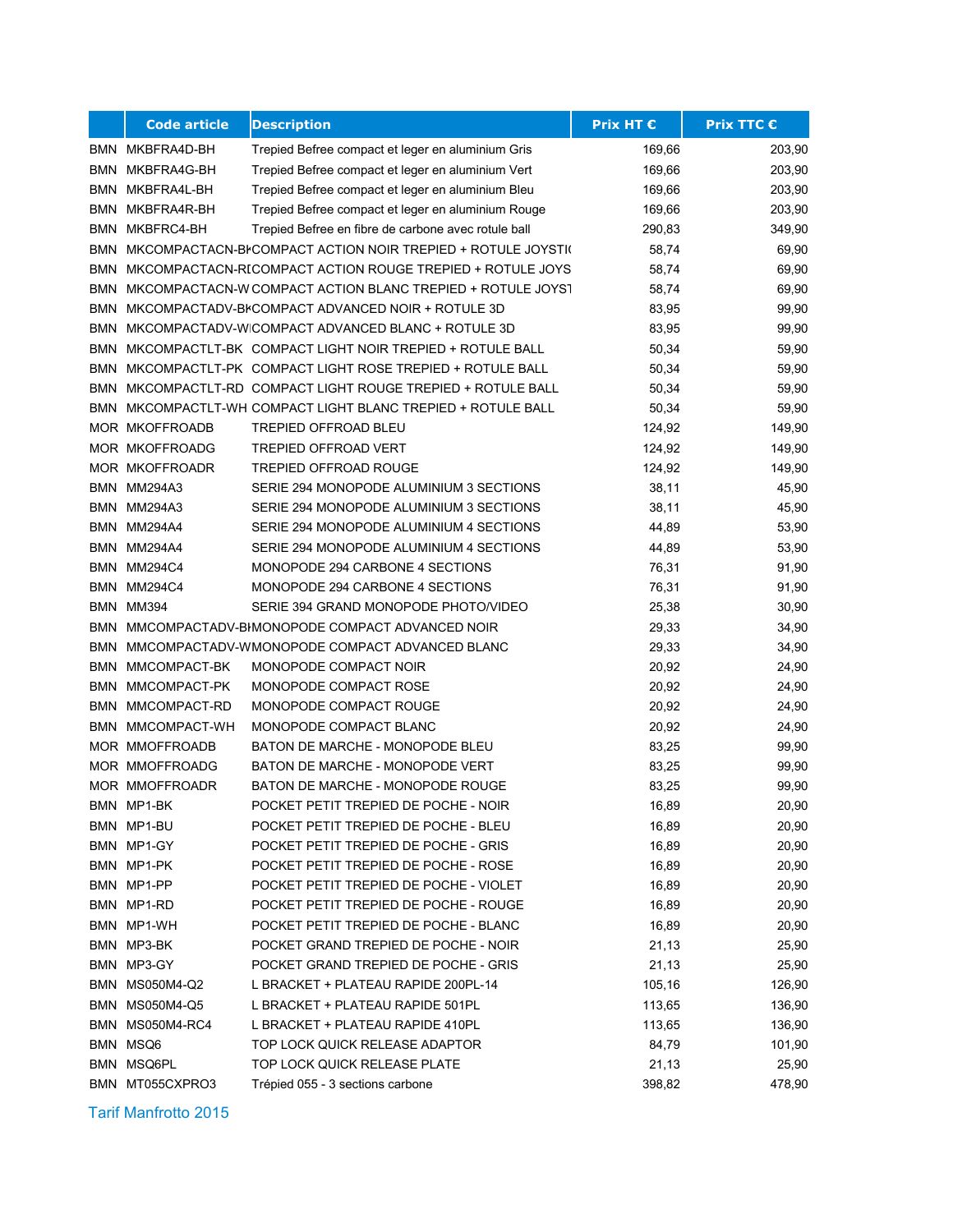|     | <b>Code article</b>  | <b>Description</b>                                            | <b>Prix HT €</b> | Prix TTC € |
|-----|----------------------|---------------------------------------------------------------|------------------|------------|
|     | BMN MT055CXPRO4      | Trépied 055 - 4 sections carbone                              | 415,80           | 498,90     |
| BMN | MT055XPRO3           | Trépied 055 - 3 sections aluminium                            | 203,62           | 244,90     |
| BMN | MT057C3              | SERIE 057 TREPIED EN FIBRE DE CARBONE 3 SECTI(                | 607,62           | 729,90     |
|     | BMN MT057C3-G        | SERIE 057 TREPIED EN FIBRE DE CARBONE 3 SECTIC                | 651,74           | 782,90     |
|     | BMN MT057C4          | SERIE 057 TREPIED EN FIBRE DE CARBONE 4 SECTIC                | 695,03           | 834,90     |
| BMN | MT057C4-G            | SERIE 057 TREPIED EN FIBRE DE CARBONE 4 SECTIC                | 739,17           | 887,90     |
| BMN | MT190CXPRO3          | TREPIED 190 FIBRE CARBONE 3 SECTIONS / BASCUL                 | 347,89           | 417,90     |
|     | BMN MT190CXPRO4      | TREPIED 190 FIBRE CARBONE 4 SECTIONS / BASCUL                 | 364,87           | 437,90     |
|     | BMN MT190GOA4TB      | 190 GO! ALU 4 SEC TRIPOD BLACK                                | 165,83           | 199,90     |
| BMN | MT190X3              | Trepied alu 3 sections                                        | 149,17           | 179,90     |
|     | BMN MT190XPRO3       | TREPIED 190 ALUMINIUM 3 SECTIONS / BASCULE CO                 | 186,64           | 223,90     |
|     | BMN MT190XPRO4       | TREPIED 190 ALUMINIUM 4 SECTIONS / BASCULE CO                 | 203,62           | 244,90     |
|     | BMN MT293A3          | SERIE 293 TREPIED ALUMINIUM 3 SECTIONS                        | 84,79            | 101,90     |
| BMN | MT293A4              | SERIE 293 TREPIED ALUMINIUM 4 SECTIONS                        | 98,36            | 118,90     |
|     | BMN MT294A3          | SERIE 294 TREPIED ALUMINIUM 3 SECTIONS                        | 106,86           | 128,90     |
|     | BMN MT294A4          | SERIE 294 TREPIED ALUMINIUM 4 SECTIONS                        | 110,25           | 132,90     |
|     | <b>BMN MT294C3</b>   | TREPIED 294 CARBONE 3 SECTIONS                                | 220,58           | 264,90     |
|     | BMN MTPIXI-B         | TREPIED DE TABLE AVEC ROTULE PHOTO - NOIR                     | 21,13            | 25,90      |
|     | BMN MTPIXI-PK        | TREPIED DE TABLE AVEC ROTULE PHOTO - ROSE                     | 21,13            | 25,90      |
|     | BMN MTPIXI-RD        | TREPIED DE TABLE AVEC ROTULE PHOTO - ROUGE                    | 21,13            | 25,90      |
|     | BMN MTPIXI-WH        | TREPIED DE TABLE AVEC ROTULE PHOTO - BLANC                    | 21,13            | 25,90      |
|     | BMN MVA060T          | ADAPT. 75MM BOWL TO 60MM BOWL                                 | 20,28            | 24,90      |
|     | BMN MVA50A           | BASE FLUIDE AVEC PIED RETRACTABLE POUR MON(                   | 95,00            | 114,90     |
|     | BMN MVH500A          | Rotule video legere - Bol de 60mm                             | 148,44           | 178,90     |
| BMN | MVH500AH             | Rotule video fluide et legere a base plate                    | 127,23           | 152,90     |
| BMN | MVH500AH,755CX3      | Kit 500, trepied alluminium 755CX3 + sac                      | 636,47           | 763,90     |
|     |                      | BMN MVH500AH, 755XBK Kit 500, trépied alluminium 755XBK + sac | 441,26           | 529,90     |
|     | BMN MVH502A          | ROTULE VIDEO FLUIDE 502A AVEC BOL 75mm                        | 208,71           | 250,90     |
| BMN | MVH502A,546BK-1      | PRO VIDEO ALUMINIUM SYSTEM-4KG                                | 644,96           | 773,90     |
| BMN | MVH502A,546GB-1      | PRO VIDEO ALUMINIUM SYSTEM-4KG                                | 644,96           | 773,90     |
|     | BMN MVH502AH         | ROTULE VIDEO PRO 502A AVEC BASE PLATE                         | 183,24           | 219,90     |
|     | BMN MVK500AM         | Kit 500, trepied double branche MVT500AM + sac                | 381,85           | 458,90     |
| BMN | MVK500AQ             | KIT VIDEO 500 MONOTUBE ALU                                    | 436,58           | 523,90     |
|     | BMN MVK500C          | Kit 500, trepied monobranche carbon MVK500C + sac             | 678,90           | 814,90     |
|     | BMN MVK502AM-1       | KIT VIDEO TELESCOPIC TWIN LEG                                 | 478,61           | 574,90     |
|     | BMN MVK502AQ         | KIT VIDEO 502 EN ALUMINIUM A BRANCHE MONOTUE                  | 495,75           | 594,90     |
|     | <b>BMN MVK502C-1</b> | PRO VIDEO CARBON SYSTEM-4KG                                   | 763,78           | 916,90     |
|     | BMN MVK504AQ         | KIT VIDEO 504 MONOTUBE ALU                                    | 774,92           | 929,90     |
|     | BMN MVM250A          | MONOPODE FLUIDE ALU AVEC CONNECTEUR EXTEF                     | 149,17           | 179,90     |
|     | BMN MVM500A          | Monopode fluide en aluminium avec la rotule 500               | 280,00           | 336,90     |
|     | BMN MVR901APCL       | CLAMP ACCESSORY F/PAN BAR RCS                                 | 44,05            | 52,90      |
|     | BMN MVR901ECEX       | TELECOMMANDE RC CLAMP EX - SONY PMW EX                        | 214,65           | 257,90     |
|     | BMN MVR901ECLA       | TELECOMMANDE RC CLAMP LANC - SONY / CANON                     | 214,65           | 257,90     |
| BMN | MVR901ECPL           | TELECOMMANDE RC CLAMP LANC - SONY / CANON /                   | 167,96           | 201,90     |
|     | BMN MVR901EPEX       | TELECOMMANDE RC PAN BAR EX - SONY PMW EX                      | 302,07           | 362,90     |
|     | BMN MVR901EPLA       | TELECOMMANDE RC PAN BAR LANC - SONY / CANON                   | 302,07           | 362,90     |
|     | BMN MVT502AM         | TREPIED VIDEO DOUBLE MANCHE AVEC BOL                          | 245,20           | 294,90     |
|     | BMN MVT535AQ         | TREPIED VIDEO ALU MONOTUBE                                    | 272,42           | 326,90     |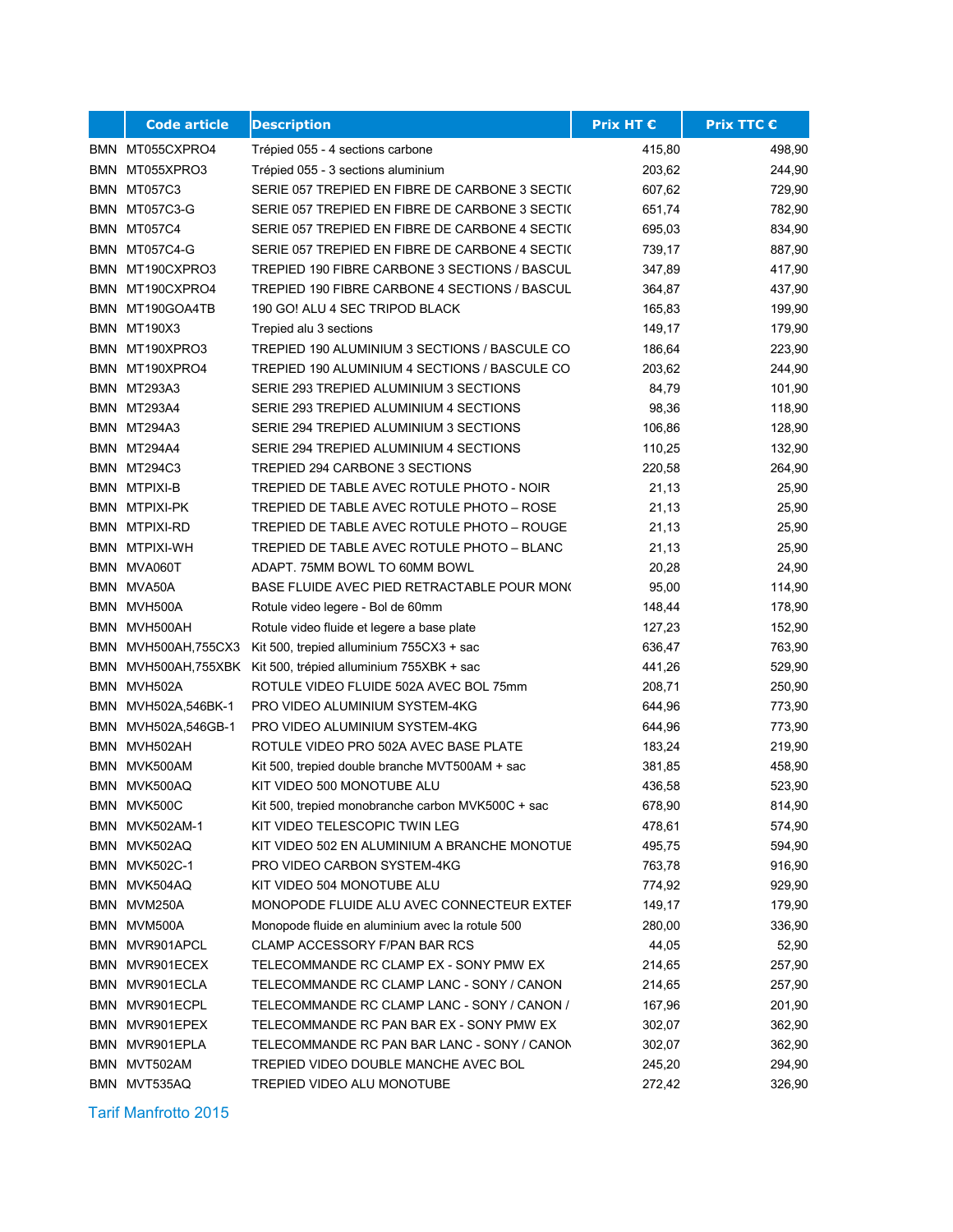|            | <b>Code article</b>                    | <b>Description</b>                                                                          | <b>Prix HT €</b> | <b>Prix TTC €</b> |
|------------|----------------------------------------|---------------------------------------------------------------------------------------------|------------------|-------------------|
|            | BMN MVT535HH                           | KIT VIDEO MONOTUBE ALU HI HAT                                                               | 184,92           | 221,90            |
|            | <b>BNG NG 1146</b>                     | NG 1146; POCHETTE POUR APN COMPACT (Rempl. No                                               | 21,13            | 25,90             |
|            | <b>BNG NG 1153</b>                     | NG 1153; POCHETTE MOYENNE P/APN COMPACT+AC                                                  | 33,87            | 40,90             |
|            | <b>BNG NG 2300</b>                     | NG 2300; SACOCHE SLIM P/HYBRIDE OU BRIDGE + 2 \                                             | 84,79            | 101,90            |
|            | <b>BNG NG 2342</b>                     | NG 2342; PETIT ETUI HOLSTER P/ HYBRIDE OU BRID(                                             | 59,33            | 71,90             |
|            | <b>BNG NG 2344</b>                     | NG 2344; PETITE SACOCHE P/COMPACT/BRIDGE+ACC                                                | 67,81            | 81,90             |
|            | <b>BNG NG 2346</b>                     | NG 2346; SACOCHE MIDI P/PETIT KIT+NETBOOK (Rem                                              | 84,79            | 101,90            |
|            | <b>BNG NG 2476</b>                     | NG 2476; SACOCHE MOYENNE P/REFLEX+PERSO+15.                                                 | 127,23           | 152,90            |
| BNG        | NG 2478                                | NG 2478; SAC D'EPAULE LARGE P/REFLEX+ORDI 17 (I                                             | 156,93           | 188,90            |
|            | <b>BNG NG 4475</b>                     | NG 4475; SAC SLING P/ HYBRIDE OU BRIDGE + OBJ -:                                            | 67,81            | 81,90             |
|            | <b>BNG NG 4476</b>                     | NG 4476; SAC DE CEINTURE P/COMPACT+EFF.PERS(                                                | 59,33            | 71,90             |
|            | <b>BNG NG 4568</b>                     | NG 4568; PETIT SAC BANDOUL P/COMPACT+EFF. PER:                                              | 59,33            | 71,90             |
|            | <b>BNG NG 5158</b>                     | NG 5158; PETIT SAC A DOS P/REFLEX+OBJ+NETBOOI                                               | 169,66           | 203,90            |
|            | <b>BNG NG 5160</b>                     | NG 5160; SAC A DOC MOY P/REFLEX+EFF PERSO+15.                                               | 195,12           | 234,90            |
|            | <b>BNG NG 5738</b>                     | NG 5738; GRAND SAC A DOS P/REFLEX+EFF. PERSO+                                               | 424,28           | 509,90            |
|            | <b>BNG NG 6130</b>                     | NG 6130; SAC DE VOYAGE A ROULETTES P/ EFF PERS                                              | 229,08           | 274,90            |
|            | <b>BNG NG 7300</b>                     | NG 7300; PROTECTION CONFORT D'EPAULE P/ SANG                                                | 12,65            | 15,90             |
|            | <b>BNG NG 8110</b>                     | NG 8110; SAC FOURRE-TOUT MOYEN P/REFLEX + AC                                                | 101,77           | 122,90            |
|            | BNG NG A1212                           | POCHE VERTICALE P/ APPAREIL COMPACT OU PETIT                                                | 25,38            | 30,90             |
| BNG.       | NG A1222                               | POCHE HORIZONTALE P/APPAREIL COMPACT OU PE                                                  | 21,13            | 25,90             |
| <b>BNG</b> | <b>NG A2200</b>                        | PETIT ETUI HOLSTER P/ BRIDGE, PETIT REFLEX OU (                                             | 50,84            | 61,90             |
| <b>BNG</b> | <b>NG A2210</b>                        | ETUI HOLSTER MOYEN P/ PETIT REFLEX OU CAMES(                                                | 67,81            | 81,90             |
| <b>BNG</b> | <b>NG A2210RC</b>                      | HOUSSE PLUIE POUR ETUI HOLSTER PETIT & MOYEN                                                | 14,34            | 17,90             |
| <b>BNG</b> | <b>NG A2540</b>                        | SACOCHE MIDI POUR REFLEX OU CAMESC. + EFFET:                                                | 110,25           | 132,90            |
|            | <b>BNG NG A2550</b>                    | SACOCHE SLIM P/ REFLEX OU CAMESC. + EFFETS PI                                               | 161,18           | 193,90            |
| <b>BNG</b> | <b>NG A2560</b>                        | SACOCHE MOYENNE P/ REFLEX OU CAMESCOPE+ EI                                                  | 152,69           | 183,90            |
| <b>BNG</b> | <b>NG A2560RC</b>                      | HOUSSE PLUIE POUR SACOCHE MOYENNE ET SLIM                                                   | 16,89            | 20,90             |
| <b>BNG</b> | <b>NG A5250</b>                        | PETIT SAC A DOS / SAC D'EPAULE PHOTO + EFFETS                                               | 144,20           | 173,90            |
|            | BNG NG A5270                           | SAC A DOS MOYEN AVEC COMPART. PHOTO, EFFET!                                                 | 186,64           | 223,90            |
| <b>BNG</b> | <b>NG A6010</b>                        | BAGAGE CABINE A ROULETTES AVEC POCHE P/ REF                                                 | 296,97           | 356,90<br>223,90  |
|            | <b>BNG NG A6120</b>                    | SAC DE VOYAGE MOYEN POUR EFFETS PERSO + PO                                                  | 186,64           |                   |
| <b>BNG</b> | NG A7200<br><b>NG A7300</b>            | CAPE DE PLUIE COMPATIBLE AVEC LES SACS A DOS<br>PROTECTION CONFORT D'EPAULE POUR SANGLE D'I | 33,87            | 40,90             |
| <b>BNG</b> | <b>BNG NG A8220</b>                    | SAC FOURRE-TOUT MOYEN P/REFLEX OU CAMESC.+                                                  | 12,65<br>101,77  | 15,90<br>122,90   |
|            |                                        | GRAND SAC FOURRE-TOUT P/ REFLEX OU CAMESC ·                                                 | 152,69           |                   |
| BNG        | <b>BNG NG A8240</b><br><b>NG A9200</b> | TROUSSE DE VOYAGE POUR PETITS ACCESSOIRES                                                   | 25,38            | 183,90<br>30,90   |
| BNG        | <b>NG MC 2250</b>                      | NG MC 2250; HOLSTER MOYEN P/PETIT REFLEX OU H                                               | 65,83            | 79,90             |
| <b>BNG</b> | <b>NG MC 2350</b>                      | NG MC 2350; SAC D'EPAULE P/REFLEX MONTE+ 1 OB                                               | 104,17           | 124,90            |
| BNG        | <b>NG MC 2450</b>                      | NG MC 2450; MESSENGER P/REFLEX MONTE+ 1OBJ +                                                | 120,83           | 144,90            |
| BNG        | <b>NG MC 2550</b>                      | NG MC 2550; FOURRE-TOUT P/BRIDGE OU HYBRIDE+                                                | 124,17           | 149,90            |
| BNG        | <b>NG MC 4550</b>                      | NG MC 4550; SAC SLING P/REFLEX+1 OBJ+FLASH+TA                                               | 132,50           | 159,90            |
|            | <b>BNG NG MC 5320</b>                  | NG MC 5320; SAC A DOS S P/REFLEX+1 OBJ+FLASH+                                               | 165,83           | 199,90            |
| <b>BNG</b> | <b>NG MC 5350</b>                      | NG MC 5350; SAC A DOS M P/REFLEX+2 OBJ+FLASH+                                               | 179,17           | 214,90            |
| <b>BNG</b> | <b>NG P2020</b>                        | Petit Etui pour APN hybride ou compact expert                                               | 110,25           | 132,90            |
| <b>BNG</b> | <b>NG P2025</b>                        | Etui Moyen pour APN Reflex avec optique standard                                            | 127,23           | 152,90            |
| <b>BNG</b> | <b>NG P2030</b>                        | Sacoche Slim pour APN hybride, tablette et effets pers                                      | 212,10           | 254,90            |
| <b>BNG</b> | <b>NG P2120</b>                        | Petit Sac Messenger pour Reflex, accessoires et tablette.                                   | 212,10           | 254,90            |
|            | <b>BNG NG P2130</b>                    | Sac Messenger Moyen pr effets perso., Reflex, ordi 15.4"                                    | 254,54           | 305,90            |
|            |                                        |                                                                                             |                  |                   |